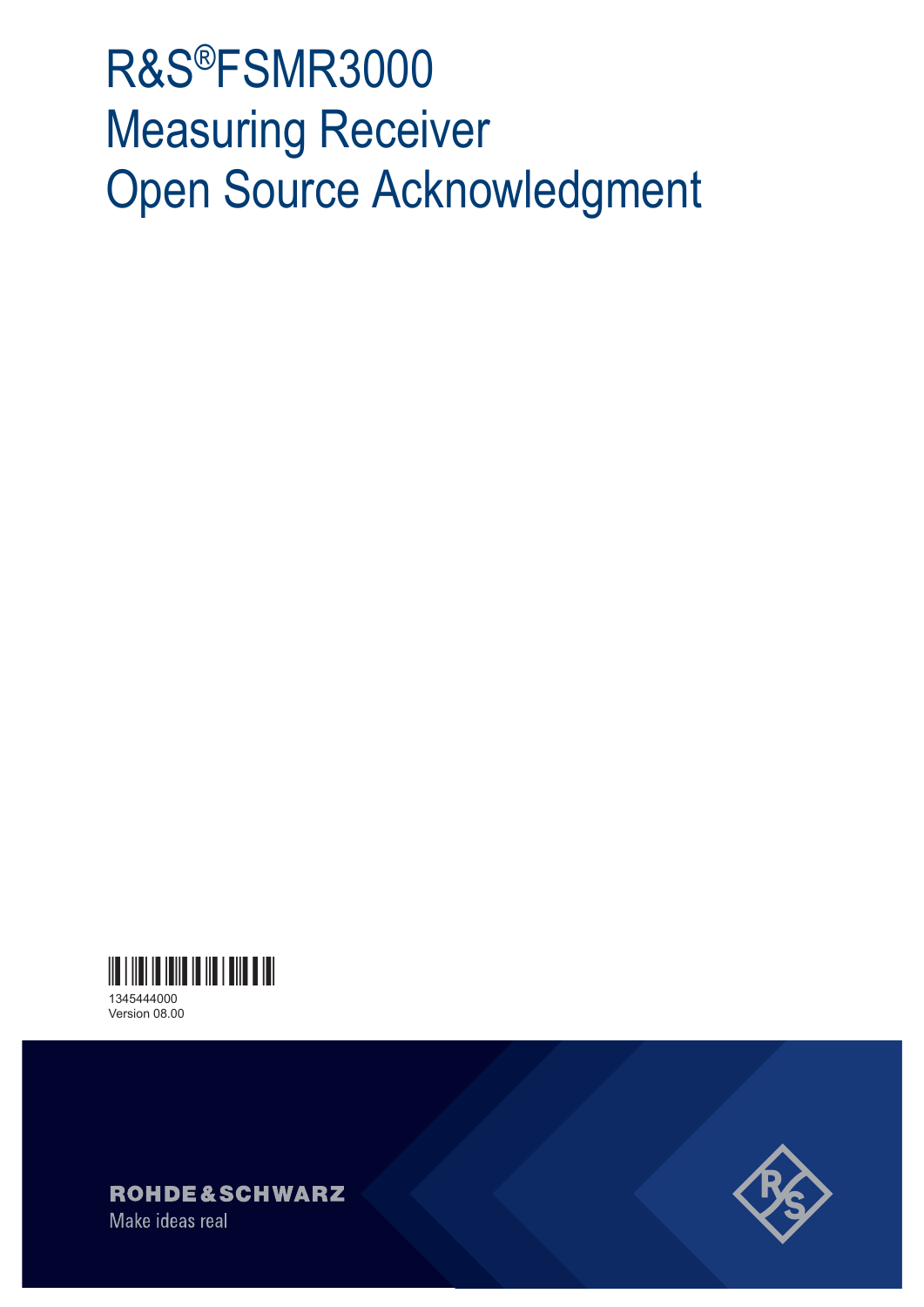This document is valid for the following Rohde & Schwarz instruments:

- R&S<sup>®</sup>FSMR3008
- R&S<sup>®</sup>FSMR3026
- R&S<sup>®</sup>FSMR3050

© 2022 Rohde & Schwarz GmbH & Co. KG Mühldorfstr. 15, 81671 München, Germany Phone: +49 89 41 29 - 0 Fax: +49 89 41 29 12 164 Email: [info@rohde-schwarz.com](mailto:info@rohde-schwarz.com) Internet: [www.rohde-schwarz.com](http://www.rohde-schwarz.com) Subject to change – Data without tolerance limits is not binding. R&S® is a registered trademark of Rohde & Schwarz GmbH & Co. KG.

Trade names are trademarks of their owners.

1345.4440.00 | Version 08.00 | R&S®FSMR3000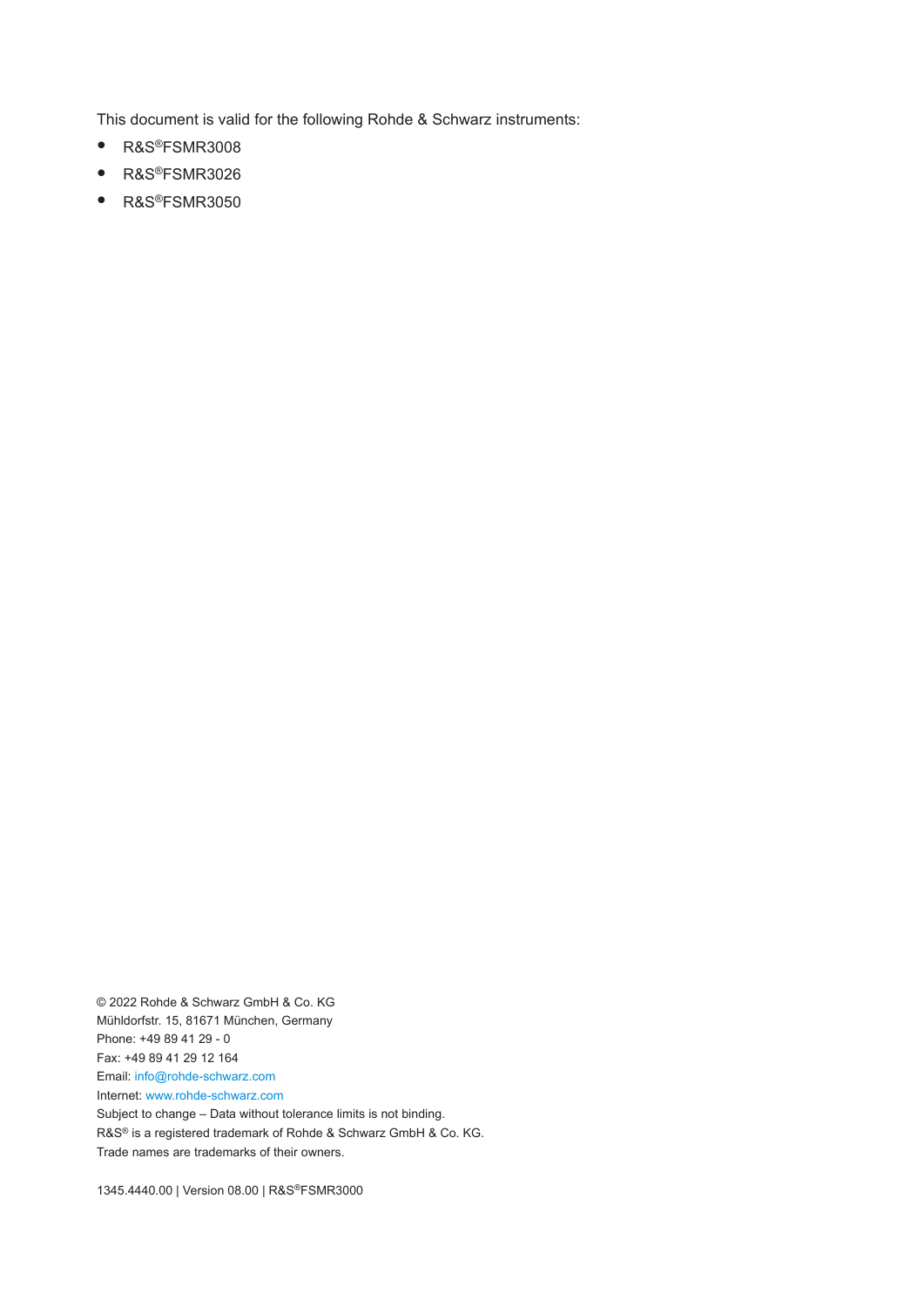## **Contents**

| B Intel(R) Integrated Performance Primitives - 2020.1.216 81 |  |
|--------------------------------------------------------------|--|
|                                                              |  |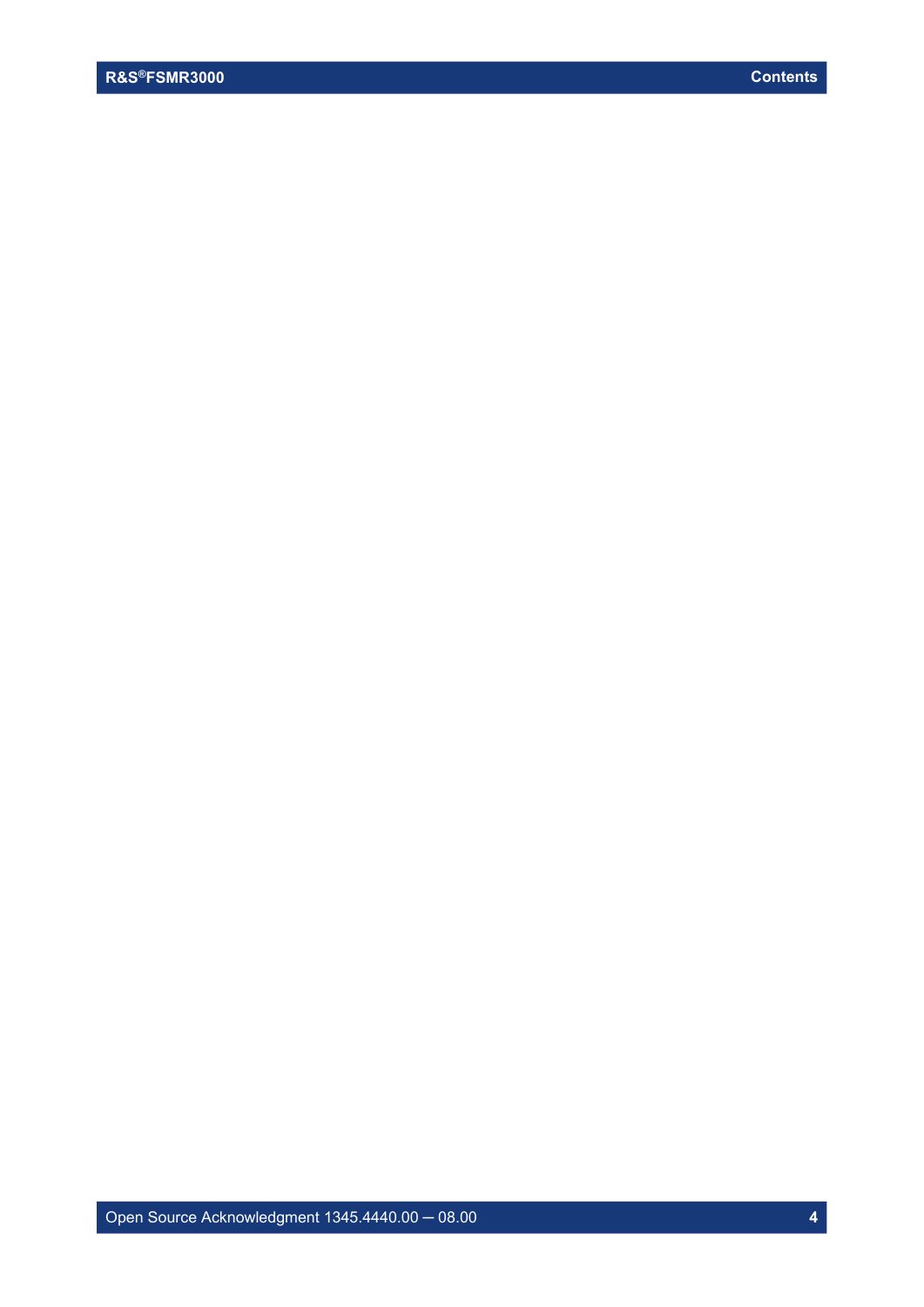## <span id="page-4-0"></span>1 Introduction

This product uses a number of open source software packages which are listed in the section ["Software packages" on page 6](#page-5-0).

The open source software is provided free of charge. You are entitled to use the open source software in accordance with the respective license conditions as provided in the following chapters.

Rohde & Schwarz would like to thank the open source community for their valuable contribution to our products.

## **1.1 Disclaimer**

The open source software is distributed WITHOUT ANY WARRANTY; without even the implied warranty of MERCHANTABILITY or FITNESS FOR A PARTICULAR PUR-POSE. The respective licenses may contain more details.

## **1.2 How to obtain the source code**

The software included in this product may contain copyrighted software that is licensed under a license requiring us to provide the source code of that software, such as the GPL or LGPL. You may obtain the complete corresponding source code for such copyrighted software from us for an unlimited period of time and at no charge. In this case, please contact:

Rohde & Schwarz GmbH & Co. KG

Mühldorfstr. 15, 81671 München, Germany

Phone: +49 89 41 29 - 12345

Email: customersupport@rohde-schwarz.com

Internet: www.customersupport.rohde-schwarz.com

This offer is valid to anyone in receipt of this information.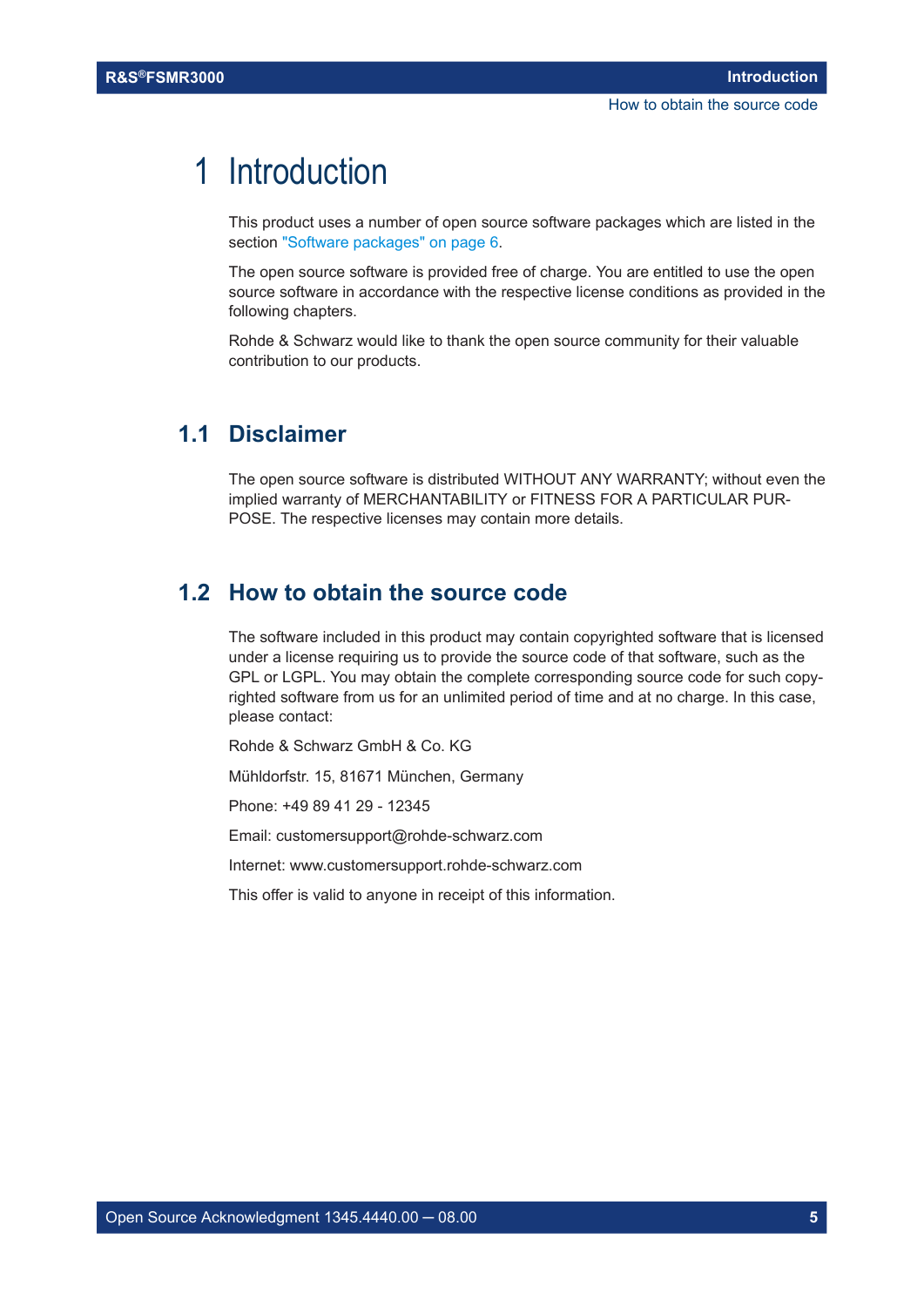## <span id="page-5-0"></span>2 Software packages

► The software contained in this product makes use of the following open source software packages.

| Package                              | <b>Version</b> | License                                                    |
|--------------------------------------|----------------|------------------------------------------------------------|
| 7-Zip                                | 18.05          | unRAR restriction AND                                      |
|                                      |                | <b>GNU Lesser General Public License v2.1 or later AND</b> |
|                                      |                | <b>BSD 3-clause "New" or "Revised" License</b>             |
| angular/anima-<br>tions              | 8.2.14         | <b>MIT License</b>                                         |
| angular/cdk                          | 8.2.3          | <b>MIT License</b>                                         |
| angular/common                       | 8.2.14         | <b>MIT License</b>                                         |
| angular/compiler                     | 8.2.14         | <b>MIT License</b>                                         |
| angular/core                         | 8.2.14         | <b>MIT License</b>                                         |
| angular/elements                     | 8.2.14         | <b>MIT License</b>                                         |
| angular/forms                        | 8.2.14         | <b>MIT License</b>                                         |
| angular/platform-<br>browser         | 8.2.14         | <b>MIT License</b>                                         |
| angular/platform-<br>browser-dynamic | 8.2.14         | <b>MIT License</b>                                         |
| angular/router                       | 8.2.14         | <b>MIT License</b>                                         |
| Boost C++ Libra-<br>ries             | 1.67           | <b>Boost Software License 1.0</b>                          |
| <b>BOOST Library</b>                 | 1.63.0         | Boost Software License 1.0                                 |
| <b>CHMLib</b>                        | 0.38           | <b>GNU Lesser General Public License v2.1</b>              |
| <b>CHMLib</b>                        | 0.40           | <b>GNU Lesser General Public License v2.1</b>              |
| Chromium                             | 100.0.4852.0   | <b>BSD 3-clause "New" or "Revised" License</b>             |
| commander                            | 2.20.3         | <b>MIT License</b>                                         |
| cpprestsdk                           | 2.10.10        | <b>MIT License</b>                                         |
| <b>CRCpp</b>                         | 0.2.0.6        | <b>BSD 3-clause "New" or "Revised" License</b>             |
| <b>Cyrus SASL</b>                    | 2.1.27         | <b>BSD-4-Clause Carnegie Mellon University Variant</b>     |
| d3-array                             | 2.12.1         | BSD 3-clause "New" or "Revised" License                    |
| d3-color                             | 2.0.0          | BSD 3-clause "New" or "Revised" License                    |
| d3-delaunay                          | 5.3.0          | <b>ISC License</b>                                         |
| d3-dispatch                          | 2.0.0          | BSD 3-clause "New" or "Revised" License                    |
| d3-dsv                               | 2.0.0          | BSD 3-clause "New" or "Revised" License                    |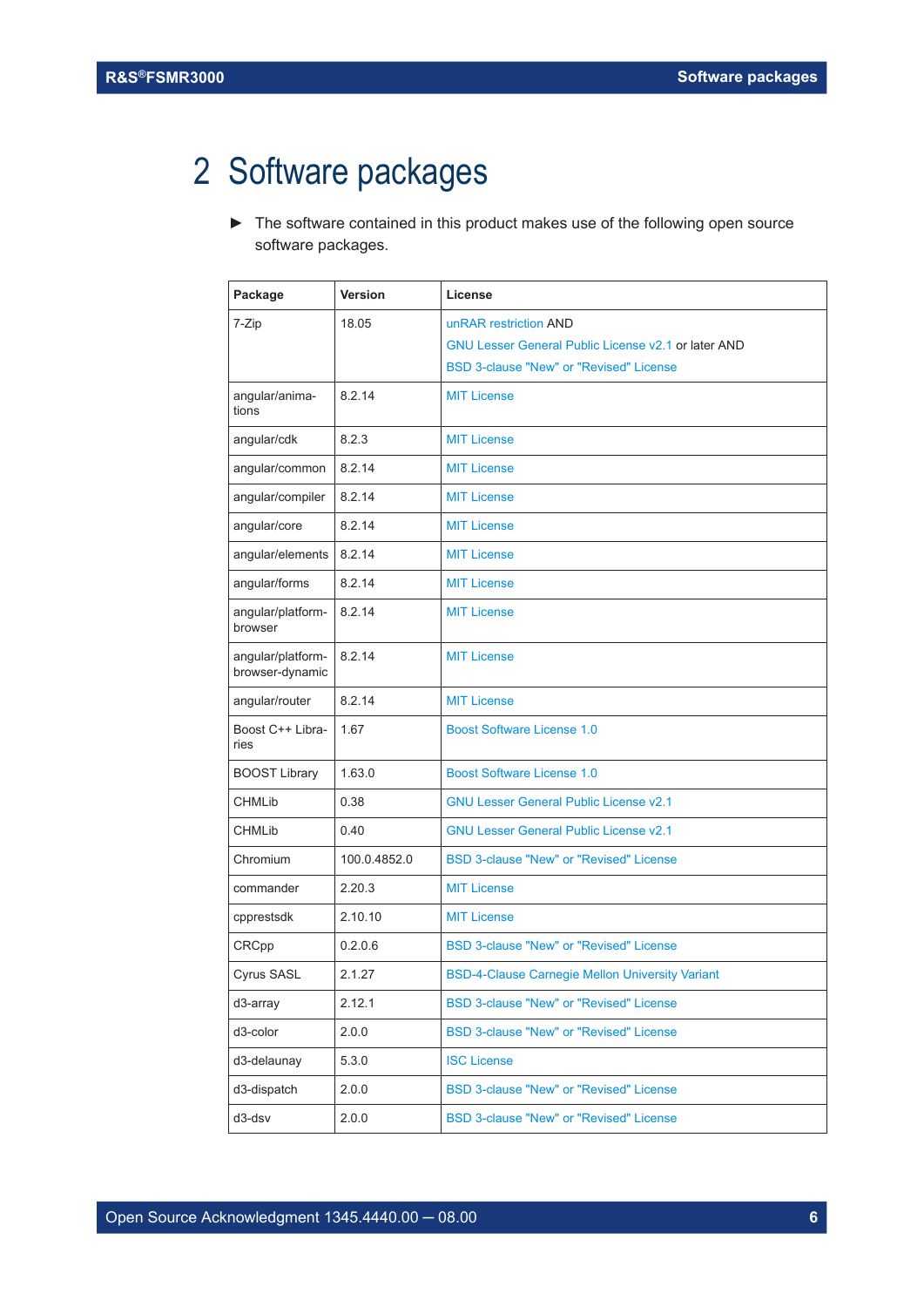| Package                                            | <b>Version</b> | License                                                         |
|----------------------------------------------------|----------------|-----------------------------------------------------------------|
| d3-force                                           | 2.1.1          | <b>BSD 3-clause "New" or "Revised" License</b>                  |
| d3-format                                          | 2.0.0          | <b>BSD 3-clause "New" or "Revised" License</b>                  |
| d3-geo                                             | 2.0.2          | <b>BSD 3-clause "New" or "Revised" License</b>                  |
| d3-geo-projec-<br>tion                             | 3.0.0          | <b>BSD 3-clause "New" or "Revised" License</b>                  |
| d3-hierarchy                                       | 2.0.0          | <b>BSD 3-clause "New" or "Revised" License</b>                  |
| d3-interpolate                                     | 2.0.1          | BSD 3-clause "New" or "Revised" License                         |
| d3-path                                            | 2.0.0          | <b>BSD 3-clause "New" or "Revised" License</b>                  |
| d3-quadtree                                        | 2.0.0          | <b>BSD 3-clause "New" or "Revised" License</b>                  |
| d3-scale                                           | 3.3.0          | <b>BSD 3-clause "New" or "Revised" License</b>                  |
| d3-shape                                           | 2.1.0          | <b>BSD 3-clause "New" or "Revised" License</b>                  |
| d3-time                                            | 2.1.1          | <b>BSD 3-clause "New" or "Revised" License</b>                  |
| d3-time-format                                     | 3.0.0          | <b>BSD 3-clause "New" or "Revised" License</b>                  |
| d3-timer                                           | 2.0.0          | <b>BSD 3-clause "New" or "Revised" License</b>                  |
| delaunator                                         | 4.0.1          | <b>ISC License</b>                                              |
| DNSSD.DLL                                          | 320.5          | <b>BSD 3-clause "New" or "Revised" License</b>                  |
| document-regis-<br>ter-element                     | 1.14.10        | <b>ISC License</b>                                              |
| <b>DOJO</b>                                        | 1.8.1          | <b>BSD 3-clause "New" or "Revised" License</b>                  |
| fmt - Formatting<br>library for C++                | 5.3.0          | MIT License with optional exception                             |
| FreeType                                           | 2.4.10         | <b>Freetype Project License</b>                                 |
| function-bind                                      | 1.1.1          | <b>MIT License</b>                                              |
| Google Glog log-<br>ging library for C<br>$^{++}$  | 0.3.4          | <b>BSD 3-clause "New" or "Revised" License</b>                  |
| has                                                | 1.0.3          | <b>MIT License</b>                                              |
| iconv-lite                                         | 0.4.24         | <b>MIT License</b>                                              |
| Intel Decimal<br><b>Floating Point</b><br>Math Lib | 8.0.1          | BSD 3-clause "New" or "Revised" License                         |
| internmap                                          | 1.0.1          | <b>ISC License</b>                                              |
| is-core-module                                     | 2.5.0          | <b>MIT License</b>                                              |
| jQuery Java-<br>script Library                     | 1.8.3          | <b>GNU General Public License v2.0 OR</b><br><b>MIT License</b> |
| libarchive                                         | 3.1.2          | <b>BSD 2-clause "Simplified" License</b>                        |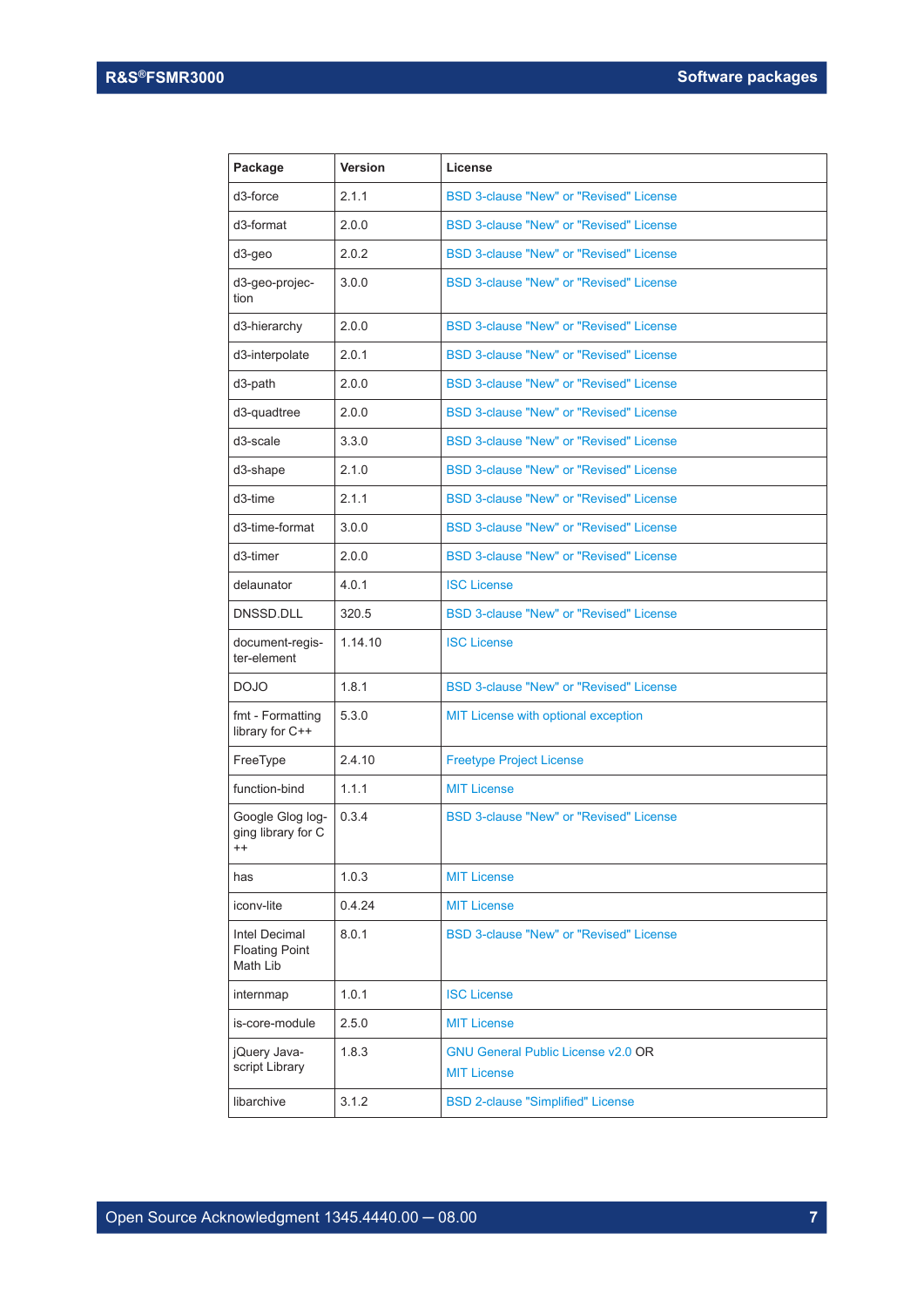| Package                       | <b>Version</b>     | License                                                                                                                                                                                                                  |
|-------------------------------|--------------------|--------------------------------------------------------------------------------------------------------------------------------------------------------------------------------------------------------------------------|
| libarchive                    | 3.4.0              | BSD-2-Clause Variant 3 License unchanged AND                                                                                                                                                                             |
|                               |                    | BSD 3-clause "New" or "Revised" License AND                                                                                                                                                                              |
|                               |                    | <b>Creative Commons Zero v1.0 Universal</b>                                                                                                                                                                              |
| libevent                      | 2.1.8              | <b>BSD 3-clause "New" or "Revised" License</b>                                                                                                                                                                           |
| libhdf <sub>5</sub>           | 1.10.0-patch1      | <b>HDF5 License</b>                                                                                                                                                                                                      |
| libpng                        | 1.5.13             | libpng License                                                                                                                                                                                                           |
| matio                         | 1.5.8              | <b>BSD 2-clause "Simplified" License</b>                                                                                                                                                                                 |
| mDNS Res-<br>ponder           | 320.5              | <b>Artistic License 2.0</b>                                                                                                                                                                                              |
| Memory-Mapped<br>File C++     | 2017-01-31         | <b>Mozilla Public License 2.0</b>                                                                                                                                                                                        |
| Net-SNMP                      | 5.7.2              | <b>Net-SNMP License</b>                                                                                                                                                                                                  |
| nginx                         | 1.20.2             | <b>BSD 2-clause "Simplified" License</b>                                                                                                                                                                                 |
| ngx-translate/<br>core        | 11.0.1             | <b>MIT License</b>                                                                                                                                                                                                       |
| ngx-translate/<br>http-loader | 4.0.0              | <b>MIT License</b>                                                                                                                                                                                                       |
| node-fetch                    | 2.6.1              | <b>MIT License</b>                                                                                                                                                                                                       |
| noVNC                         | 0.4                | <b>GNU Lesser General Public License v3.0 AND</b><br><b>GNU Library General Public License v2 AND</b><br><b>MIT License AND</b><br>BSD 3-clause "New" or "Revised" License AND<br>zlib License AND<br>Apache License 2.0 |
| OncRpc                        | 1.14               | <b>Sun RPC License</b>                                                                                                                                                                                                   |
| OpenSSL                       | 1.1.1c             | <b>OpenSSL License</b>                                                                                                                                                                                                   |
| OpenSSL                       | 1.1.1 <sub>b</sub> | <b>OpenSSL License</b>                                                                                                                                                                                                   |
| parse5                        | 5.1.1              | <b>MIT License</b>                                                                                                                                                                                                       |
| path-parse                    | 1.0.7              | <b>MIT License</b>                                                                                                                                                                                                       |
| PCRE library                  | 8.45               | <b>BSD 3-clause "New" or "Revised" License</b>                                                                                                                                                                           |
| PeakFinder                    | 1.7                | <b>BSD 2-clause "Simplified" License</b>                                                                                                                                                                                 |
| PHP                           | 7.2.11             | PHP License v3.01                                                                                                                                                                                                        |
| POCO C++ libra-<br>ries       | 1.6.1              | <b>Boost Software License 1.0</b>                                                                                                                                                                                        |
| primeicons                    | 1.0.0-beta.10      | <b>MIT License</b>                                                                                                                                                                                                       |
| primeng                       | 8.1.1              | <b>MIT License</b>                                                                                                                                                                                                       |
| PugiXml                       | 1.8                | <b>MIT License</b>                                                                                                                                                                                                       |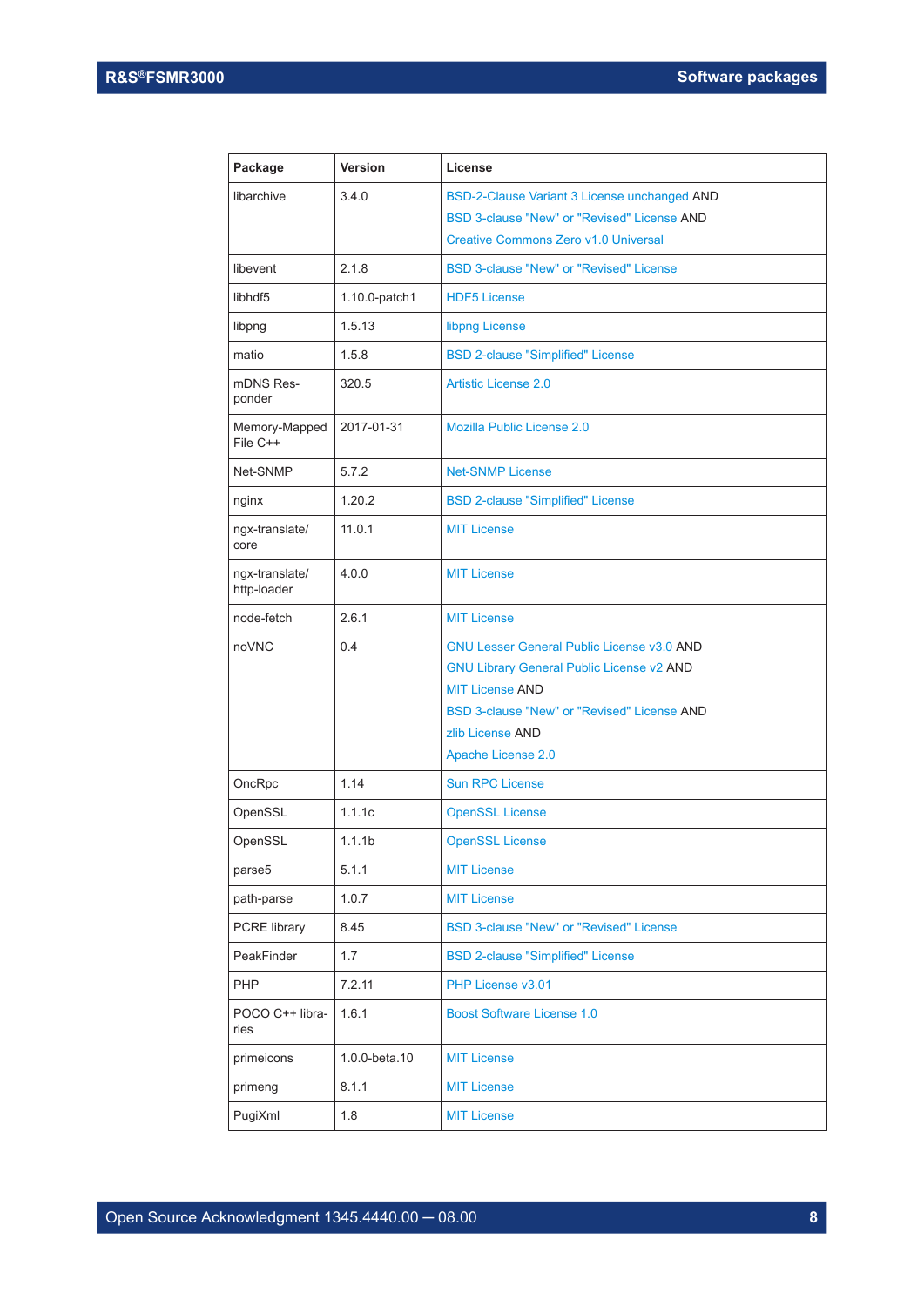| Package                               | <b>Version</b> | License                                        |
|---------------------------------------|----------------|------------------------------------------------|
| QtWinMigrate/<br>QWinWidget           | 2017-07-12     | <b>BSD 3-clause "New" or "Revised" License</b> |
| RapidXML                              | 1.13           | <b>MIT License OR</b>                          |
|                                       |                | <b>Boost Software License 1.0</b>              |
| ResizableLib                          | 1.1            | Artistic License 1.0                           |
| resolve                               | 1.20.0         | <b>MIT License</b>                             |
| rw                                    | 1.3.3          | <b>BSD 3-clause "New" or "Revised" License</b> |
| rxjs                                  | 6.4.0          | Apache License 2.0                             |
| safer-buffer                          | 2.1.2          | <b>MIT License</b>                             |
| smartmontools                         | 7.2            | <b>GNU General Public License v2.0</b>         |
| spdlog - Fast C+<br>+ logging library | 1.3.1          | <b>MIT License</b>                             |
| SQLite                                | 3.9.2          | <b>SQLITE Copyright Notice</b>                 |
| <b>StackWalker</b>                    | 2009-11-01     | <b>BSD 2-clause "Simplified" License</b>       |
| TightVNC                              | 2.7.10         | <b>GNU General Public License v2.0</b>         |
| topojson-client                       | 3.1.0          | <b>ISC License</b>                             |
| tslib                                 | 1.14.1         | <b>BSD Zero Clause License</b>                 |
| vega                                  | 5.20.2         | <b>BSD 3-clause "New" or "Revised" License</b> |
| vega-canvas                           | 1.2.6          | <b>BSD 3-clause "New" or "Revised" License</b> |
| vega-crossfilter                      | 4.0.5          | <b>BSD 3-clause "New" or "Revised" License</b> |
| vega-dataflow                         | 5.7.4          | <b>BSD 3-clause "New" or "Revised" License</b> |
| vega-encode                           | 4.8.3          | <b>BSD 3-clause "New" or "Revised" License</b> |
| vega-event-<br>selector               | 2.0.6          | <b>BSD 3-clause "New" or "Revised" License</b> |
| vega-expression                       | 4.0.1          | <b>BSD 3-clause "New" or "Revised" License</b> |
| vega-force                            | 4.0.7          | BSD 3-clause "New" or "Revised" License        |
| vega-format                           | 1.0.4          | BSD 3-clause "New" or "Revised" License        |
| vega-functions                        | 5.12.0         | BSD 3-clause "New" or "Revised" License        |
| vega-geo                              | 4.3.8          | BSD 3-clause "New" or "Revised" License        |
| vega-hierarchy                        | 4.0.9          | BSD 3-clause "New" or "Revised" License        |
| vega-label                            | 1.0.0          | BSD 3-clause "New" or "Revised" License        |
| vega-loader                           | 4.4.0          | <b>BSD 3-clause "New" or "Revised" License</b> |
| vega-parser                           | 6.1.3          | BSD 3-clause "New" or "Revised" License        |
| vega-projection                       | 1.4.5          | <b>BSD 3-clause "New" or "Revised" License</b> |
| vega-regression                       | 1.0.9          | BSD 3-clause "New" or "Revised" License        |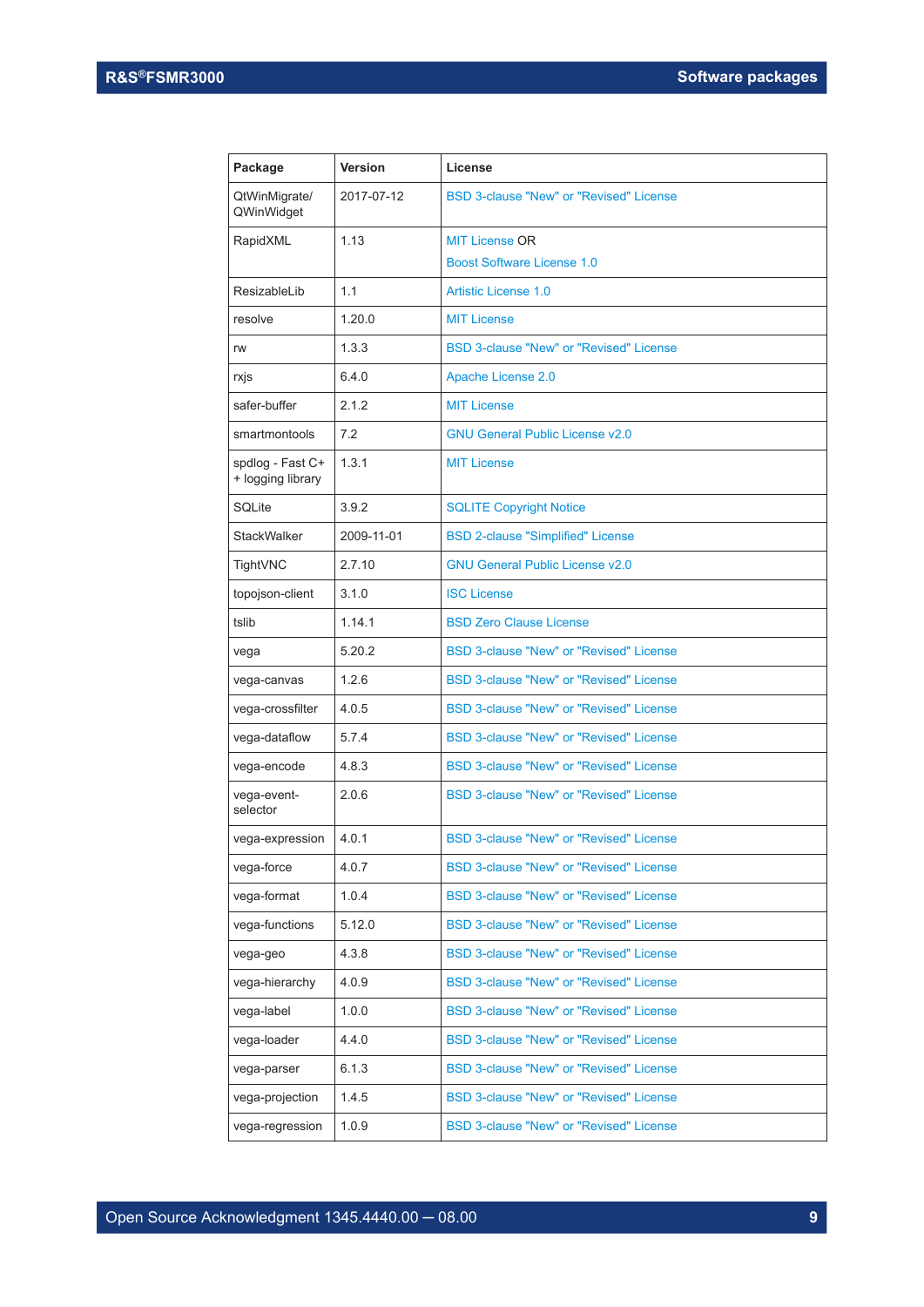| Package                   | Version | License                                        |
|---------------------------|---------|------------------------------------------------|
| vega-runtime              | 6.1.3   | BSD 3-clause "New" or "Revised" License        |
| vega-scale                | 7.1.1   | <b>BSD 3-clause "New" or "Revised" License</b> |
| vega-scene-<br>graph      | 4.9.4   | <b>BSD 3-clause "New" or "Revised" License</b> |
| vega-selections           | 5.3.0   | <b>BSD 3-clause "New" or "Revised" License</b> |
| vega-statistics           | 1.7.9   | BSD 3-clause "New" or "Revised" License        |
| vega-time                 | 2.0.4   | <b>BSD 3-clause "New" or "Revised" License</b> |
| vega-transforms           | 4.9.4   | BSD 3-clause "New" or "Revised" License        |
| vega-typings              | 0.21.0  | BSD 3-clause "New" or "Revised" License        |
| vega-util                 | 1.16.1  | <b>BSD 3-clause "New" or "Revised" License</b> |
| vega-view                 | 5.10.1  | <b>BSD 3-clause "New" or "Revised" License</b> |
| vega-view-trans-<br>forms | 4.5.8   | <b>BSD 3-clause "New" or "Revised" License</b> |
| vega-voronoi              | 4.1.5   | <b>BSD 3-clause "New" or "Revised" License</b> |
| vega-wordcloud            | 4.1.3   | <b>BSD 3-clause "New" or "Revised" License</b> |
| XZIP and XUN-<br>7IP      | 1.3     | Info-ZIP License                               |
| zlib                      | 1.2.11  | zlib License                                   |
| ZLib                      | 1.2.11  | zlib License                                   |
| zone.js                   | 0.9.1   | <b>MIT License</b>                             |

This product includes software developed by Computing Services at Carnegie Mellon University (http://www.cmu.edu/computing/).

This product includes software developed by the OpenSSL Project for use in the OpenSSL Toolkit (http://www.openssl.org/). This product includes cryptographic software written by Eric Young (eay@cryptsoft.com) and software written by Tim Hudson(tjh@cryptsoft.com).

This product includes software developed by the OpenSSL Project for use in the OpenSSL Toolkit (http://www.openssl.org/). This product includes cryptographic software written by Eric Young (eay@cryptsoft.com) and software written by Tim Hudson(tjh@cryptsoft.com).

added two files in devpackage and changed cmakelist.txt for find\_package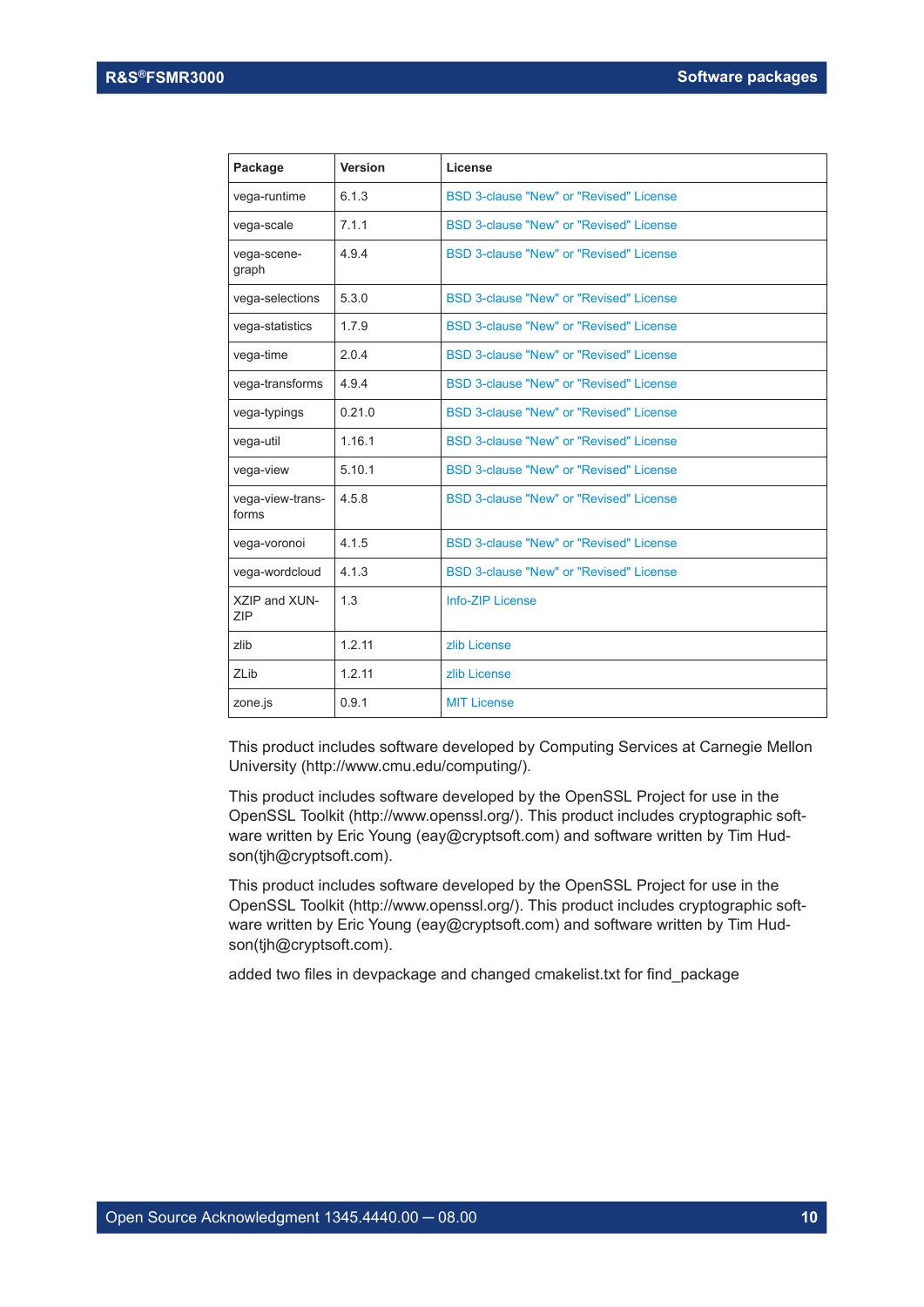## <span id="page-10-0"></span>3 Verbatim license texts

## **3.1 BSD Zero Clause License**

Permission to use, copy, modify, and/or distribute this software for any purpose with or without fee is hereby granted.

THE SOFTWARE IS PROVIDED "AS IS" AND THE AUTHOR DISCLAIMS ALL WAR-RANTIES WITH REGARD TO THIS SOFTWARE INCLUDING ALL IMPLIED WAR-RANTIES OF MERCHANTABILITY AND FITNESS. IN NO EVENT SHALL THE AUTHOR BE LIABLE FOR ANY SPECIAL, DIRECT, INDIRECT, OR CONSEQUEN-TIAL DAMAGES OR ANY DAMAGES WHATSOEVER RESULTING FROM LOSS OF USE, DATA OR PROFITS, WHETHER IN AN ACTION OF CONTRACT, NEGLI-GENCE OR OTHER TORTIOUS ACTION, ARISING OUT OF OR IN CONNECTION WITH THE USE OR PERFORMANCE OF THIS SOFTWARE.

## **3.2 Apache License 2.0**

Apache License

Version 2.0, January 2004

http://www.apache.org/licenses/

TERMS AND CONDITIONS FOR USE, REPRODUCTION, AND DISTRIBUTION

1. Definitions.

"License" shall mean the terms and conditions for use, reproduction, and distribution as defined by Sections 1 through 9 of this document.

"Licensor" shall mean the copyright owner or entity authorized by the copyright owner that is granting the License.

"Legal Entity" shall mean the union of the acting entity and all other entities that control, are controlled by, or are under common control with that entity. For the purposes of this definition, "control" means (i) the power, direct or indirect, to cause the direction or management of such entity, whether by contract or otherwise, or (ii) ownership of fifty percent (50%) or more of the outstanding shares, or (iii) beneficial ownership of such entity.

"You" (or "Your") shall mean an individual or Legal Entity exercising permissions granted by this License.

"Source" form shall mean the preferred form for making modifications, including but not limited to software source code, documentation source, and configuration files.

"Object" form shall mean any form resulting from mechanical transformation or translation of a Source form, including but not limited to compiled object code, generated documentation, and conversions to other media types.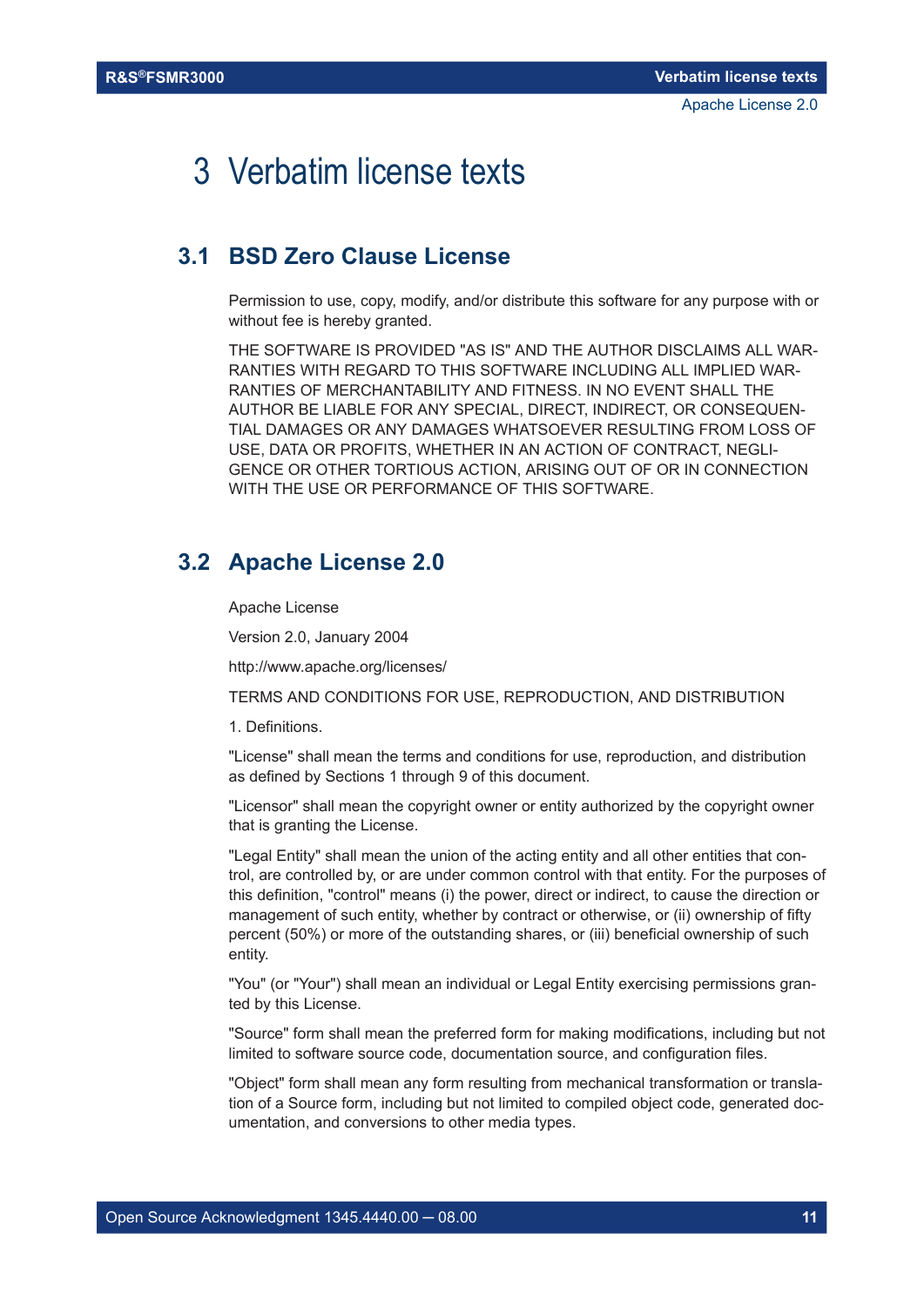"Work" shall mean the work of authorship, whether in Source or Object form, made available under the License, as indicated by a copyright notice that is included in or attached to the work (an example is provided in the Appendix below).

"Derivative Works" shall mean any work, whether in Source or Object form, that is based on (or derived from) the Work and for which the editorial revisions, annotations, elaborations, or other modifications represent, as a whole, an original work of authorship. For the purposes of this License, Derivative Works shall not include works that remain separable from, or merely link (or bind by name) to the interfaces of, the Work and Derivative Works thereof.

"Contribution" shall mean any work of authorship, including the original version of the Work and any modifications or additions to that Work or Derivative Works thereof, that is intentionally submitted to Licensor for inclusion in the Work by the copyright owner or by an individual or Legal Entity authorized to submit on behalf of the copyright owner. For the purposes of this definition, "submitted" means any form of electronic, verbal, or written communication sent to the Licensor or its representatives, including but not limited to communication on electronic mailing lists, source code control systems, and issue tracking systems that are managed by, or on behalf of, the Licensor for the purpose of discussing and improving the Work, but excluding communication that is conspicuously marked or otherwise designated in writing by the copyright owner as "Not a Contribution."

"Contributor" shall mean Licensor and any individual or Legal Entity on behalf of whom a Contribution has been received by Licensor and subsequently incorporated within the Work.

2. Grant of Copyright License. Subject to the terms and conditions of this License, each Contributor hereby grants to You a perpetual, worldwide, non-exclusive, nocharge, royalty-free, irrevocable copyright license to reproduce, prepare Derivative Works of, publicly display, publicly perform, sublicense, and distribute the Work and such Derivative Works in Source or Object form.

3. Grant of Patent License. Subject to the terms and conditions of this License, each Contributor hereby grants to You a perpetual, worldwide, non-exclusive, no-charge, royalty-free, irrevocable (except as stated in this section) patent license to make, have made, use, offer to sell, sell, import, and otherwise transfer the Work, where such license applies only to those patent claims licensable by such Contributor that are necessarily infringed by their Contribution(s) alone or by combination of their Contribution(s) with the Work to which such Contribution(s) was submitted. If You institute patent litigation against any entity (including a cross-claim or counterclaim in a lawsuit) alleging that the Work or a Contribution incorporated within the Work constitutes direct or contributory patent infringement, then any patent licenses granted to You under this License for that Work shall terminate as of the date such litigation is filed.

4. Redistribution. You may reproduce and distribute copies of the Work or Derivative Works thereof in any medium, with or without modifications, and in Source or Object form, provided that You meet the following conditions:

a.You must give any other recipients of the Work or Derivative Works a copy of this License; and

b.You must cause any modified files to carry prominent notices stating that You changed the files; and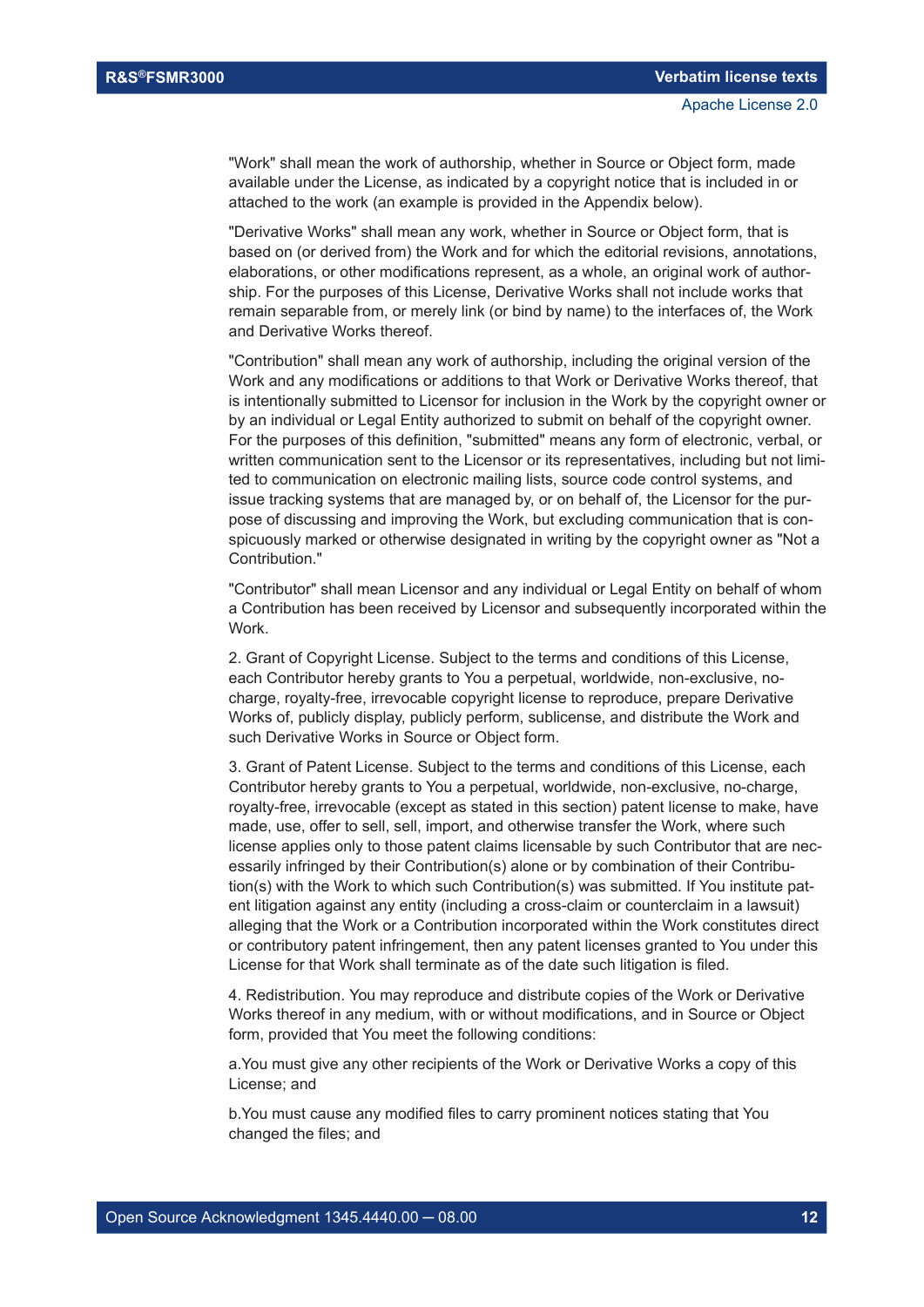c.You must retain, in the Source form of any Derivative Works that You distribute, all copyright, patent, trademark, and attribution notices from the Source form of the Work, excluding those notices that do not pertain to any part of the Derivative Works; and

d.If the Work includes a "NOTICE" text file as part of its distribution, then any Derivative Works that You distribute must include a readable copy of the attribution notices contained within such NOTICE file, excluding those notices that do not pertain to any part of the Derivative Works, in at least one of the following places: within a NOTICE text file distributed as part of the Derivative Works; within the Source form or documentation, if provided along with the Derivative Works; or, within a display generated by the Derivative Works, if and wherever such third-party notices normally appear. The contents of the NOTICE file are for informational purposes only and do not modify the License. You may add Your own attribution notices within Derivative Works that You distribute, alongside or as an addendum to the NOTICE text from the Work, provided that such additional attribution notices cannot be construed as modifying the License.

You may add Your own copyright statement to Your modifications and may provide additional or different license terms and conditions for use, reproduction, or distribution of Your modifications, or for any such Derivative Works as a whole, provided Your use, reproduction, and distribution of the Work otherwise complies with the conditions stated in this License.

5. Submission of Contributions. Unless You explicitly state otherwise, any Contribution intentionally submitted for inclusion in the Work by You to the Licensor shall be under the terms and conditions of this License, without any additional terms or conditions. Notwithstanding the above, nothing herein shall supersede or modify the terms of any separate license agreement you may have executed with Licensor regarding such Contributions.

6. Trademarks. This License does not grant permission to use the trade names, trademarks, service marks, or product names of the Licensor, except as required for reasonable and customary use in describing the origin of the Work and reproducing the content of the NOTICE file.

7. Disclaimer of Warranty. Unless required by applicable law or agreed to in writing, Licensor provides the Work (and each Contributor provides its Contributions) on an "AS IS" BASIS, WITHOUT WARRANTIES OR CONDITIONS OF ANY KIND, either express or implied, including, without limitation, any warranties or conditions of TITLE, NON-INFRINGEMENT, MERCHANTABILITY, or FITNESS FOR A PARTICULAR PUR-POSE. You are solely responsible for determining the appropriateness of using or redistributing the Work and assume any risks associated with Your exercise of permissions under this License.

8. Limitation of Liability. In no event and under no legal theory, whether in tort (including negligence), contract, or otherwise, unless required by applicable law (such as deliberate and grossly negligent acts) or agreed to in writing, shall any Contributor be liable to You for damages, including any direct, indirect, special, incidental, or consequential damages of any character arising as a result of this License or out of the use or inability to use the Work (including but not limited to damages for loss of goodwill, work stoppage, computer failure or malfunction, or any and all other commercial damages or losses), even if such Contributor has been advised of the possibility of such damages.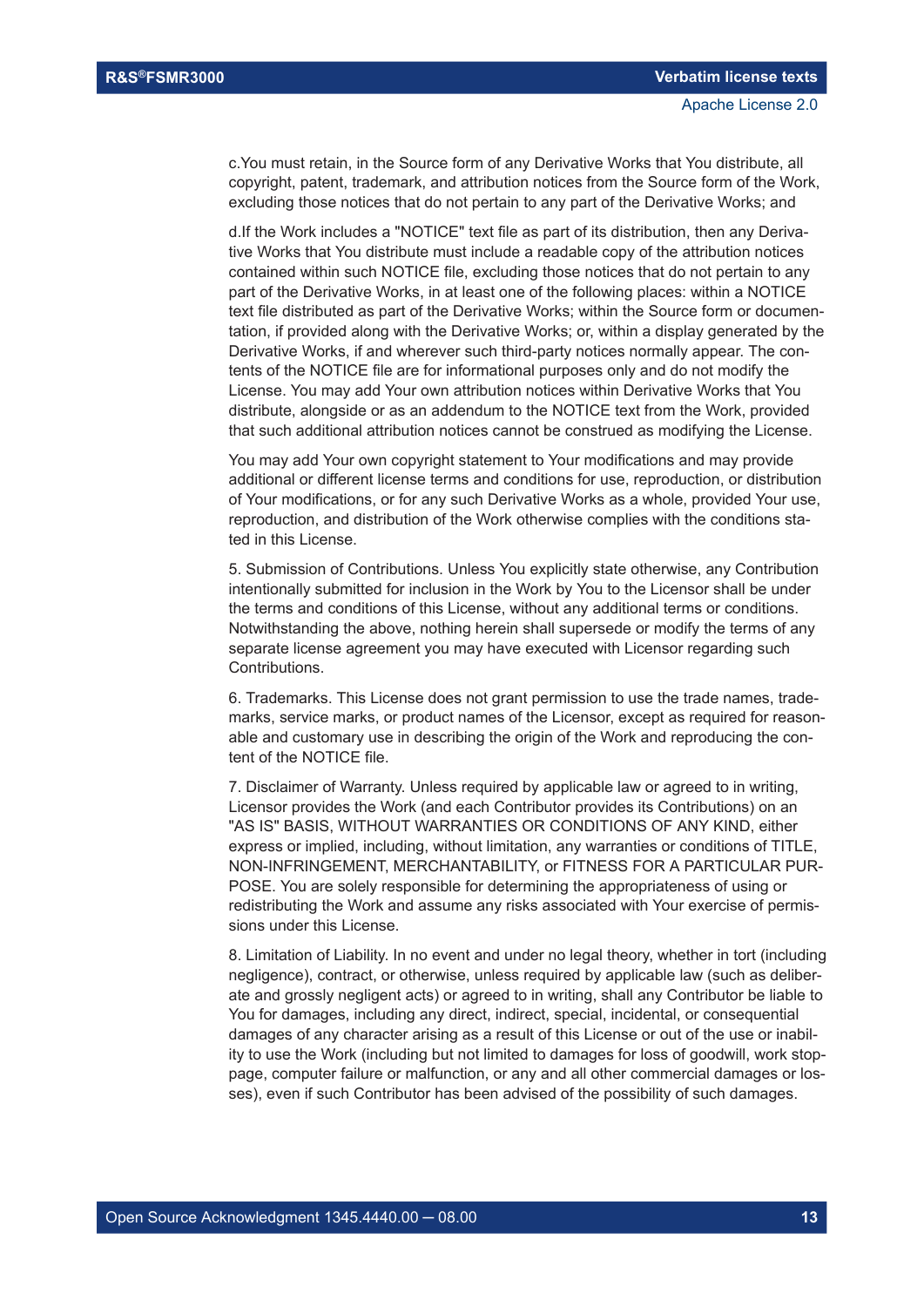<span id="page-13-0"></span>9. Accepting Warranty or Additional Liability. While redistributing the Work or Derivative Works thereof, You may choose to offer, and charge a fee for, acceptance of support, warranty, indemnity, or other liability obligations and/or rights consistent with this License. However, in accepting such obligations, You may act only on Your own behalf and on Your sole responsibility, not on behalf of any other Contributor, and only if You agree to indemnify, defend, and hold each Contributor harmless for any liability incurred by, or claims asserted against, such Contributor by reason of your accepting any such warranty or additional liability.

END OF TERMS AND CONDITIONS

## **3.3 Artistic License 1.0**

The Artistic License

#### Preamble

The intent of this document is to state the conditions under which a Package may be copied, such that the Copyright Holder maintains some semblance of artistic control over the development of the package, while giving the users of the package the right to use and distribute the Package in a more-or-less customary fashion, plus the right to make reasonable modifications.

Definitions:

"Package" refers to the collection of files distributed by the Copyright Holder, and derivatives of that collection of files created through textual modification.

"Standard Version" refers to such a Package if it has not been modified, or has been modified in accordance with the wishes of the Copyright Holder.

"Copyright Holder" is whoever is named in the copyright or copyrights for the package.

"You" is you, if you're thinking about copying or distributing this Package.

"Reasonable copying fee" is whatever you can justify on the basis of media cost, duplication charges, time of people involved, and so on. (You will not be required to justify it to the Copyright Holder, but only to the computing community at large as a market that must bear the fee.)

"Freely Available" means that no fee is charged for the item itself, though there may be fees involved in handling the item. It also means that recipients of the item may redistribute it under the same conditions they received it.

1. You may make and give away verbatim copies of the source form of the Standard Version of this Package without restriction, provided that you duplicate all of the original copyright notices and associated disclaimers.

2. You may apply bug fixes, portability fixes and other modifications derived from the Public Domain or from the Copyright Holder. A Package modified in such a way shall still be considered the Standard Version.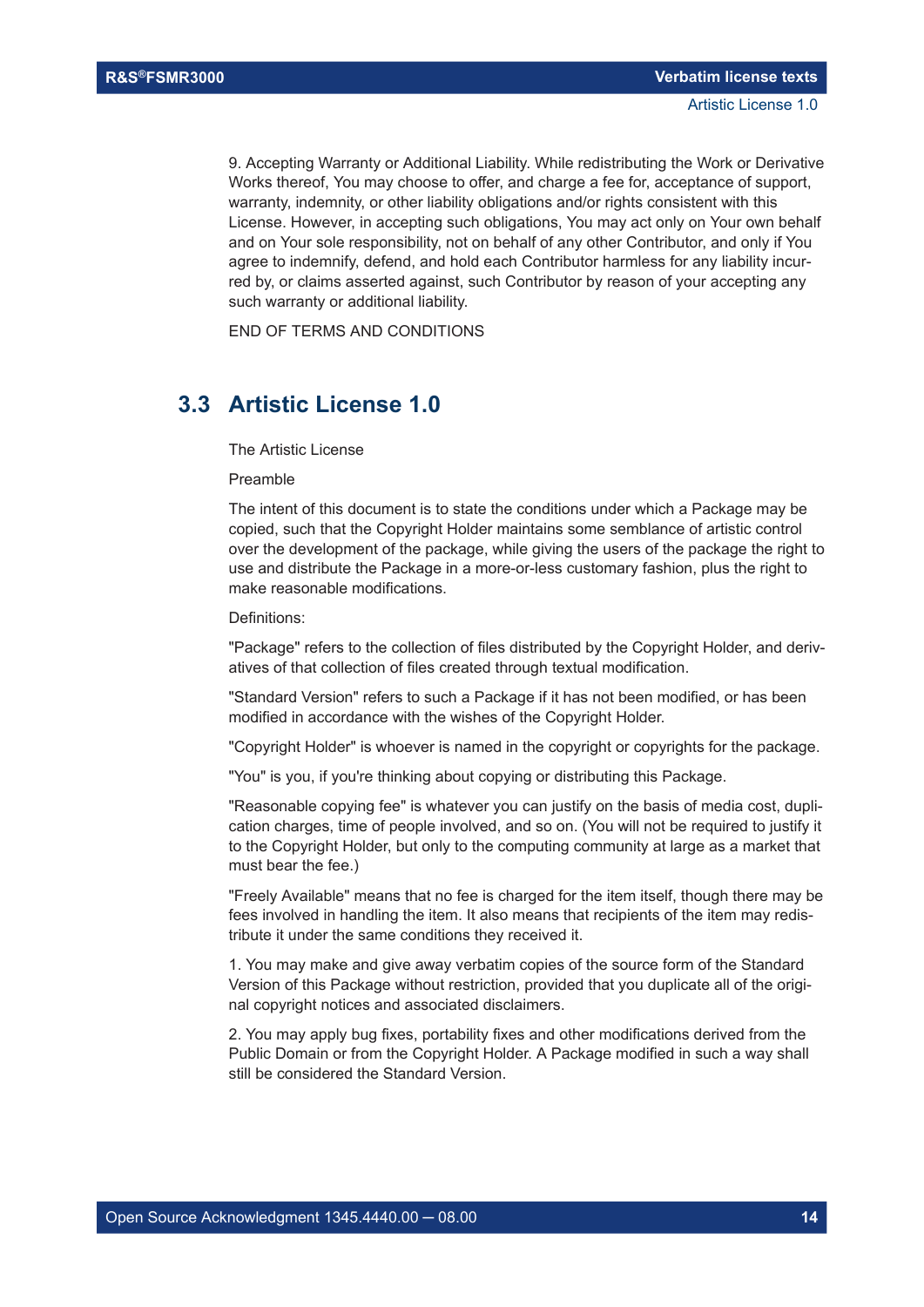3. You may otherwise modify your copy of this Package in any way, provided that you insert a prominent notice in each changed file stating how and when you changed that file, and provided that you do at least ONE of the following:

a) place your modifications in the Public Domain or otherwise make them Freely Available, such as by posting said modifications to Usenet or an equivalent medium, or placing the modifications on a major archive site such as ftp.uu.net, or by allowing the Copyright Holder to include your modifications in the Standard Version of the Package.

b) use the modified Package only within your corporation or organization.

c) rename any non-standard executables so the names do not conflict with standard executables, which must also be provided, and provide a separate manual page for each non-standard executable that clearly documents how it differs from the Standard Version.

d) make other distribution arrangements with the Copyright Holder.

4. You may distribute the programs of this Package in object code or executable form, provided that you do at least ONE of the following:

a) distribute a Standard Version of the executables and library files, together with instructions (in the manual page or equivalent) on where to get the Standard Version.

b) accompany the distribution with the machine-readable source of the Package with your modifications.

c) accompany any non-standard executables with their corresponding Standard Version executables, giving the non-standard executables non-standard names, and clearly documenting the differences in manual pages (or equivalent), together with instructions on where to get the Standard Version.

d) make other distribution arrangements with the Copyright Holder.

5. You may charge a reasonable copying fee for any distribution of this Package. You may charge any fee you choose for support of this Package. You may not charge a fee for this Package itself. However, you may distribute this Package in aggregate with other (possibly commercial) programs as part of a larger (possibly commercial) software distribution provided that you do not advertise this Package as a product of your own.

6. The scripts and library files supplied as input to or produced as output from the programs of this Package do not automatically fall under the copyright of this Package, but belong to whomever generated them, and may be sold commercially, and may be aggregated with this Package.

7. C or perl subroutines supplied by you and linked into this Package shall not be considered part of this Package.

8. The name of the Copyright Holder may not be used to endorse or promote products derived from this software without specific prior written permission.

9. THIS PACKAGE IS PROVIDED "AS IS" AND WITHOUT ANY EXPRESS OR IMPLIED WARRANTIES, INCLUDING, WITHOUT LIMITATION, THE IMPLIED WAR-RANTIES OF MERCHANTIBILITY AND FITNESS FOR A PARTICULAR PURPOSE.

The End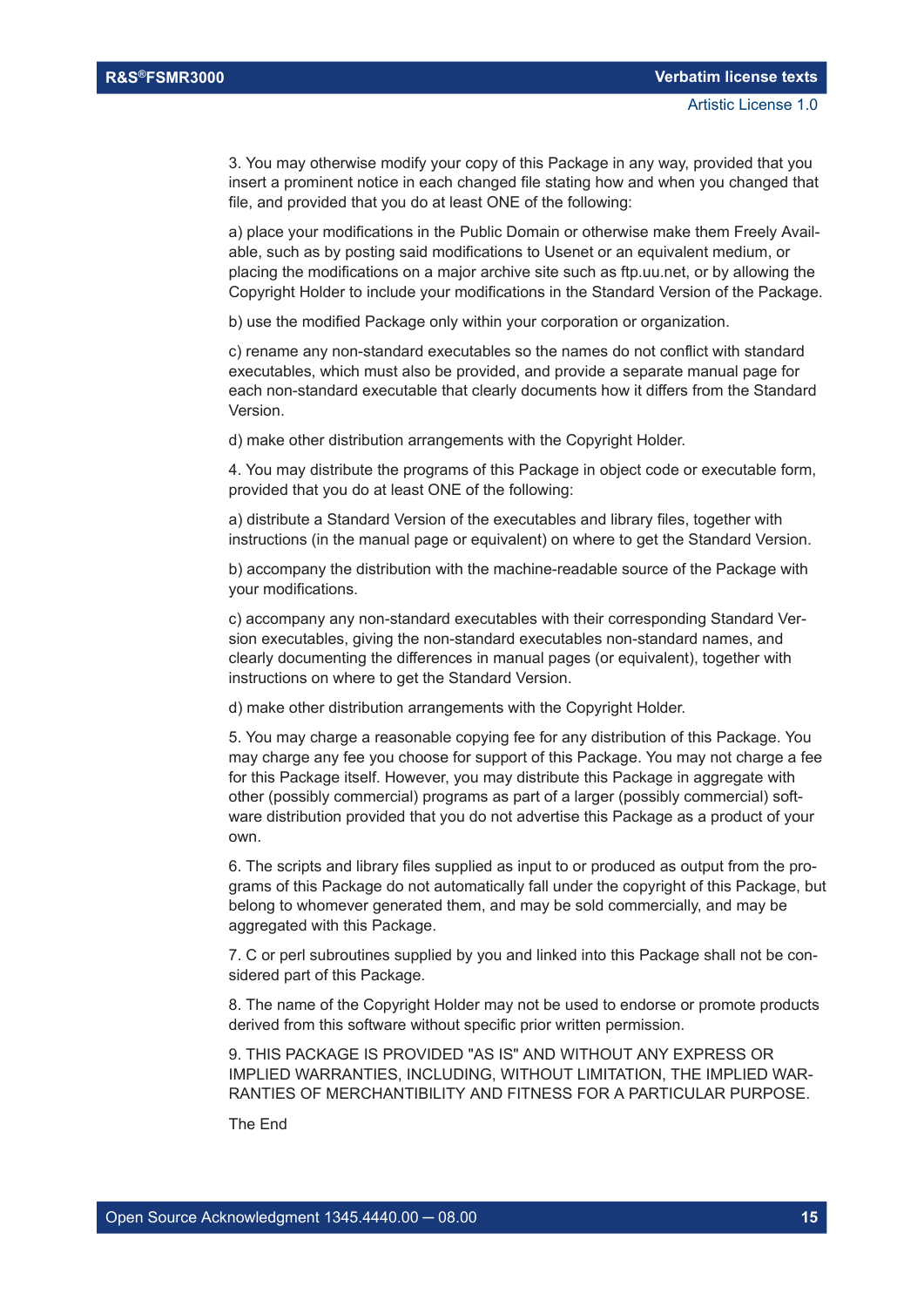## <span id="page-15-0"></span>**3.4 Artistic License 2.0**

The Artistic License 2.0

Copyright (c) 2000-2006, The Perl Foundation.

Everyone is permitted to copy and distribute verbatim copies of this license document, but changing it is not allowed.

#### Preamble

This license establishes the terms under which a given free software Package may be copied, modified, distributed, and/or redistributed. The intent is that the Copyright Holder maintains some artistic control over the development of that Package while still keeping the Package available as open source and free software. You are always permitted to make arrangements wholly outside of this license directly with the Copyright Holder of a given Package. If the terms of this license do not permit the full use that you propose to make of the Package, you should contact the Copyright Holder and seek a different licensing arrangement.

#### Definitions

"Copyright Holder" means the individual(s) or organization(s) named in the copyright notice for the entire Package.

"Contributor" means any party that has contributed code or other material to the Package, in accordance with the Copyright Holder's procedures.

"You" and "your" means any person who would like to copy, distribute, or modify the Package.

"Package" means the collection of files distributed by the Copyright Holder, and derivatives of that collection and/or of those files. A given Package may consist of either the Standard Version, or a Modified Version.

"Distribute" means providing a copy of the Package or making it accessible to anyone else, or in the case of a company or organization, to others outside of your company or organization.

"Distributor Fee" means any fee that you charge for Distributing this Package or providing support for this Package to another party. It does not mean licensing fees.

"Standard Version" refers to the Package if it has not been modified, or has been modified only in ways explicitly requested by the Copyright Holder.

"Modified Version" means the Package, if it has been changed, and such changes were not explicitly requested by the Copyright Holder.

"Original License" means this Artistic License as Distributed with the Standard Version of the Package, in its current version or as it may be modified by The Perl Foundation in the future.

"Source" form means the source code, documentation source, and configuration files for the Package.

"Compiled" form means the compiled bytecode, object code, binary, or any other form resulting from mechanical transformation or translation of the Source form.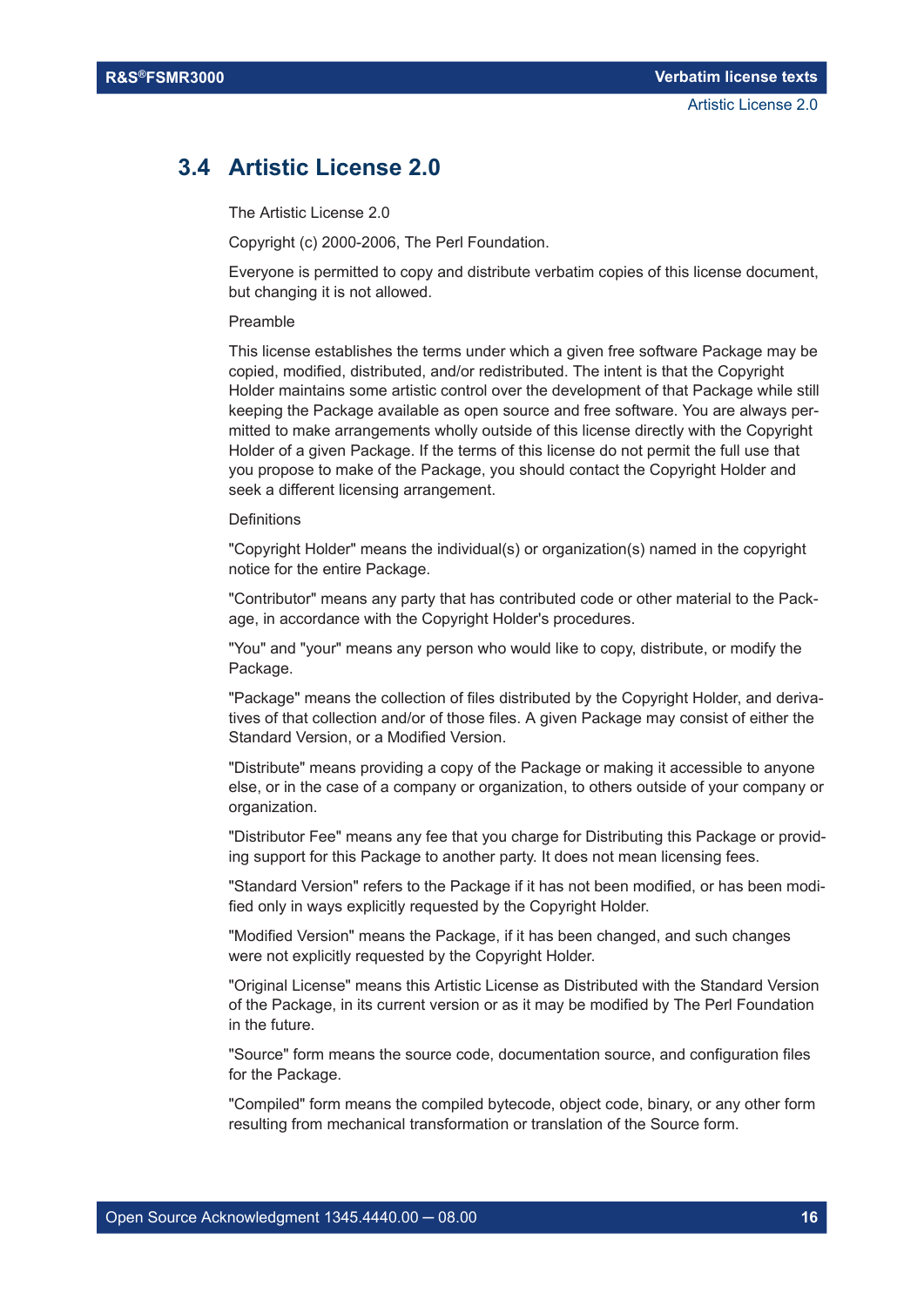Permission for Use and Modification Without Distribution

(1) You are permitted to use the Standard Version and create and use Modified Versions for any purpose without restriction, provided that you do not Distribute the Modified Version.

Permissions for Redistribution of the Standard Version

(2) You may Distribute verbatim copies of the Source form of the Standard Version of this Package in any medium without restriction, either gratis or for a Distributor Fee, provided that you duplicate all of the original copyright notices and associated disclaimers. At your discretion, such verbatim copies may or may not include a Compiled form of the Package.

(3) You may apply any bug fixes, portability changes, and other modifications made available from the Copyright Holder. The resulting Package will still be considered the Standard Version, and as such will be subject to the Original License.

Distribution of Modified Versions of the Package as Source

(4) You may Distribute your Modified Version as Source (either gratis or for a Distributor Fee, and with or without a Compiled form of the Modified Version) provided that you clearly document how it differs from the Standard Version, including, but not limited to, documenting any non-standard features, executables, or modules, and provided that you do at least ONE of the following:

(a) make the Modified Version available to the Copyright Holder of the Standard Version, under the Original License, so that the Copyright Holder may include your modifications in the Standard Version.

(b) ensure that installation of your Modified Version does not prevent the user installing or running the Standard Version. In addition, the Modified Version must bear a name that is different from the name of the Standard Version.

(c) allow anyone who receives a copy of the Modified Version to make the Source form of the Modified Version available to others under

(i) the Original License or

(ii) a license that permits the licensee to freely copy, modify and redistribute the Modified Version using the same licensing terms that apply to the copy that the licensee received, and requires that the Source form of the Modified Version, and of any works derived from it, be made freely available in that license fees are prohibited but Distributor Fees are allowed.

Distribution of Compiled Forms of the Standard Version or Modified Versions without the Source

(5) You may Distribute Compiled forms of the Standard Version without the Source, provided that you include complete instructions on how to get the Source of the Standard Version. Such instructions must be valid at the time of your distribution. If these instructions, at any time while you are carrying out such distribution, become invalid, you must provide new instructions on demand or cease further distribution. If you provide valid instructions or cease distribution within thirty days after you become aware that the instructions are invalid, then you do not forfeit any of your rights under this license.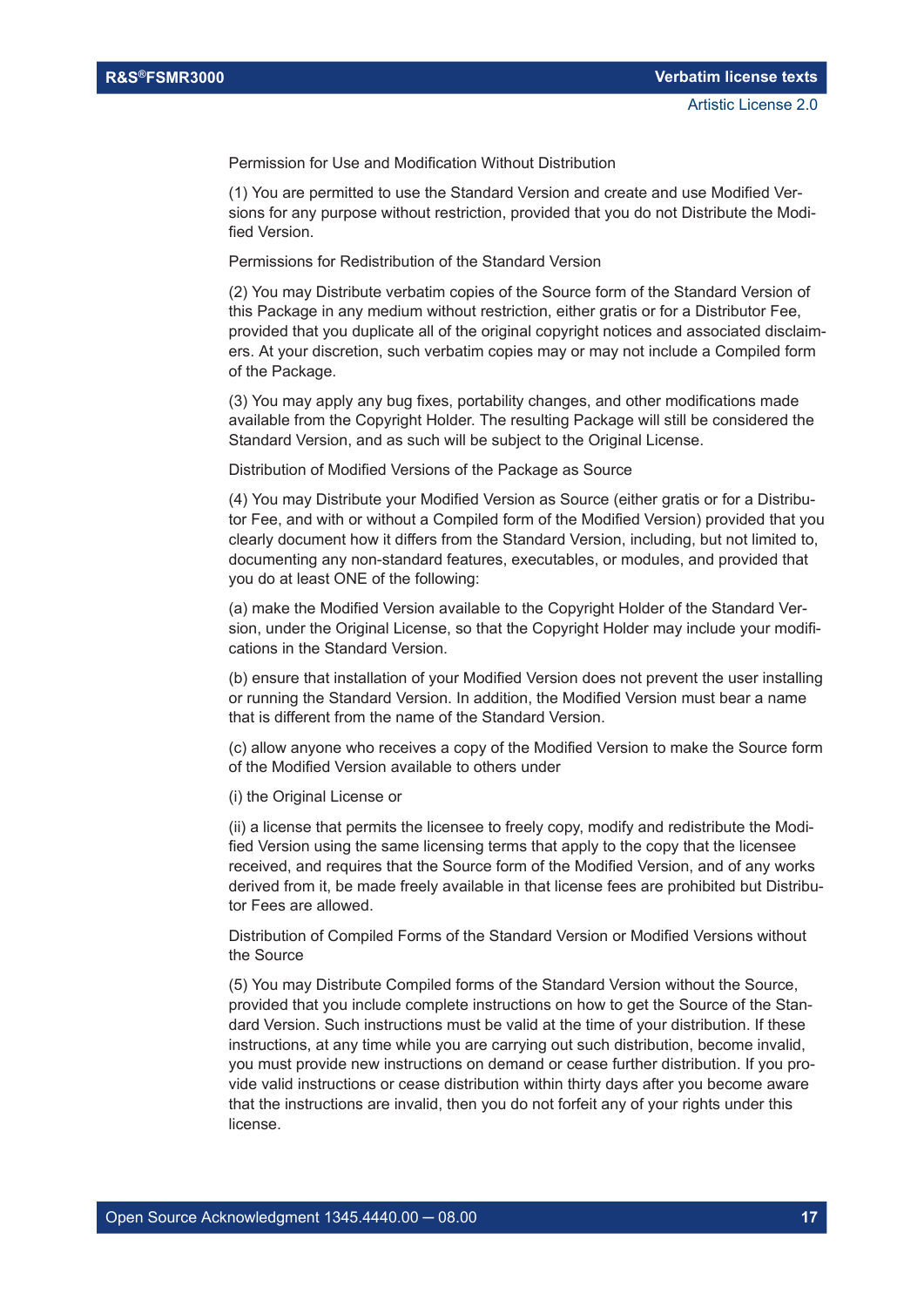(6) You may Distribute a Modified Version in Compiled form without the Source, provided that you comply with Section 4 with respect to the Source of the Modified Version.

Aggregating or Linking the Package

(7) You may aggregate the Package (either the Standard Version or Modified Version) with other packages and Distribute the resulting aggregation provided that you do not charge a licensing fee for the Package. Distributor Fees are permitted, and licensing fees for other components in the aggregation are permitted. The terms of this license apply to the use and Distribution of the Standard or Modified Versions as included in the aggregation.

(8) You are permitted to link Modified and Standard Versions with other works, to embed the Package in a larger work of your own, or to build stand-alone binary or bytecode versions of applications that include the Package, and Distribute the result without restriction, provided the result does not expose a direct interface to the Package.

Items That are Not Considered Part of a Modified Version

(9) Works (including, but not limited to, modules and scripts) that merely extend or make use of the Package, do not, by themselves, cause the Package to be a Modified Version. In addition, such works are not considered parts of the Package itself, and are not subject to the terms of this license.

#### General Provisions

(10) Any use, modification, and distribution of the Standard or Modified Versions is governed by this Artistic License. By using, modifying or distributing the Package, you accept this license. Do not use, modify, or distribute the Package, if you do not accept this license.

(11) If your Modified Version has been derived from a Modified Version made by someone other than you, you are nevertheless required to ensure that your Modified Version complies with the requirements of this license.

(12) This license does not grant you the right to use any trademark, service mark, tradename, or logo of the Copyright Holder.

(13) This license includes the non-exclusive, worldwide, free-of-charge patent license to make, have made, use, offer to sell, sell, import and otherwise transfer the Package with respect to any patent claims licensable by the Copyright Holder that are necessarily infringed by the Package. If you institute patent litigation (including a cross-claim or counterclaim) against any party alleging that the Package constitutes direct or contributory patent infringement, then this Artistic License to you shall terminate on the date that such litigation is filed.

#### (14) Disclaimer of Warranty:

THE PACKAGE IS PROVIDED BY THE COPYRIGHT HOLDER AND CONTRIBU-TORS "AS IS' AND WITHOUT ANY EXPRESS OR IMPLIED WARRANTIES. THE IMPLIED WARRANTIES OF MERCHANTABILITY, FITNESS FOR A PARTICULAR PURPOSE, OR NON-INFRINGEMENT ARE DISCLAIMED TO THE EXTENT PER-MITTED BY YOUR LOCAL LAW. UNLESS REQUIRED BY LAW, NO COPYRIGHT HOLDER OR CONTRIBUTOR WILL BE LIABLE FOR ANY DIRECT, INDIRECT, INCI-DENTAL, OR CONSEQUENTIAL DAMAGES ARISING IN ANY WAY OUT OF THE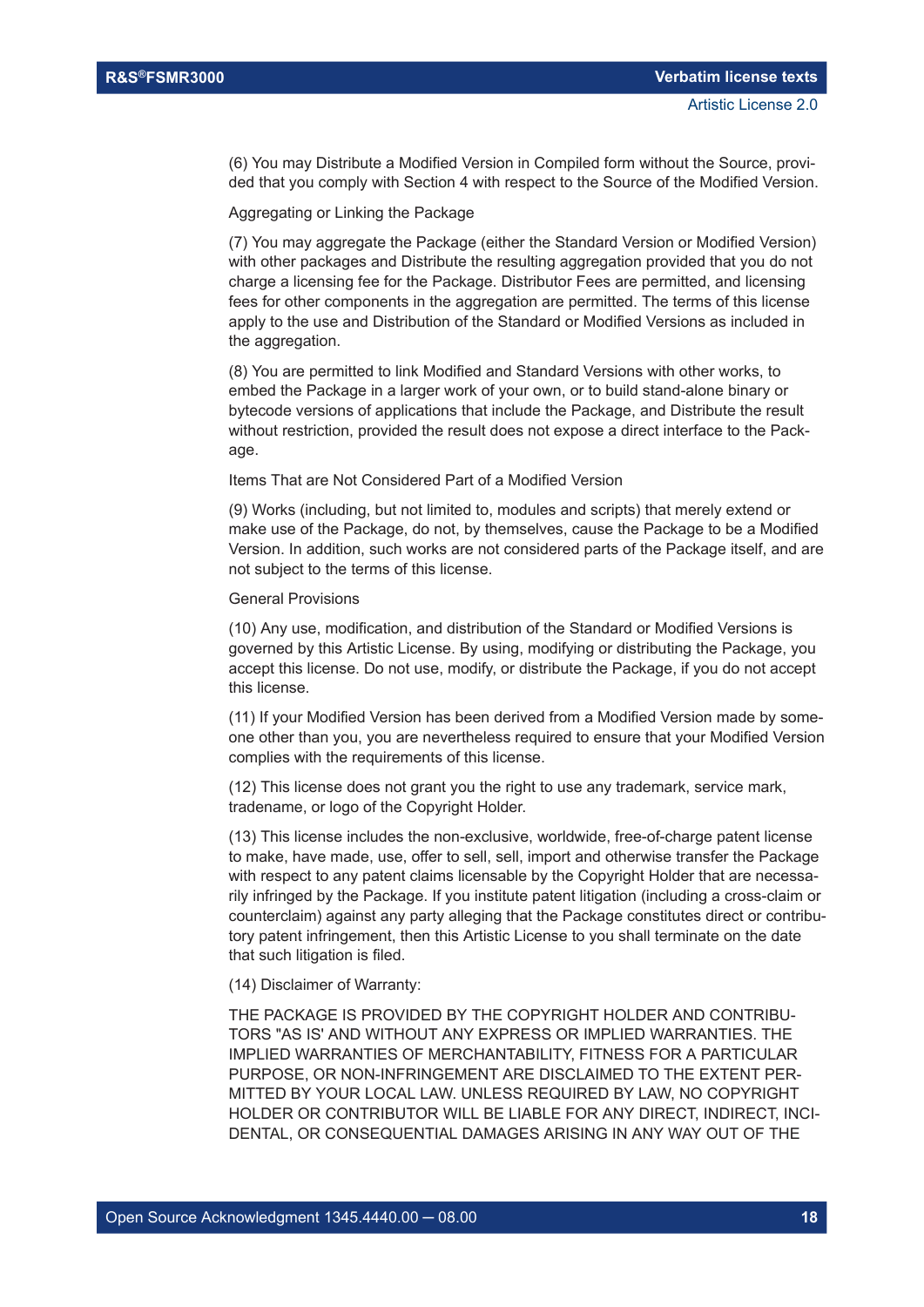<span id="page-18-0"></span>USE OF THE PACKAGE, EVEN IF ADVISED OF THE POSSIBILITY OF SUCH DAM-AGE.

## **3.5 BSD 2-clause "Simplified" License**

All rights reserved.

Redistribution and use in source and binary forms, with or without modification, are permitted provided that the following conditions are met:

1. Redistributions of source code must retain the above copyright notice, this list of conditions and the following disclaimer.

2. Redistributions in binary form must reproduce the above copyright notice, this list of conditions and the following disclaimer in the documentation and/or other materials provided with the distribution.

THIS SOFTWARE IS PROVIDED BY THE COPYRIGHT HOLDERS AND CONTRIBU-TORS "AS IS" AND ANY EXPRESS OR IMPLIED WARRANTIES, INCLUDING, BUT NOT LIMITED TO, THE IMPLIED WARRANTIES OF MERCHANTABILITY AND FIT-NESS FOR A PARTICULAR PURPOSE ARE DISCLAIMED. IN NO EVENT SHALL THE COPYRIGHT HOLDER OR CONTRIBUTORS BE LIABLE FOR ANY DIRECT, INDIRECT, INCIDENTAL, SPECIAL, EXEMPLARY, OR CONSEQUENTIAL DAMAGES (INCLUDING, BUT NOT LIMITED TO, PROCUREMENT OF SUBSTITUTE GOODS OR SERVICES; LOSS OF USE, DATA, OR PROFITS; OR BUSINESS INTERRUP-TION) HOWEVER CAUSED AND ON ANY THEORY OF LIABILITY, WHETHER IN CONTRACT, STRICT LIABILITY, OR TORT (INCLUDING NEGLIGENCE OR OTHER-WISE) ARISING IN ANY WAY OUT OF THE USE OF THIS SOFTWARE, EVEN IF ADVISED OF THE POSSIBILITY OF SUCH DAMAGE.

#### **3.6 BSD-2-Clause Variant 3 License unchanged**

Redistribution and use in source and binary forms, with or without modification, are permitted provided that the following conditions are met:

1. Redistributions of source code must retain the above copyright

notice, this list of conditions and the following disclaimer

in this position and unchanged.

2. Redistributions in binary form must reproduce the above copyright

notice, this list of conditions and the following disclaimer in the

documentation and/or other materials provided with the distribution.

THIS SOFTWARE IS PROVIDED BY THE AUTHOR(S) ``AS IS'' AND ANY EXPRESS OR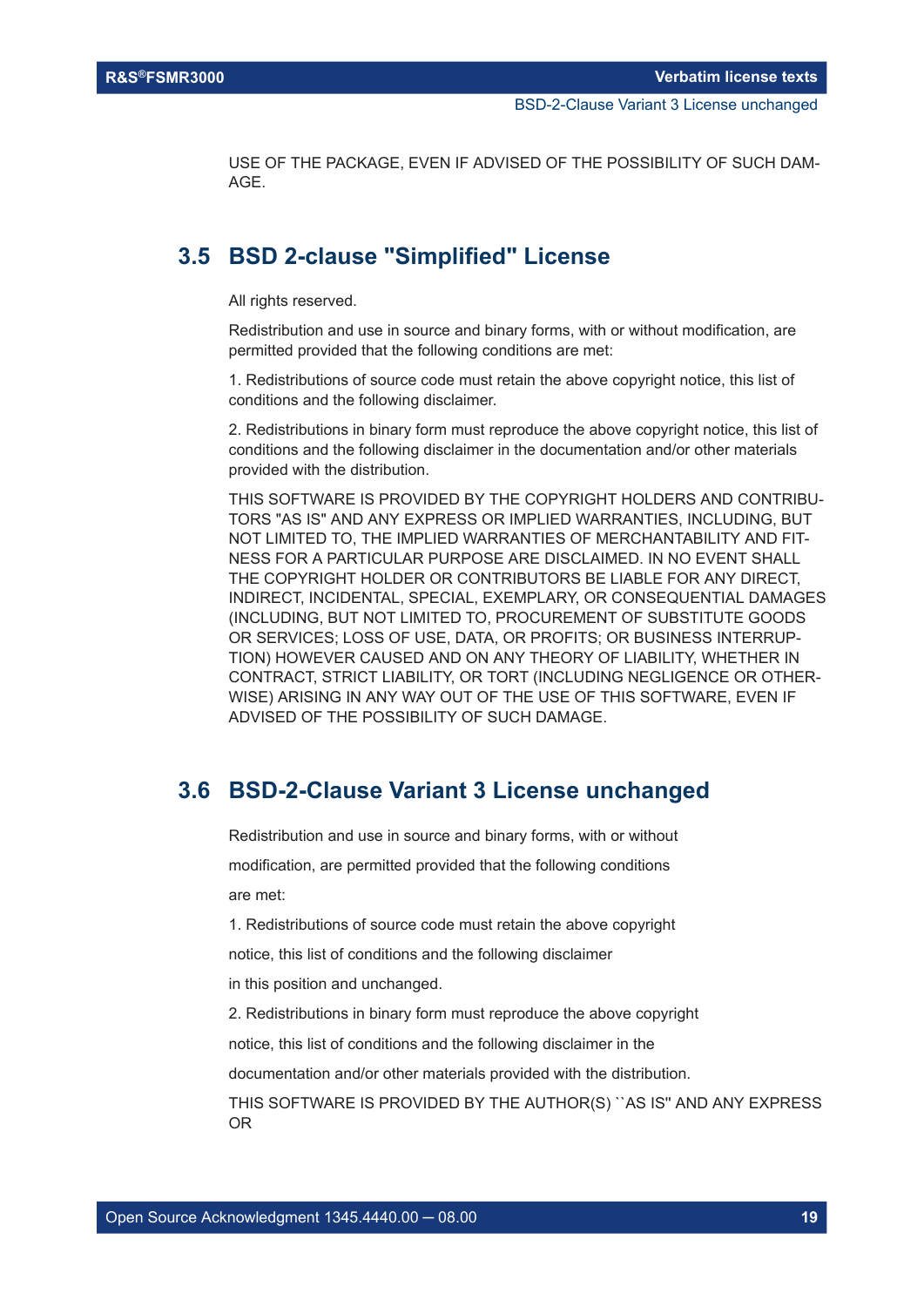<span id="page-19-0"></span>IMPLIED WARRANTIES, INCLUDING, BUT NOT LIMITED TO, THE IMPLIED WAR-RANTIES

OF MERCHANTABILITY AND FITNESS FOR A PARTICULAR PURPOSE ARE DIS-CLAIMED.

IN NO EVENT SHALL THE COPYRIGHT HOLDER BE LIABLE FOR ANY DIRECT, INDIRECT,

INCIDENTAL, SPECIAL, EXEMPLARY, OR CONSEQUENTIAL DAMAGES (INCLUD-ING, BUT

NOT LIMITED TO, PROCUREMENT OF SUBSTITUTE GOODS OR SERVICES; LOSS OF USE,

DATA, OR PROFITS; OR BUSINESS INTERRUPTION) HOWEVER CAUSED AND ON ANY

THEORY OF LIABILITY, WHETHER IN CONTRACT, STRICT LIABILITY, OR TORT

(INCLUDING NEGLIGENCE OR OTHERWISE) ARISING IN ANY WAY OUT OF THE USE OF

THIS SOFTWARE, EVEN IF ADVISED OF THE POSSIBILITY OF SUCH DAMAGE.

### **3.7 BSD 3-clause "New" or "Revised" License**

All rights reserved.

Redistribution and use in source and binary forms, with or without modification, are permitted provided that the following conditions are met:

1. Redistributions of source code must retain the above copyright notice, this list of conditions and the following disclaimer.

2. Redistributions in binary form must reproduce the above copyright notice, this list of conditions and the following disclaimer in the documentation and/or other materials provided with the distribution.

3. Neither the name of the copyright holder nor the names of its contributors may be used to endorse or promote products derived from this software without specific prior written permission.

THIS SOFTWARE IS PROVIDED BY THE COPYRIGHT HOLDERS AND CONTRIBU-TORS "AS IS" AND ANY EXPRESS OR IMPLIED WARRANTIES, INCLUDING, BUT NOT LIMITED TO, THE IMPLIED WARRANTIES OF MERCHANTABILITY AND FIT-NESS FOR A PARTICULAR PURPOSE ARE DISCLAIMED. IN NO EVENT SHALL THE COPYRIGHT HOLDER OR CONTRIBUTORS BE LIABLE FOR ANY DIRECT, INDIRECT, INCIDENTAL, SPECIAL, EXEMPLARY, OR CONSEQUENTIAL DAMAGES (INCLUDING, BUT NOT LIMITED TO, PROCUREMENT OF SUBSTITUTE GOODS OR SERVICES; LOSS OF USE, DATA, OR PROFITS; OR BUSINESS INTERRUP-TION) HOWEVER CAUSED AND ON ANY THEORY OF LIABILITY, WHETHER IN CONTRACT, STRICT LIABILITY, OR TORT (INCLUDING NEGLIGENCE OR OTHER-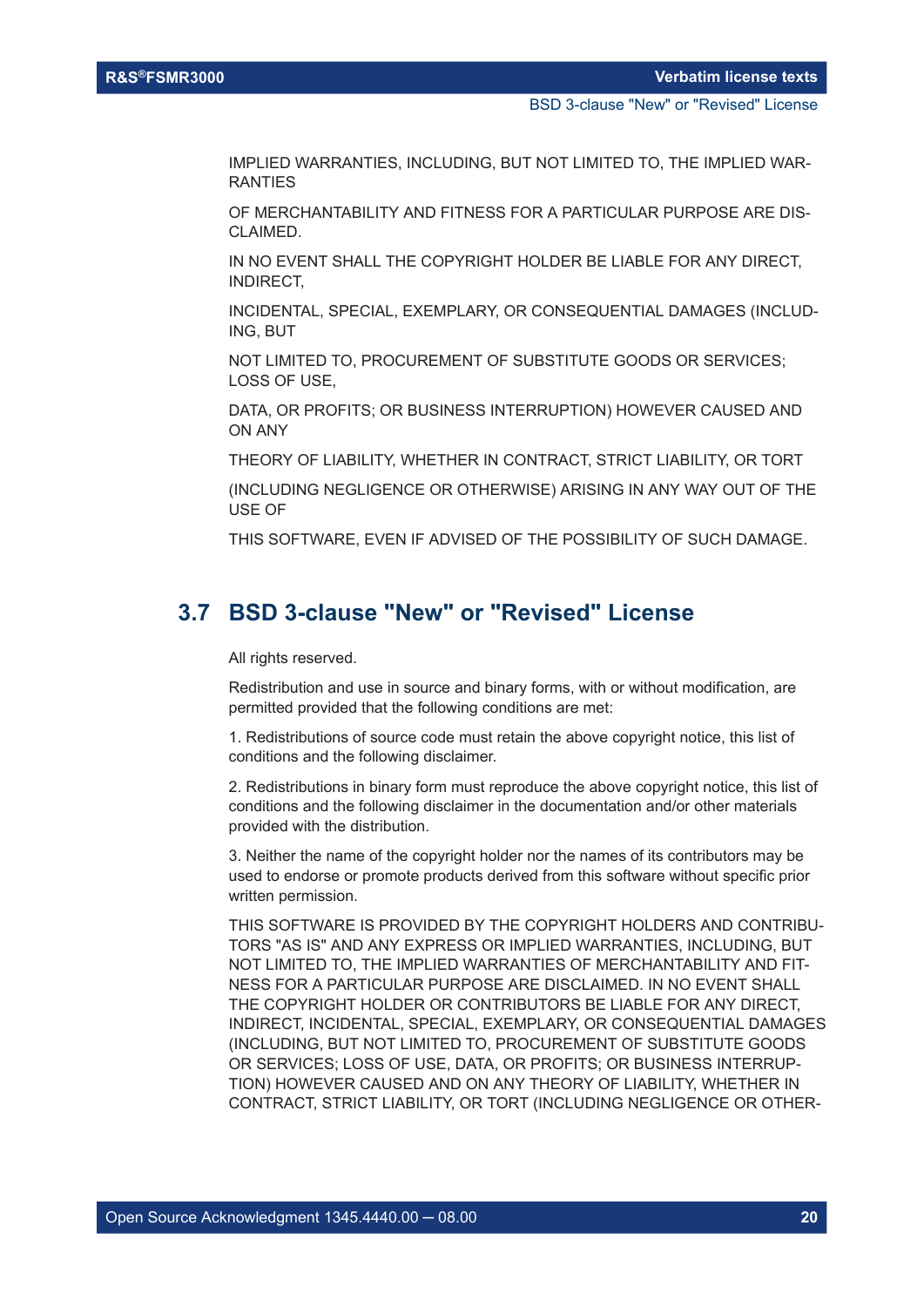<span id="page-20-0"></span>WISE) ARISING IN ANY WAY OUT OF THE USE OF THIS SOFTWARE, EVEN IF ADVISED OF THE POSSIBILITY OF SUCH DAMAGE.

### **3.8 BSD-4-Clause Carnegie Mellon University Variant**

Redistribution and use in source and binary forms, with or without modification, are permitted provided that the following conditions

are met:

1. Redistributions of source code must retain the above copyright notice, this list of conditions and the following disclaimer.

2. Redistributions in binary form must reproduce the above copyright notice, this list of conditions and the following disclaimer in the documentation and/or other materials provided with the distribution.

3. The name of the copyright holder must not be used to endorse or promote products derived from this software without

prior written permission. For permission or any legal details, please contact the copyright holder.

4. Redistributions of any form whatsoever must retain the following acknowledgment:

"This product includes software developed by the copyright holder."

THE COPYRIGHT HOLDER DISCLAIMS ALL WARRANTIES WITH REGARD TO THIS SOFTWARE, INCLUDING ALL IMPLIED WARRANTIES OF MERCHANTABIL-ITY AND FITNESS, IN NO EVENT SHALL THE COPYRIGHT HOLDER BE LIABLE FOR ANY SPECIAL, INDIRECT OR CONSEQUENTIAL DAMAGES OR ANY DAM-AGES WHATSOEVER RESULTING FROM LOSS OF USE, DATA OR PROFITS, WHETHER IN

AN ACTION OF CONTRACT, NEGLIGENCE OR OTHER TORTIOUS ACTION, ARIS-ING OUT OF OR IN CONNECTION WITH THE USE OR PERFORMANCE OF THIS SOFTWARE.

## **3.9 Boost Software License 1.0**

Boost Software License - Version 1.0 - August 17th, 2003

Permission is hereby granted, free of charge, to any person or organization obtaining a copy of the software and accompanying documentation covered by this license (the "Software") to use, reproduce, display, distribute, execute, and transmit the Software, and to prepare derivative works of the Software, and to permit third-parties to whom the Software is furnished to do so, all subject to the following:

The copyright notices in the Software and this entire statement, including the above license grant, this restriction and the following disclaimer, must be included in all copies of the Software, in whole or in part, and all derivative works of the Software, unless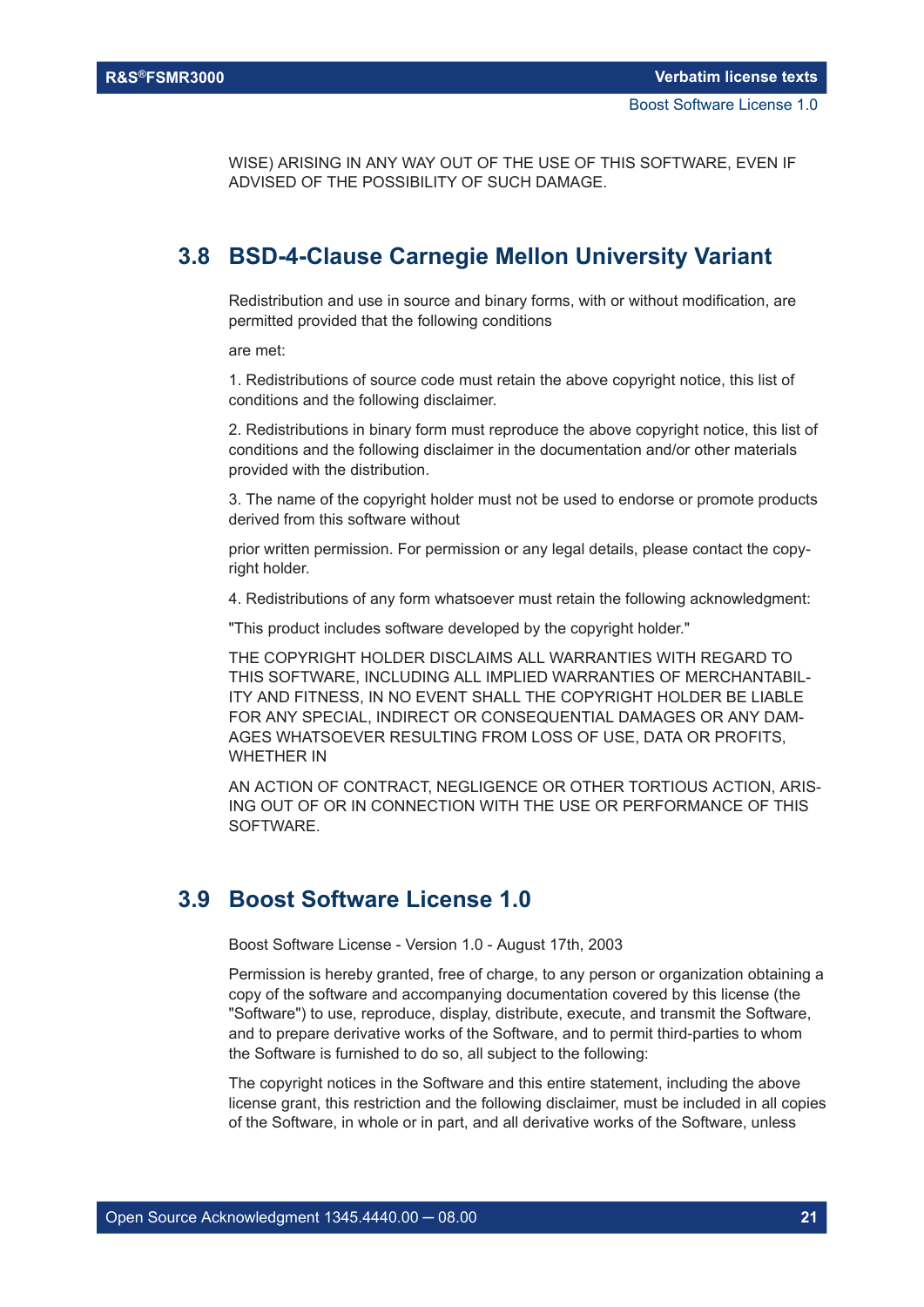<span id="page-21-0"></span>such copies or derivative works are solely in the form of machine-executable object code generated by a source language processor.

THE SOFTWARE IS PROVIDED "AS IS", WITHOUT WARRANTY OF ANY KIND, EXPRESS OR IMPLIED, INCLUDING BUT NOT LIMITED TO THE WARRANTIES OF MERCHANTABILITY, FITNESS FOR A PARTICULAR PURPOSE, TITLE AND NON-INFRINGEMENT. IN NO EVENT SHALL THE COPYRIGHT HOLDERS OR ANYONE DISTRIBUTING THE SOFTWARE BE LIABLE FOR ANY DAMAGES OR OTHER LIA-BILITY, WHETHER IN CONTRACT, TORT OR OTHERWISE, ARISING FROM, OUT OF OR IN CONNECTION WITH THE SOFTWARE OR THE USE OR OTHER DEAL-INGS IN THE SOFTWARE.

#### **3.10 Creative Commons Zero v1.0 Universal**

Creative Commons Legal Code

CC0 1.0 Universal

CREATIVE COMMONS CORPORATION IS NOT A LAW FIRM AND DOES NOT PRO-VIDE LEGAL SERVICES. DISTRIBUTION OF THIS DOCUMENT DOES NOT CRE-ATE AN ATTORNEY-CLIENT RELATIONSHIP. CREATIVE COMMONS PROVIDES THIS INFORMATION ON AN "AS-IS" BASIS. CREATIVE COMMONS MAKES NO WARRANTIES REGARDING THE USE OF THIS DOCUMENT OR THE INFORMA-TION OR WORKS PROVIDED HEREUNDER, AND DISCLAIMS LIABILITY FOR DAMAGES RESULTING FROM THE USE OF THIS DOCUMENT OR THE INFORMA-TION OR WORKS PROVIDED HEREUNDER.

Statement of Purpose

The laws of most jurisdictions throughout the world automatically confer exclusive Copyright and Related Rights (defined below) upon the creator and subsequent owner(s) (each and all, an "owner") of an original work of authorship and/or a database (each, a "Work").

Certain owners wish to permanently relinquish those rights to a Work for the purpose of contributing to a commons of creative, cultural and scientific works ("Commons") that the public can reliably and without fear of later claims of infringement build upon, modify, incorporate in other works, reuse and redistribute as freely as possible in any form whatsoever and for any purposes, including without limitation commercial purposes. These owners may contribute to the Commons to promote the ideal of a free culture and the further production of creative, cultural and scientific works, or to gain reputation or greater distribution for their Work in part through the use and efforts of others. For these and/or other purposes and motivations, and without any expectation of additional consideration or compensation, the person associating CC0 with a Work (the "Affirmer"), to the extent that he or she is an owner of Copyright and Related Rights in the Work, voluntarily elects to apply CC0 to the Work and publicly distribute the Work under its terms, with knowledge of his or her Copyright and Related Rights in the Work and the meaning and intended legal effect of CC0 on those rights.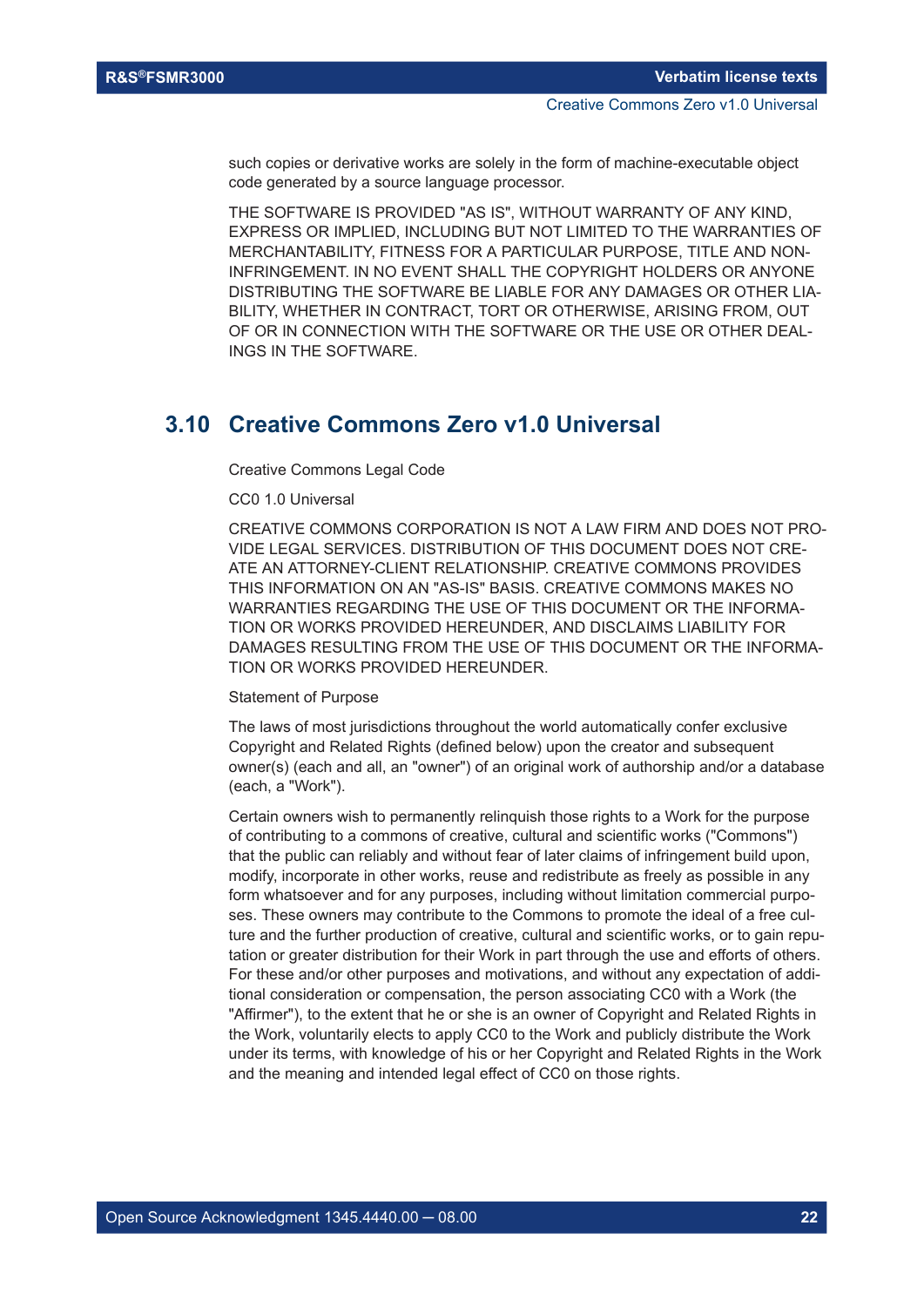1. Copyright and Related Rights. A Work made available under CC0 may be protected by copyright and related or neighboring rights ("Copyright and Related Rights"). Copyright and Related Rights include, but are not limited to, the following:

i. the right to reproduce, adapt, distribute, perform, display, communicate, and translate a Work;

ii. moral rights retained by the original author(s) and/or performer(s);

iii. publicity and privacy rights pertaining to a person's image or likeness depicted in a Work;

iv. rights protecting against unfair competition in regards to a Work, subject to the limitations in paragraph 4(a), below;

v. rights protecting the extraction, dissemination, use and reuse of data in a Work;

vi. database rights (such as those arising under Directive 96/9/EC of the European Parliament and of the Council of 11 March 1996 on the legal protection of databases, and under any national implementation thereof, including any amended or successor version of such directive); and

vii. other similar, equivalent or corresponding rights throughout the world based on applicable law or treaty, and any national implementations thereof.

2. Waiver. To the greatest extent permitted by, but not in contravention of, applicable law, Affirmer hereby overtly, fully, permanently, irrevocably and unconditionally waives, abandons, and surrenders all of Affirmer's Copyright and Related Rights and associated claims and causes of action, whether now known or unknown (including existing as well as future claims and causes of action), in the Work (i) in all territories worldwide, (ii) for the maximum duration provided by applicable law or treaty (including future time extensions), (iii) in any current or future medium and for any number of copies, and (iv) for any purpose whatsoever, including without limitation commercial, advertising or promotional purposes (the "Waiver"). Affirmer makes the Waiver for the benefit of each member of the public at large and to the detriment of Affirmer's heirs and successors, fully intending that such Waiver shall not be subject to revocation, rescission, cancellation, termination, or any other legal or equitable action to disrupt the quiet enjoyment of the Work by the public as contemplated by Affirmer's express Statement of Purpose.

3. Public License Fallback. Should any part of the Waiver for any reason be judged legally invalid or ineffective under applicable law, then the Waiver shall be preserved to the maximum extent permitted taking into account Affirmer's express Statement of Purpose. In addition, to the extent the Waiver is so judged Affirmer hereby grants to each affected person a royalty-free, non transferable, non sublicensable, non exclusive, irrevocable and unconditional license to exercise Affirmer's Copyright and Related Rights in the Work (i) in all territories worldwide, (ii) for the maximum duration provided by applicable law or treaty (including future time extensions), (iii) in any current or future medium and for any number of copies, and (iv) for any purpose whatsoever, including without limitation commercial, advertising or promotional purposes (the "License"). The License shall be deemed effective as of the date CC0 was applied by Affirmer to the Work. Should any part of the License for any reason be judged legally invalid or ineffective under applicable law, such partial invalidity or ineffectiveness shall not invalidate the remainder of the License, and in such case Affirmer hereby affirms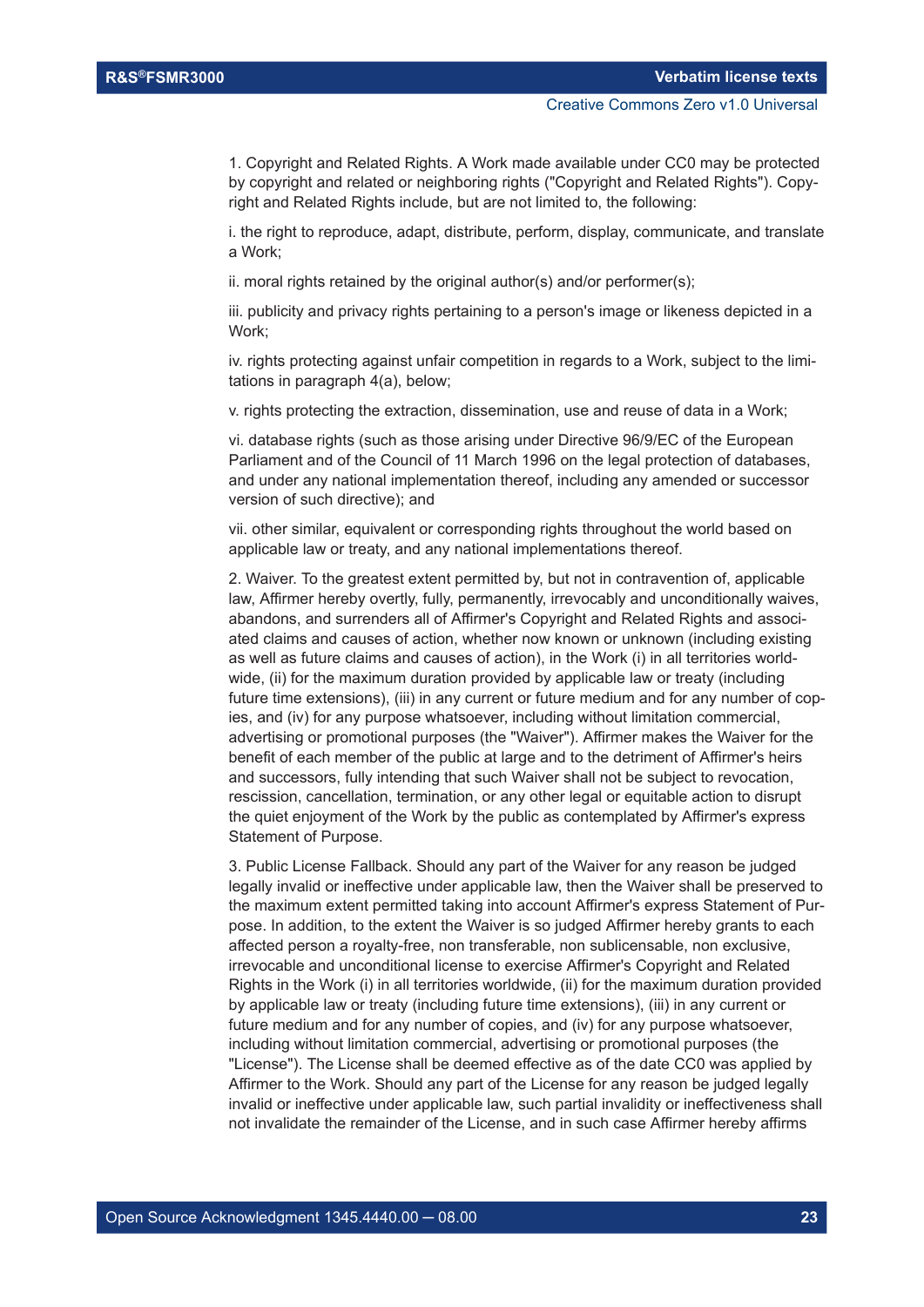<span id="page-23-0"></span>that he or she will not (i) exercise any of his or her remaining Copyright and Related Rights in the Work or (ii) assert any associated claims and causes of action with respect to the Work, in either case contrary to Affirmer's express Statement of Purpose.

4. Limitations and Disclaimers.

a. No trademark or patent rights held by Affirmer are waived, abandoned, surrendered, licensed or otherwise affected by this document.

b. Affirmer offers the Work as-is and makes no representations or warranties of any kind concerning the Work, express, implied, statutory or otherwise, including without limitation warranties of title, merchantability, fitness for a particular purpose, non infringement, or the absence of latent or other defects, accuracy, or the present or absence of errors, whether or not discoverable, all to the greatest extent permissible under applicable law.

c. Affirmer disclaims responsibility for clearing rights of other persons that may apply to the Work or any use thereof, including without limitation any person's Copyright and Related Rights in the Work. Further, Affirmer disclaims responsibility for obtaining any necessary consents, permissions or other rights required for any use of the Work.

d. Affirmer understands and acknowledges that Creative Commons is not a party to this document and has no duty or obligation with respect to this CC0 or use of the Work.

## **3.11 Freetype Project License**

#### Introduction

The FreeType Project is distributed in several archive packages; some of them may contain, in addition to the FreeType font engine, various tools and contributions which rely on, or relate to, the FreeType Project.

This license applies to all files found in such packages, and which do not fall under their own explicit license. The license affects thus the FreeType font engine, the test programs, documentation and makefiles, at the very least.

This license was inspired by the BSD, Artistic, and IJG (Independent JPEG Group) licenses, which all encourage inclusion and use of free software in commercial and freeware products alike. As a consequence, its main points are that:

- We don't promise that this software works. However, we will be interested in any kind of bug reports. (`as is' distribution)

- You can use this software for whatever you want, in parts or full form, without having to pay us. (`royalty-free' usage)

- You may not pretend that you wrote this software. If you use it, or only parts of it, in a program, you must acknowledge somewhere in your documentation that you have used the FreeType code. (`credits')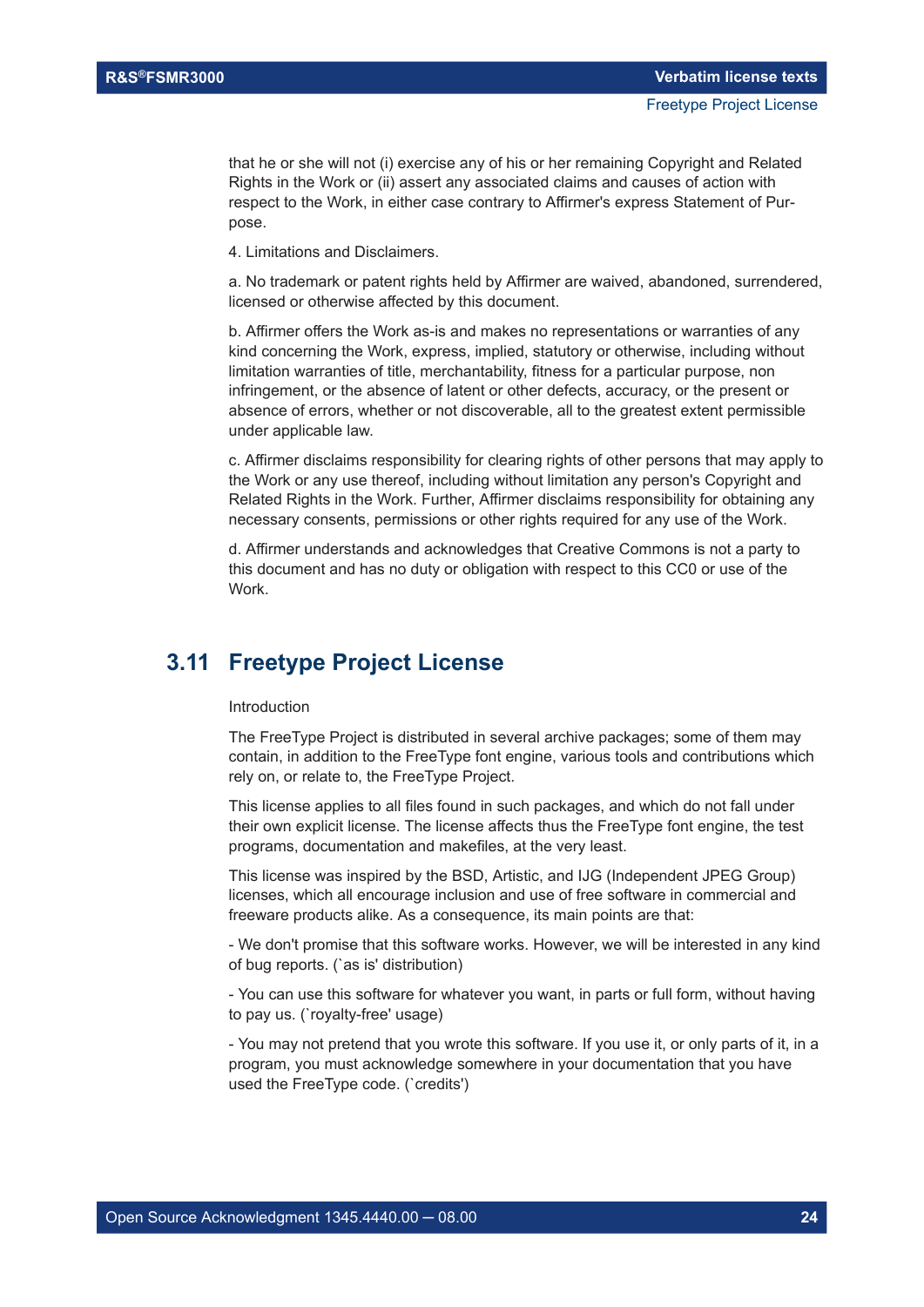We specifically permit and encourage the inclusion of this software, with or without modifications, in commercial products. We disclaim all warranties covering The Free-Type Project and assume no liability related to The FreeType Project.

Finally, many people asked us for a preferred form for a credit/disclaimer to use in compliance with this license. We thus encourage you to use the following text:

Portions of this software are copyright © ´year´ The FreeType Project (www.freetype.org). All rights reserved. """

Please replace 'year' with the value from the FreeType version you actually use.

Legal Terms

0. Definitions

Throughout this license, the terms `package', `FreeType Project', and `FreeType archive' refer to the set of files originally distributed by the authors (David Turner, Robert Wilhelm, and Werner Lemberg) as the `FreeType Project', be they named as alpha, beta or final release.

`You' refers to the licensee, or person using the project, where `using' is a generic term including compiling the project's source code as well as linking it to form a `program' or `executable'. This program is referred to as `a program using the FreeType engine'.

This license applies to all files distributed in the original FreeType Project, including all source code, binaries and documentation, unless otherwise stated in the file in its original, unmodified form as distributed in the original archive. If you are unsure whether or not a particular file is covered by this license, you must contact us to verify this.

The FreeType Project is copyright (C) 1996-2000 by David Turner, Robert Wilhelm, and Werner Lemberg. All rights reserved except as specified below.

#### 1. No Warranty

THE FREETYPE PROJECT IS PROVIDED `AS IS' WITHOUT WARRANTY OF ANY KIND, EITHER EXPRESS OR IMPLIED, INCLUDING, BUT NOT LIMITED TO, WAR-RANTIES OF MERCHANTABILITY AND FITNESS FOR A PARTICULAR PURPOSE. IN NO EVENT WILL ANY OF THE AUTHORS OR COPYRIGHT HOLDERS BE LIA-BLE FOR ANY DAMAGES CAUSED BY THE USE OR THE INABILITY TO USE, OF THE FREETYPE PROJECT.

#### 2. Redistribution

This license grants a worldwide, royalty-free, perpetual and irrevocable right and license to use, execute, perform, compile, display, copy, create derivative works of, distribute and sublicense the FreeType Project (in both source and object code forms) and derivative works thereof for any purpose; and to authorize others to exercise some or all of the rights granted herein, subject to the following conditions:

- Redistribution of source code must retain this license file (`FTL.TXT') unaltered; any additions, deletions or changes to the original files must be clearly indicated in accompanying documentation. The copyright notices of the unaltered, original files must be preserved in all copies of source files.

- Redistribution in binary form must provide a disclaimer that states that the software is based in part of the work of the FreeType Team, in the distribution documentation. We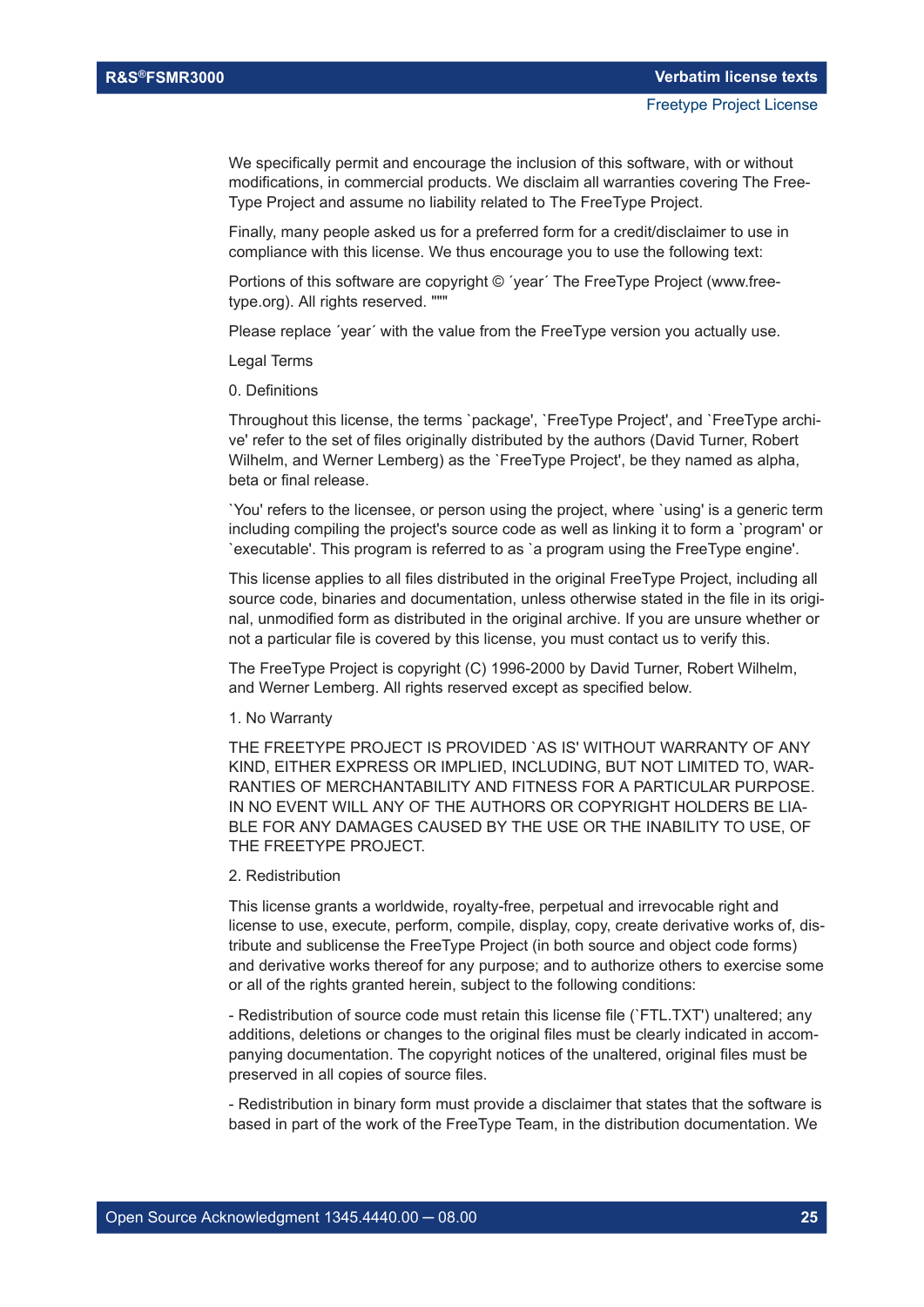<span id="page-25-0"></span>also encourage you to put an URL to the FreeType web page in your documentation, though this isn't mandatory.

These conditions apply to any software derived from or based on the FreeType Project, not just the unmodified files. If you use our work, you must acknowledge us. However, no fee need be paid to us.

3. Advertising

Neither the FreeType authors and contributors nor you shall use the name of the other for commercial, advertising, or promotional purposes without specific prior written permission.

We suggest, but do not require, that you use one or more of the following phrases to refer to this software in your documentation or advertising materials: `FreeType Project', `FreeType Engine', `FreeType library', or `FreeType Distribution'.

As you have not signed this license, you are not required to accept it. However, as the FreeType Project is copyrighted material, only this license, or another one contracted with the authors, grants you the right to use, distribute, and modify it. Therefore, by using, distributing, or modifying the FreeType Project, you indicate that you understand and accept all the terms of this license.

4. Contacts

There are two mailing lists related to FreeType:

- freetype@nongnu.org

Discusses general use and applications of FreeType, as well as future and wanted additions to the library and distribution. If you are looking for support, start in this list if you haven't found anything to help you in the documentation.

- freetype-devel@nongnu.org

Discusses bugs, as well as engine internals, design issues, specific licenses, porting, etc.

Our home page can be found at

http://www.freetype.org

## **3.12 GNU General Public License v2.0**

GNU GENERAL PUBLIC LICENSE

Version 2, June 1991

Copyright (C) 1989, 1991 Free Software Foundation, Inc.

51 Franklin Street, Fifth Floor, Boston, MA 02110-1301, USA

Everyone is permitted to copy and distribute verbatim copies of this license document, but changing it is not allowed.

Preamble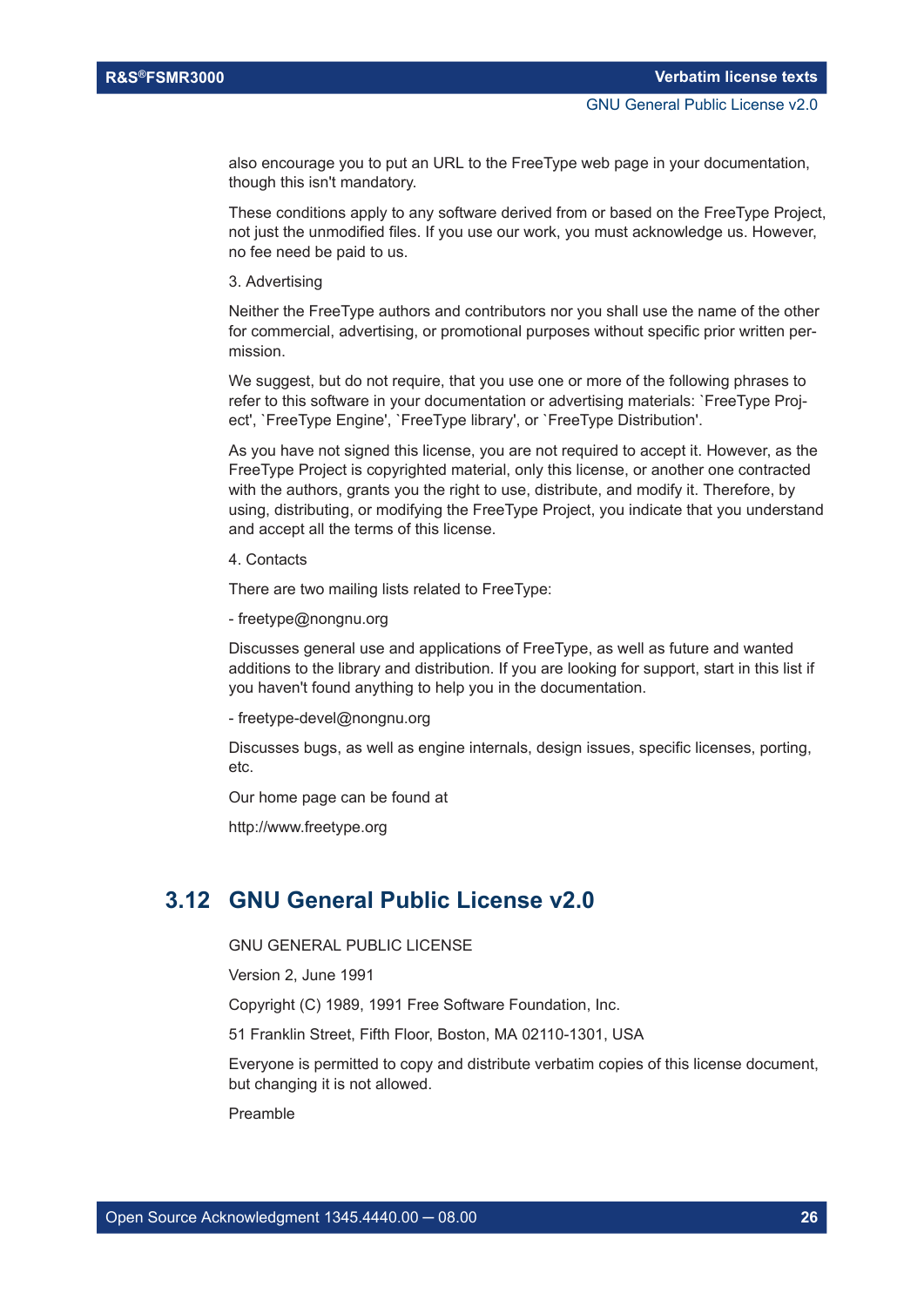The licenses for most software are designed to take away your freedom to share and change it. By contrast, the GNU General Public License is intended to guarantee your freedom to share and change free software--to make sure the software is free for all its users. This General Public License applies to most of the Free Software Foundation's software and to any other program whose authors commit to using it. (Some other Free Software Foundation software is covered by the GNU Lesser General Public License instead.) You can apply it to your programs, too.

When we speak of free software, we are referring to freedom, not price. Our General Public Licenses are designed to make sure that you have the freedom to distribute copies of free software (and charge for this service if you wish), that you receive source code or can get it if you want it, that you can change the software or use pieces of it in new free programs; and that you know you can do these things.

To protect your rights, we need to make restrictions that forbid anyone to deny you these rights or to ask you to surrender the rights. These restrictions translate to certain responsibilities for you if you distribute copies of the software, or if you modify it.

For example, if you distribute copies of such a program, whether gratis or for a fee, you must give the recipients all the rights that you have. You must make sure that they, too, receive or can get the source code. And you must show them these terms so they know their rights.

We protect your rights with two steps: (1) copyright the software, and (2) offer you this license which gives you legal permission to copy, distribute and/or modify the software.

Also, for each author's protection and ours, we want to make certain that everyone understands that there is no warranty for this free software. If the software is modified by someone else and passed on, we want its recipients to know that what they have is not the original, so that any problems introduced by others will not reflect on the original authors' reputations.

Finally, any free program is threatened constantly by software patents. We wish to avoid the danger that redistributors of a free program will individually obtain patent licenses, in effect making the program proprietary. To prevent this, we have made it clear that any patent must be licensed for everyone's free use or not licensed at all.

The precise terms and conditions for copying, distribution and modification follow.

TERMS AND CONDITIONS FOR COPYING, DISTRIBUTION AND MODIFICATION

0. This License applies to any program or other work which contains a notice placed by the copyright holder saying it may be distributed under the terms of this General Public License. The "Program", below, refers to any such program or work, and a "work based on the Program" means either the Program or any derivative work under copyright law: that is to say, a work containing the Program or a portion of it, either verbatim or with modifications and/or translated into another language. (Hereinafter, translation is included without limitation in the term "modification".) Each licensee is addressed as "you".

Activities other than copying, distribution and modification are not covered by this License; they are outside its scope. The act of running the Program is not restricted, and the output from the Program is covered only if its contents constitute a work based on the Program (independent of having been made by running the Program). Whether that is true depends on what the Program does.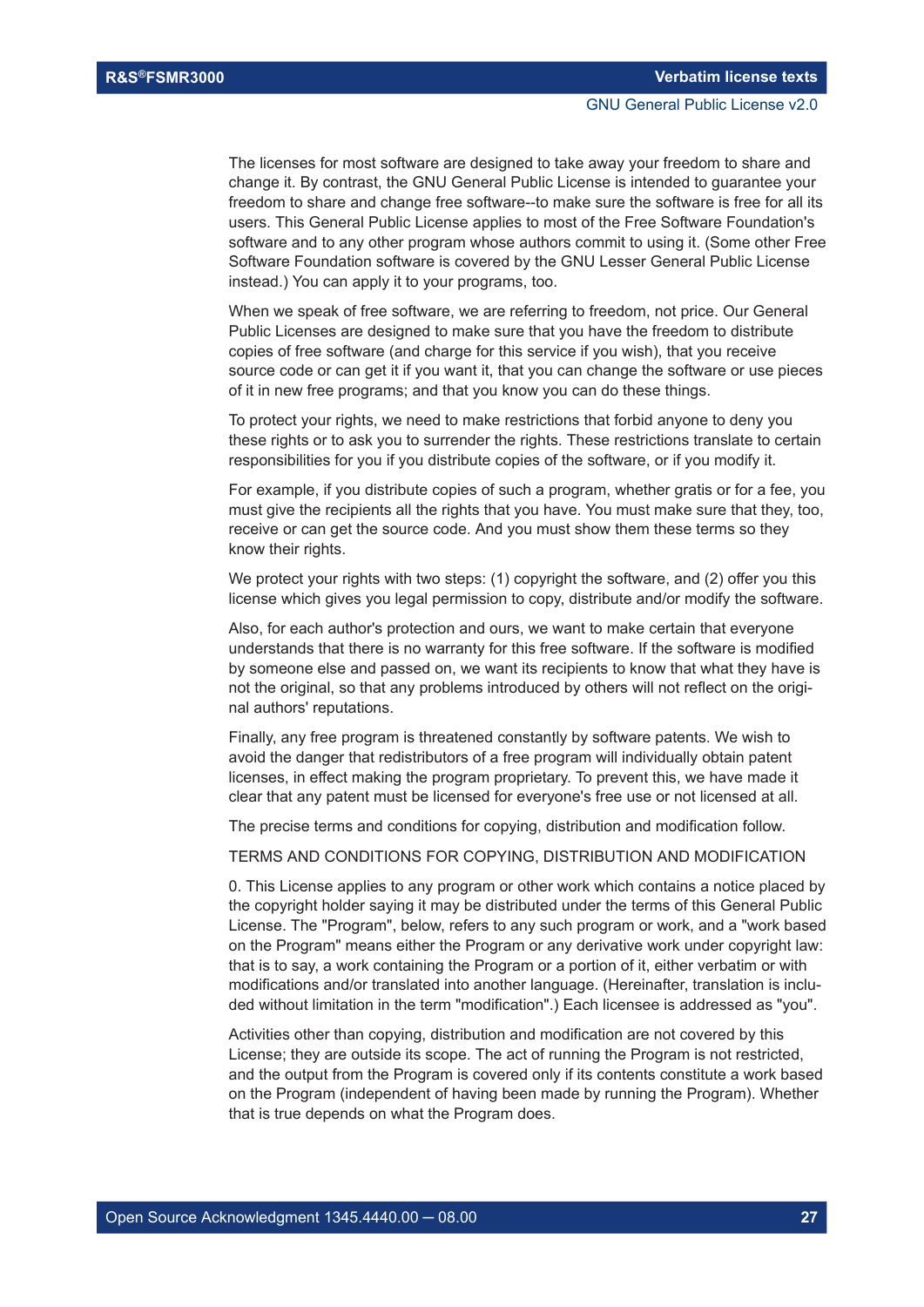1. You may copy and distribute verbatim copies of the Program's source code as you receive it, in any medium, provided that you conspicuously and appropriately publish on each copy an appropriate copyright notice and disclaimer of warranty; keep intact all the notices that refer to this License and to the absence of any warranty; and give any other recipients of the Program a copy of this License along with the Program.

You may charge a fee for the physical act of transferring a copy, and you may at your option offer warranty protection in exchange for a fee.

2. You may modify your copy or copies of the Program or any portion of it, thus forming a work based on the Program, and copy and distribute such modifications or work under the terms of Section 1 above, provided that you also meet all of these conditions:

a) You must cause the modified files to carry prominent notices stating that you changed the files and the date of any change. b) You must cause any work that you distribute or publish, that in whole or in part contains or is derived from the Program or any part thereof, to be licensed as a whole at no charge to all third parties under the terms of this License. c) If the modified program normally reads commands interactively when run, you must cause it, when started running for such interactive use in the most ordinary way, to print or display an announcement including an appropriate copyright notice and a notice that there is no warranty (or else, saying that you provide a warranty) and that users may redistribute the program under these conditions, and telling the user how to view a copy of this License. (Exception: if the Program itself is interactive but does not normally print such an announcement, your work based on the Program is not required to print an announcement.)

These requirements apply to the modified work as a whole. If identifiable sections of that work are not derived from the Program, and can be reasonably considered independent and separate works in themselves, then this License, and its terms, do not apply to those sections when you distribute them as separate works. But when you distribute the same sections as part of a whole which is a work based on the Program, the distribution of the whole must be on the terms of this License, whose permissions for other licensees extend to the entire whole, and thus to each and every part regardless of who wrote it.

Thus, it is not the intent of this section to claim rights or contest your rights to work written entirely by you; rather, the intent is to exercise the right to control the distribution of derivative or collective works based on the Program.

In addition, mere aggregation of another work not based on the Program with the Program (or with a work based on the Program) on a volume of a storage or distribution medium does not bring the other work under the scope of this License.

3. You may copy and distribute the Program (or a work based on it, under Section 2) in object code or executable form under the terms of Sections 1 and 2 above provided that you also do one of the following:

a) Accompany it with the complete corresponding machine-readable source code, which must be distributed under the terms of Sections 1 and 2 above on a medium customarily used for software interchange; or, b) Accompany it with a written offer, valid for at least three years, to give any third party, for a charge no more than your cost of physically performing source distribution, a complete machine-readable copy of the corresponding source code, to be distributed under the terms of Sections 1 and 2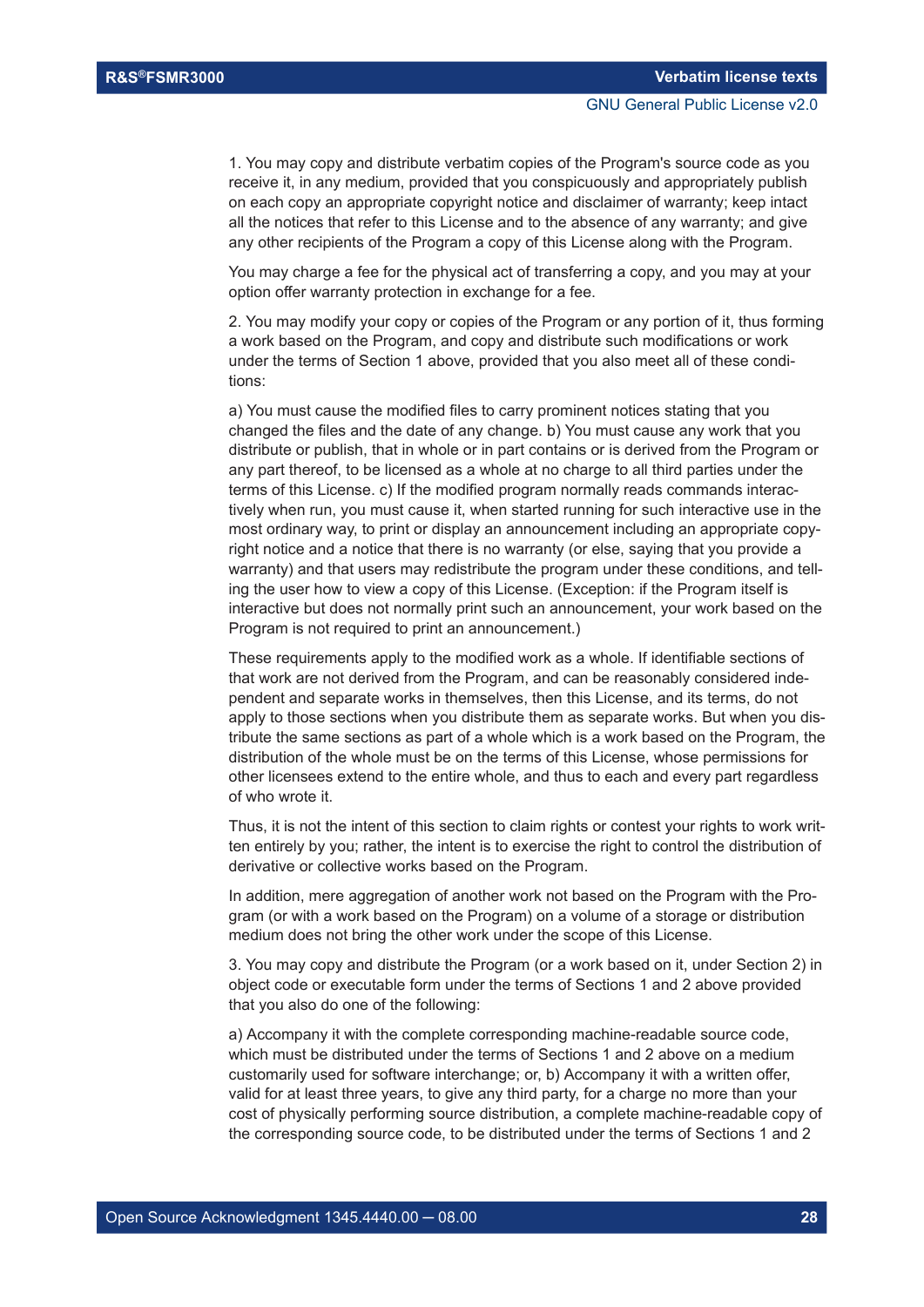above on a medium customarily used for software interchange; or, c) Accompany it with the information you received as to the offer to distribute corresponding source code. (This alternative is allowed only for noncommercial distribution and only if you received the program in object code or executable form with such an offer, in accord with Subsection b above.)

The source code for a work means the preferred form of the work for making modifications to it. For an executable work, complete source code means all the source code for all modules it contains, plus any associated interface definition files, plus the scripts used to control compilation and installation of the executable. However, as a special exception, the source code distributed need not include anything that is normally distributed (in either source or binary form) with the major components (compiler, kernel, and so on) of the operating system on which the executable runs, unless that component itself accompanies the executable.

If distribution of executable or object code is made by offering access to copy from a designated place, then offering equivalent access to copy the source code from the same place counts as distribution of the source code, even though third parties are not compelled to copy the source along with the object code.

4. You may not copy, modify, sublicense, or distribute the Program except as expressly provided under this License. Any attempt otherwise to copy, modify, sublicense or distribute the Program is void, and will automatically terminate your rights under this License. However, parties who have received copies, or rights, from you under this License will not have their licenses terminated so long as such parties remain in full compliance.

5. You are not required to accept this License, since you have not signed it. However, nothing else grants you permission to modify or distribute the Program or its derivative works. These actions are prohibited by law if you do not accept this License. Therefore, by modifying or distributing the Program (or any work based on the Program), you indicate your acceptance of this License to do so, and all its terms and conditions for copying, distributing or modifying the Program or works based on it.

6. Each time you redistribute the Program (or any work based on the Program), the recipient automatically receives a license from the original licensor to copy, distribute or modify the Program subject to these terms and conditions. You may not impose any further restrictions on the recipients' exercise of the rights granted herein. You are not responsible for enforcing compliance by third parties to this License.

7. If, as a consequence of a court judgment or allegation of patent infringement or for any other reason (not limited to patent issues), conditions are imposed on you (whether by court order, agreement or otherwise) that contradict the conditions of this License, they do not excuse you from the conditions of this License. If you cannot distribute so as to satisfy simultaneously your obligations under this License and any other pertinent obligations, then as a consequence you may not distribute the Program at all. For example, if a patent license would not permit royalty-free redistribution of the Program by all those who receive copies directly or indirectly through you, then the only way you could satisfy both it and this License would be to refrain entirely from distribution of the Program.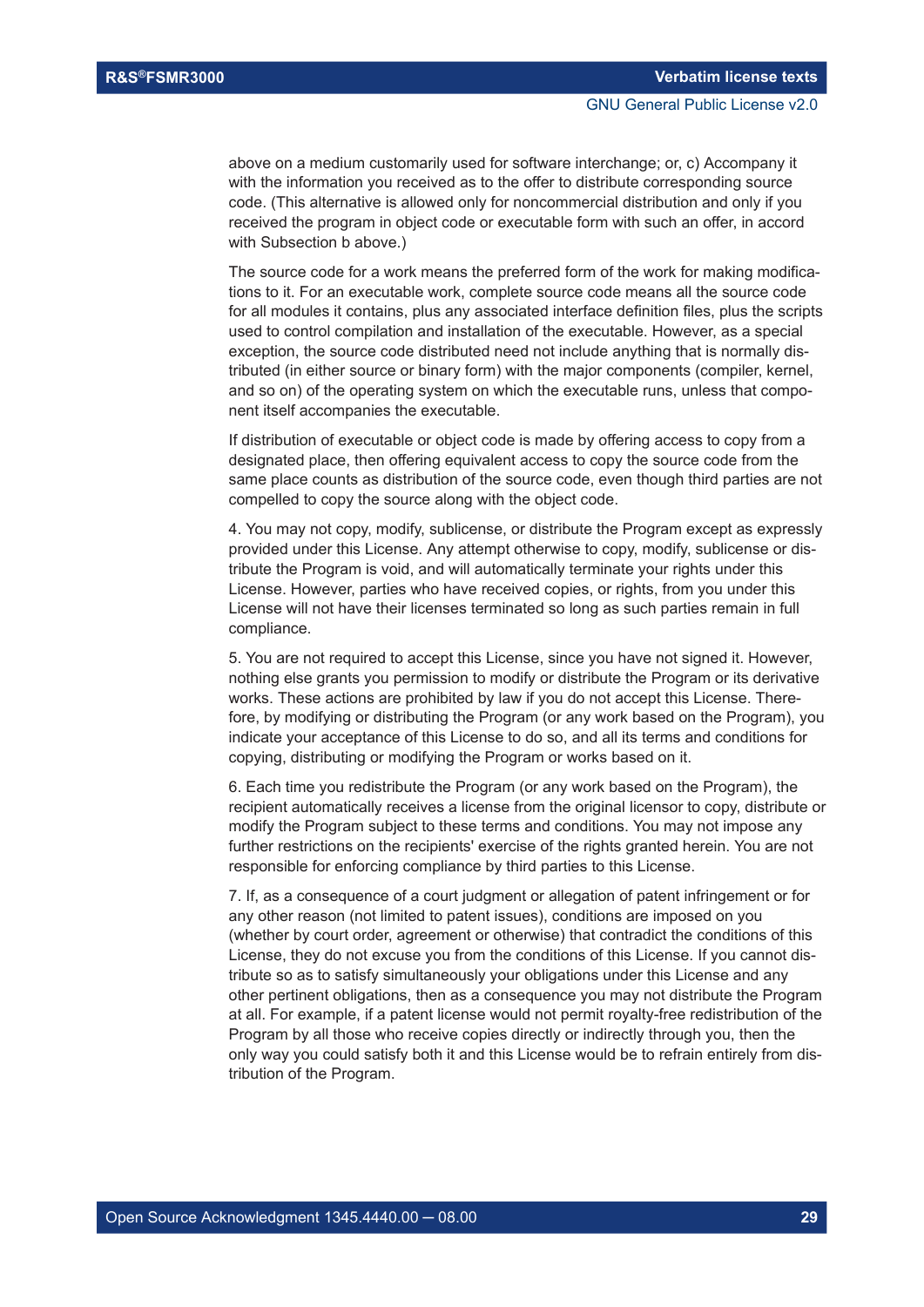If any portion of this section is held invalid or unenforceable under any particular circumstance, the balance of the section is intended to apply and the section as a whole is intended to apply in other circumstances.

It is not the purpose of this section to induce you to infringe any patents or other property right claims or to contest validity of any such claims; this section has the sole purpose of protecting the integrity of the free software distribution system, which is implemented by public license practices. Many people have made generous contributions to the wide range of software distributed through that system in reliance on consistent application of that system; it is up to the author/donor to decide if he or she is willing to distribute software through any other system and a licensee cannot impose that choice.

This section is intended to make thoroughly clear what is believed to be a consequence of the rest of this License.

8. If the distribution and/or use of the Program is restricted in certain countries either by patents or by copyrighted interfaces, the original copyright holder who places the Program under this License may add an explicit geographical distribution limitation excluding those countries, so that distribution is permitted only in or among countries not thus excluded. In such case, this License incorporates the limitation as if written in the body of this License.

9. The Free Software Foundation may publish revised and/or new versions of the General Public License from time to time. Such new versions will be similar in spirit to the present version, but may differ in detail to address new problems or concerns.

Each version is given a distinguishing version number. If the Program specifies a version number of this License which applies to it and "any later version", you have the option of following the terms and conditions either of that version or of any later version published by the Free Software Foundation. If the Program does not specify a version number of this License, you may choose any version ever published by the Free Software Foundation.

10. If you wish to incorporate parts of the Program into other free programs whose distribution conditions are different, write to the author to ask for permission. For software which is copyrighted by the Free Software Foundation, write to the Free Software Foundation; we sometimes make exceptions for this. Our decision will be guided by the two goals of preserving the free status of all derivatives of our free software and of promoting the sharing and reuse of software generally.

#### NO WARRANTY

11. BECAUSE THE PROGRAM IS LICENSED FREE OF CHARGE, THERE IS NO WARRANTY FOR THE PROGRAM, TO THE EXTENT PERMITTED BY APPLICABLE LAW. EXCEPT WHEN OTHERWISE STATED IN WRITING THE COPYRIGHT HOLD-ERS AND/OR OTHER PARTIES PROVIDE THE PROGRAM "AS IS" WITHOUT WAR-RANTY OF ANY KIND, EITHER EXPRESSED OR IMPLIED, INCLUDING, BUT NOT LIMITED TO, THE IMPLIED WARRANTIES OF MERCHANTABILITY AND FITNESS FOR A PARTICULAR PURPOSE. THE ENTIRE RISK AS TO THE QUALITY AND PERFORMANCE OF THE PROGRAM IS WITH YOU. SHOULD THE PROGRAM PROVE DEFECTIVE, YOU ASSUME THE COST OF ALL NECESSARY SERVICING, REPAIR OR CORRECTION.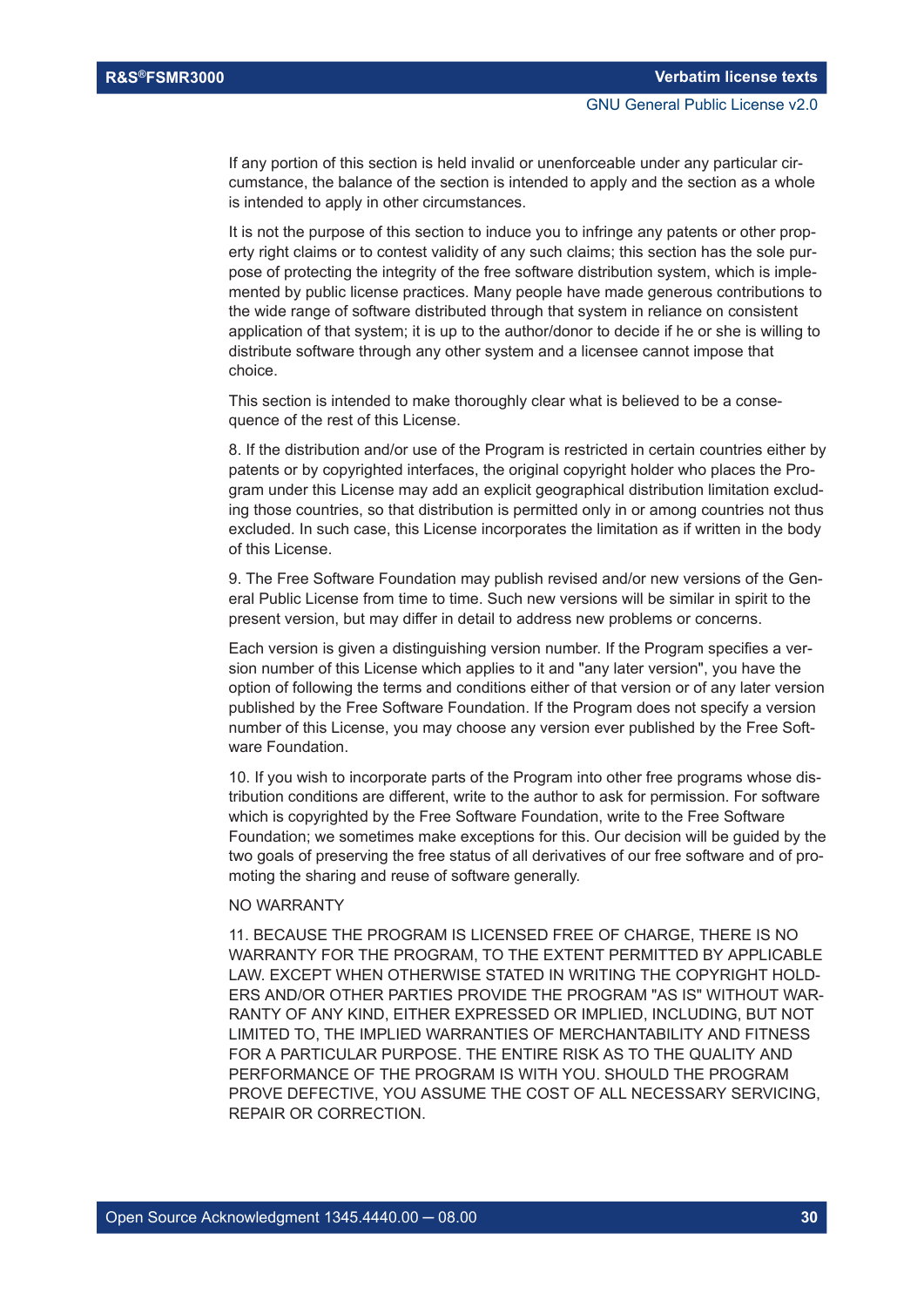12. IN NO EVENT UNLESS REQUIRED BY APPLICABLE LAW OR AGREED TO IN WRITING WILL ANY COPYRIGHT HOLDER, OR ANY OTHER PARTY WHO MAY MODIFY AND/OR REDISTRIBUTE THE PROGRAM AS PERMITTED ABOVE, BE LIABLE TO YOU FOR DAMAGES, INCLUDING ANY GENERAL, SPECIAL, INCIDEN-TAL OR CONSEQUENTIAL DAMAGES ARISING OUT OF THE USE OR INABILITY TO USE THE PROGRAM (INCLUDING BUT NOT LIMITED TO LOSS OF DATA OR DATA BEING RENDERED INACCURATE OR LOSSES SUSTAINED BY YOU OR THIRD PARTIES OR A FAILURE OF THE PROGRAM TO OPERATE WITH ANY OTHER PROGRAMS), EVEN IF SUCH HOLDER OR OTHER PARTY HAS BEEN ADVISED OF THE POSSIBILITY OF SUCH DAMAGES.

END OF TERMS AND CONDITIONS

How to Apply These Terms to Your New Programs

If you develop a new program, and you want it to be of the greatest possible use to the public, the best way to achieve this is to make it free software which everyone can redistribute and change under these terms.

To do so, attach the following notices to the program. It is safest to attach them to the start of each source file to most effectively convey the exclusion of warranty; and each file should have at least the "copyright" line and a pointer to where the full notice is found.

one line to give the program's name and an idea of what it does.

Copyright (C) yyyy name of author

This program is free software; you can redistribute it and/or modify it under the terms of the GNU General Public License as published by the Free Software Foundation; either version 2 of the License, or (at your option) any later version.

This program is distributed in the hope that it will be useful, but WITHOUT ANY WAR-RANTY; without even the implied warranty of MERCHANTABILITY or FITNESS FOR A PARTICULAR PURPOSE. See the GNU General Public License for more details.

You should have received a copy of the GNU General Public License along with this program; if not, write to the Free Software Foundation, Inc., 51 Franklin Street, Fifth Floor, Boston, MA 02110-1301, USA.

Also add information on how to contact you by electronic and paper mail.

If the program is interactive, make it output a short notice like this when it starts in an interactive mode:

Gnomovision version 69, Copyright (C) year name of author Gnomovision comes with ABSOLUTELY NO WARRANTY; for details type `show w'. This is free software, and you are welcome to redistribute it under certain conditions; type `show c' for details.

The hypothetical commands `show w' and `show c' should show the appropriate parts of the General Public License. Of course, the commands you use may be called something other than `show w' and `show c'; they could even be mouse-clicks or menu items--whatever suits your program.

You should also get your employer (if you work as a programmer) or your school, if any, to sign a "copyright disclaimer" for the program, if necessary. Here is a sample; alter the names: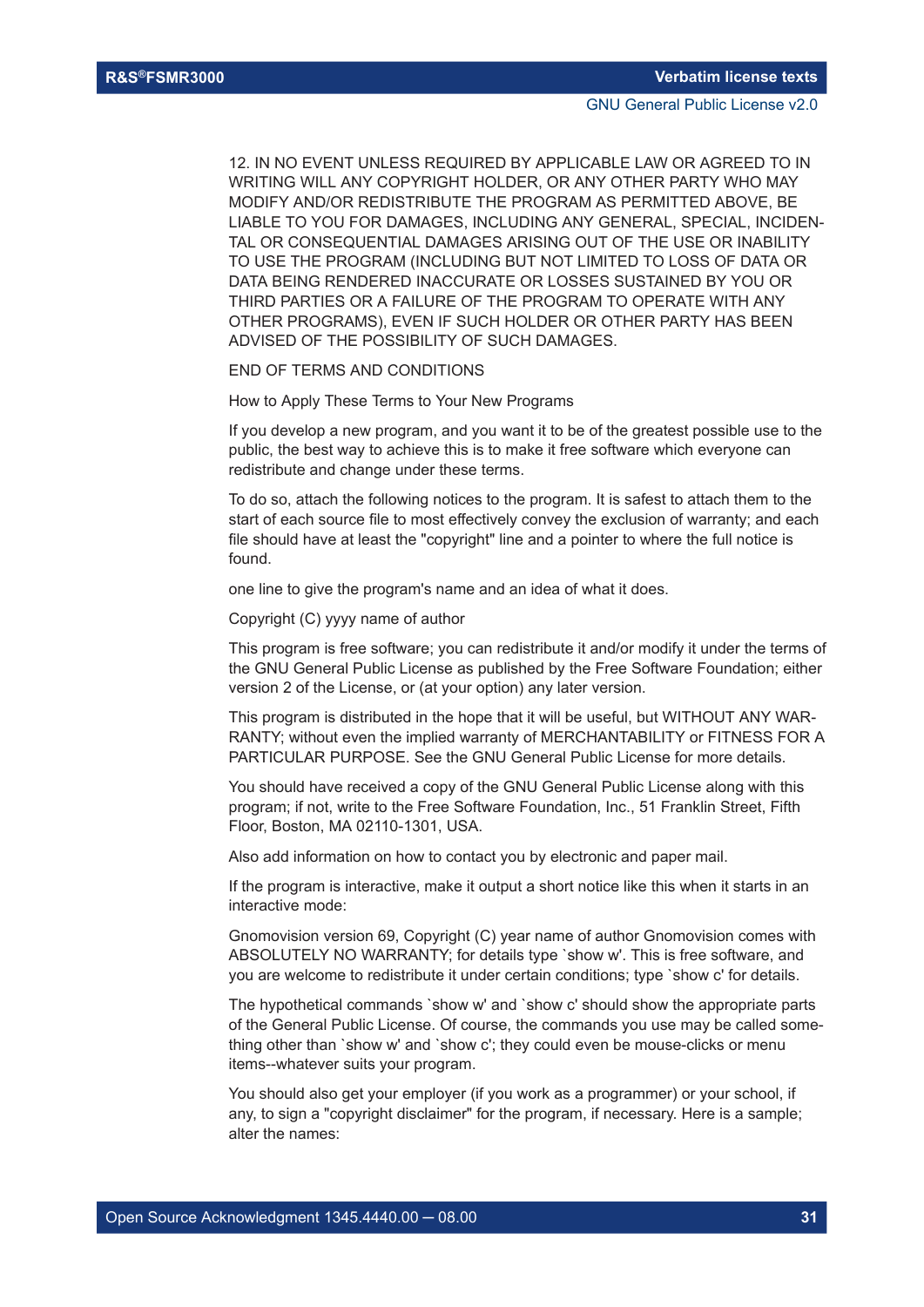<span id="page-31-0"></span>Yoyodyne, Inc., hereby disclaims all copyright interest in the program `Gnomovision' (which makes passes at compilers) written by James Hacker.

signature of Ty Coon, 1 April 1989

Ty Coon, President of Vice

This General Public License does not permit incorporating your program into proprietary programs. If your program is a subroutine library, you may consider it more useful to permit linking proprietary applications with the library. If this is what you want to do, use the GNU Lesser General Public License instead of this License.

## **3.13 HDF5 License**

Redistribution and use in source and binary forms, with or without modification, are permitted for any purpose (including commercial purposes) provided that the following conditions are met:

1. Redistributions of source code must retain the above copyright notice, this list of conditions, and the following disclaimer.

2. Redistributions in binary form must reproduce the above copyright notice, this list of conditions, and the following disclaimer in the documentation and/or materials provided with the distribution.

3. In addition, redistributions of modified forms of the source or binary code must carry prominent notices stating that the original code was changed and the date of the change.

4. All publications or advertising materials mentioning features or use of this software are asked, but not required, to acknowledge that it was developed by The HDF Group and by the National Center for Supercomputing Applications at the University of Illinois Urbana-Champaign and credit the contributors.

5. Neither the name of The HDF Group, the name of the University, nor the name of any Contributor may be used to endorse or promote products derived from this software without specific prior written permission from The HDF Group, the University, or the Contributor, respectively.

#### DISCLAIMER:

THIS SOFTWARE IS PROVIDED BY THE COPYRIGHT HOLDER "AS IS" WITH NO WARRANTY OF ANY KIND, EITHER EXPRESSED OR IMPLIED. In no event shall the copyright holder be liable for any damages suffered by the users arising out of the use of this software, even if advised of the possibility of such damage.

Contributors: National Center for Supercomputing Applications (NCSA) at the University of Illinois, Fortner Software, Unidata Program Center (netCDF), The Independent JPEG Group (JPEG), Jean-loup Gailly and Mark Adler (gzip), and Digital Equipment Corporation (DEC).

Portions of HDF5 were developed with support from the Lawrence Berkeley National Laboratory (LBNL) and the United States Department of Energy under Prime Contract No. DE-AC02-05CH11231.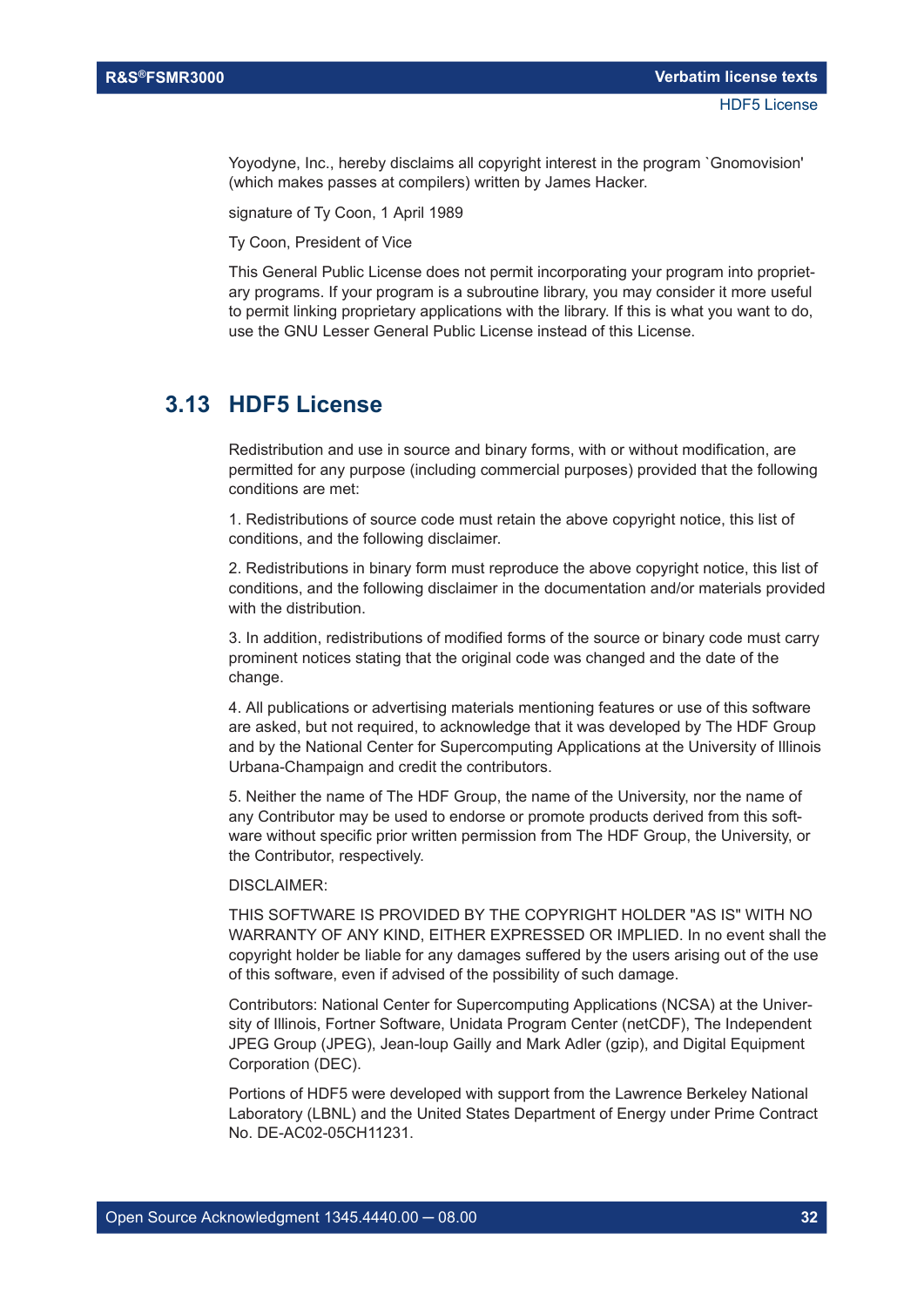<span id="page-32-0"></span>Portions of HDF5 were developed with support from the University of California, Lawrence Livermore National Laboratory (UC LLNL).

The following statement applies to those portions of the product and must be retained in any redistribution of source code, binaries, documentation, and/or accompanying materials:

This work was partially produced at the University of California, Lawrence Livermore National Laboratory (UC LLNL) under contract no. W-7405-ENG-48 (Contract 48) between the U.S. Department of Energy (DOE) and The Regents of the University of California (University)

for the operation of UC LLNL.

DISCLAIMER:

This work was prepared as an account of work sponsored by an agency of the United States Government. Neither the United States Government nor the University of California nor any of their employees, makes any warranty, express or implied, or assumes any liability or responsibility for the accuracy, completeness, or usefulness of any information, apparatus, product, or process disclosed, or represents that its use would not infringe privately- owned rights. Reference herein to any specific commercial products, process, or service by trade name, trademark, manufacturer, or otherwise, does not necessarily constitute or imply its endorsement, recommendation, or favoring by the United States Government or the University of California. The views and opinions of authors expressed herein do not necessarily state or reflect those of the United States Government or the University of California, and shall not be used for advertising or product endorsement purposes.

## **3.14 ISC License**

Permission to use, copy, modify, and/or distribute this software for any purpose with or without fee is hereby granted, provided that the above copyright notice and this permission notice appear in all copies.

THE SOFTWARE IS PROVIDED "AS IS" AND ISC DISCLAIMS ALL WARRANTIES WITH REGARD TO THIS SOFTWARE INCLUDING ALL IMPLIED WARRANTIES OF MERCHANTABILITY AND FITNESS. IN NO EVENT SHALL THE COPYRIGHT HOLDER BE LIABLE FOR ANY SPECIAL, DIRECT, INDIRECT, OR CONSEQUEN-TIAL DAMAGES OR ANY DAMAGES WHATSOEVER RESULTING FROM LOSS OF USE, DATA OR PROFITS, WHETHER IN AN ACTION OF CONTRACT, NEGLI-GENCE OR OTHER TORTIOUS ACTION, ARISING OUT OF OR IN CONNECTION WITH THE USE OR PERFORMANCE OF THIS SOFTWARE.

## **3.15 Info-ZIP License**

For the purposes of this copyright and license, "Info-ZIP" is defined as the following set of individuals: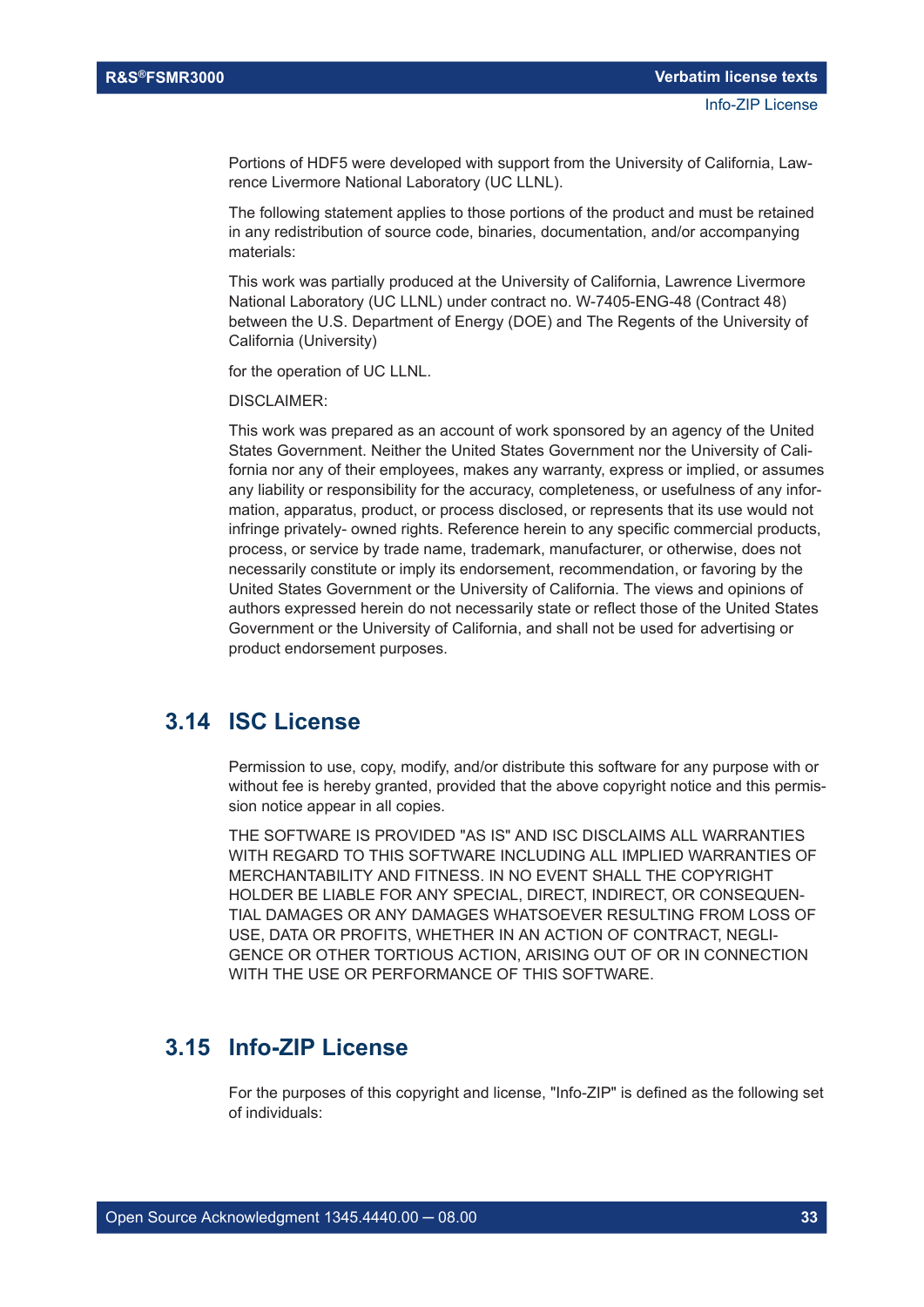<span id="page-33-0"></span>Mark Adler, John Bush, Karl Davis, Harald Denker, Jean-Michel Dubois, Jean-loup Gailly, Hunter Goatley, Ed Gordon, Ian Gorman, Chris Herborth, Dirk Haase, Greg Hartwig, Robert Heath, Jonathan Hudson, Paul Kienitz, David Kirschbaum, Johnny Lee, Onno van der Linden, Igor Mandrichenko, Steve P. Miller, Sergio Monesi, Keith Owens, George Petrov, Greg Roelofs, Kai Uwe Rommel, Steve Salisbury, Dave Smith, Steven M. Schweda, Christian Spieler, Cosmin Truta, Antoine Verheijen, Paul von Behren, Rich Wales, Mike White.

This software is provided "as is," without warranty of any kind, express or implied. In no event shall Info-ZIP or its contributors be held liable for any direct, indirect, incidental, special or consequential damages arising out of the use of or inability to use this software.

Permission is granted to anyone to use this software for any purpose, including commercial applications, and to alter it and redistribute it freely, subject to the above disclaimer and the following restrictions:

Redistributions of source code (in whole or in part) must retain the above copyright notice, definition, disclaimer, and this list of conditions.

Redistributions in binary form (compiled executables and libraries) must reproduce the above copyright notice, definition, disclaimer, and this list of conditions in documentation and/or other materials provided with the distribution. Additional documentation is not needed for executables where a command line license option provides these and a note regarding this option is in the executable's startup banner. The sole exception to this condition is redistribution of a standard UnZipSFX binary (including SFXWiz) as part of a self-extracting archive; that is permitted without inclusion of this license, as long as the normal SFX banner has not been removed from the binary or disabled.

Altered versions--including, but not limited to, ports to new operating systems, existing ports with new graphical interfaces, versions with modified or added functionality, and dynamic, shared, or static library versions not from Info-ZIP--must be plainly marked as such and must not be misrepresented as being the original source or, if binaries, compiled from the original source. Such altered versions also must not be misrepresented as being Info-ZIP releases--including, but not limited to, labeling of the altered versions with the names "Info-ZIP" (or any variation thereof, including, but not limited to, different capitalizations), "Pocket UnZip," "WiZ" or "MacZip" without the explicit permission of Info-ZIP. Such altered versions are further prohibited from misrepresentative use of the Zip-Bugs or Info-ZIP e-mail addresses or the Info-ZIP URL(s), such as to imply Info-ZIP will provide support for the altered versions.

Info-ZIP retains the right to use the names "Info-ZIP," "Zip," "UnZip," "UnZipSFX," "WiZ," "Pocket UnZip," "Pocket Zip," and "MacZip" for its own source and binary releases.

## **3.16 GNU Library General Public License v2**

GNU LIBRARY GENERAL PUBLIC LICENSE Version 2, June 1991 Copyright (C) 1991 Free Software Foundation, Inc.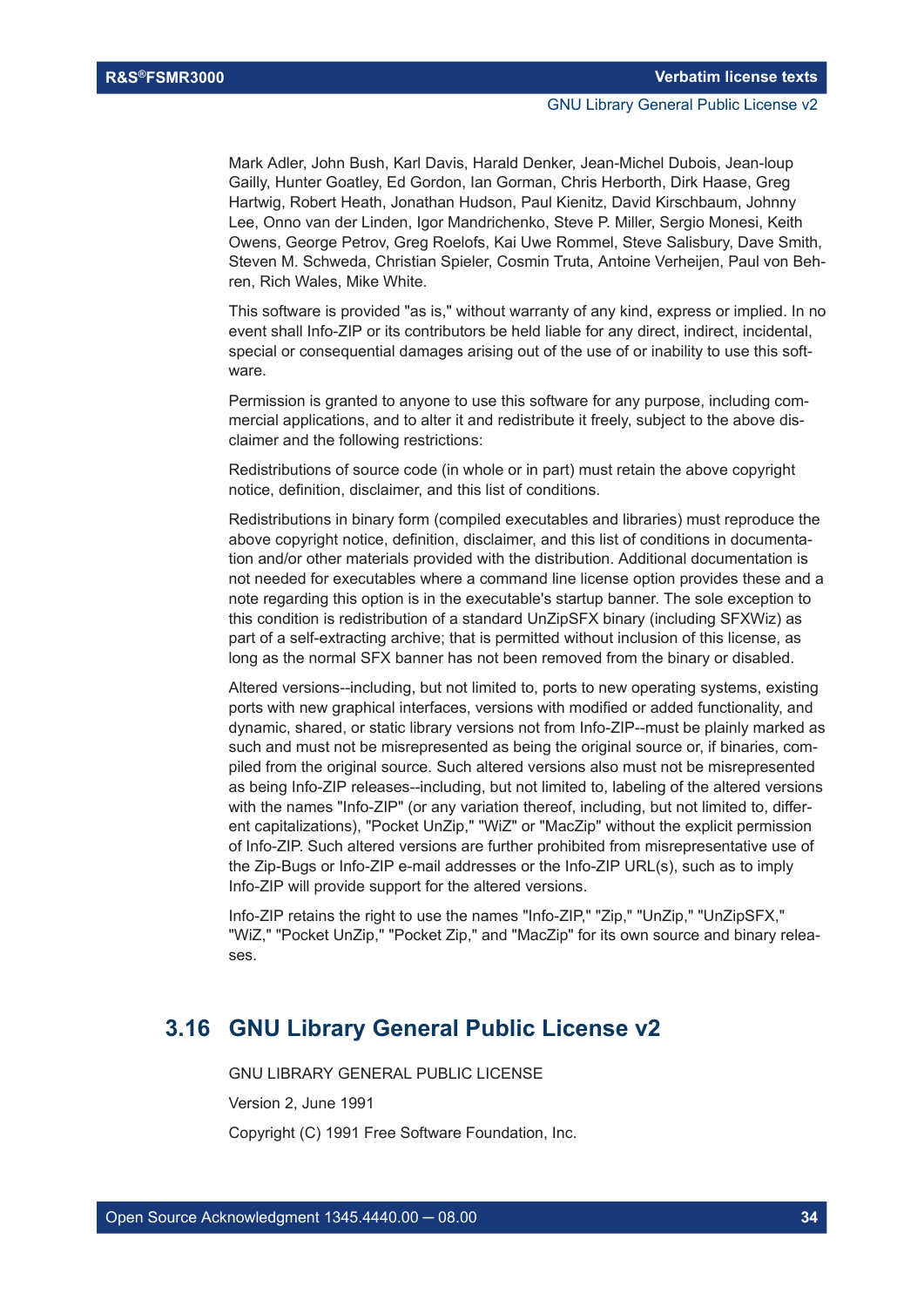#### GNU Library General Public License v2

51 Franklin St, Fifth Floor, Boston, MA 02110-1301, USA

Everyone is permitted to copy and distribute verbatim copies

of this license document, but changing it is not allowed.

[This is the first released version of the library GPL. It is

numbered 2 because it goes with version 2 of the ordinary GPL.]

#### Preamble

The licenses for most software are designed to take away your freedom to share and change it. By contrast, the GNU General Public Licenses are intended to guarantee your freedom to share and change free software--to make sure the software is free for all its users.

This license, the Library General Public License, applies to some specially designated Free Software Foundation software, and to any other libraries whose authors decide to use it. You can use it for your libraries, too.

When we speak of free software, we are referring to freedom, not price. Our General Public Licenses are designed to make sure that you have the freedom to distribute copies of free software (and charge for this service if you wish), that you receive source code or can get it if you want it, that you can change the software or use pieces of it in new free programs; and that you know you can do these things.

To protect your rights, we need to make restrictions that forbid anyone to deny you these rights or to ask you to surrender the rights. These restrictions translate to certain responsibilities for you if you distribute copies of the library, or if you modify it.

For example, if you distribute copies of the library, whether gratis or for a fee, you must give the recipients all the rights that we gave you. You must make sure that they, too, receive or can get the source code. If you link a program with the library, you must provide complete object files to the recipients so that they can relink them with the library, after making changes to the library and recompiling it. And you must show them these terms so they know their rights.

Our method of protecting your rights has two steps: (1) copyright the library, and (2) offer you this license which gives you legal permission to copy, distribute and/or modify the library.

Also, for each distributor's protection, we want to make certain that everyone understands that there is no warranty for this free library. If the library is modified by someone else and passed on, we want its recipients to know that what they have is not the original version, so that any problems introduced by others will not reflect on the original authors' reputations.

Finally, any free program is threatened constantly by software patents. We wish to avoid the danger that companies distributing free software will individually obtain patent licenses, thus in effect transforming the program into proprietary software. To prevent this, we have made it clear that any patent must be licensed for everyone's free use or not licensed at all.

Most GNU software, including some libraries, is covered by the ordinary GNU General Public License, which was designed for utility programs. This license, the GNU Library General Public License, applies to certain designated libraries. This license is quite dif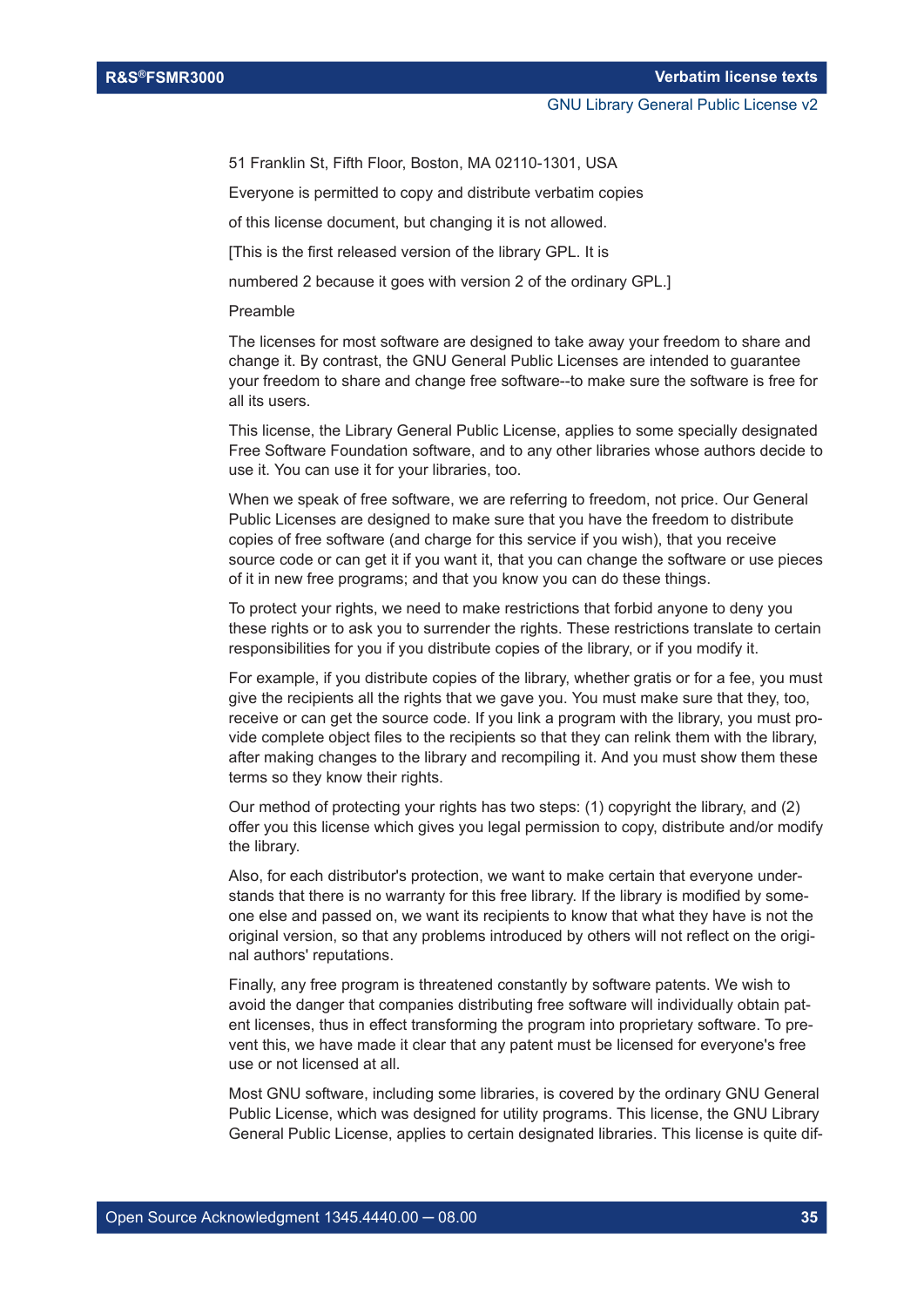ferent from the ordinary one; be sure to read it in full, and don't assume that anything in it is the same as in the ordinary license.

The reason we have a separate public license for some libraries is that they blur the distinction we usually make between modifying or adding to a program and simply using it. Linking a program with a library, without changing the library, is in some sense simply using the library, and is analogous to running a utility program or application program. However, in a textual and legal sense, the linked executable is a combined work, a derivative of the original library, and the ordinary General Public License treats it as such.

Because of this blurred distinction, using the ordinary General Public License for libraries did not effectively promote software sharing, because most developers did not use the libraries. We concluded that weaker conditions might promote sharing better.

However, unrestricted linking of non-free programs would deprive the users of those programs of all benefit from the free status of the libraries themselves. This Library General Public License is intended to permit developers of non-free programs to use free libraries, while preserving your freedom as a user of such programs to change the free libraries that are incorporated in them. (We have not seen how to achieve this as regards changes in header files, but we have achieved it as regards changes in the actual functions of the Library.) The hope is that this will lead to faster development of free libraries.

The precise terms and conditions for copying, distribution and modification follow. Pay close attention to the difference between a "work based on the library" and a "work that uses the library". The former contains code derived from the library, while the latter only works together with the library.

Note that it is possible for a library to be covered by the ordinary General Public License rather than by this special one.

TERMS AND CONDITIONS FOR COPYING, DISTRIBUTION AND MODIFICATION

0. This License Agreement applies to any software library which contains a notice placed by the copyright holder or other authorized party saying it may be distributed under the terms of this Library General Public License (also called "this License"). Each licensee is addressed as "you".

A "library" means a collection of software functions and/or data prepared so as to be conveniently linked with application programs (which use some of those functions and data) to form executables.

The "Library", below, refers to any such software library or work which has been distributed under these terms. A "work based on the Library" means either the Library or any derivative work under copyright law: that is to say, a work containing the Library or a portion of it, either verbatim or with modifications and/or translated straightforwardly into another language. (Hereinafter, translation is included without limitation in the term "modification".)

"Source code" for a work means the preferred form of the work for making modifications to it. For a library, complete source code means all the source code for all modules it contains, plus any associated interface definition files, plus the scripts used to control compilation and installation of the library.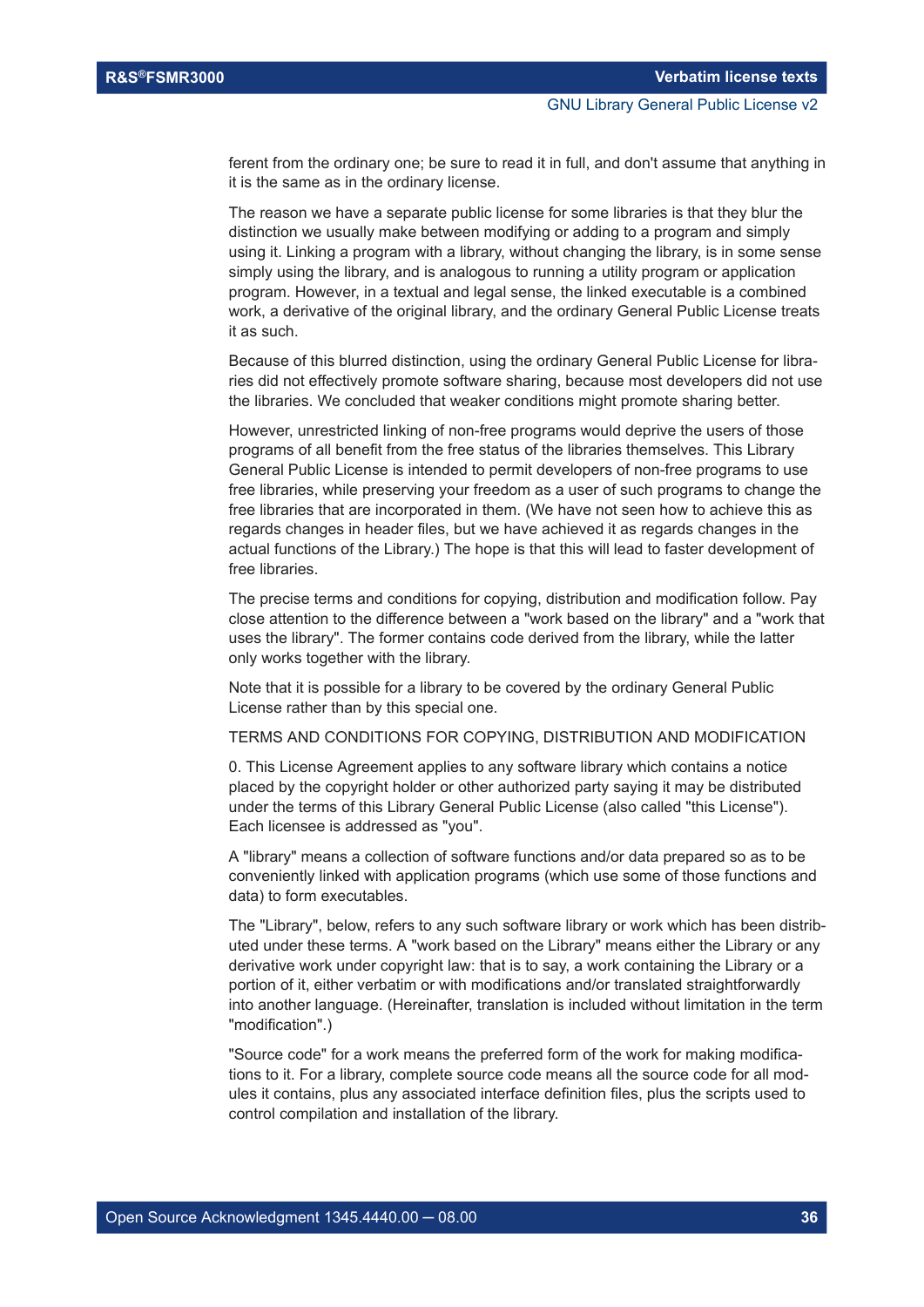Activities other than copying, distribution and modification are not covered by this License; they are outside its scope. The act of running a program using the Library is not restricted, and output from such a program is covered only if its contents constitute a work based on the Library (independent of the use of the Library in a tool for writing it). Whether that is true depends on what the Library does and what the program that uses the Library does.

1. You may copy and distribute verbatim copies of the Library's complete source code as you receive it, in any medium, provided that you conspicuously and appropriately publish on each copy an appropriate copyright notice and disclaimer of warranty; keep intact all the notices that refer to this License and to the absence of any warranty; and distribute a copy of this License along with the Library.

You may charge a fee for the physical act of transferring a copy, and you may at your option offer warranty protection in exchange for a fee.

2. You may modify your copy or copies of the Library or any portion of it, thus forming a work based on the Library, and copy and distribute such modifications or work under the terms of Section 1 above, provided that you also meet all of these conditions:

a) The modified work must itself be a software library.

b) You must cause the files modified to carry prominent notices stating that you changed the files and the date of any change.

c) You must cause the whole of the work to be licensed at no charge to all third parties under the terms of this License.

d) If a facility in the modified Library refers to a function or a table of data to be supplied by an application program that uses the facility, other than as an argument passed when the facility is invoked, then you must make a good faith effort to ensure that, in the event an application does not supply such function or table, the facility still operates, and performs whatever part of its purpose remains meaningful.

(For example, a function in a library to compute square roots has a purpose that is entirely well-defined independent of the application. Therefore, Subsection 2d requires that any application-supplied function or table used by this function must be optional: if the application does not supply it, the square root function must still compute square roots.)

These requirements apply to the modified work as a whole. If identifiable sections of that work are not derived from the Library, and can be reasonably considered independent and separate works in themselves, then this License, and its terms, do not apply to those sections when you distribute them as separate works. But when you distribute the same sections as part of a whole which is a work based on the Library, the distribution of the whole must be on the terms of this License, whose permissions for other licensees extend to the entire whole, and thus to each and every part regardless of who wrote it.

Thus, it is not the intent of this section to claim rights or contest your rights to work written entirely by you; rather, the intent is to exercise the right to control the distribution of derivative or collective works based on the Library.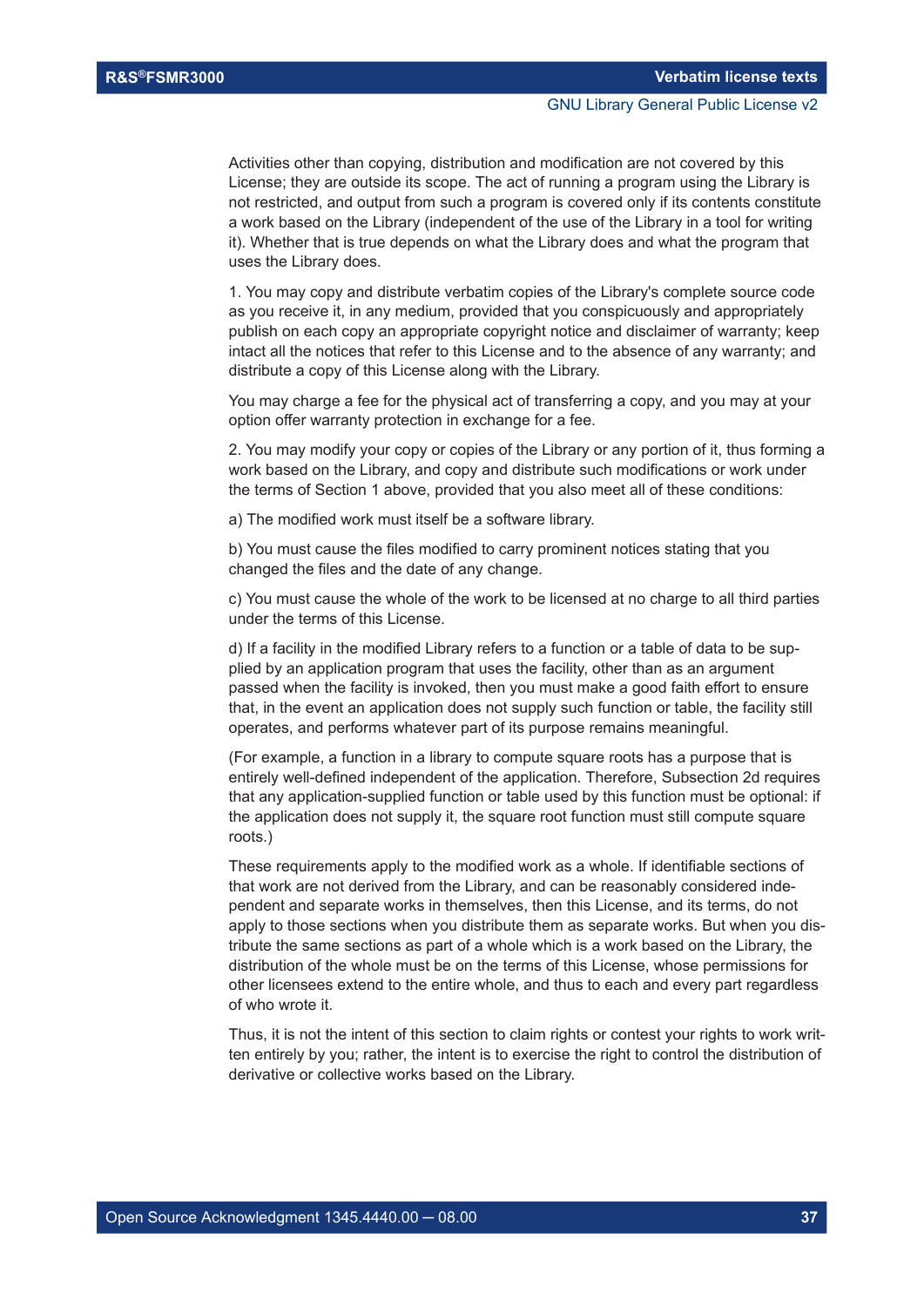In addition, mere aggregation of another work not based on the Library with the Library (or with a work based on the Library) on a volume of a storage or distribution medium does not bring the other work under the scope of this License.

3. You may opt to apply the terms of the ordinary GNU General Public License instead of this License to a given copy of the Library. To do this, you must alter all the notices that refer to this License, so that they refer to the ordinary GNU General Public License, version 2, instead of to this License. (If a newer version than version 2 of the ordinary GNU General Public License has appeared, then you can specify that version instead if you wish.) Do not make any other change in these notices.

Once this change is made in a given copy, it is irreversible for that copy, so the ordinary GNU General Public License applies to all subsequent copies and derivative works made from that copy.

This option is useful when you wish to copy part of the code of the Library into a program that is not a library.

4. You may copy and distribute the Library (or a portion or derivative of it, under Section 2) in object code or executable form under the terms of Sections 1 and 2 above provided that you accompany it with the complete corresponding machine-readable source code, which must be distributed under the terms of Sections 1 and 2 above on a medium customarily used for software interchange.

If distribution of object code is made by offering access to copy from a designated place, then offering equivalent access to copy the source code from the same place satisfies the requirement to distribute the source code, even though third parties are not compelled to copy the source along with the object code.

5. A program that contains no derivative of any portion of the Library, but is designed to work with the Library by being compiled or linked with it, is called a "work that uses the Library". Such a work, in isolation, is not a derivative work of the Library, and therefore falls outside the scope of this License.

However, linking a "work that uses the Library" with the Library creates an executable that is a derivative of the Library (because it contains portions of the Library), rather than a "work that uses the library". The executable is therefore covered by this License. Section 6 states terms for distribution of such executables.

When a "work that uses the Library" uses material from a header file that is part of the Library, the object code for the work may be a derivative work of the Library even though the source code is not. Whether this is true is especially significant if the work can be linked without the Library, or if the work is itself a library. The threshold for this to be true is not precisely defined by law.

If such an object file uses only numerical parameters, data structure layouts and accessors, and small macros and small inline functions (ten lines or less in length), then the use of the object file is unrestricted, regardless of whether it is legally a derivative work. (Executables containing this object code plus portions of the Library will still fall under Section 6.)

Otherwise, if the work is a derivative of the Library, you may distribute the object code for the work under the terms of Section 6. Any executables containing that work also fall under Section 6, whether or not they are linked directly with the Library itself.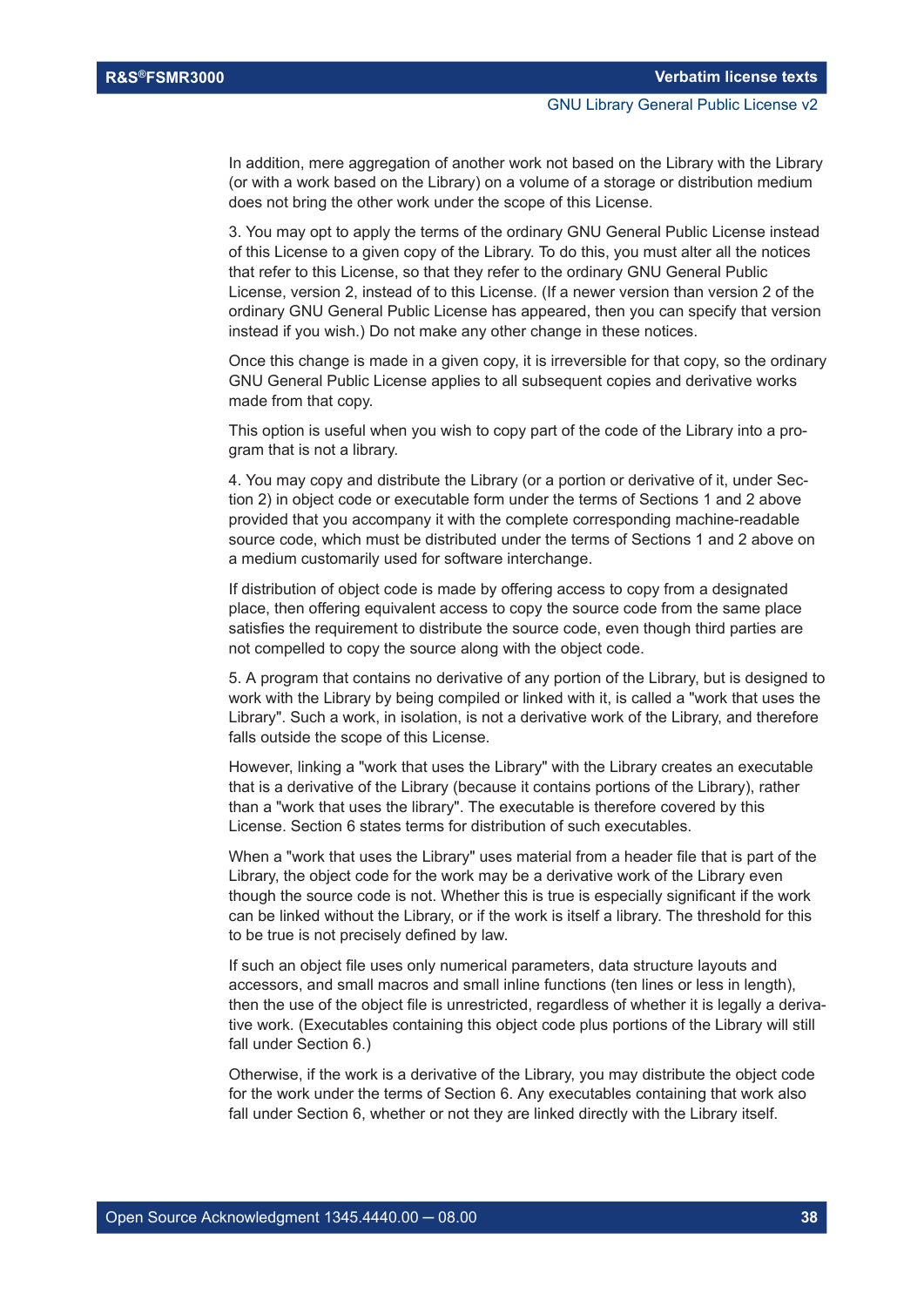6. As an exception to the Sections above, you may also compile or link a "work that uses the Library" with the Library to produce a work containing portions of the Library, and distribute that work under terms of your choice, provided that the terms permit modification of the work for the customer's own use and reverse engineering for debugging such modifications.

You must give prominent notice with each copy of the work that the Library is used in it and that the Library and its use are covered by this License. You must supply a copy of this License. If the work during execution displays copyright notices, you must include the copyright notice for the Library among them, as well as a reference directing the user to the copy of this License. Also, you must do one of these things:

a) Accompany the work with the complete corresponding machine-readable source code for the Library including whatever changes were used in the work (which must be distributed under Sections 1 and 2 above); and, if the work is an executable linked with the Library, with the complete machine-readable "work that uses the Library", as object code and/or source code, so that the user can modify the Library and then relink to produce a modified executable containing the modified Library. (It is understood that the user who changes the contents of definitions files in the Library will not necessarily be able to recompile the application to use the modified definitions.)

b) Accompany the work with a written offer, valid for at least three years, to give the same user the materials specified in Subsection 6a, above, for a charge no more than the cost of performing this distribution.

c) If distribution of the work is made by offering access to copy from a designated place, offer equivalent access to copy the above specified materials from the same place.

d) Verify that the user has already received a copy of these materials or that you have already sent this user a copy.

For an executable, the required form of the "work that uses the Library" must include any data and utility programs needed for reproducing the executable from it. However, as a special exception, the source code distributed need not include anything that is normally distributed (in either source or binary form) with the major components (compiler, kernel, and so on) of the operating system on which the executable runs, unless that component itself accompanies the executable.

It may happen that this requirement contradicts the license restrictions of other proprietary libraries that do not normally accompany the operating system. Such a contradiction means you cannot use both them and the Library together in an executable that you distribute.

7. You may place library facilities that are a work based on the Library side-by-side in a single library together with other library facilities not covered by this License, and distribute such a combined library, provided that the separate distribution of the work based on the Library and of the other library facilities is otherwise permitted, and provided that you do these two things:

a) Accompany the combined library with a copy of the same work based on the Library, uncombined with any other library facilities. This must be distributed under the terms of the Sections above.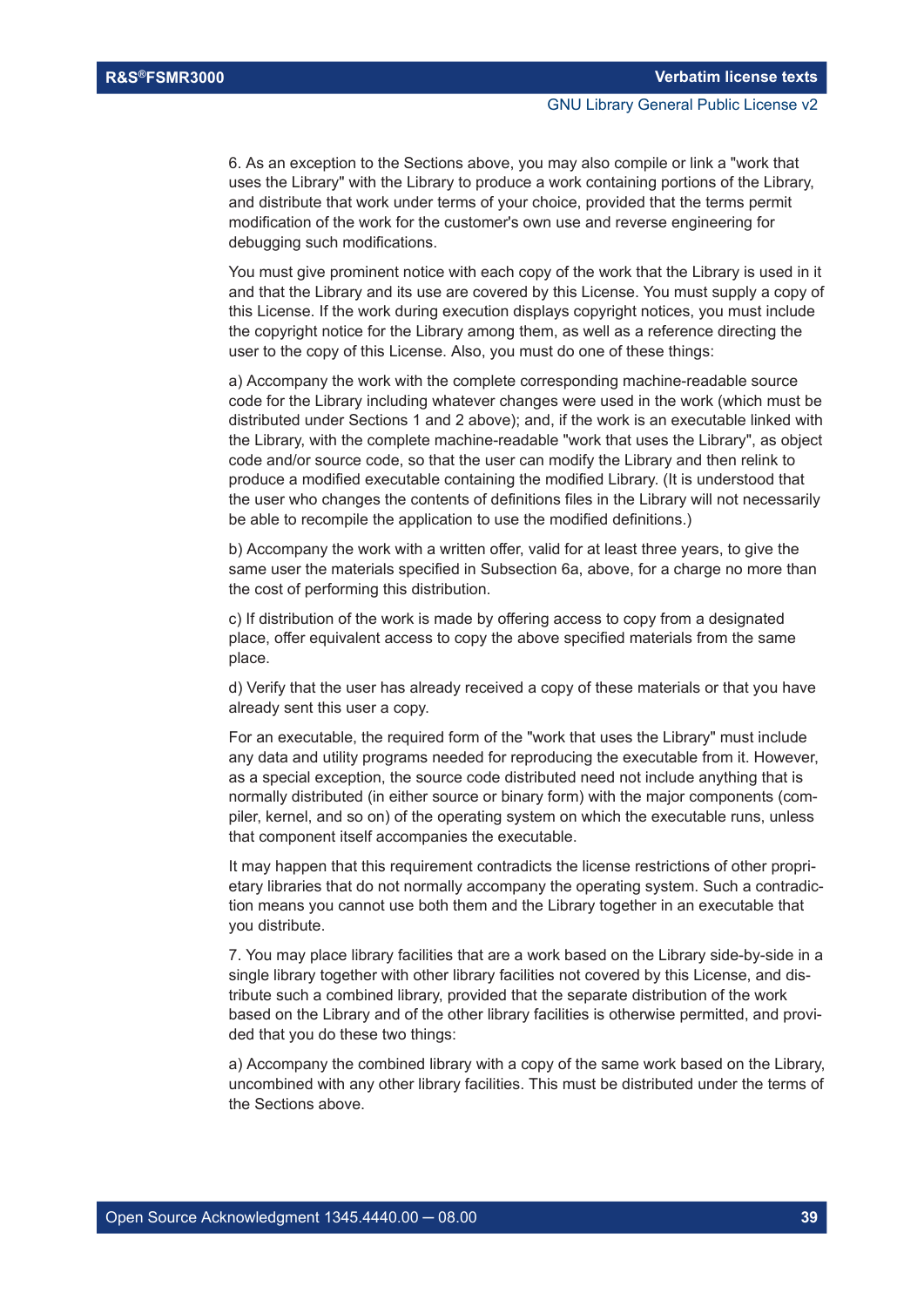b) Give prominent notice with the combined library of the fact that part of it is a work based on the Library, and explaining where to find the accompanying uncombined form of the same work.

8. You may not copy, modify, sublicense, link with, or distribute the Library except as expressly provided under this License. Any attempt otherwise to copy, modify, sublicense, link with, or distribute the Library is void, and will automatically terminate your rights under this License. However, parties who have received copies, or rights, from you under this License will not have their licenses terminated so long as such parties remain in full compliance.

9. You are not required to accept this License, since you have not signed it. However, nothing else grants you permission to modify or distribute the Library or its derivative works. These actions are prohibited by law if you do not accept this License. Therefore, by modifying or distributing the Library (or any work based on the Library), you indicate your acceptance of this License to do so, and all its terms and conditions for copying, distributing or modifying the Library or works based on it.

10. Each time you redistribute the Library (or any work based on the Library), the recipient automatically receives a license from the original licensor to copy, distribute, link with or modify the Library subject to these terms and conditions. You may not impose any further restrictions on the recipients' exercise of the rights granted herein. You are not responsible for enforcing compliance by third parties to this License.

11. If, as a consequence of a court judgment or allegation of patent infringement or for any other reason (not limited to patent issues), conditions are imposed on you (whether by court order, agreement or otherwise) that contradict the conditions of this License, they do not excuse you from the conditions of this License. If you cannot distribute so as to satisfy simultaneously your obligations under this License and any other pertinent obligations, then as a consequence you may not distribute the Library at all. For example, if a patent license would not permit royalty-free redistribution of the Library by all those who receive copies directly or indirectly through you, then the only way you could satisfy both it and this License would be to refrain entirely from distribution of the Library.

If any portion of this section is held invalid or unenforceable under any particular circumstance, the balance of the section is intended to apply, and the section as a whole is intended to apply in other circumstances.

It is not the purpose of this section to induce you to infringe any patents or other property right claims or to contest validity of any such claims; this section has the sole purpose of protecting the integrity of the free software distribution system which is implemented by public license practices. Many people have made generous contributions to the wide range of software distributed through that system in reliance on consistent application of that system; it is up to the author/donor to decide if he or she is willing to distribute software through any other system and a licensee cannot impose that choice.

This section is intended to make thoroughly clear what is believed to be a consequence of the rest of this License.

12. If the distribution and/or use of the Library is restricted in certain countries either by patents or by copyrighted interfaces, the original copyright holder who places the Library under this License may add an explicit geographical distribution limitation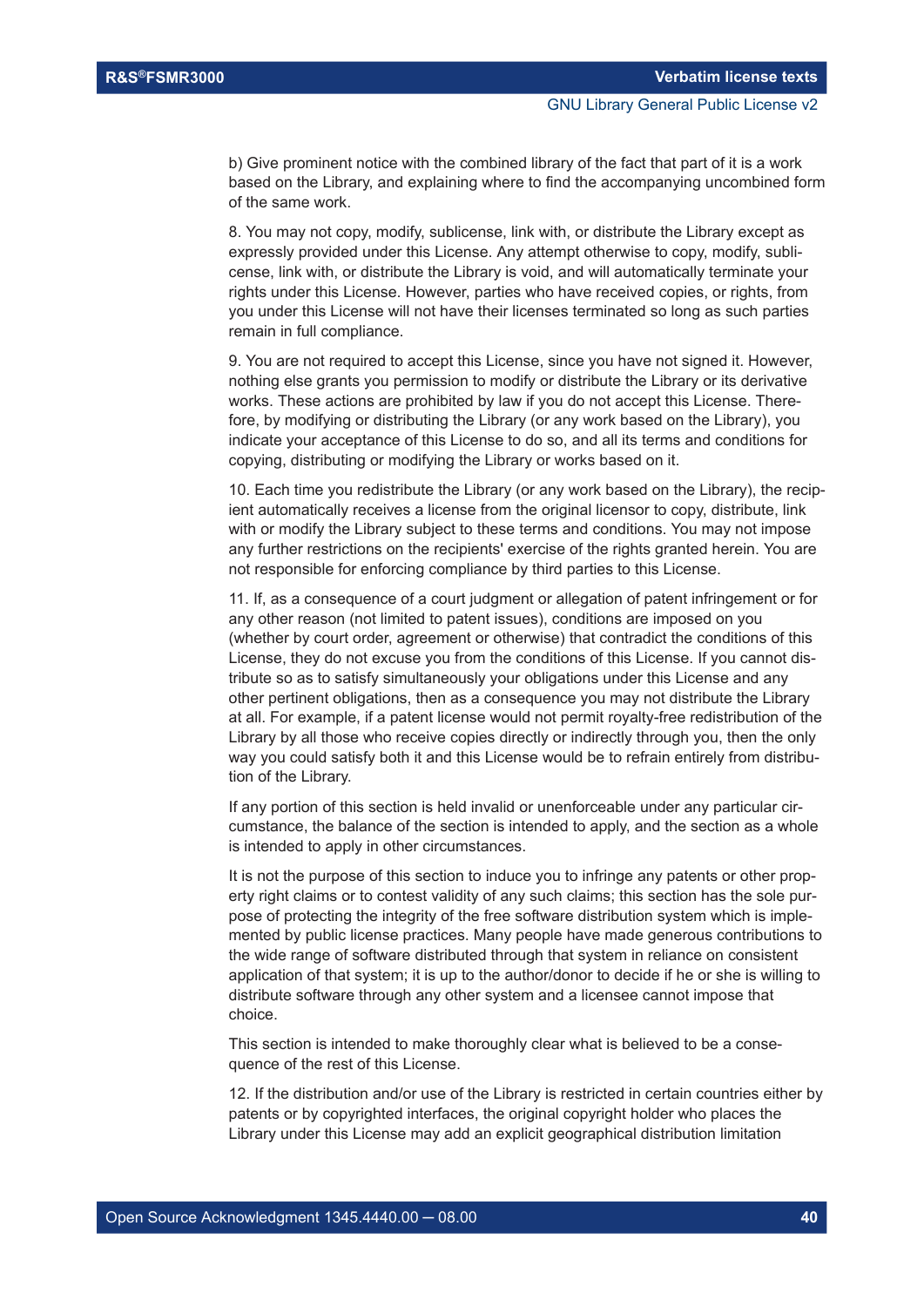excluding those countries, so that distribution is permitted only in or among countries not thus excluded. In such case, this License incorporates the limitation as if written in the body of this License.

13. The Free Software Foundation may publish revised and/or new versions of the Library General Public License from time to time. Such new versions will be similar in spirit to the present version, but may differ in detail to address new problems or concerns.

Each version is given a distinguishing version number. If the Library specifies a version number of this License which applies to it and "any later version", you have the option of following the terms and conditions either of that version or of any later version published by the Free Software Foundation. If the Library does not specify a license version number, you may choose any version ever published by the Free Software Foundation.

14. If you wish to incorporate parts of the Library into other free programs whose distribution conditions are incompatible with these, write to the author to ask for permission. For software which is copyrighted by the Free Software Foundation, write to the Free Software Foundation; we sometimes make exceptions for this. Our decision will be guided by the two goals of preserving the free status of all derivatives of our free software and of promoting the sharing and reuse of software generally.

### NO WARRANTY

15. BECAUSE THE LIBRARY IS LICENSED FREE OF CHARGE, THERE IS NO WARRANTY FOR THE LIBRARY, TO THE EXTENT PERMITTED BY APPLICABLE LAW. EXCEPT WHEN OTHERWISE STATED IN WRITING THE COPYRIGHT HOLD-ERS AND/OR OTHER PARTIES PROVIDE THE LIBRARY "AS IS" WITHOUT WAR-RANTY OF ANY KIND, EITHER EXPRESSED OR IMPLIED, INCLUDING, BUT NOT LIMITED TO, THE IMPLIED WARRANTIES OF MERCHANTABILITY AND FITNESS FOR A PARTICULAR PURPOSE. THE ENTIRE RISK AS TO THE QUALITY AND PERFORMANCE OF THE LIBRARY IS WITH YOU. SHOULD THE LIBRARY PROVE DEFECTIVE, YOU ASSUME THE COST OF ALL NECESSARY SERVICING, REPAIR OR CORRECTION.

16. IN NO EVENT UNLESS REQUIRED BY APPLICABLE LAW OR AGREED TO IN WRITING WILL ANY COPYRIGHT HOLDER, OR ANY OTHER PARTY WHO MAY MODIFY AND/OR REDISTRIBUTE THE LIBRARY AS PERMITTED ABOVE, BE LIA-BLE TO YOU FOR DAMAGES, INCLUDING ANY GENERAL, SPECIAL, INCIDENTAL OR CONSEQUENTIAL DAMAGES ARISING OUT OF THE USE OR INABILITY TO USE THE LIBRARY (INCLUDING BUT NOT LIMITED TO LOSS OF DATA OR DATA BEING RENDERED INACCURATE OR LOSSES SUSTAINED BY YOU OR THIRD PARTIES OR A FAILURE OF THE LIBRARY TO OPERATE WITH ANY OTHER SOFTWARE), EVEN IF SUCH HOLDER OR OTHER PARTY HAS BEEN ADVISED OF THE POSSIBILITY OF SUCH DAMAGES.

### END OF TERMS AND CONDITIONS

How to Apply These Terms to Your New Libraries

If you develop a new library, and you want it to be of the greatest possible use to the public, we recommend making it free software that everyone can redistribute and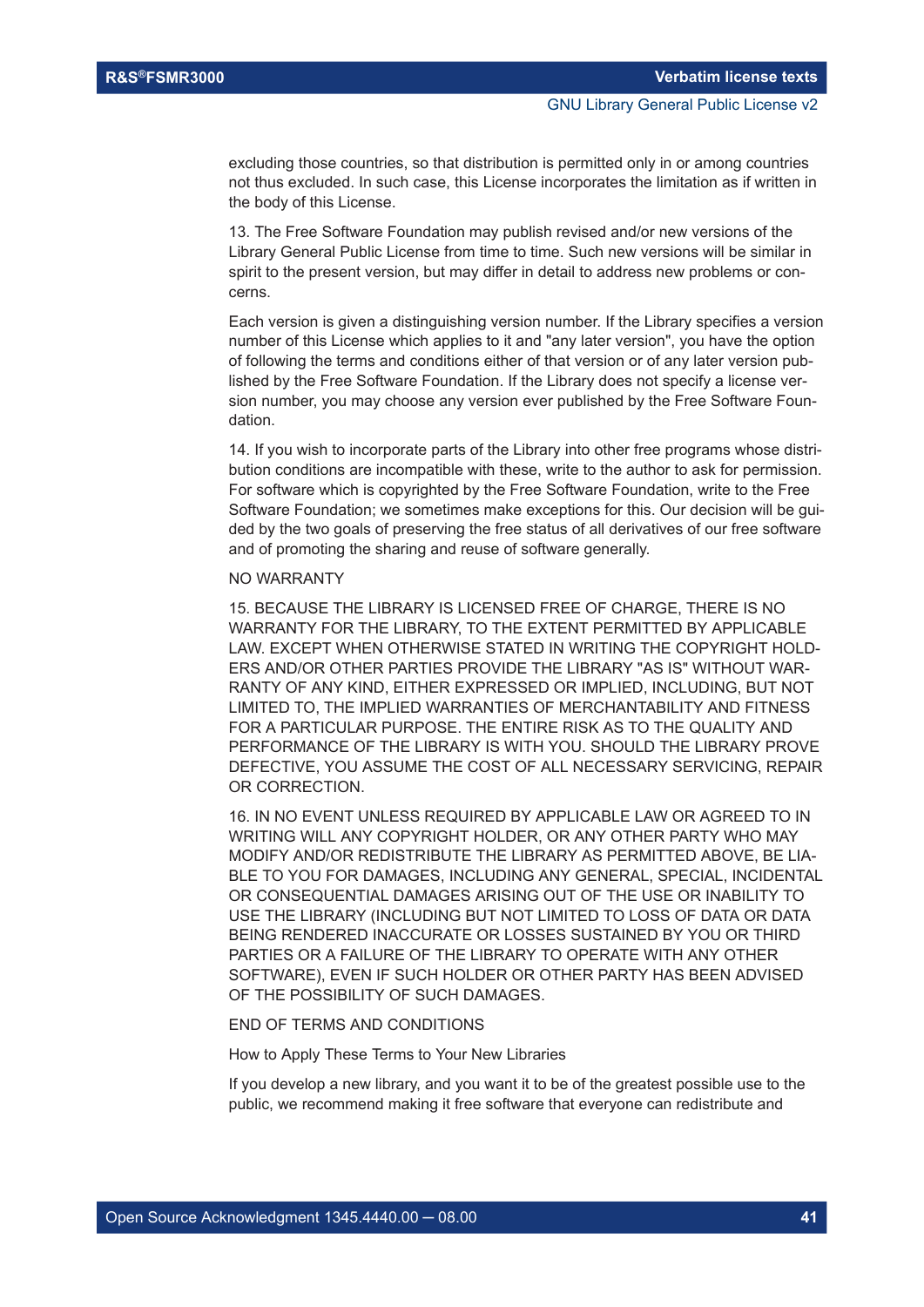change. You can do so by permitting redistribution under these terms (or, alternatively, under the terms of the ordinary General Public License).

To apply these terms, attach the following notices to the library. It is safest to attach them to the start of each source file to most effectively convey the exclusion of warranty; and each file should have at least the "copyright" line and a pointer to where the full notice is found.

one line to give the library's name and an idea of what it does.

Copyright (C) year name of author

This library is free software; you can redistribute it and/or modify it under the terms of the GNU Library General Public License as published by the Free Software Foundation; either version 2 of the License, or (at your option) any later version.

This library is distributed in the hope that it will be useful, but WITHOUT ANY WAR-RANTY; without even the implied warranty of MERCHANTABILITY or FITNESS FOR A PARTICULAR PURPOSE. See the GNU Library General Public License for more details.

You should have received a copy of the GNU Library General Public License along with this library; if not, write to the Free Software Foundation, Inc., 51 Franklin St, Fifth Floor, Boston, MA 02110-1301, USA.

Also add information on how to contact you by electronic and paper mail.

You should also get your employer (if you work as a programmer) or your school, if any, to sign a "copyright disclaimer" for the library, if necessary. Here is a sample; alter the names: Yoyodyne, Inc., hereby disclaims all copyright interest in the library `Frob' (a library for tweaking knobs) written by James Random Hacker.

signature of Ty Coon, 1 April 1990

Ty Coon, President of Vice

That's all there is to it!

### **3.17 GNU Lesser General Public License v2.1**

GNU LESSER GENERAL PUBLIC LICENSE

Version 2.1, February 1999

Copyright (C) 1991, 1999 Free Software Foundation, Inc.

51 Franklin Street, Fifth Floor, Boston, MA 02110-1301 USA

Everyone is permitted to copy and distribute verbatim copies of this license document, but changing it is not allowed.

[This is the first released version of the Lesser GPL. It also counts as the successor of the GNU Library Public License, version 2, hence the version number 2.1.]

Preamble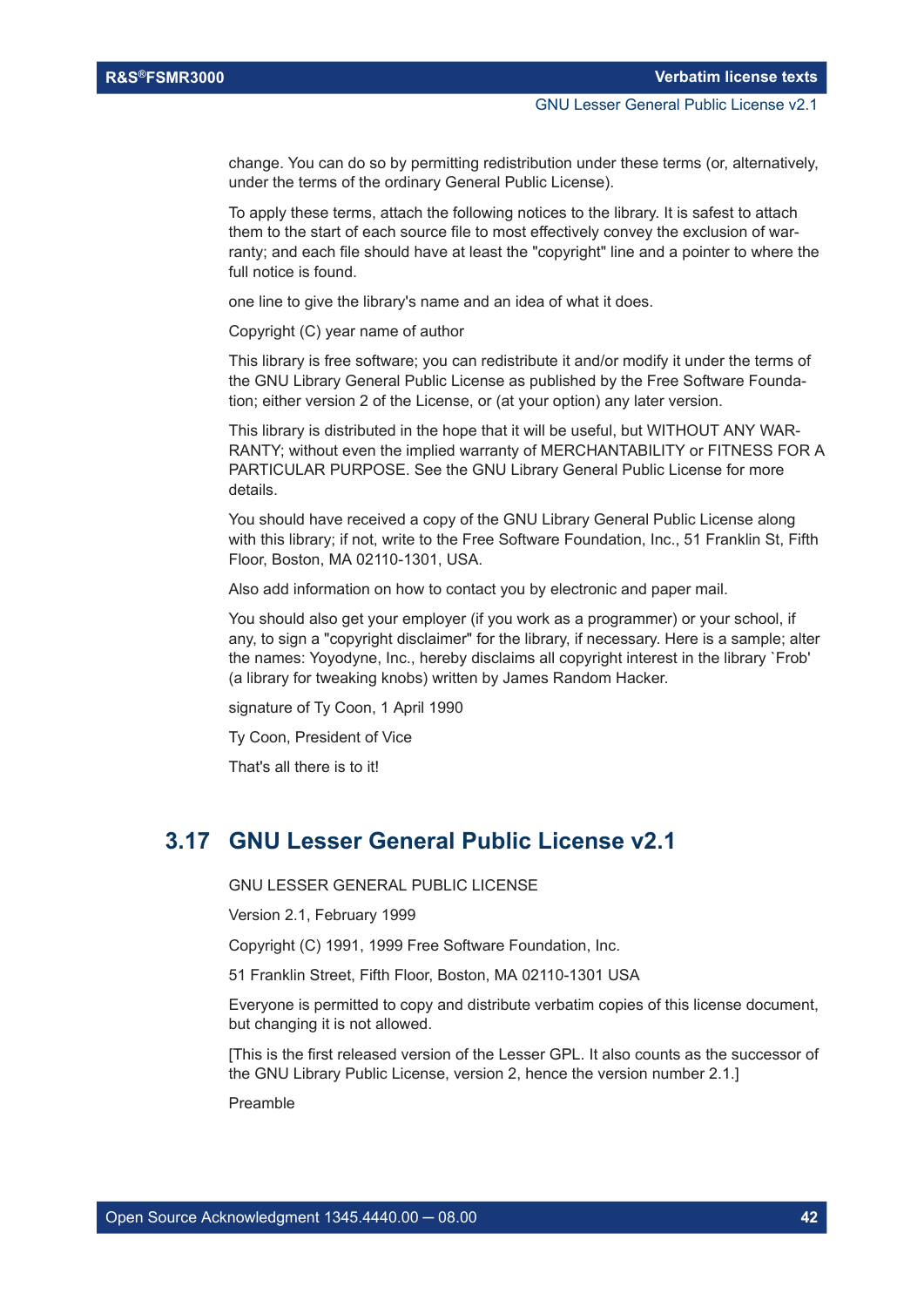The licenses for most software are designed to take away your freedom to share and change it. By contrast, the GNU General Public Licenses are intended to guarantee your freedom to share and change free software--to make sure the software is free for all its users.

This license, the Lesser General Public License, applies to some specially designated software packages--typically libraries--of the Free Software Foundation and other authors who decide to use it. You can use it too, but we suggest you first think carefully about whether this license or the ordinary General Public License is the better strategy to use in any particular case, based on the explanations below.

When we speak of free software, we are referring to freedom of use, not price. Our General Public Licenses are designed to make sure that you have the freedom to distribute copies of free software (and charge for this service if you wish); that you receive source code or can get it if you want it; that you can change the software and use pieces of it in new free programs; and that you are informed that you can do these things.

To protect your rights, we need to make restrictions that forbid distributors to deny you these rights or to ask you to surrender these rights. These restrictions translate to certain responsibilities for you if you distribute copies of the library or if you modify it.

For example, if you distribute copies of the library, whether gratis or for a fee, you must give the recipients all the rights that we gave you. You must make sure that they, too, receive or can get the source code. If you link other code with the library, you must provide complete object files to the recipients, so that they can relink them with the library after making changes to the library and recompiling it. And you must show them these terms so they know their rights.

We protect your rights with a two-step method: (1) we copyright the library, and (2) we offer you this license, which gives you legal permission to copy, distribute and/or modify the library.

To protect each distributor, we want to make it very clear that there is no warranty for the free library. Also, if the library is modified by someone else and passed on, the recipients should know that what they have is not the original version, so that the original author's reputation will not be affected by problems that might be introduced by others.

Finally, software patents pose a constant threat to the existence of any free program. We wish to make sure that a company cannot effectively restrict the users of a free program by obtaining a restrictive license from a patent holder. Therefore, we insist that any patent license obtained for a version of the library must be consistent with the full freedom of use specified in this license.

Most GNU software, including some libraries, is covered by the ordinary GNU General Public License. This license, the GNU Lesser General Public License, applies to certain designated libraries, and is quite different from the ordinary General Public License. We use this license for certain libraries in order to permit linking those libraries into non-free programs.

When a program is linked with a library, whether statically or using a shared library, the combination of the two is legally speaking a combined work, a derivative of the original library. The ordinary General Public License therefore permits such linking only if the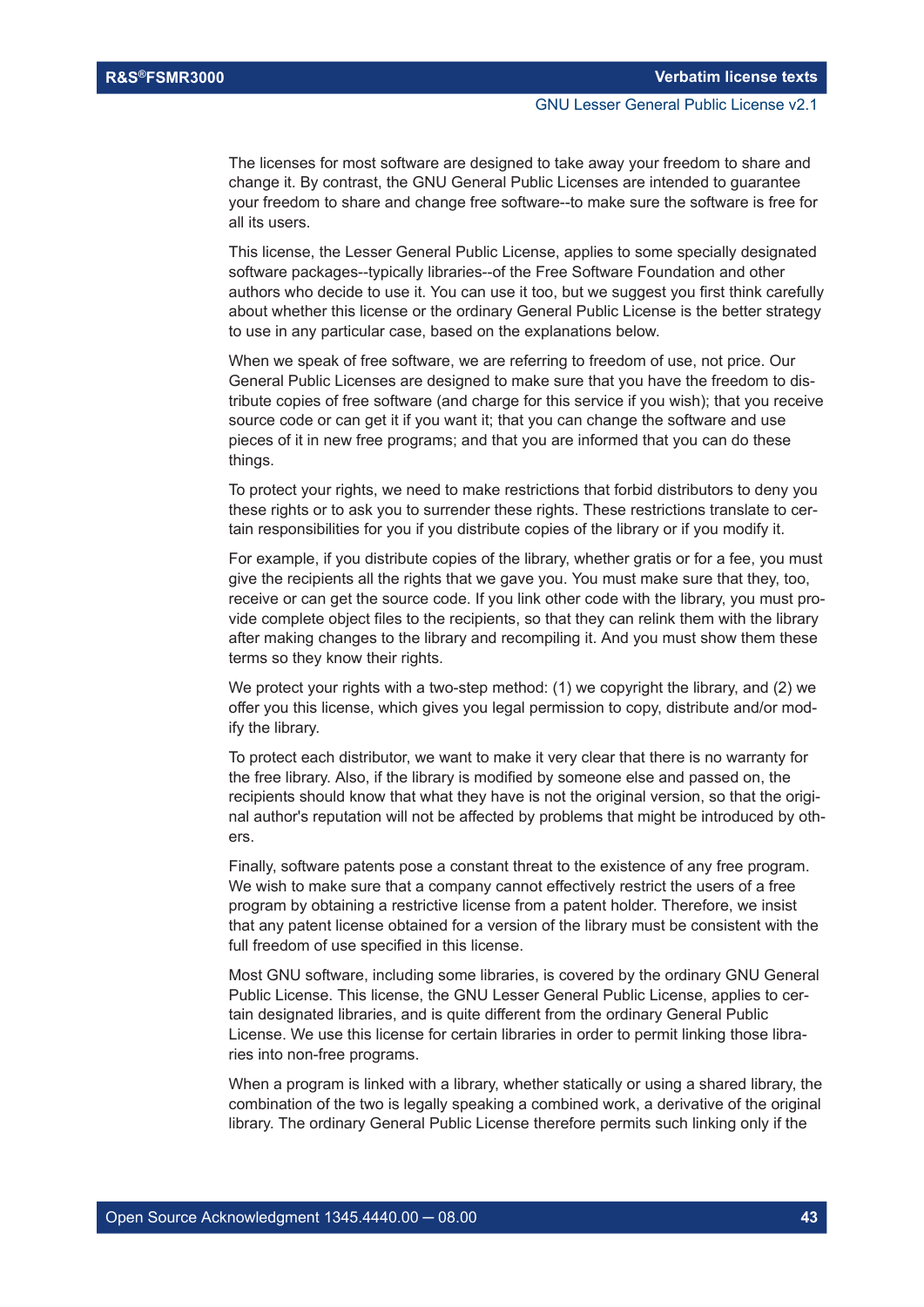entire combination fits its criteria of freedom. The Lesser General Public License permits more lax criteria for linking other code with the library.

We call this license the "Lesser" General Public License because it does Less to protect the user's freedom than the ordinary General Public License. It also provides other free software developers Less of an advantage over competing non-free programs. These disadvantages are the reason we use the ordinary General Public License for many libraries. However, the Lesser license provides advantages in certain special circumstances.

For example, on rare occasions, there may be a special need to encourage the widest possible use of a certain library, so that it becomes a de-facto standard. To achieve this, non-free programs must be allowed to use the library. A more frequent case is that a free library does the same job as widely used non-free libraries. In this case, there is little to gain by limiting the free library to free software only, so we use the Lesser General Public License.

In other cases, permission to use a particular library in non-free programs enables a greater number of people to use a large body of free software. For example, permission to use the GNU C Library in non-free programs enables many more people to use the whole GNU operating system, as well as its variant, the GNU/Linux operating system.

Although the Lesser General Public License is Less protective of the users' freedom, it does ensure that the user of a program that is linked with the Library has the freedom and the wherewithal to run that program using a modified version of the Library.

The precise terms and conditions for copying, distribution and modification follow. Pay close attention to the difference between a "work based on the library" and a "work that uses the library". The former contains code derived from the library, whereas the latter must be combined with the library in order to run.

TERMS AND CONDITIONS FOR COPYING, DISTRIBUTION AND MODIFICATION

0. This License Agreement applies to any software library or other program which contains a notice placed by the copyright holder or other authorized party saying it may be distributed under the terms of this Lesser General Public License (also called "this License"). Each licensee is addressed as "you".

A "library" means a collection of software functions and/or data prepared so as to be conveniently linked with application programs (which use some of those functions and data) to form executables.

The "Library", below, refers to any such software library or work which has been distributed under these terms. A "work based on the Library" means either the Library or any derivative work under copyright law: that is to say, a work containing the Library or a portion of it, either verbatim or with modifications and/or translated straightforwardly into another language. (Hereinafter, translation is included without limitation in the term "modification".)

"Source code" for a work means the preferred form of the work for making modifications to it. For a library, complete source code means all the source code for all modules it contains, plus any associated interface definition files, plus the scripts used to control compilation and installation of the library.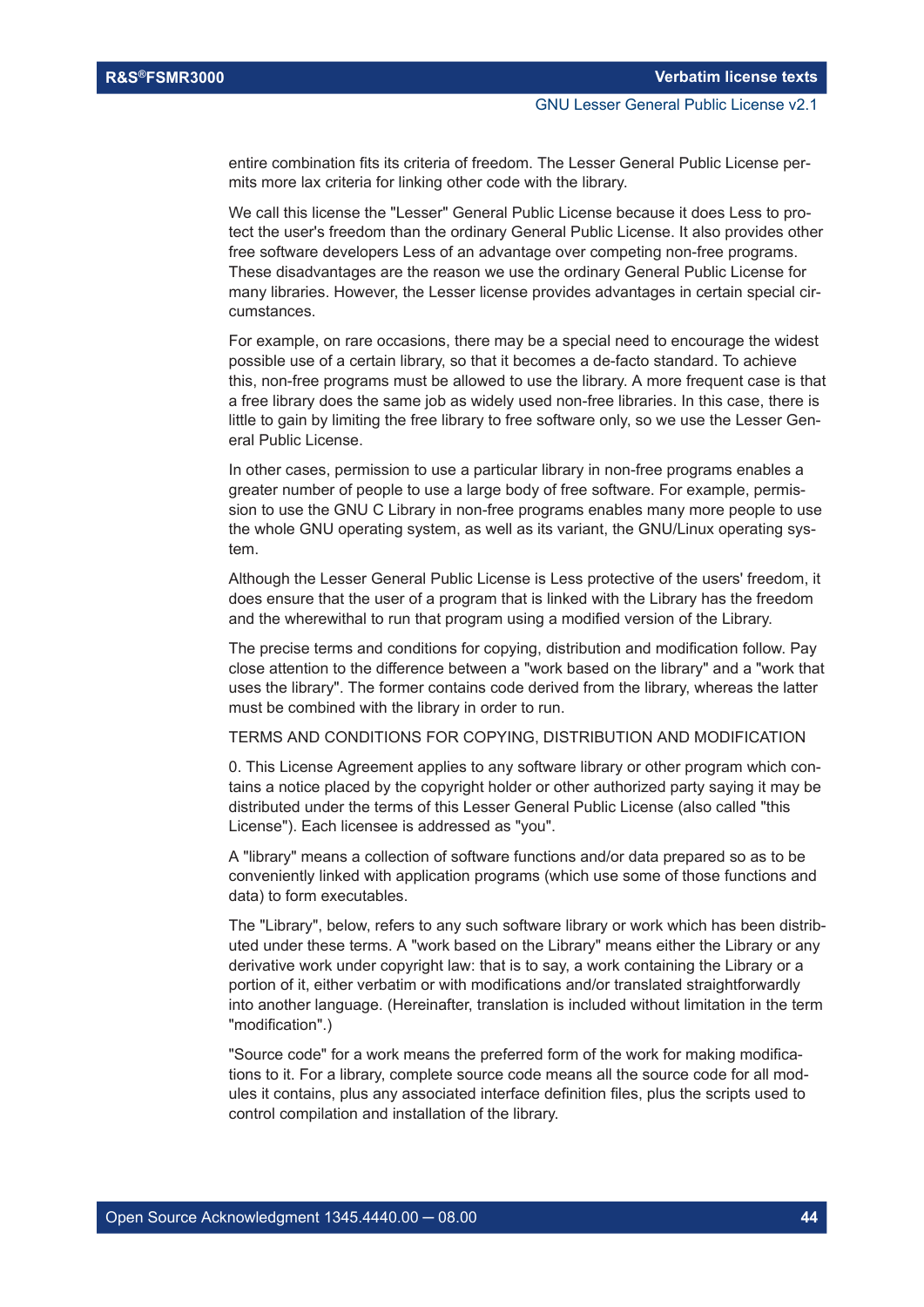Activities other than copying, distribution and modification are not covered by this License; they are outside its scope. The act of running a program using the Library is not restricted, and output from such a program is covered only if its contents constitute a work based on the Library (independent of the use of the Library in a tool for writing it). Whether that is true depends on what the Library does and what the program that uses the Library does.

1. You may copy and distribute verbatim copies of the Library's complete source code as you receive it, in any medium, provided that you conspicuously and appropriately publish on each copy an appropriate copyright notice and disclaimer of warranty; keep intact all the notices that refer to this License and to the absence of any warranty; and distribute a copy of this License along with the Library.

You may charge a fee for the physical act of transferring a copy, and you may at your option offer warranty protection in exchange for a fee.

2. You may modify your copy or copies of the Library or any portion of it, thus forming a work based on the Library, and copy and distribute such modifications or work under the terms of Section 1 above, provided that you also meet all of these conditions:

a) The modified work must itself be a software library.

b) You must cause the files modified to carry prominent notices stating that you changed the files and the date of any change.

c) You must cause the whole of the work to be licensed at no charge to all third parties under the terms of this License.

d) If a facility in the modified Library refers to a function or a table of data to be supplied by an application program that uses the facility, other than as an argument passed when the facility is invoked, then you must make a good faith effort to ensure that, in the event an application does not supply such function or table, the facility still operates, and performs whatever part of its purpose remains meaningful.

(For example, a function in a library to compute square roots has a purpose that is entirely well-defined independent of the application. Therefore, Subsection 2d requires that any application-supplied function or table used by this function must be optional: if the application does not supply it, the square root function must still compute square roots.)

These requirements apply to the modified work as a whole. If identifiable sections of that work are not derived from the Library, and can be reasonably considered independent and separate works in themselves, then this License, and its terms, do not apply to those sections when you distribute them as separate works. But when you distribute the same sections as part of a whole which is a work based on the Library, the distribution of the whole must be on the terms of this License, whose permissions for other licensees extend to the entire whole, and thus to each and every part regardless of who wrote it.

Thus, it is not the intent of this section to claim rights or contest your rights to work written entirely by you; rather, the intent is to exercise the right to control the distribution of derivative or collective works based on the Library.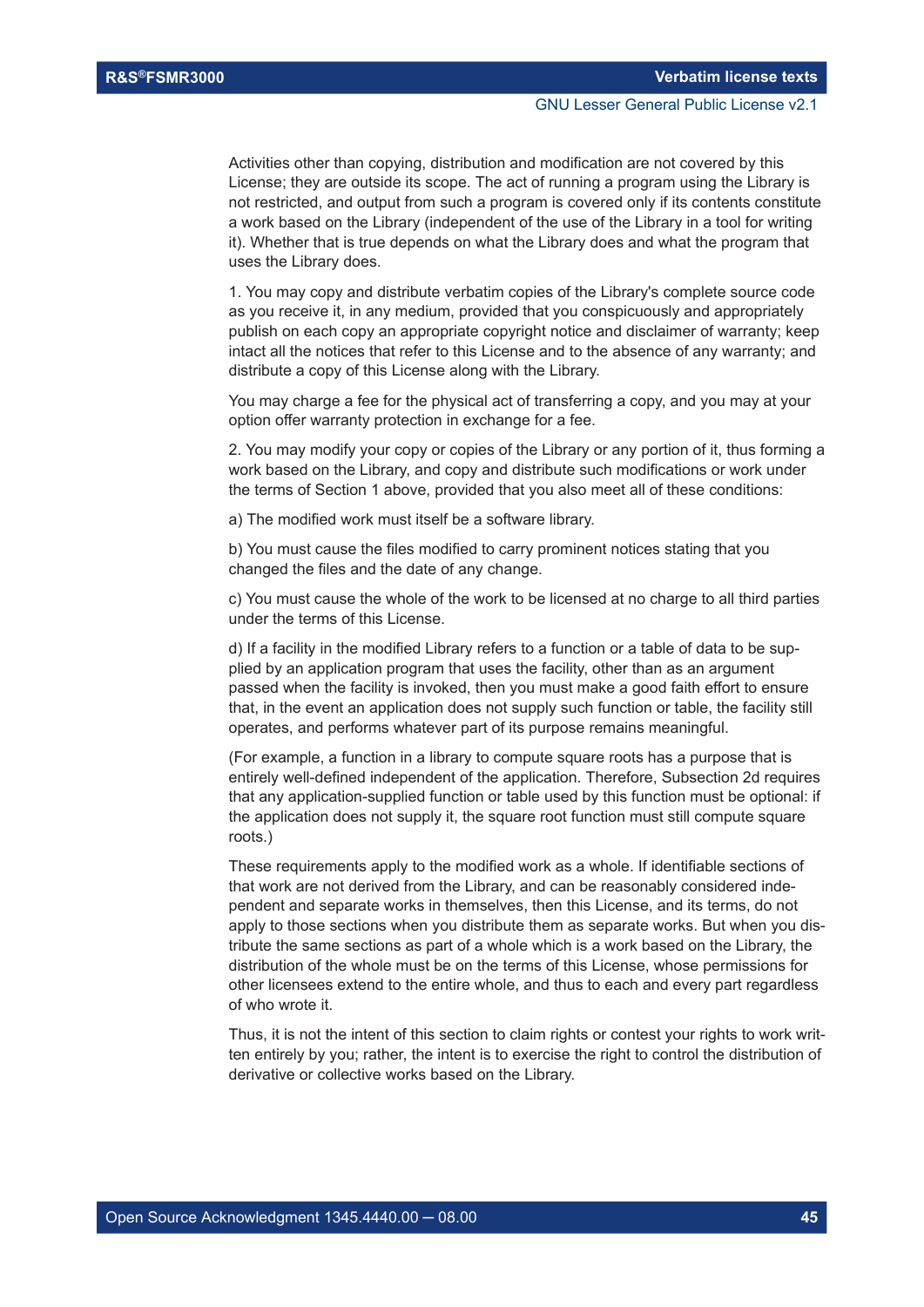In addition, mere aggregation of another work not based on the Library with the Library (or with a work based on the Library) on a volume of a storage or distribution medium does not bring the other work under the scope of this License.

3. You may opt to apply the terms of the ordinary GNU General Public License instead of this License to a given copy of the Library. To do this, you must alter all the notices that refer to this License, so that they refer to the ordinary GNU General Public License, version 2, instead of to this License. (If a newer version than version 2 of the ordinary GNU General Public License has appeared, then you can specify that version instead if you wish.) Do not make any other change in these notices.

Once this change is made in a given copy, it is irreversible for that copy, so the ordinary GNU General Public License applies to all subsequent copies and derivative works made from that copy.

This option is useful when you wish to copy part of the code of the Library into a program that is not a library.

4. You may copy and distribute the Library (or a portion or derivative of it, under Section 2) in object code or executable form under the terms of Sections 1 and 2 above provided that you accompany it with the complete corresponding machine-readable source code, which must be distributed under the terms of Sections 1 and 2 above on a medium customarily used for software interchange.

If distribution of object code is made by offering access to copy from a designated place, then offering equivalent access to copy the source code from the same place satisfies the requirement to distribute the source code, even though third parties are not compelled to copy the source along with the object code.

5. A program that contains no derivative of any portion of the Library, but is designed to work with the Library by being compiled or linked with it, is called a "work that uses the Library". Such a work, in isolation, is not a derivative work of the Library, and therefore falls outside the scope of this License.

However, linking a "work that uses the Library" with the Library creates an executable that is a derivative of the Library (because it contains portions of the Library), rather than a "work that uses the library". The executable is therefore covered by this License. Section 6 states terms for distribution of such executables.

When a "work that uses the Library" uses material from a header file that is part of the Library, the object code for the work may be a derivative work of the Library even though the source code is not. Whether this is true is especially significant if the work can be linked without the Library, or if the work is itself a library. The threshold for this to be true is not precisely defined by law.

If such an object file uses only numerical parameters, data structure layouts and accessors, and small macros and small inline functions (ten lines or less in length), then the use of the object file is unrestricted, regardless of whether it is legally a derivative work. (Executables containing this object code plus portions of the Library will still fall under Section 6.)

Otherwise, if the work is a derivative of the Library, you may distribute the object code for the work under the terms of Section 6. Any executables containing that work also fall under Section 6, whether or not they are linked directly with the Library itself.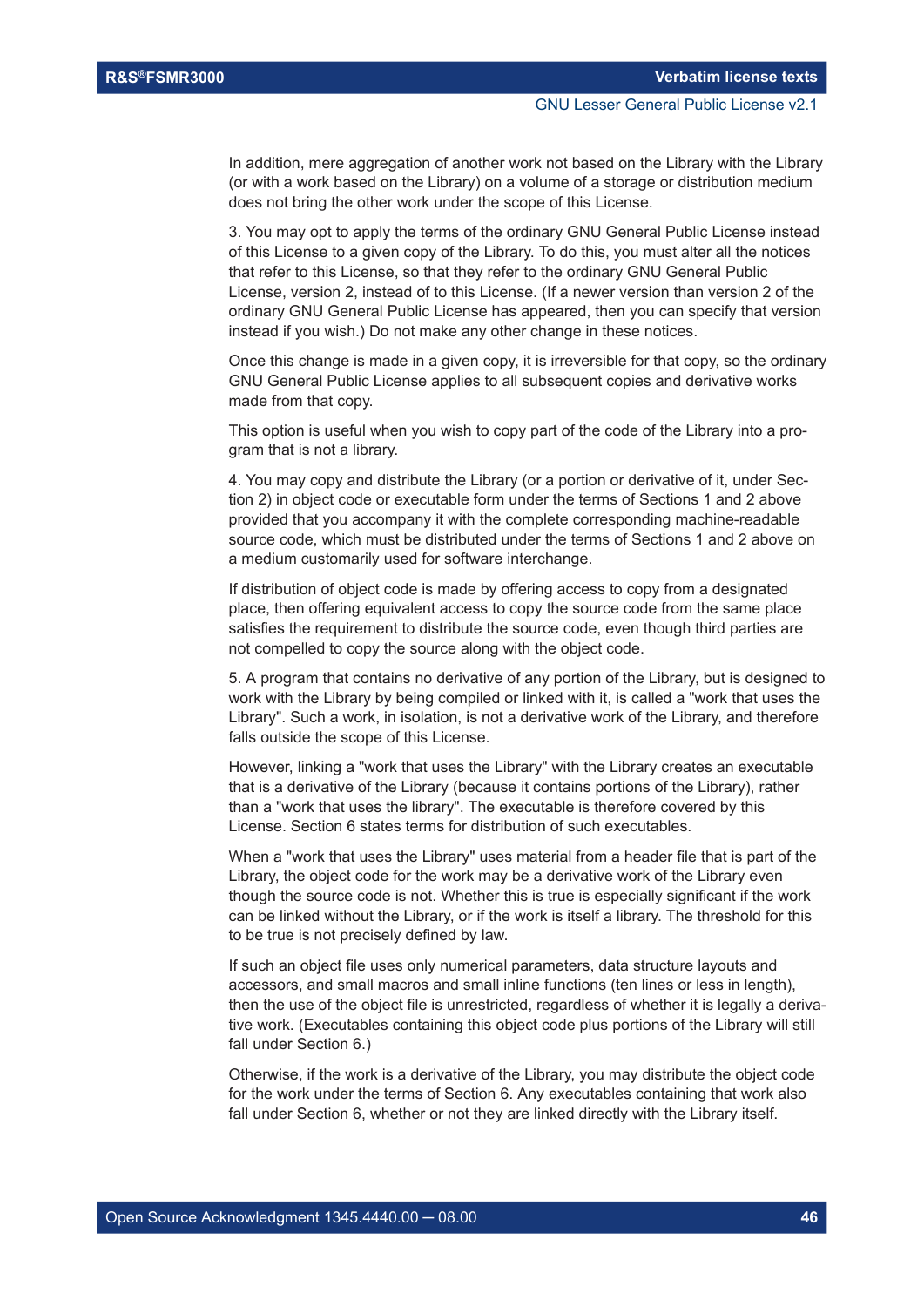6. As an exception to the Sections above, you may also combine or link a "work that uses the Library" with the Library to produce a work containing portions of the Library, and distribute that work under terms of your choice, provided that the terms permit modification of the work for the customer's own use and reverse engineering for debugging such modifications.

You must give prominent notice with each copy of the work that the Library is used in it and that the Library and its use are covered by this License. You must supply a copy of this License. If the work during execution displays copyright notices, you must include the copyright notice for the Library among them, as well as a reference directing the user to the copy of this License. Also, you must do one of these things:

a) Accompany the work with the complete corresponding machine-readable source code for the Library including whatever changes were used in the work (which must be distributed under Sections 1 and 2 above); and, if the work is an executable linked with the Library, with the complete machine-readable "work that uses the Library", as object code and/or source code, so that the user can modify the Library and then relink to produce a modified executable containing the modified Library. (It is understood that the user who changes the contents of definitions files in the Library will not necessarily be able to recompile the application to use the modified definitions.)

b) Use a suitable shared library mechanism for linking with the Library. A suitable mechanism is one that (1) uses at run time a copy of the library already present on the user's computer system, rather than copying library functions into the executable, and (2) will operate properly with a modified version of the library, if the user installs one, as long as the modified version is interface-compatible with the version that the work was made with.

c) Accompany the work with a written offer, valid for at least three years, to give the same user the materials specified in Subsection 6a, above, for a charge no more than the cost of performing this distribution.

d) If distribution of the work is made by offering access to copy from a designated place, offer equivalent access to copy the above specified materials from the same place.

e) Verify that the user has already received a copy of these materials or that you have already sent this user a copy.

For an executable, the required form of the "work that uses the Library" must include any data and utility programs needed for reproducing the executable from it. However, as a special exception, the materials to be distributed need not include anything that is normally distributed (in either source or binary form) with the major components (compiler, kernel, and so on) of the operating system on which the executable runs, unless that component itself accompanies the executable.

It may happen that this requirement contradicts the license restrictions of other proprietary libraries that do not normally accompany the operating system. Such a contradiction means you cannot use both them and the Library together in an executable that you distribute.

7. You may place library facilities that are a work based on the Library side-by-side in a single library together with other library facilities not covered by this License, and distribute such a combined library, provided that the separate distribution of the work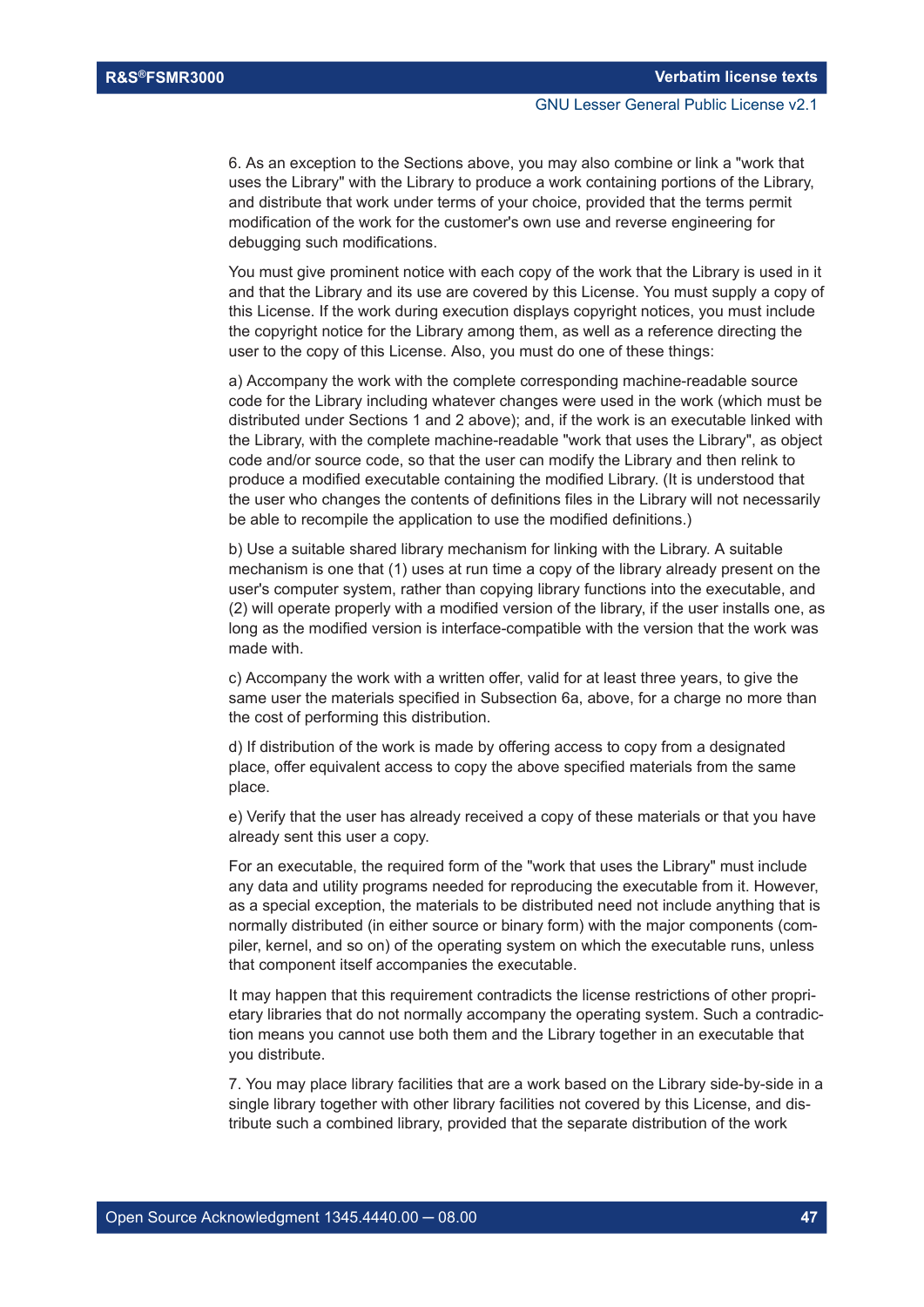based on the Library and of the other library facilities is otherwise permitted, and provided that you do these two things:

a) Accompany the combined library with a copy of the same work based on the Library, uncombined with any other library facilities. This must be distributed under the terms of the Sections above.

b) Give prominent notice with the combined library of the fact that part of it is a work based on the Library, and explaining where to find the accompanying uncombined form of the same work.

8. You may not copy, modify, sublicense, link with, or distribute the Library except as expressly provided under this License. Any attempt otherwise to copy, modify, sublicense, link with, or distribute the Library is void, and will automatically terminate your rights under this License. However, parties who have received copies, or rights, from you under this License will not have their licenses terminated so long as such parties remain in full compliance.

9. You are not required to accept this License, since you have not signed it. However, nothing else grants you permission to modify or distribute the Library or its derivative works. These actions are prohibited by law if you do not accept this License. Therefore, by modifying or distributing the Library (or any work based on the Library), you indicate your acceptance of this License to do so, and all its terms and conditions for copying, distributing or modifying the Library or works based on it.

10. Each time you redistribute the Library (or any work based on the Library), the recipient automatically receives a license from the original licensor to copy, distribute, link with or modify the Library subject to these terms and conditions. You may not impose any further restrictions on the recipients' exercise of the rights granted herein. You are not responsible for enforcing compliance by third parties with this License.

11. If, as a consequence of a court judgment or allegation of patent infringement or for any other reason (not limited to patent issues), conditions are imposed on you (whether by court order, agreement or otherwise) that contradict the conditions of this License, they do not excuse you from the conditions of this License. If you cannot distribute so as to satisfy simultaneously your obligations under this License and any other pertinent obligations, then as a consequence you may not distribute the Library at all. For example, if a patent license would not permit royalty-free redistribution of the Library by all those who receive copies directly or indirectly through you, then the only way you could satisfy both it and this License would be to refrain entirely from distribution of the Library.

If any portion of this section is held invalid or unenforceable under any particular circumstance, the balance of the section is intended to apply, and the section as a whole is intended to apply in other circumstances.

It is not the purpose of this section to induce you to infringe any patents or other property right claims or to contest validity of any such claims; this section has the sole purpose of protecting the integrity of the free software distribution system which is implemented by public license practices. Many people have made generous contributions to the wide range of software distributed through that system in reliance on consistent application of that system; it is up to the author/donor to decide if he or she is willing to distribute software through any other system and a licensee cannot impose that choice.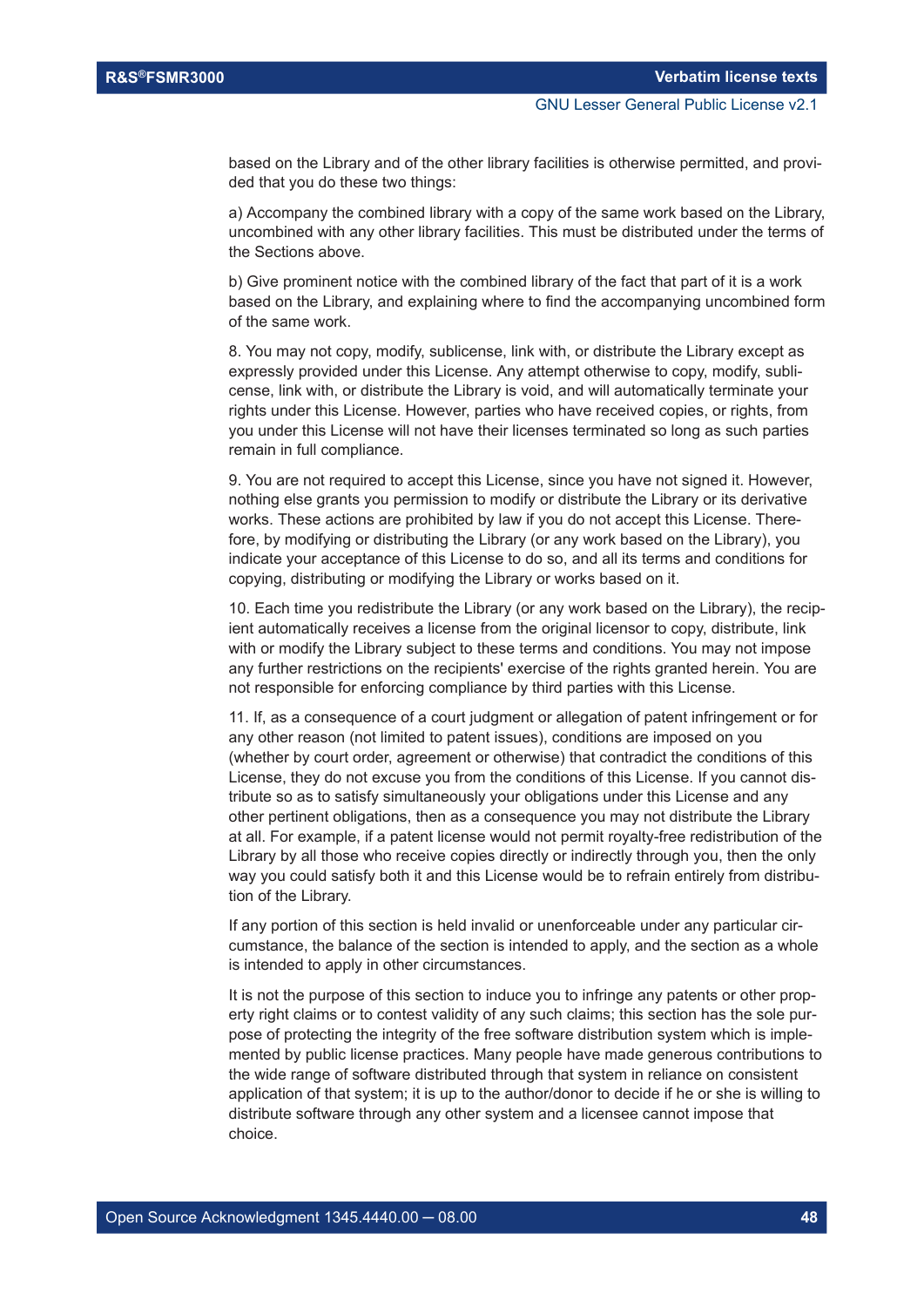This section is intended to make thoroughly clear what is believed to be a consequence of the rest of this License.

12. If the distribution and/or use of the Library is restricted in certain countries either by patents or by copyrighted interfaces, the original copyright holder who places the Library under this License may add an explicit geographical distribution limitation excluding those countries, so that distribution is permitted only in or among countries not thus excluded. In such case, this License incorporates the limitation as if written in the body of this License.

13. The Free Software Foundation may publish revised and/or new versions of the Lesser General Public License from time to time. Such new versions will be similar in spirit to the present version, but may differ in detail to address new problems or concerns.

Each version is given a distinguishing version number. If the Library specifies a version number of this License which applies to it and "any later version", you have the option of following the terms and conditions either of that version or of any later version published by the Free Software Foundation. If the Library does not specify a license version number, you may choose any version ever published by the Free Software Foundation.

14. If you wish to incorporate parts of the Library into other free programs whose distribution conditions are incompatible with these, write to the author to ask for permission. For software which is copyrighted by the Free Software Foundation, write to the Free Software Foundation; we sometimes make exceptions for this. Our decision will be guided by the two goals of preserving the free status of all derivatives of our free software and of promoting the sharing and reuse of software generally.

#### NO WARRANTY

15. BECAUSE THE LIBRARY IS LICENSED FREE OF CHARGE, THERE IS NO WARRANTY FOR THE LIBRARY, TO THE EXTENT PERMITTED BY APPLICABLE LAW. EXCEPT WHEN OTHERWISE STATED IN WRITING THE COPYRIGHT HOLD-ERS AND/OR OTHER PARTIES PROVIDE THE LIBRARY "AS IS" WITHOUT WAR-RANTY OF ANY KIND, EITHER EXPRESSED OR IMPLIED, INCLUDING, BUT NOT LIMITED TO, THE IMPLIED WARRANTIES OF MERCHANTABILITY AND FITNESS FOR A PARTICULAR PURPOSE. THE ENTIRE RISK AS TO THE QUALITY AND PERFORMANCE OF THE LIBRARY IS WITH YOU. SHOULD THE LIBRARY PROVE DEFECTIVE, YOU ASSUME THE COST OF ALL NECESSARY SERVICING, REPAIR OR CORRECTION.

16. IN NO EVENT UNLESS REQUIRED BY APPLICABLE LAW OR AGREED TO IN WRITING WILL ANY COPYRIGHT HOLDER, OR ANY OTHER PARTY WHO MAY MODIFY AND/OR REDISTRIBUTE THE LIBRARY AS PERMITTED ABOVE, BE LIA-BLE TO YOU FOR DAMAGES, INCLUDING ANY GENERAL, SPECIAL, INCIDENTAL OR CONSEQUENTIAL DAMAGES ARISING OUT OF THE USE OR INABILITY TO USE THE LIBRARY (INCLUDING BUT NOT LIMITED TO LOSS OF DATA OR DATA BEING RENDERED INACCURATE OR LOSSES SUSTAINED BY YOU OR THIRD PARTIES OR A FAILURE OF THE LIBRARY TO OPERATE WITH ANY OTHER SOFTWARE), EVEN IF SUCH HOLDER OR OTHER PARTY HAS BEEN ADVISED OF THE POSSIBILITY OF SUCH DAMAGES.

END OF TERMS AND CONDITIONS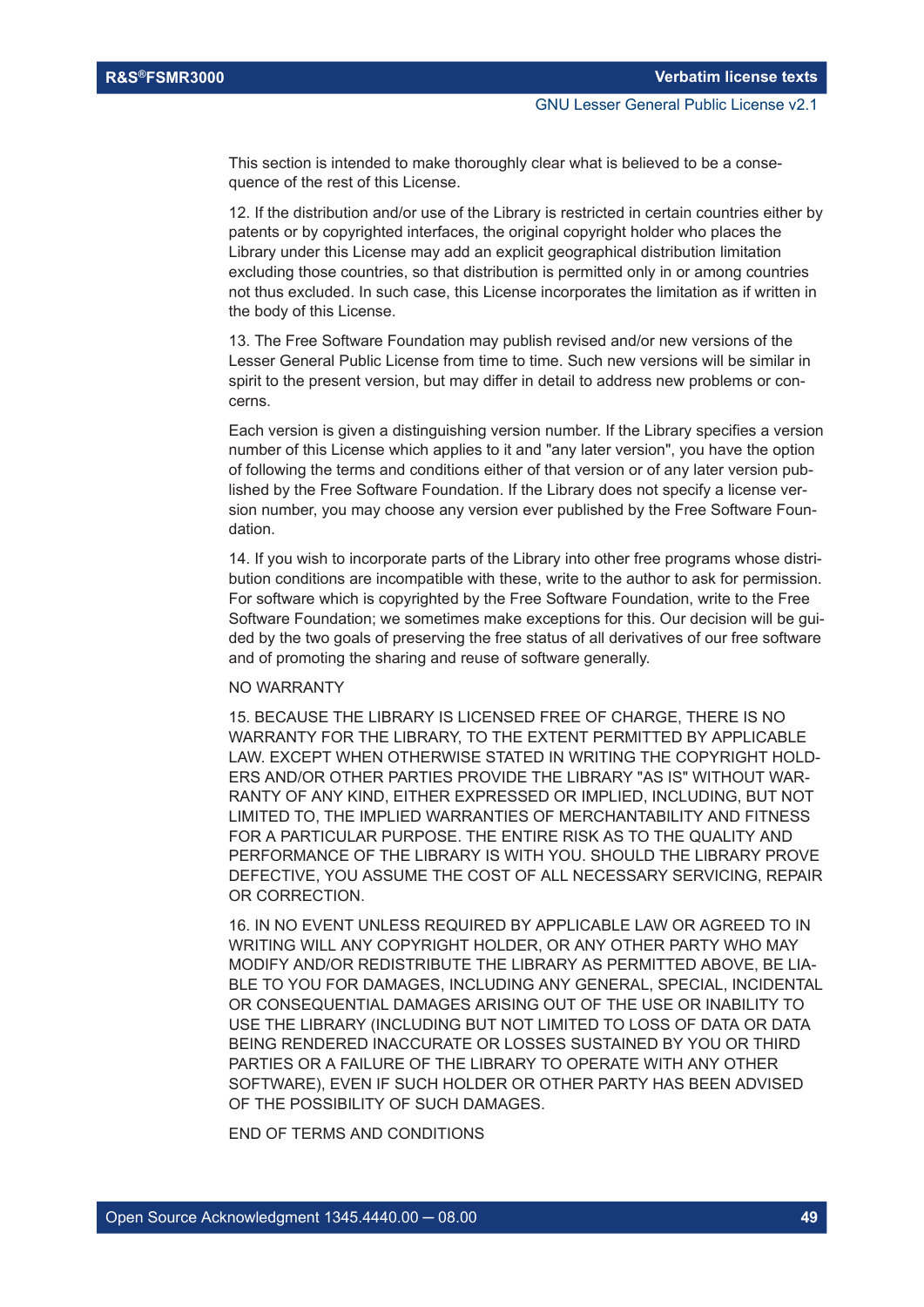How to Apply These Terms to Your New Libraries

If you develop a new library, and you want it to be of the greatest possible use to the public, we recommend making it free software that everyone can redistribute and change. You can do so by permitting redistribution under these terms (or, alternatively, under the terms of the ordinary General Public License).

To apply these terms, attach the following notices to the library. It is safest to attach them to the start of each source file to most effectively convey the exclusion of warranty; and each file should have at least the "copyright" line and a pointer to where the full notice is found.

one line to give the library's name and an idea of what it does.

Copyright (C) year name of author

This library is free software; you can redistribute it and/or modify it under the terms of the GNU Lesser General Public License as published by the Free Software Foundation; either version 2.1 of the License, or (at your option) any later version.

This library is distributed in the hope that it will be useful, but WITHOUT ANY WAR-RANTY; without even the implied warranty of MERCHANTABILITY or FITNESS FOR A PARTICULAR PURPOSE. See the GNU Lesser General Public License for more details.

You should have received a copy of the GNU Lesser General Public License along with this library; if not, write to the Free Software Foundation, Inc., 51 Franklin Street, Fifth Floor, Boston, MA 02110-1301 USA

Also add information on how to contact you by electronic and paper mail.

You should also get your employer (if you work as a programmer) or your school, if any, to sign a "copyright disclaimer" for the library, if necessary. Here is a sample; alter the names:

Yoyodyne, Inc., hereby disclaims all copyright interest in the library `Frob' (a library for tweaking knobs) written by James Random Hacker.

signature of Ty Coon, 1 April 1990

Ty Coon, President of Vice

That's all there is to it!

# **3.18 GNU Lesser General Public License v3.0**

GNU LESSER GENERAL PUBLIC LICENSE

Version 3, 29 June 2007

Copyright © 2007 Free Software Foundation, Inc. http://fsf.org/

Everyone is permitted to copy and distribute verbatim copies of this license document, but changing it is not allowed.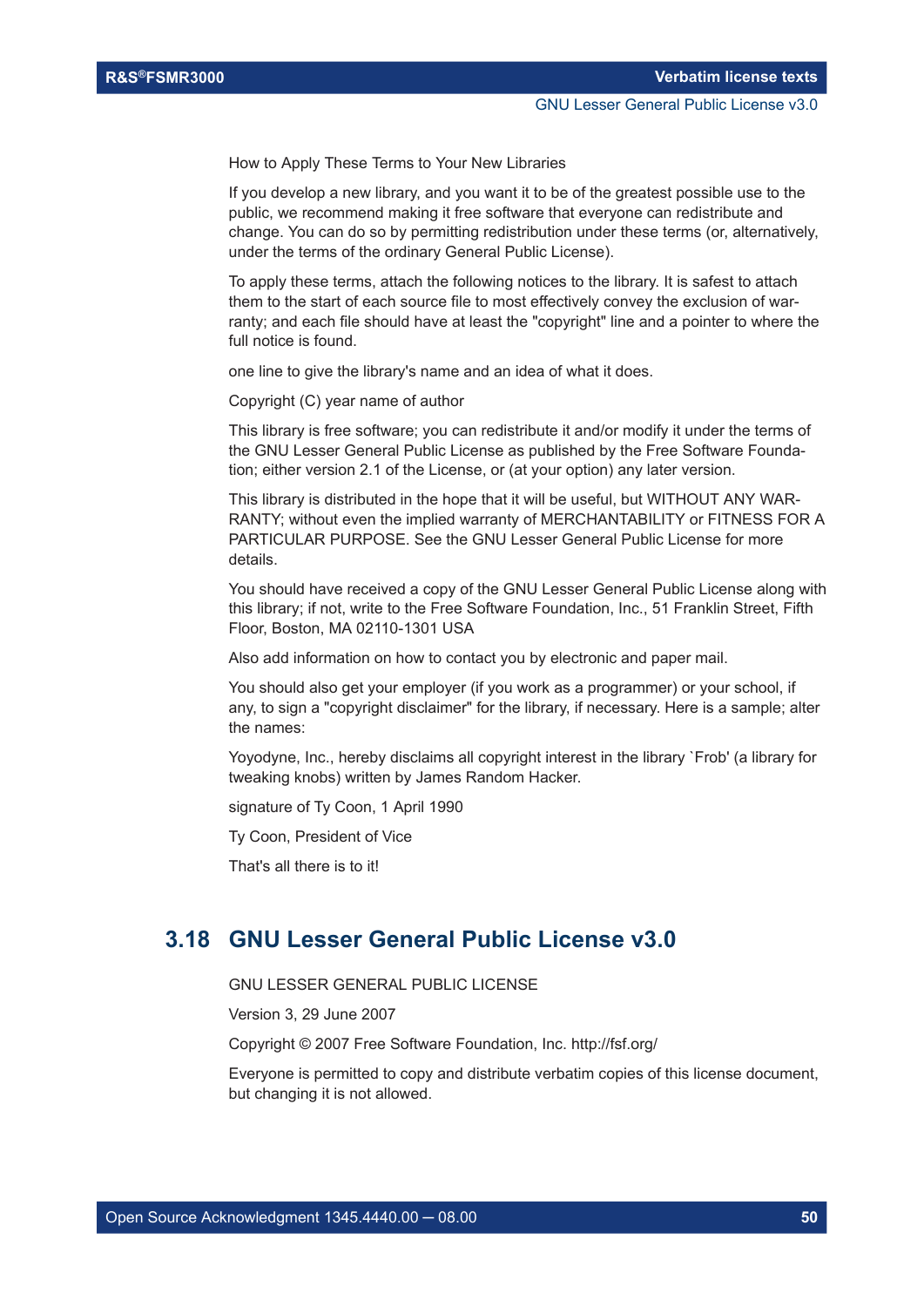This version of the GNU Lesser General Public License incorporates the terms and conditions of version 3 of the GNU General Public License, supplemented by the additional permissions listed below.

0. Additional Definitions.

As used herein, "this License" refers to version 3 of the GNU Lesser General Public License, and the "GNU GPL" refers to version 3 of the GNU General Public License.

"The Library" refers to a covered work governed by this License, other than an Application or a Combined Work as defined below.

An "Application" is any work that makes use of an interface provided by the Library, but which is not otherwise based on the Library. Defining a subclass of a class defined by the Library is deemed a mode of using an interface provided by the Library.

A "Combined Work" is a work produced by combining or linking an Application with the Library. The particular version of the Library with which the Combined Work was made is also called the "Linked Version".

The "Minimal Corresponding Source" for a Combined Work means the Corresponding Source for the Combined Work, excluding any source code for portions of the Combined Work that, considered in isolation, are based on the Application, and not on the Linked Version.

The "Corresponding Application Code" for a Combined Work means the object code and/or source code for the Application, including any data and utility programs needed for reproducing the Combined Work from the Application, but excluding the System Libraries of the Combined Work.

1. Exception to Section 3 of the GNU GPL.

You may convey a covered work under sections 3 and 4 of this License without being bound by section 3 of the GNU GPL.

2. Conveying Modified Versions.

If you modify a copy of the Library, and, in your modifications, a facility refers to a function or data to be supplied by an Application that uses the facility (other than as an argument passed when the facility is invoked), then you may convey a copy of the modified version:

a) under this License, provided that you make a good faith effort to ensure that, in the event an Application does not supply the function or data, the facility still operates, and performs whatever part of its purpose remains meaningful, or

b) under the GNU GPL, with none of the additional permissions of this License applicable to that copy.

3. Object Code Incorporating Material from Library Header Files.

The object code form of an Application may incorporate material from a header file that is part of the Library. You may convey such object code under terms of your choice, provided that, if the incorporated material is not limited to numerical parameters, data structure layouts and accessors, or small macros, inline functions and templates (ten or fewer lines in length), you do both of the following: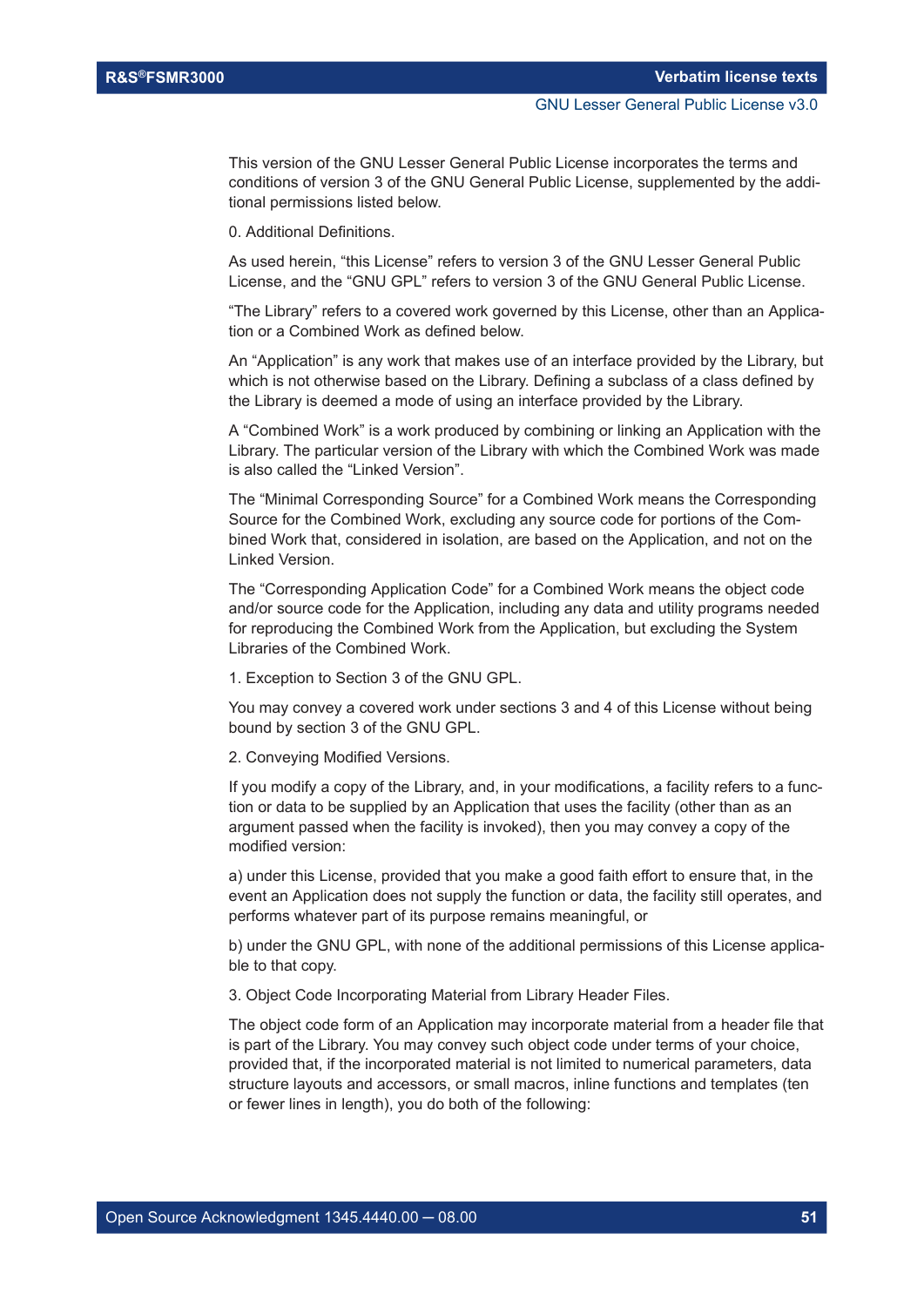a) Give prominent notice with each copy of the object code that the Library is used in it and that the Library and its use are covered by this License.

b) Accompany the object code with a copy of the GNU GPL and this license document.

4. Combined Works.

You may convey a Combined Work under terms of your choice that, taken together, effectively do not restrict modification of the portions of the Library contained in the Combined Work and reverse engineering for debugging such modifications, if you also do each of the following:

a) Give prominent notice with each copy of the Combined Work that the Library is used in it and that the Library and its use are covered by this License.

b) Accompany the Combined Work with a copy of the GNU GPL and this license document.

c) For a Combined Work that displays copyright notices during execution, include the copyright notice for the Library among these notices, as well as a reference directing the user to the copies of the GNU GPL and this license document.

d) Do one of the following: ◦0) Convey the Minimal Corresponding Source under the terms of this License, and the Corresponding Application Code in a form suitable for, and under terms that permit, the user to recombine or relink the Application with a modified version of the Linked Version to produce a modified Combined Work, in the manner specified by section 6 of the GNU GPL for conveying Corresponding Source.

1) Use a suitable shared library mechanism for linking with the Library. A suitable mechanism is one that (a) uses at run time a copy of the Library already present on the user's computer system, and (b) will operate properly with a modified version of the Library that is interface-compatible with the Linked Version.

e) Provide Installation Information, but only if you would otherwise be required to provide such information under section 6 of the GNU GPL, and only to the extent that such information is necessary to install and execute a modified version of the Combined Work produced by recombining or relinking the Application with a modified version of the Linked Version. (If you use option 4d0, the Installation Information must accompany the Minimal Corresponding Source and Corresponding Application Code. If you use option 4d1, you must provide the Installation Information in the manner specified by section 6 of the GNU GPL for conveying Corresponding Source.)

5. Combined Libraries.

You may place library facilities that are a work based on the Library side by side in a single library together with other library facilities that are not Applications and are not covered by this License, and convey such a combined library under terms of your choice, if you do both of the following:

a) Accompany the combined library with a copy of the same work based on the Library, uncombined with any other library facilities, conveyed under the terms of this License.

b) Give prominent notice with the combined library that part of it is a work based on the Library, and explaining where to find the accompanying uncombined form of the same work.

6. Revised Versions of the GNU Lesser General Public License.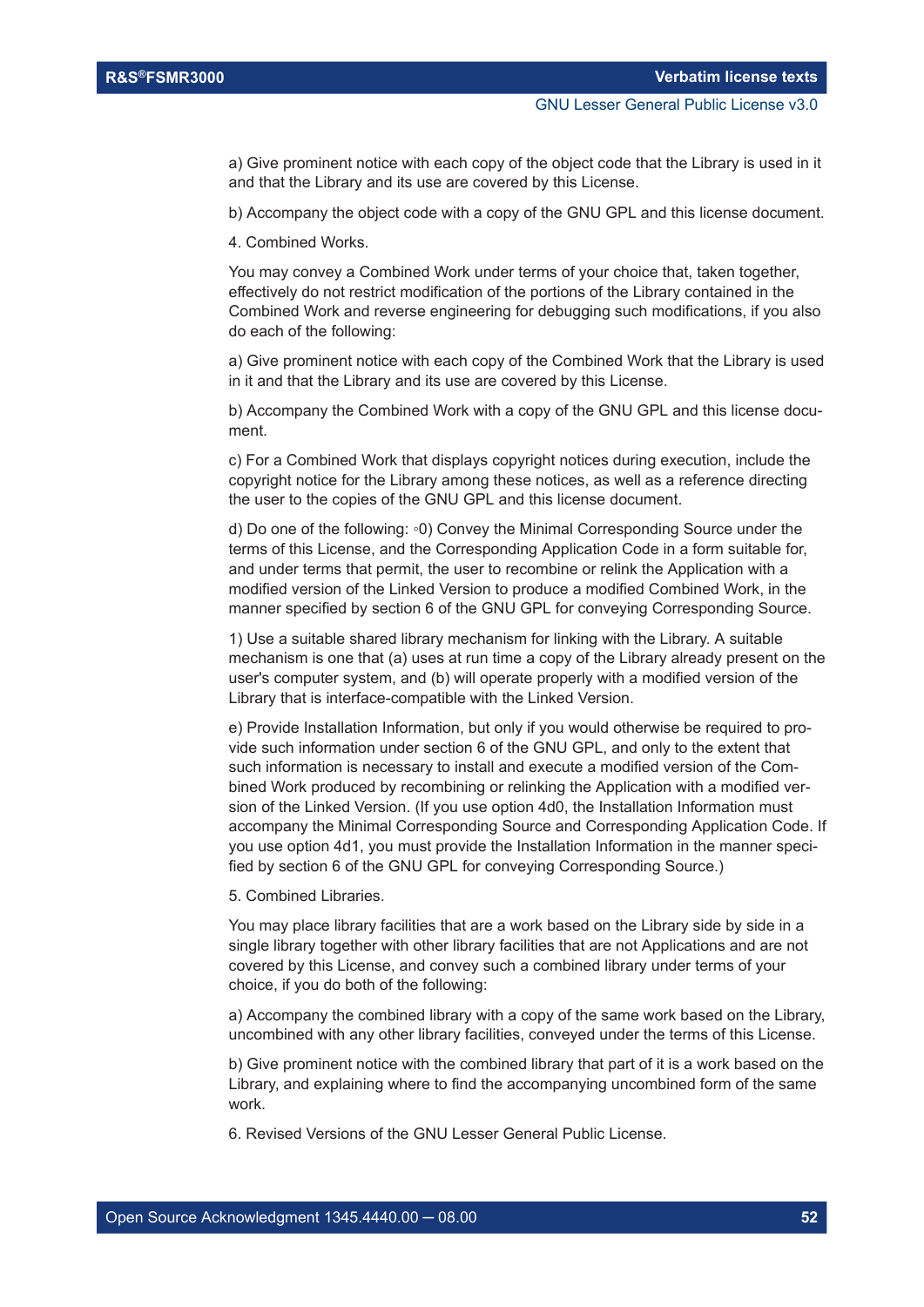The Free Software Foundation may publish revised and/or new versions of the GNU Lesser General Public License from time to time. Such new versions will be similar in spirit to the present version, but may differ in detail to address new problems or concerns.

Each version is given a distinguishing version number. If the Library as you received it specifies that a certain numbered version of the GNU Lesser General Public License "or any later version" applies to it, you have the option of following the terms and conditions either of that published version or of any later version published by the Free Software Foundation. If the Library as you received it does not specify a version number of the GNU Lesser General Public License, you may choose any version of the GNU Lesser General Public License ever published by the Free Software Foundation.

If the Library as you received it specifies that a proxy can decide whether future versions of the GNU Lesser General Public License shall apply, that proxy's public statement of acceptance of any version is permanent authorization for you to choose that version for the Library.

# **3.19 libpng License**

This copy of the libpng notices is provided for your convenience. In case of any discrepancy between this copy and the notices in the file png.h that is included in the libpng distribution, the latter shall prevail.

COPYRIGHT NOTICE, DISCLAIMER, and LICENSE:

If you modify libpng you may insert additional notices immediately following this sentence.

This code is released under the libpng license.

libpng versions 1.2.6, August 15, 2004, through 1.4.5, December 9, 2010, are Copyright (c) 2004, 2006-2010 Glenn Randers-Pehrson, and are distributed according to the same disclaimer and license as libpng-1.2.5 with the following individual added to the list of Contributing Authors

Cosmin Truta

libpng versions 1.0.7, July 1, 2000, through 1.2.5 - October 3, 2002, are

Copyright (c) 2000-2002 Glenn Randers-Pehrson, and are distributed according to the same disclaimer and license as libpng-1.0.6 with the following individuals added to the list of Contributing Authors

Simon-Pierre Cadieux

Eric S. Raymond

Gilles Vollant

and with the following additions to the disclaimer:

There is no warranty against interference with your enjoyment of the library or against infringement. There is no warranty that our efforts or the library will fulfill any of your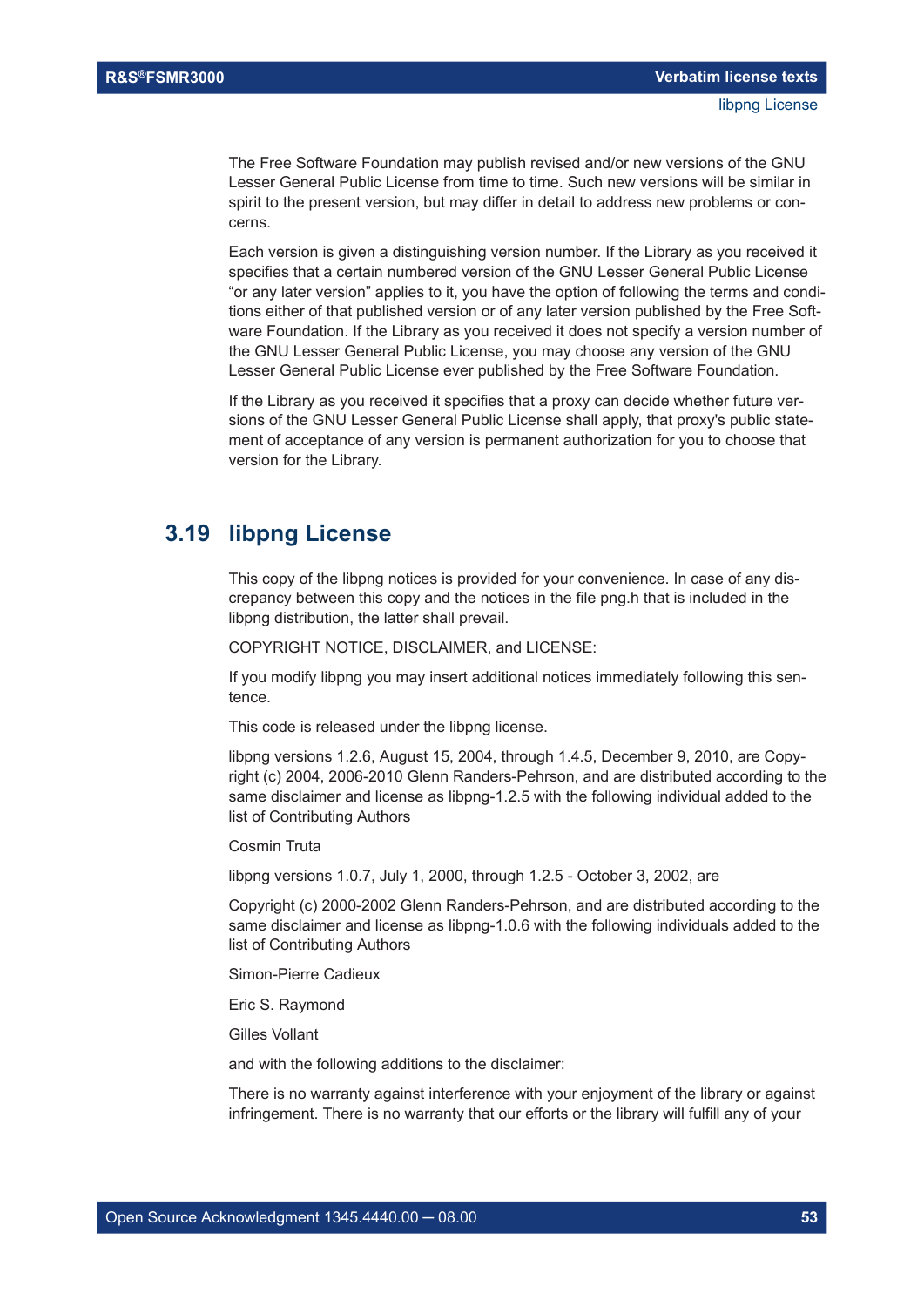particular purposes or needs. This library is provided with all faults, and the entire risk of satisfactory quality, performance, accuracy, and effort is with the user.

libpng versions 0.97, January 1998, through 1.0.6, March 20, 2000, are

Copyright (c) 1998, 1999 Glenn Randers-Pehrson, and are distributed according to the same disclaimer and license as libpng-0.96, with the following individuals added to the list of Contributing Authors:

Tom Lane

Glenn Randers-Pehrson

Willem van Schaik

libpng versions 0.89, June 1996, through 0.96, May 1997, are

Copyright (c) 1996, 1997 Andreas Digger

Distributed according to the same disclaimer and license as libpng-0.88, with the following individuals added to the list of Contributing Authors:

John Bowler

Kevin Bracey

Sam Bushell

Magnus Holmgren

Greg Roelofs

Tom Tanner

libpng versions 0.5, May 1995, through 0.88, January 1996, are

Copyright (c) 1995, 1996 Guy Eric Schalnat, Group 42, Inc.

For the purposes of this copyright and license, "Contributing Authors" is defined as the following set of individuals:

Andreas Dilger

Dave Martindale

Guy Eric Schalnat

Paul Schmidt

Tim Wegner

The PNG Reference Library is supplied "AS IS". The Contributing Authors and Group 42, Inc. disclaim all warranties, expressed or implied, including, without limitation, the warranties of merchantability and of fitness for any purpose. The Contributing Authors and Group 42, Inc. assume no liability for direct, indirect, incidental, special, exemplary, or consequential damages, which may result from the use of the PNG Reference Library, even if advised of the possibility of such damage.

Permission is hereby granted to use, copy, modify, and distribute this source code, or portions hereof, for any purpose, without fee, subject to the following restrictions:

1. The origin of this source code must not be misrepresented.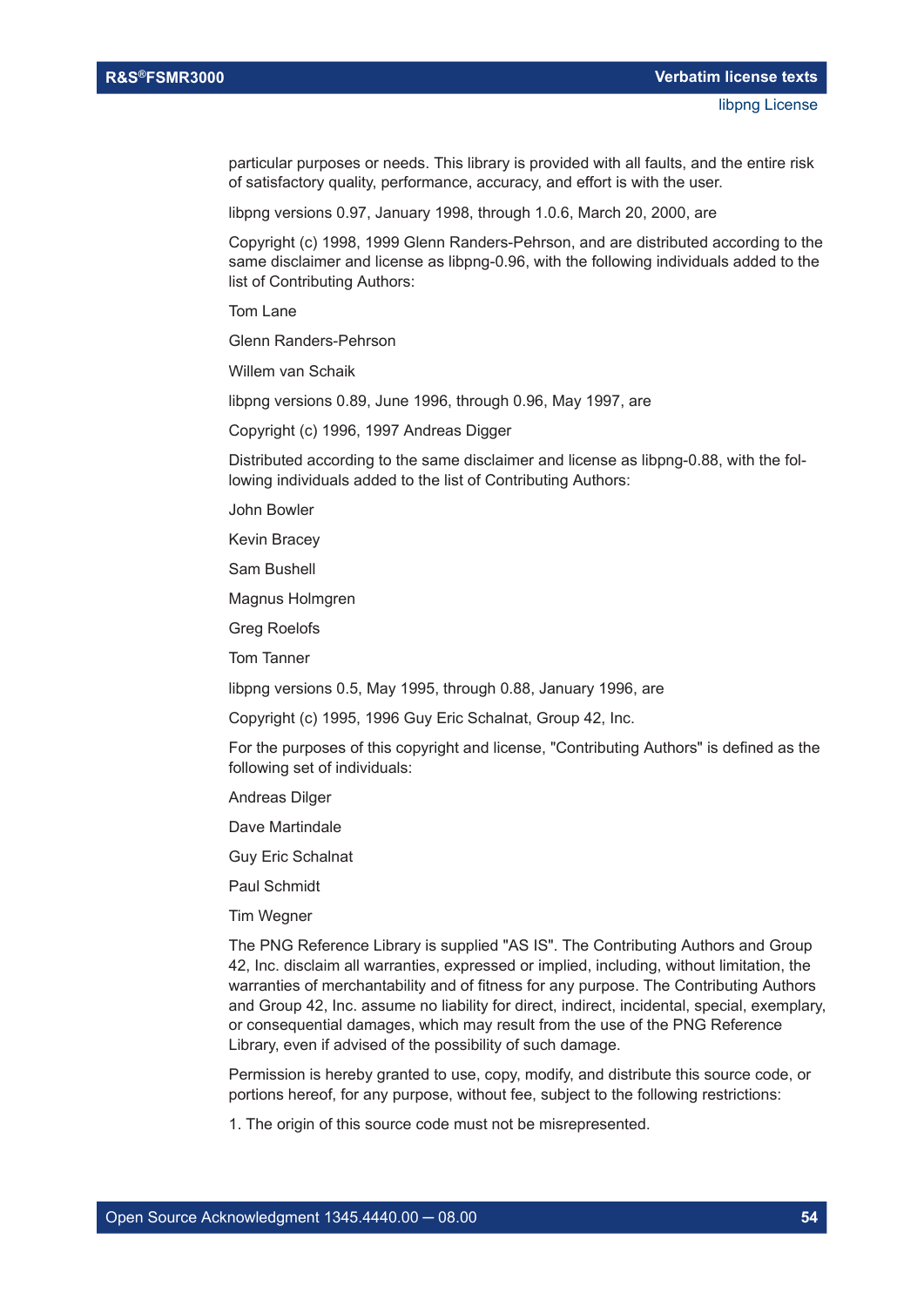2. Altered versions must be plainly marked as such and must not be misrepresented as being the original source.

3. This Copyright notice may not be removed or altered from any source or altered source distribution.

The Contributing Authors and Group 42, Inc. specifically permit, without fee, and encourage the use of this source code as a component to supporting the PNG file format in commercial products. If you use this source code in a product, acknowledgment is not required but would be appreciated.

A "png get copyright" function is available, for convenient use in "about" boxes and the like:

printf("%s",png\_get\_copyright(NULL));

Also, the PNG logo (in PNG format, of course) is supplied in the files "pngbar.png" and "pngbar.jpg (88x31) and "pngnow.png" (98x31).

Libpng is OSI Certified Open Source Software. OSI Certified Open Source is a certification mark of the Open Source Initiative.

Glenn Randers-Pehrson

glennrp at users.sourceforge.net

December 9, 2010

# **3.20 MIT License**

Permission is hereby granted, free of charge, to any person obtaining a copy of this software and associated documentation files (the "Software"), to deal in the Software without restriction, including without limitation the rights to use, copy, modify, merge, publish, distribute, sublicense, and/or sell copies of the Software, and to permit persons to whom the Software is furnished to do so, subject to the following conditions:

The above copyright notice and this permission notice shall be included in all copies or substantial portions of the Software.

THE SOFTWARE IS PROVIDED "AS IS", WITHOUT WARRANTY OF ANY KIND, EXPRESS OR IMPLIED, INCLUDING BUT NOT LIMITED TO THE WARRANTIES OF MERCHANTABILITY, FITNESS FOR A PARTICULAR PURPOSE AND NONIN-FRINGEMENT. IN NO EVENT SHALL THE AUTHORS OR COPYRIGHT HOLDERS BE LIABLE FOR ANY CLAIM, DAMAGES OR OTHER LIABILITY, WHETHER IN AN ACTION OF CONTRACT, TORT OR OTHERWISE, ARISING FROM, OUT OF OR IN CONNECTION WITH THE SOFTWARE OR THE USE OR OTHER DEALINGS IN THE SOFTWARE.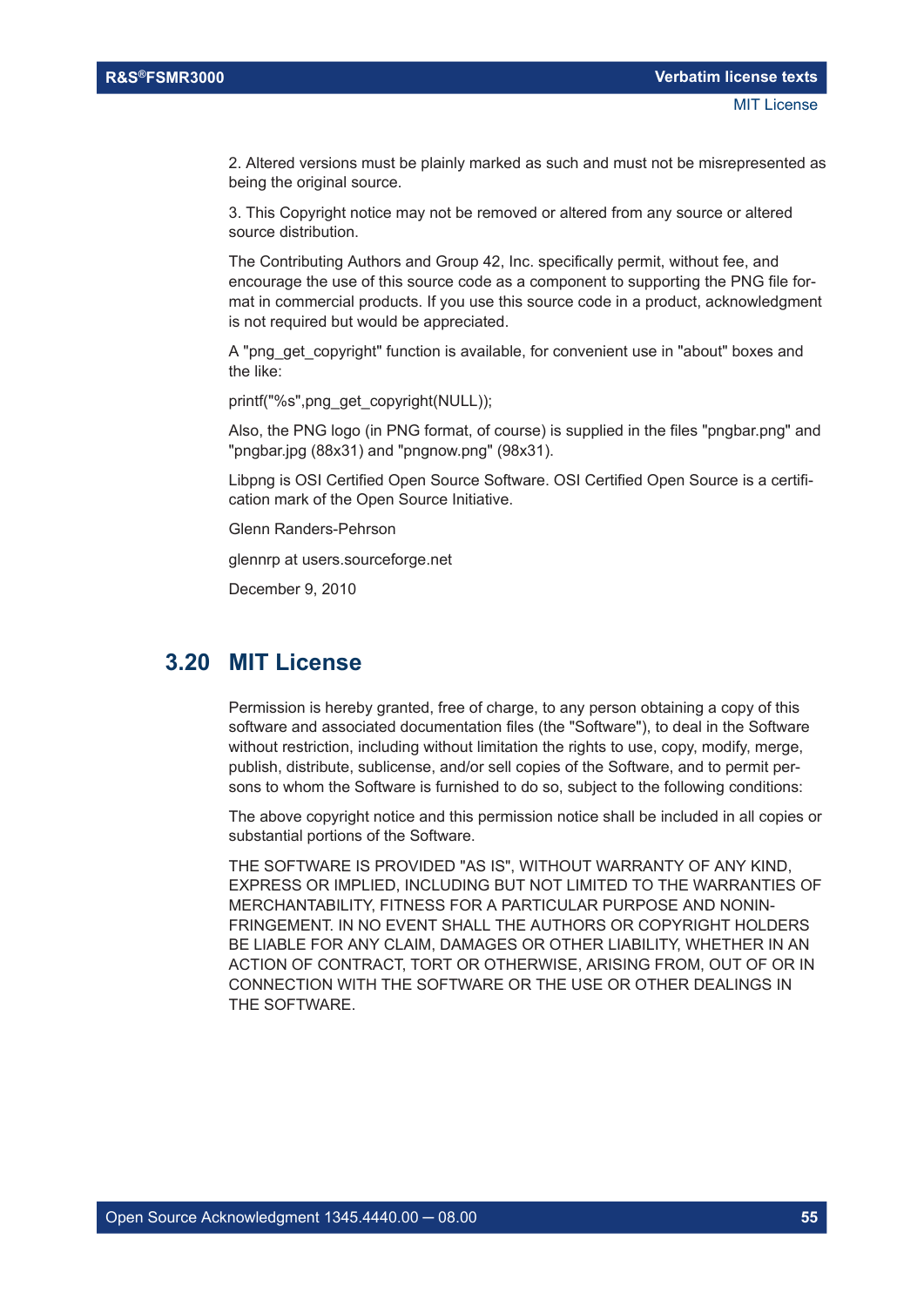# **3.21 MIT License with optional exception**

Permission is hereby granted, free of charge, to any person obtaining a copy of this software and associated documentation files (the "Software"), to deal in the Software without restriction, including without limitation the rights to use, copy, modify, merge, publish, distribute, sublicense, and/or sell copies of the Software, and to permit persons to whom the Software is furnished to do so, subject to the following conditions:

The above copyright notice and this permission notice shall be included in all copies or substantial portions of the Software.

THE SOFTWARE IS PROVIDED "AS IS", WITHOUT WARRANTY OF ANY KIND, EXPRESS OR IMPLIED, INCLUDING BUT NOT LIMITED TO THE WARRANTIES OF MERCHANTABILITY, FITNESS FOR A PARTICULAR PURPOSE AND NONIN-FRINGEMENT. IN NO EVENT SHALL THE AUTHORS OR COPYRIGHT HOLDERS BE LIABLE FOR ANY CLAIM, DAMAGES OR OTHER LIABILITY, WHETHER IN AN ACTION OF CONTRACT, TORT OR OTHERWISE, ARISING FROM, OUT OF OR IN CONNECTION WITH THE SOFTWARE OR THE USE OR OTHER DEALINGS IN THE SOFTWARE.

--- Optional exception to the license ---

As an exception, if, as a result of your compiling your source code, portions of this Software are embedded into a machine-executable object form of such source code, you may redistribute such embedded portions in such object form without including the above copyright and permission notices.

# **3.22 Mozilla Public License 2.0**

Mozilla Public License

Version 2.0

1. Definitions

1.1. "Contributor"

means each individual or legal entity that creates, contributes to the creation of, or owns Covered Software.

1.2. "Contributor Version"

means the combination of the Contributions of others (if any) used by a Contributor and that particular Contributor's Contribution.

1.3. "Contribution"

means Covered Software of a particular Contributor.

1.4. "Covered Software"

means Source Code Form to which the initial Contributor has attached the notice in Exhibit A, the Executable Form of such Source Code Form, and Modifications of such Source Code Form, in each case including portions thereof.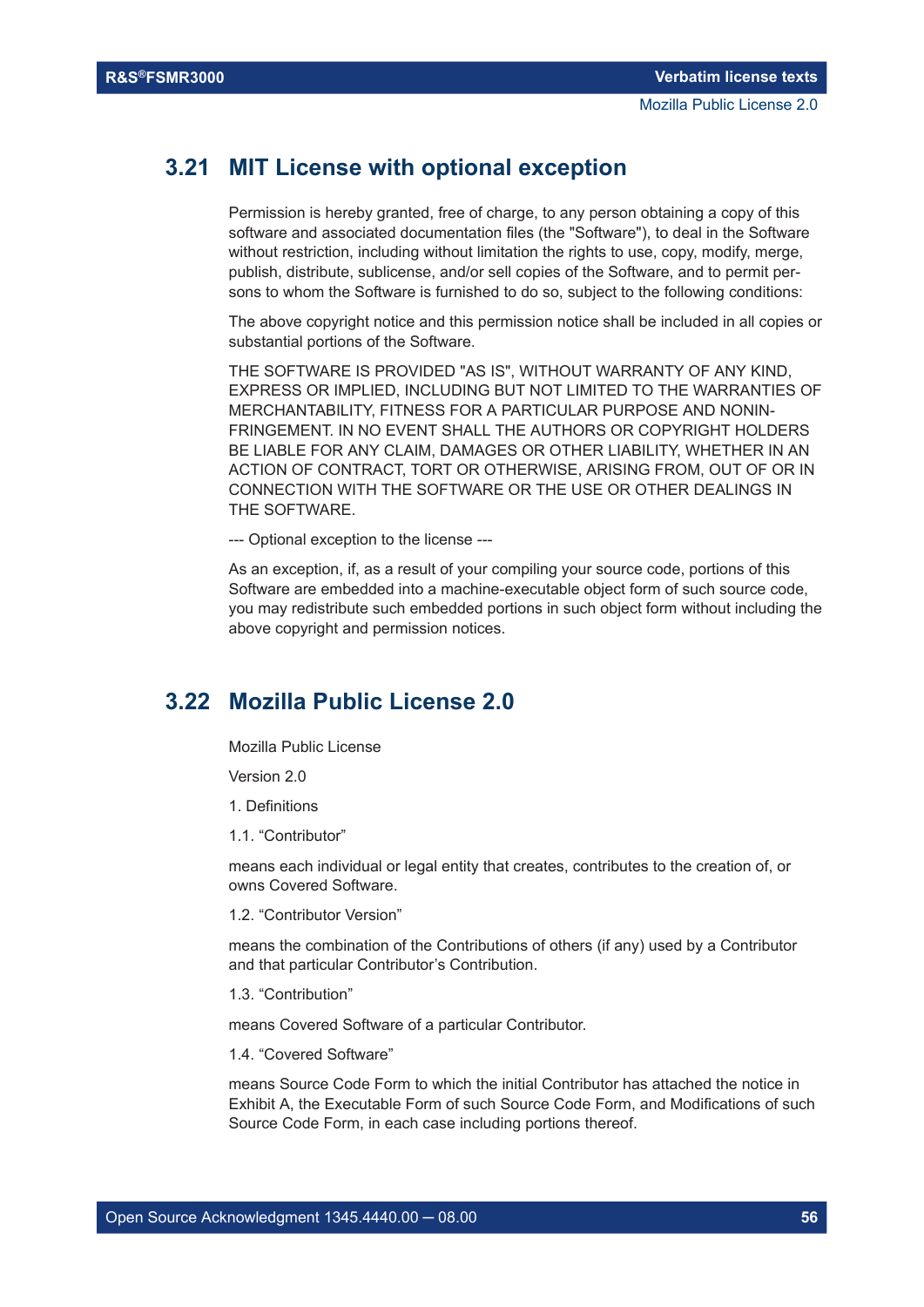1.5. "Incompatible With Secondary Licenses"

means

(a) that the initial Contributor has attached the notice described in Exhibit B to the Covered Software; or

(b) that the Covered Software was made available under the terms of version 1.1 or earlier of the License, but not also under the terms of a Secondary License.

1.6. "Executable Form"

means any form of the work other than Source Code Form.

1.7. "Larger Work"

means a work that combines Covered Software with other material, in a separate file or files, that is not Covered Software.

1.8. "License"

means this document.

1.9. "Licensable"

means having the right to grant, to the maximum extent possible, whether at the time of the initial grant or subsequently, any and all of the rights conveyed by this License.

1.10. "Modifications"

means any of the following:

(a) any file in Source Code Form that results from an addition to, deletion from, or modification of the contents of Covered Software; or

(b) any new file in Source Code Form that contains any Covered Software.

1.11. "Patent Claims" of a Contributor

means any patent claim(s), including without limitation, method, process, and apparatus claims, in any patent Licensable by such Contributor that would be infringed, but for the grant of the License, by the making, using, selling, offering for sale, having made, import, or transfer of either its Contributions or its Contributor Version.

1.12. "Secondary License"

means either the GNU General Public License, Version 2.0, the GNU Lesser General Public License, Version 2.1, the GNU Affero General Public License, Version 3.0, or any later versions of those licenses.

1.13. "Source Code Form"

means the form of the work preferred for making modifications.

1.14. "You" (or "Your")

means an individual or a legal entity exercising rights under this License. For legal entities, "You" includes any entity that controls, is controlled by, or is under common control with You. For purposes of this definition, "control" means (a) the power, direct or indirect, to cause the direction or management of such entity, whether by contract or other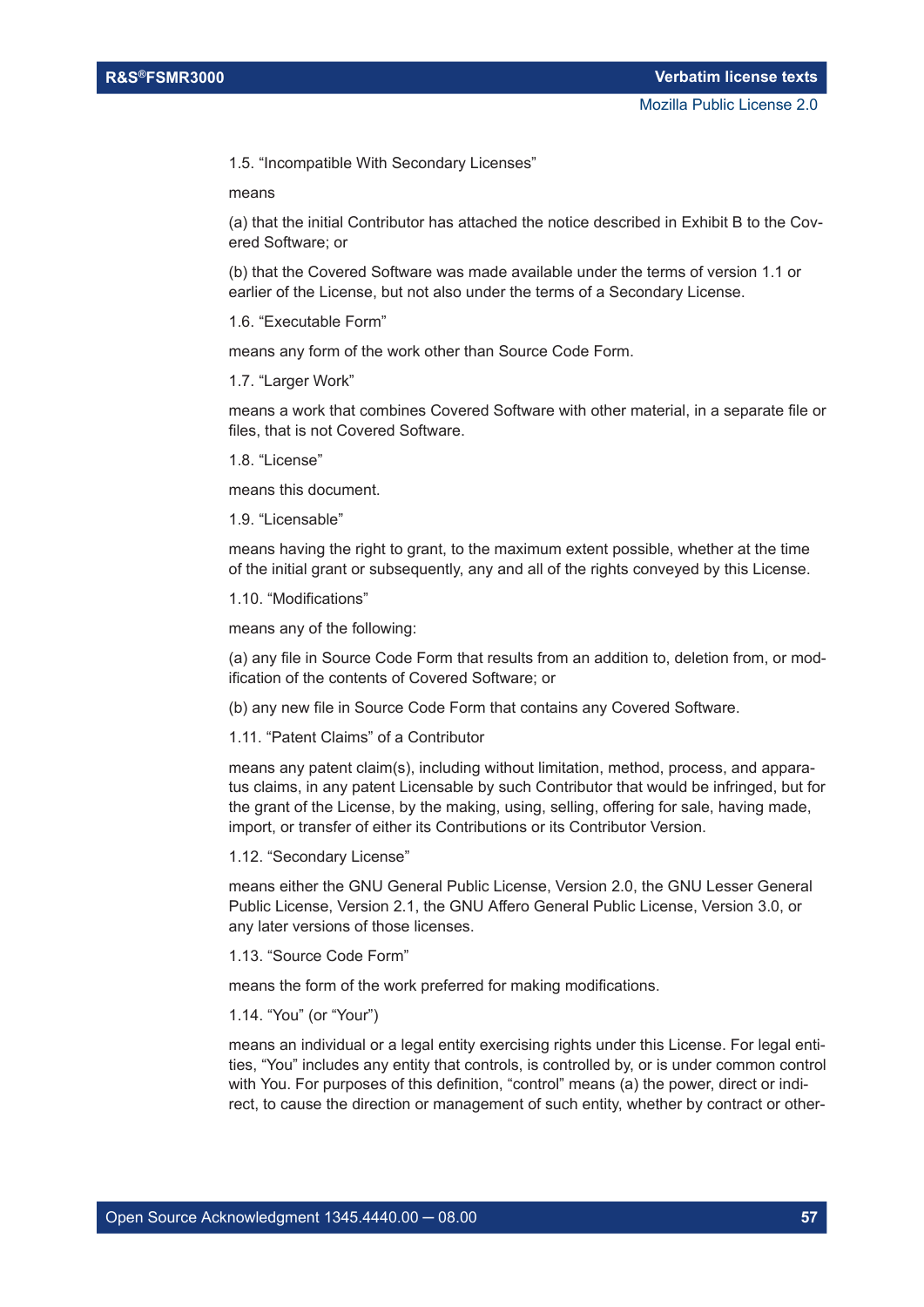wise, or (b) ownership of more than fifty percent (50%) of the outstanding shares or beneficial ownership of such entity.

- 2. License Grants and Conditions
- 2.1. Grants

Each Contributor hereby grants You a world-wide, royalty-free, non-exclusive license:

(a) under intellectual property rights (other than patent or trademark) Licensable by such Contributor to use, reproduce, make available, modify, display, perform, distribute, and otherwise exploit its Contributions, either on an unmodified basis, with Modifications, or as part of a Larger Work; and

(b) under Patent Claims of such Contributor to make, use, sell, offer for sale, have made, import, and otherwise transfer either its Contributions or its Contributor Version.

2.2. Effective Date

The licenses granted in Section 2.1 with respect to any Contribution become effective for each Contribution on the date the Contributor first distributes such Contribution.

2.3. Limitations on Grant Scope

The licenses granted in this Section 2 are the only rights granted under this License. No additional rights or licenses will be implied from the distribution or licensing of Covered Software under this License. Notwithstanding Section 2.1 (b) above, no patent license is granted by a Contributor:

(a) for any code that a Contributor has removed from Covered Software; or

(b) for infringements caused by: (i) Your and any other third party's modifications of Covered Software, or (ii) the combination of its Contributions with other software (except as part of its Contributor Version); or

(c) under Patent Claims infringed by Covered Software in the absence of its Contributions.

This License does not grant any rights in the trademarks, service marks, or logos of any Contributor (except as may be necessary to comply with the notice requirements in Section 3.4).

#### 2.4. Subsequent Licenses

No Contributor makes additional grants as a result of Your choice to distribute the Covered Software under a subsequent version of this License (see Section 10.2) or under the terms of a Secondary License (if permitted under the terms of Section 3.3).

#### 2.5. Representation

Each Contributor represents that the Contributor believes its Contributions are its original creation(s) or it has sufficient rights to grant the rights to its Contributions conveyed by this License.

### 2.6. Fair Use

This License is not intended to limit any rights You have under applicable copyright doctrines of fair use, fair dealing, or other equivalents.

### 2.7. Conditions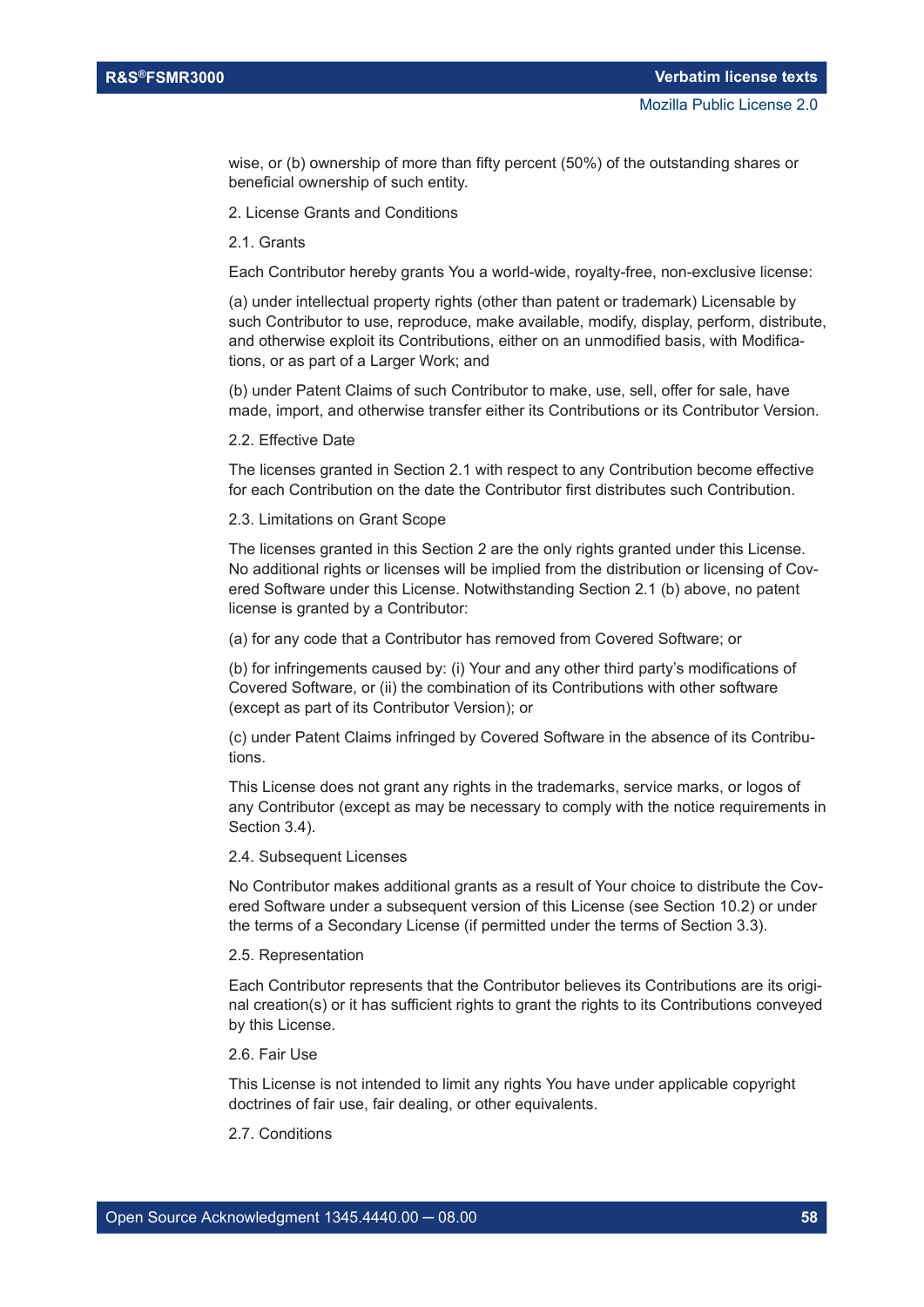Sections 3.1, 3.2, 3.3, and 3.4 are conditions of the licenses granted in Section 2.1.

3. Responsibilities

### 3.1. Distribution of Source Form

All distribution of Covered Software in Source Code Form, including any Modifications that You create or to which You contribute, must be under the terms of this License. You must inform recipients that the Source Code Form of the Covered Software is governed by the terms of this License, and how they can obtain a copy of this License. You may not attempt to alter or restrict the recipients' rights in the Source Code Form.

#### 3.2. Distribution of Executable Form

#### If You distribute Covered Software in Executable Form then:

(a) such Covered Software must also be made available in Source Code Form, as described in Section 3.1, and You must inform recipients of the Executable Form how they can obtain a copy of such Source Code Form by reasonable means in a timely manner, at a charge no more than the cost of distribution to the recipient; and

(b) You may distribute such Executable Form under the terms of this License, or sublicense it under different terms, provided that the license for the Executable Form does not attempt to limit or alter the recipients' rights in the Source Code Form under this License.

#### 3.3. Distribution of a Larger Work

You may create and distribute a Larger Work under terms of Your choice, provided that You also comply with the requirements of this License for the Covered Software. If the Larger Work is a combination of Covered Software with a work governed by one or more Secondary Licenses, and the Covered Software is not Incompatible With Secondary Licenses, this License permits You to additionally distribute such Covered Software under the terms of such Secondary License(s), so that the recipient of the Larger Work may, at their option, further distribute the Covered Software under the terms of either this License or such Secondary License(s).

#### 3.4. Notices

You may not remove or alter the substance of any license notices (including copyright notices, patent notices, disclaimers of warranty, or limitations of liability) contained within the Source Code Form of the Covered Software, except that You may alter any license notices to the extent required to remedy known factual inaccuracies.

### 3.5. Application of Additional Terms

You may choose to offer, and to charge a fee for, warranty, support, indemnity or liability obligations to one or more recipients of Covered Software. However, You may do so only on Your own behalf, and not on behalf of any Contributor. You must make it absolutely clear that any such warranty, support, indemnity, or liability obligation is offered by You alone, and You hereby agree to indemnify every Contributor for any liability incurred by such Contributor as a result of warranty, support, indemnity or liability terms You offer. You may include additional disclaimers of warranty and limitations of liability specific to any jurisdiction.

4. Inability to Comply Due to Statute or Regulation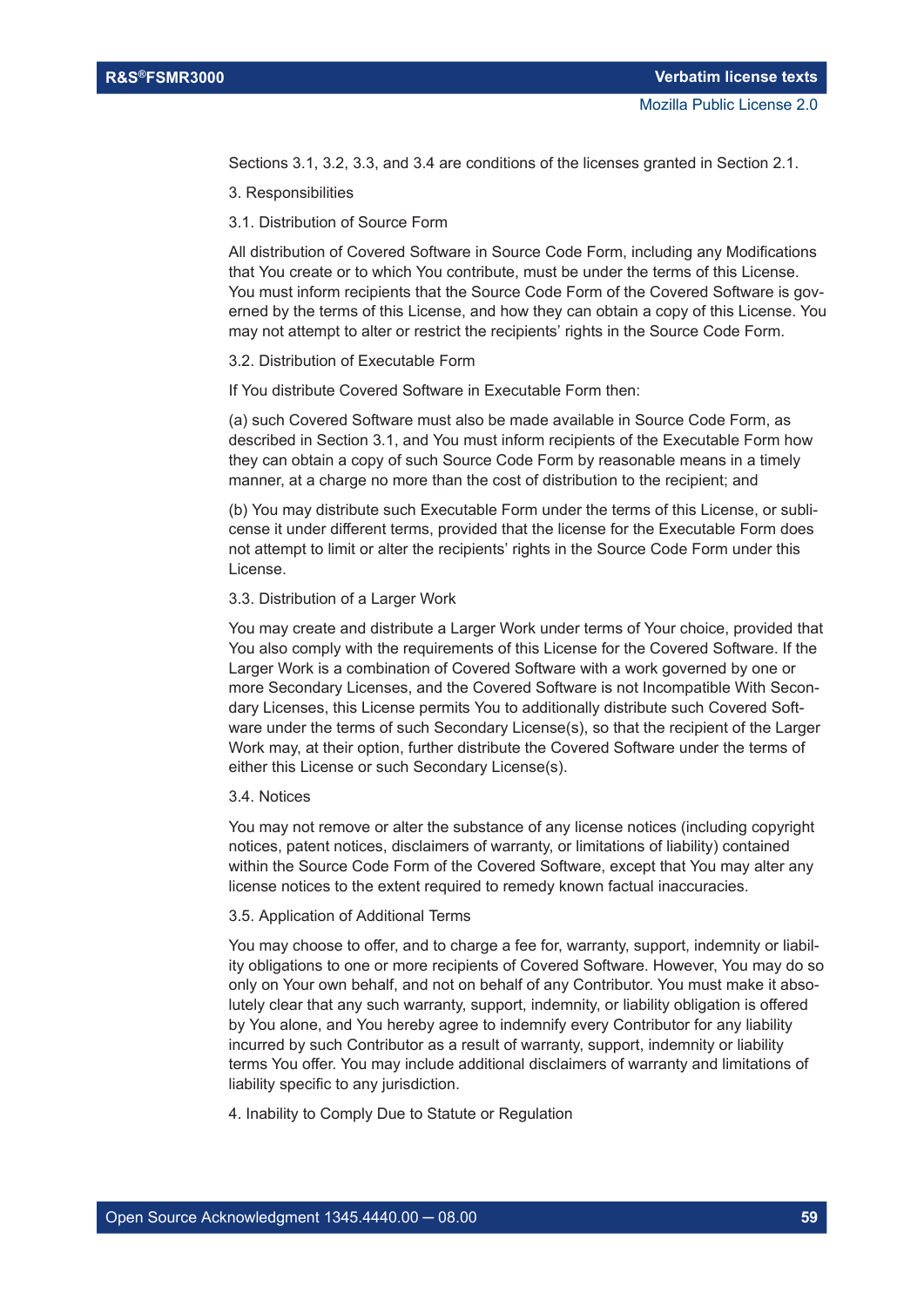If it is impossible for You to comply with any of the terms of this License with respect to some or all of the Covered Software due to statute, judicial order, or regulation then You must: (a) comply with the terms of this License to the maximum extent possible; and (b) describe the limitations and the code they affect. Such description must be placed in a text file included with all distributions of the Covered Software under this License. Except to the extent prohibited by statute or regulation, such description must be sufficiently detailed for a recipient of ordinary skill to be able to understand it.

#### 5. Termination

5.1. The rights granted under this License will terminate automatically if You fail to comply with any of its terms. However, if You become compliant, then the rights granted under this License from a particular Contributor are reinstated (a) provisionally, unless and until such Contributor explicitly and finally terminates Your grants, and (b) on an ongoing basis, if such Contributor fails to notify You of the non-compliance by some reasonable means prior to 60 days after You have come back into compliance. Moreover, Your grants from a particular Contributor are reinstated on an ongoing basis if such Contributor notifies You of the non-compliance by some reasonable means, this is the first time You have received notice of non-compliance with this License from such Contributor, and You become compliant prior to 30 days after Your receipt of the notice.

5.2. If You initiate litigation against any entity by asserting a patent infringement claim (excluding declaratory judgment actions, counter-claims, and cross-claims) alleging that a Contributor Version directly or indirectly infringes any patent, then the rights granted to You by any and all Contributors for the Covered Software under Section 2.1 of this License shall terminate.

5.3. In the event of termination under Sections 5.1 or 5.2 above, all end user license agreements (excluding distributors and resellers) which have been validly granted by You or Your distributors under this License prior to termination shall survive termination.

#### 6. Disclaimer of Warranty

Covered Software is provided under this License on an "as is" basis, without warranty of any kind, either expressed, implied, or statutory, including, without limitation, warranties that the Covered Software is free of defects, merchantable, fit for a particular purpose or non-infringing. The entire risk as to the quality and performance of the Covered Software is with You. Should any Covered Software prove defective in any respect, You (not any Contributor) assume the cost of any necessary servicing, repair, or correction. This disclaimer of warranty constitutes an essential part of this License. No use of any Covered Software is authorized under this License except under this disclaimer.

#### 7. Limitation of Liability

Under no circumstances and under no legal theory, whether tort (including negligence), contract, or otherwise, shall any Contributor, or anyone who distributes Covered Software as permitted above, be liable to You for any direct, indirect, special, incidental, or consequential damages of any character including, without limitation, damages for lost profits, loss of goodwill, work stoppage, computer failure or malfunction, or any and all other commercial damages or losses, even if such party shall have been informed of the possibility of such damages. This limitation of liability shall not apply to liability for death or personal injury resulting from such party's negligence to the extent applicable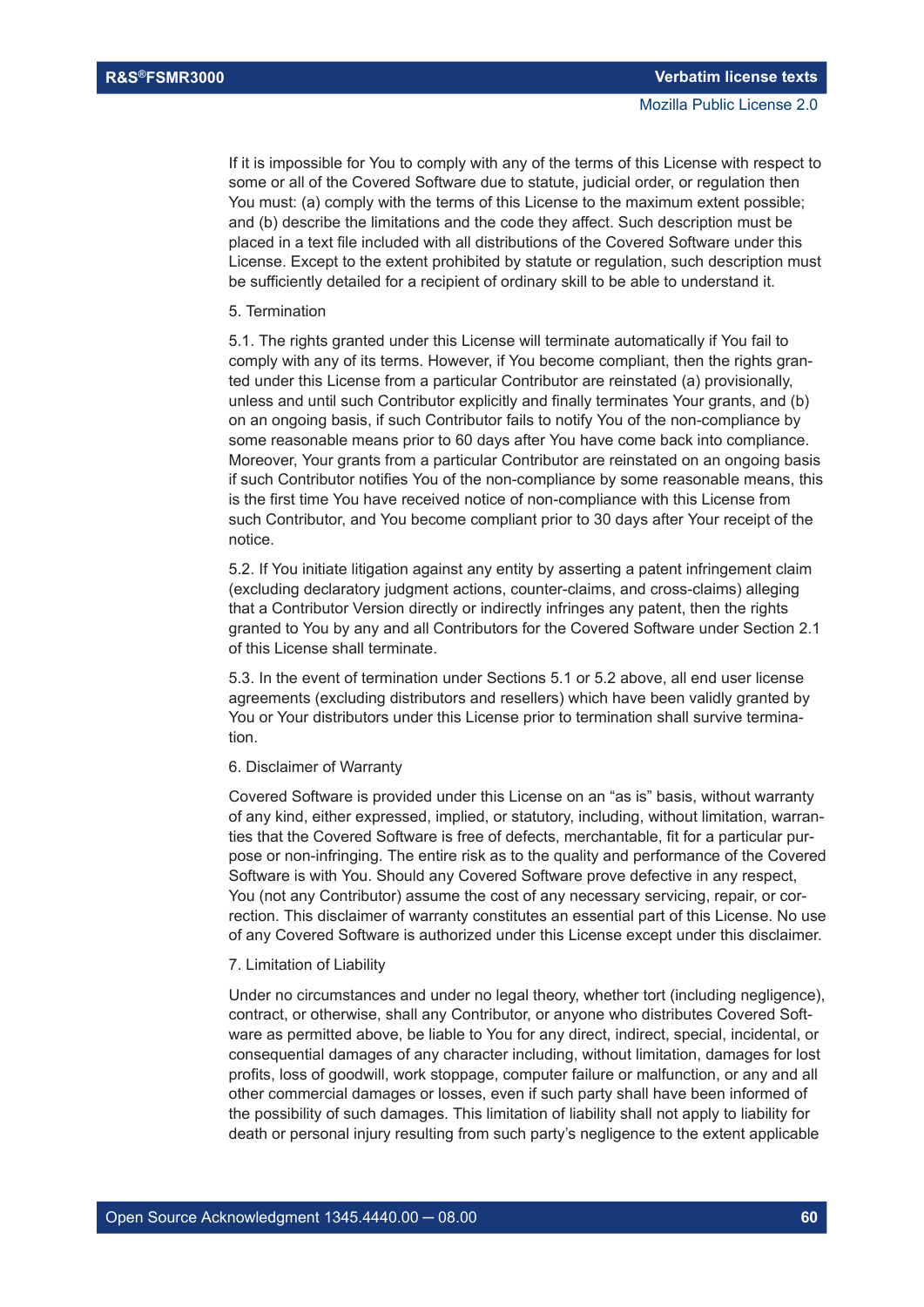law prohibits such limitation. Some jurisdictions do not allow the exclusion or limitation of incidental or consequential damages, so this exclusion and limitation may not apply to You.

8. Litigation

Any litigation relating to this License may be brought only in the courts of a jurisdiction where the defendant maintains its principal place of business and such litigation shall be governed by laws of that jurisdiction, without reference to its conflict-of-law provisions. Nothing in this Section shall prevent a party's ability to bring cross-claims or counter-claims.

### 9. Miscellaneous

This License represents the complete agreement concerning the subject matter hereof. If any provision of this License is held to be unenforceable, such provision shall be reformed only to the extent necessary to make it enforceable. Any law or regulation which provides that the language of a contract shall be construed against the drafter shall not be used to construe this License against a Contributor.

10. Versions of the License

### 10.1. New Versions

Mozilla Foundation is the license steward. Except as provided in Section 10.3, no one other than the license steward has the right to modify or publish new versions of this License. Each version will be given a distinguishing version number.

### 10.2. Effect of New Versions

You may distribute the Covered Software under the terms of the version of the License under which You originally received the Covered Software, or under the terms of any subsequent version published by the license steward.

#### 10.3. Modified Versions

If you create software not governed by this License, and you want to create a new license for such software, you may create and use a modified version of this License if you rename the license and remove any references to the name of the license steward (except to note that such modified license differs from this License).

10.4. Distributing Source Code Form that is Incompatible With Secondary Licenses

If You choose to distribute Source Code Form that is Incompatible With Secondary Licenses under the terms of this version of the License, the notice described in Exhibit B of this License must be attached.

### Exhibit A - Source Code Form License Notice

This Source Code Form is subject to the terms of the Mozilla Public License, v. 2.0. If a copy of the MPL was not distributed with this file, You can obtain one at https:// mozilla.org/MPL/2.0/.

If it is not possible or desirable to put the notice in a particular file, then You may include the notice in a location (such as a LICENSE file in a relevant directory) where a recipient would be likely to look for such a notice.

You may add additional accurate notices of copyright ownership.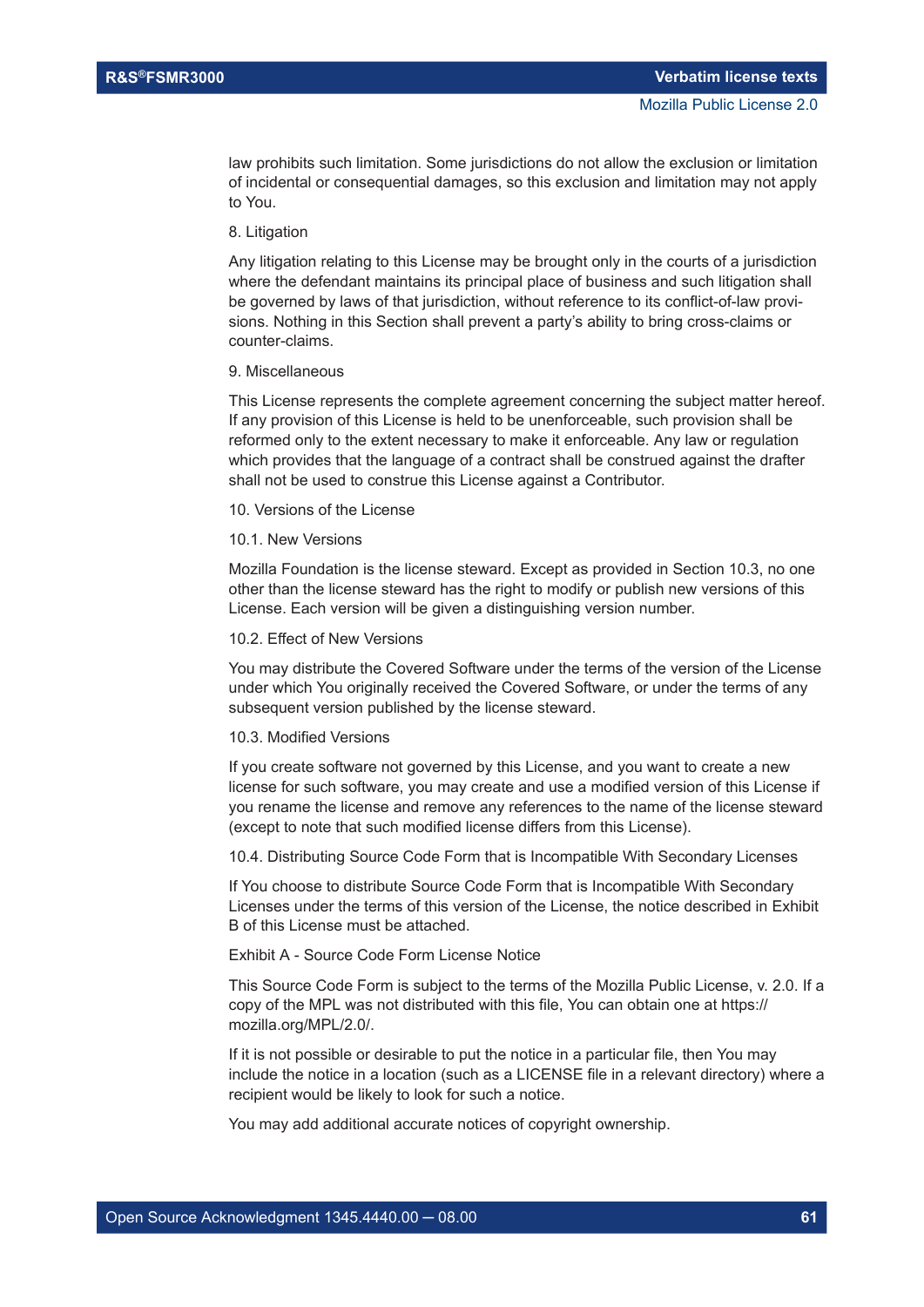Exhibit B - "Incompatible With Secondary Licenses" Notice

This Source Code Form is "Incompatible With Secondary Licenses", as defined by the Mozilla Public License, v. 2.0.

# **3.23 Net-SNMP License**

Various copyrights apply to this package, listed in various separate

parts below. Please make sure that you read all the parts.

Part 1: CMU/UCD copyright notice: (BSD like)

Copyright 1989, 1991, 1992 by Carnegie Mellon University Derivative Work - 1996, 1998-2000

Copyright 1996, 1998-2000 The Regents of the University of California All Rights Reserved

Permission to use, copy, modify and distribute this software and its documentation for any purpose and without fee is hereby granted, provided that the above copyright notice appears in all copies and that both that copyright notice and this permission notice appear in supporting documentation, and that the name of CMU and The Regents of the University of California not be used in advertising or publicity pertaining to distribution of the software without specific written permission.

THE COPYRIGHT HOLDERS DISCLAIM ALL WARRANTIES WITH REGARD TO THIS SOFTWARE, INCLUDING ALL IMPLIED WARRANTIES OF MERCHANTABIL-ITY AND FITNESS. IN NO EVENT SHALL THE COPYRIGHT HOLDER BE LIABLE FOR ANY SPECIAL, INDIRECT OR CONSEQUENTIAL DAMAGES OR ANY DAM-AGES WHATSOEVER RESULTING FROM THE LOSS OF USE, DATA OR PROFITS, WHETHER IN AN ACTION OF CONTRACT, NEGLIGENCE OR OTHER TORTIOUS ACTION, ARISING OUT OF OR IN CONNECTION WITH THE USE OR PERFOR-MANCE OF THIS SOFTWARE.

Part 2: Networks Associates Technology, Inc copyright notice (BSD)

Copyright (c) 2001-2003, Networks Associates Technology, Inc All rights reserved.

Redistribution and use in source and binary forms, with or without modification, are permitted provided that the following conditions are met:

Redistributions of source code must retain the above copyright notice, this list of conditions and the following disclaimer.

Redistributions in binary form must reproduce the above copyright notice, this list of conditions and the following disclaimer in the documentation and/or other materials provided with the distribution.

Neither the name of the Networks Associates Technology, Inc nor the names of its contributors may be used to endorse or promote products derived from this software without specific prior written permission.

THIS SOFTWARE IS PROVIDED BY THE COPYRIGHT HOLDERS AND CONTRIBU-TORS ``AS IS'' AND ANY EXPRESS OR IMPLIED WARRANTIES, INCLUDING, BUT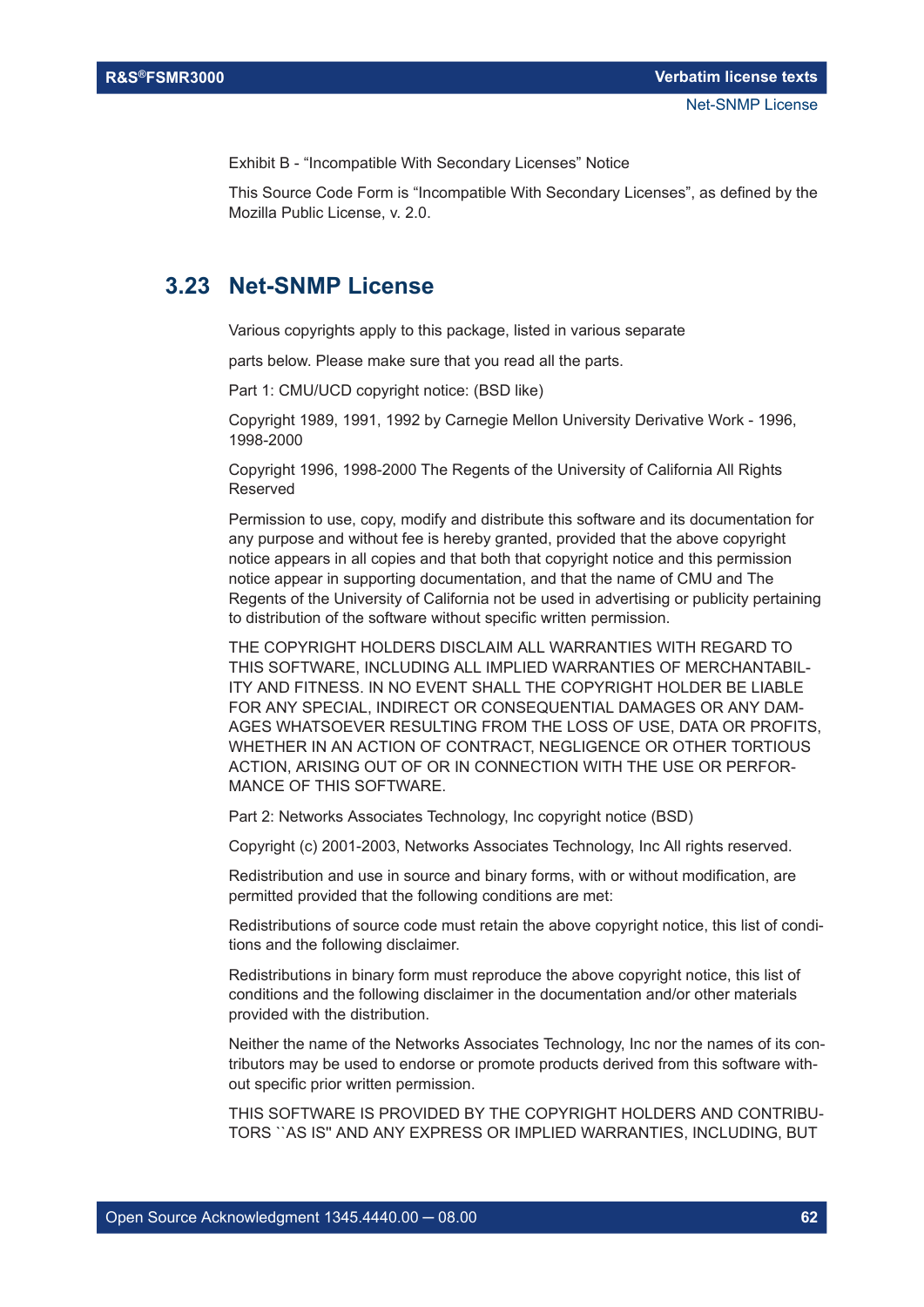NOT LIMITED TO, THE IMPLIED WARRANTIES OF MERCHANTABILITY AND FIT-NESS FOR A PARTICULAR PURPOSE ARE DISCLAIMED. IN NO EVENT SHALL THE COPYRIGHT HOLDERS OR CONTRIBUTORS BE LIABLE FOR ANY DIRECT, INDIRECT, INCIDENTAL, SPECIAL, EXEMPLARY, OR CONSEQUENTIAL DAMAGES (INCLUDING, BUT NOT LIMITED TO, PROCUREMENT OF SUBSTITUTE GOODS OR SERVICES; LOSS OF USE, DATA, OR PROFITS; OR BUSINESS INTERRUP-TION) HOWEVER CAUSED AND ON ANY THEORY OF LIABILITY,

WHETHER IN CONTRACT, STRICT LIABILITY, OR TORT (INCLUDING NEGLI-GENCE OR OTHERWISE) ARISING IN ANY WAY OUT OF THE USE OF THIS SOFT-WARE, EVEN IF ADVISED OF THE POSSIBILITY OF SUCH DAMAGE.

Part 3: Cambridge Broadband Ltd. copyright notice (BSD)

Portions of this code are copyright (c) 2001-2003, Cambridge Broadband Ltd. All rights reserved.

Redistribution and use in source and binary forms, with or without modification, are permitted provided that the following conditions are met:

Redistributions of source code must retain the above copyright notice, this list of conditions and the following disclaimer.

Redistributions in binary form must reproduce the above copyright notice, this list of conditions and the following disclaimer in the documentation and/or other materials provided with the distribution.

The name of Cambridge Broadband Ltd. may not be used to endorse or promote products derived from this software without specific prior written permission.

THIS SOFTWARE IS PROVIDED BY THE COPYRIGHT HOLDER ``AS IS'' AND ANY EXPRESS OR IMPLIED WARRANTIES, INCLUDING, BUT NOT LIMITED TO, THE IMPLIED WARRANTIES OF MERCHANTABILITY AND FITNESS FOR A PARTICU-LAR PURPOSE ARE DISCLAIMED. IN NO EVENT SHALL THE COPYRIGHT HOLDER BE LIABLE FOR ANY DIRECT, INDIRECT, INCIDENTAL, SPECIAL, EXEM-PLARY, OR

CONSEQUENTIAL DAMAGES (INCLUDING, BUT NOT LIMITED TO, PROCURE-MENT OF SUBSTITUTE GOODS OR SERVICES; LOSS OF USE, DATA, OR PROF-ITS; OR BUSINESS INTERRUPTION) HOWEVER CAUSED AND ON ANY THEORY OF LIABILITY, WHETHER IN CONTRACT, STRICT LIABILITY, OR TORT (INCLUD-ING NEGLIGENCE OR OTHERWISE) ARISING IN ANY WAY OUT OF THE USE OF THIS SOFTWARE, EVEN IF ADVISED OF THE POSSIBILITY OF SUCH DAMAGE.

Part 4: Sun Microsystems, Inc. copyright notice (BSD)

Copyright © 2003 Sun Microsystems, Inc., 4150 Network Circle, Santa Clara, California 95054, U.S.A. All rights reserved.

Use is subject to license terms below. This distribution may include materials developed by third parties. Sun, Sun Microsystems, the Sun logo and Solaris are trademarks or registered trademarks of Sun Microsystems, Inc. in the U.S. and other countries.

Redistribution and use in source and binary forms, with or without modification, are permitted provided that the following conditions are met: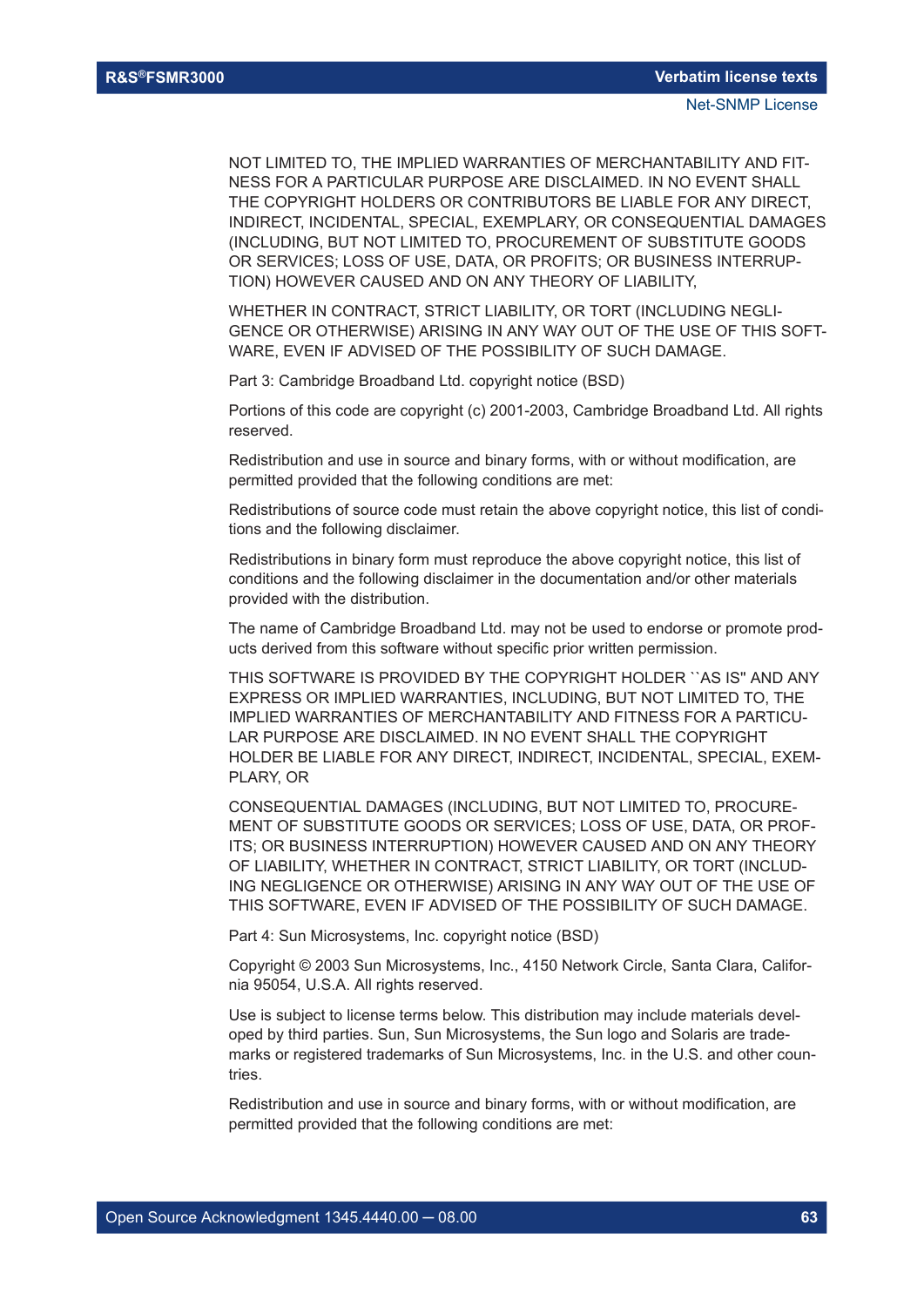Redistributions of source code must retain the above copyright notice, this list of conditions and the following disclaimer.

Redistributions in binary form must reproduce the above copyright notice, this list of conditions and the following disclaimer in the documentation and/or other materials provided with the distribution.

Neither the name of the Sun Microsystems, Inc. nor the names of its contributors may be used to endorse or promote products derived from this software without specific prior written permission.

THIS SOFTWARE IS PROVIDED BY THE COPYRIGHT HOLDERS AND CONTRIBU-TORS ``AS IS'' AND ANY EXPRESS OR IMPLIED WARRANTIES, INCLUDING, BUT NOT LIMITED TO, THE IMPLIED WARRANTIES OF MERCHANTABILITY AND FIT-NESS FOR A PARTICULAR PURPOSE ARE DISCLAIMED. IN NO EVENT SHALL THE COPYRIGHT HOLDERS OR CONTRIBUTORS BE LIABLE FOR ANY DIRECT, INDIRECT, INCIDENTAL, SPECIAL, EXEMPLARY, OR CONSEQUENTIAL DAMAGES (INCLUDING, BUT NOT LIMITED TO, PROCUREMENT OF SUBSTITUTE GOODS OR SERVICES; LOSS OF USE, DATA, OR PROFITS; OR BUSINESS INTERRUP-TION) HOWEVER CAUSED AND ON ANY THEORY OF LIABILITY, WHETHER IN CONTRACT, STRICT LIABILITY, OR TORT (INCLUDING NEGLIGENCE OR OTHER-WISE) ARISING IN ANY WAY OUT OF THE USE OF THIS SOFTWARE, EVEN IF ADVISED OF THE POSSIBILITY OF SUCH DAMAGE.

Part 5: Sparta, Inc copyright notice (BSD) Copyright (c) 2003-2009, Sparta, Inc All rights reserved.

Redistribution and use in source and binary forms, with or without modification, are permitted provided that the following conditions are met:

Redistributions of source code must retain the above copyright notice, this list of conditions and the following disclaimer.

Redistributions in binary form must reproduce the above copyright notice, this list of conditions and the following disclaimer in the documentation and/or other materials provided with the distribution.

Neither the name of Sparta, Inc nor the names of its contributors may be used to endorse or promote products derived from this software without specific prior written permission.

THIS SOFTWARE IS PROVIDED BY THE COPYRIGHT HOLDERS AND CONTRIBU-TORS ``AS IS'' AND ANY EXPRESS OR IMPLIED WARRANTIES, INCLUDING, BUT NOT LIMITED TO, THE IMPLIED WARRANTIES OF MERCHANTABILITY AND FIT-NESS FOR A PARTICULAR PURPOSE ARE DISCLAIMED. IN NO EVENT SHALL THE COPYRIGHT HOLDERS OR CONTRIBUTORS BE LIABLE FOR ANY DIRECT, INDIRECT, INCIDENTAL, SPECIAL, EXEMPLARY, OR CONSEQUENTIAL DAMAGES (INCLUDING, BUT NOT LIMITED TO, PROCUREMENT OF SUBSTITUTE GOODS OR SERVICES; LOSS OF USE, DATA, OR PROFITS; OR BUSINESS INTERRUP-TION) HOWEVER CAUSED AND ON ANY THEORY OF LIABILITY, WHETHER IN CONTRACT, STRICT LIABILITY, OR TORT (INCLUDING NEGLIGENCE OR OTHER-WISE) ARISING IN ANY WAY OUT OF THE USE OF THIS SOFTWARE, EVEN IF ADVISED OF THE POSSIBILITY OF SUCH DAMAGE.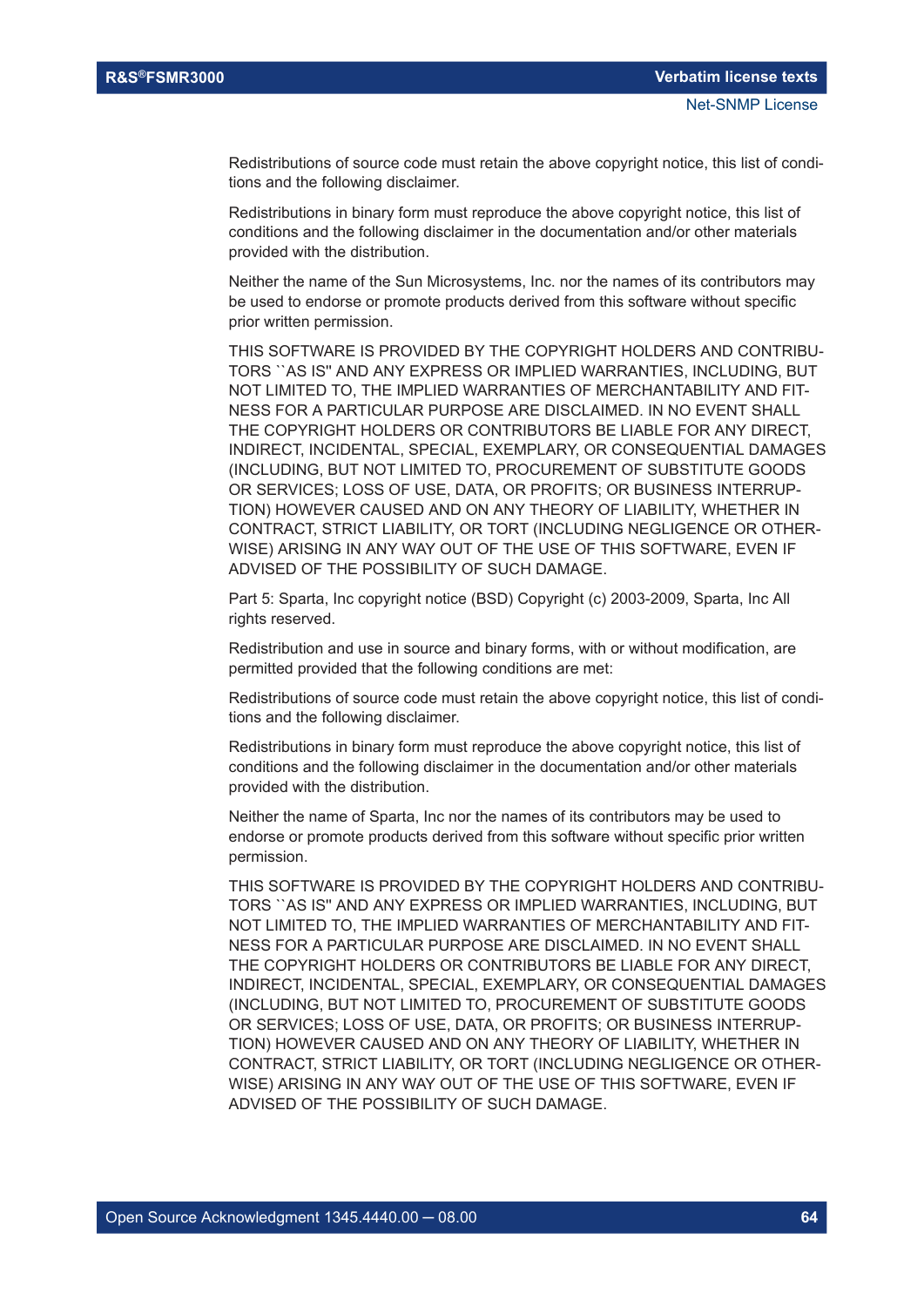Part 6: Cisco/BUPTNIC copyright notice (BSD) Copyright (c) 2004, Cisco, Inc and Information Network

Center of Beijing University of Posts and Telecommunications. All rights reserved.

Redistribution and use in source and binary forms, with or without modification, are permitted provided that the following conditions are met:

Redistributions of source code must retain the above copyright notice, this list of conditions and the following disclaimer.

Redistributions in binary form must reproduce the above copyright notice, this list of conditions and the following disclaimer in the documentation and/or other materials provided with the distribution.

Neither the name of Cisco, Inc, Beijing University of Posts and Telecommunications, nor the names of their contributors may be used to endorse or promote products derived from this software without specific prior written permission.

THIS SOFTWARE IS PROVIDED BY THE COPYRIGHT HOLDERS AND CONTRIBU-TORS ``AS IS'' AND ANY EXPRESS OR IMPLIED WARRANTIES, INCLUDING, BUT NOT LIMITED TO, THE IMPLIED WARRANTIES OF MERCHANTABILITY AND FIT-NESS FOR A PARTICULAR PURPOSE ARE DISCLAIMED. IN NO EVENT SHALL THE COPYRIGHT HOLDERS OR CONTRIBUTORS BE LIABLE FOR ANY DIRECT, INDIRECT, INCIDENTAL, SPECIAL, EXEMPLARY, OR CONSEQUENTIAL DAMAGES (INCLUDING, BUT NOT LIMITED TO, PROCUREMENT OF SUBSTITUTE GOODS OR SERVICES; LOSS OF USE, DATA, OR PROFITS; OR BUSINESS INTERRUP-TION) HOWEVER CAUSED AND ON ANY THEORY OF LIABILITY, WHETHER IN CONTRACT, STRICT LIABILITY, OR TORT (INCLUDING NEGLIGENCE OR OTHER-WISE) ARISING IN ANY WAY OUT OF THE USE OF THIS SOFTWARE, EVEN IF ADVISED OF THE POSSIBILITY OF SUCH DAMAGE.

Part 7: Fabasoft R&D Software GmbH & Co KG copyright notice (BSD) Copyright (c) Fabasoft R&D Software GmbH & Co KG, 2003

oss@fabasoft.com Author: Bernhard Penz

Redistribution and use in source and binary forms, with or without modification, are permitted provided that the following conditions are met:

Redistributions of source code must retain the above copyright notice, this list of conditions and the following disclaimer.

Redistributions in binary form must reproduce the above copyright notice, this list of conditions and the following disclaimer in the documentation and/or other materials provided with the distribution.

The name of Fabasoft R&D Software GmbH & Co KG or any of its subsidiaries, brand or product names may not be used to endorse or promote products derived from this software without specific prior written permission.

THIS SOFTWARE IS PROVIDED BY THE COPYRIGHT HOLDER ``AS IS'' AND ANY EXPRESS OR IMPLIED WARRANTIES, INCLUDING, BUT NOT LIMITED TO, THE IMPLIED WARRANTIES OF MERCHANTABILITY AND FITNESS FOR A PARTICU-LAR PURPOSE ARE DISCLAIMED. IN NO EVENT SHALL THE COPYRIGHT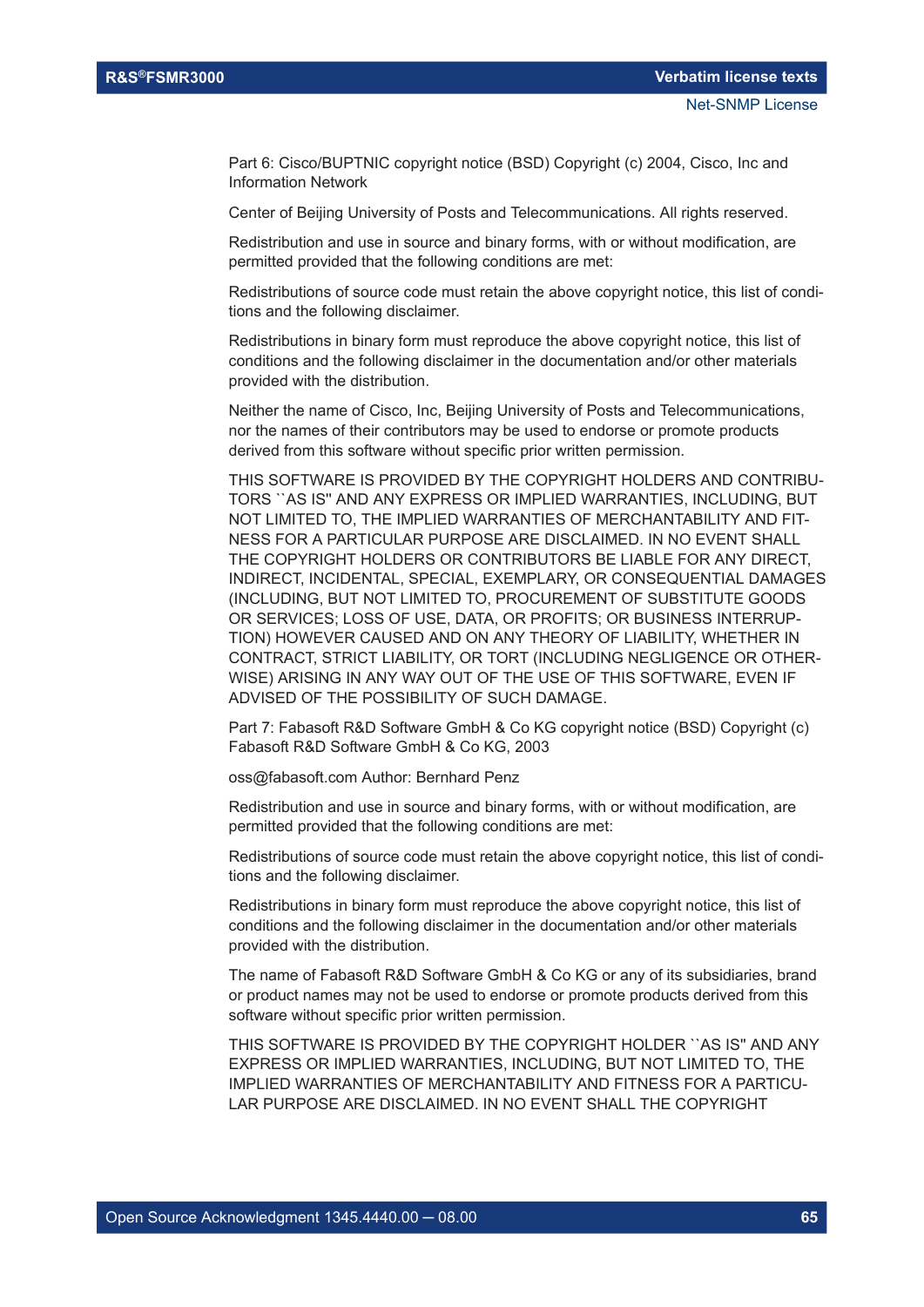HOLDER BE LIABLE FOR ANY DIRECT, INDIRECT, INCIDENTAL, SPECIAL, EXEM-PLARY, OR

CONSEQUENTIAL DAMAGES (INCLUDING, BUT NOT LIMITED TO, PROCURE-MENT OF SUBSTITUTE GOODS OR SERVICES; LOSS OF USE, DATA, OR PROF-ITS; OR BUSINESS INTERRUPTION) HOWEVER CAUSED AND ON ANY THEORY OF LIABILITY, WHETHER IN CONTRACT, STRICT LIABILITY, OR TORT (INCLUD-ING NEGLIGENCE OR OTHERWISE) ARISING IN ANY WAY OUT OF THE USE OF THIS SOFTWARE, EVEN IF ADVISED OF THE POSSIBILITY OF SUCH DAMAGE.

Part 8: Apple Inc. copyright notice (BSD) Copyright (c) 2007 Apple Inc. All rights reserved.

Redistribution and use in source and binary forms, with or without modification, are permitted provided that the following conditions

are met:

1. Redistributions of source code must retain the above copyright notice, this list of conditions and the following disclaimer.

2. Redistributions in binary form must reproduce the above copyright notice, this list of conditions and the following disclaimer in the documentation and/or other materials provided with the distribution.

3. Neither the name of Apple Inc. ("Apple") nor the names of its contributors may be used to endorse or promote products derived from this software without specific prior written permission.

THIS SOFTWARE IS PROVIDED BY THE COPYRIGHT HOLDERS "AS IS" AND ANY EXPRESS OR IMPLIED WARRANTIES, INCLUDING, BUT NOT LIMITED TO, THE IMPLIED WARRANTIES OF MERCHANTABILITY AND FITNESS FOR A PARTICU-LAR PURPOSE ARE DISCLAIMED. IN NO EVENT SHALL THE COPYRIGHT HOLD-ERS BE LIABLE FOR ANY DIRECT, INDIRECT, INCIDENTAL, SPECIAL, EXEM-PLARY, OR CONSEQUENTIAL DAMAGES (INCLUDING, BUT NOT LIMITED TO, PROCUREMENT OF SUBSTITUTE GOODS OR SERVICES; LOSS OF USE, DATA, OR PROFITS; OR BUSINESS INTERRUPTION) HOWEVER CAUSED AND ON ANY THEORY OF LIABILITY, WHETHER IN CONTRACT, STRICT LIABILITY,

OR TORT (INCLUDING NEGLIGENCE OR OTHERWISE) ARISING IN ANY WAY OUT OF THE USE OF THIS SOFTWARE, EVEN IF ADVISED OF THE POSSIBILITY OF SUCH DAMAGE.

Part 9: ScienceLogic, LLC copyright notice (BSD) Copyright (c) 2009, ScienceLogic, LLC All rights reserved.

Redistribution and use in source and binary forms, with or without modification, are permitted provided that the following conditions are

met:

Redistributions of source code must retain the above copyright notice, this list of conditions and the following disclaimer.

Redistributions in binary form must reproduce the above copyright notice, this list of conditions and the following disclaimer in the documentation and/or other materials provided with the distribution.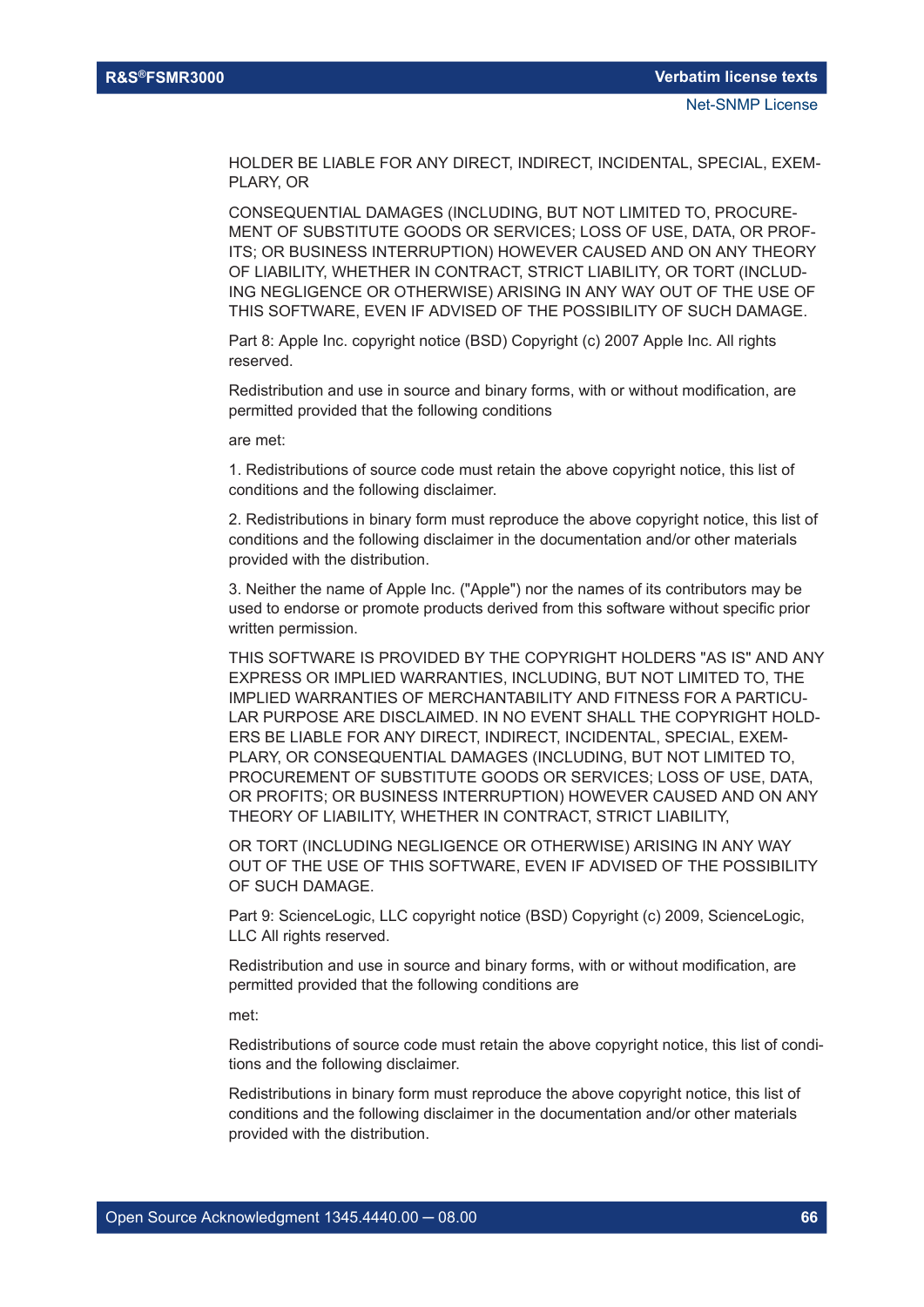Neither the name of ScienceLogic, LLC nor the names of its contributors may be used to endorse or promote products derived from this software without specific prior written permission.

THIS SOFTWARE IS PROVIDED BY THE COPYRIGHT HOLDERS AND CONTRIBU-TORS ``AS IS'' AND ANY EXPRESS OR IMPLIED WARRANTIES, INCLUDING, BUT NOT LIMITED TO, THE IMPLIED WARRANTIES OF MERCHANTABILITY AND FIT-NESS FOR A PARTICULAR PURPOSE ARE DISCLAIMED. IN NO EVENT SHALL THE COPYRIGHT HOLDERS OR CONTRIBUTORS BE LIABLE FOR ANY DIRECT, INDIRECT, INCIDENTAL, SPECIAL, EXEMPLARY, OR CONSEQUENTIAL DAMAGES (INCLUDING, BUT NOT LIMITED TO, PROCUREMENT OF SUBSTITUTE GOODS OR SERVICES; LOSS OF USE, DATA, OR PROFITS; OR BUSINESS INTERRUP-TION) HOWEVER CAUSED AND ON ANY THEORY OF LIABILITY, WHETHER IN CONTRACT, STRICT LIABILITY, OR TORT (INCLUDING NEGLIGENCE OR OTHER-WISE) ARISING IN ANY WAY OUT OF THE USE OF THIS SOFTWARE, EVEN IF ADVISED OF THE POSSIBILITY OF SUCH DAMAGE.

# **3.24 OpenSSL License**

OpenSSL License

Copyright (c) 1998-2008 The OpenSSL Project. All rights reserved.

Redistribution and use in source and binary forms, with or without modification, are permitted provided that the following conditions are met:

1. Redistributions of source code must retain the above copyright notice, this list of conditions and the following disclaimer.

2. Redistributions in binary form must reproduce the above copyright notice, this list of conditions and the following disclaimer in the documentation and/or other materials provided with the distribution.

3. All advertising materials mentioning features or use of this software must display the following acknowledgment: "This product includes software developed by the OpenSSL Project for use in the OpenSSL Toolkit. (http://www.openssl.org/)"

4. The names "OpenSSL Toolkit" and "OpenSSL Project" must not be used to endorse or promote products derived from this software without prior written permission. For written permission, please contact openssl-core@openssl.org.

5. Products derived from this software may not be called "OpenSSL" nor may "OpenSSL" appear in their names without prior written permission of the OpenSSL Project.

6. Redistributions of any form whatsoever must retain the following acknowledgment: "This product includes software developed by the OpenSSL Project for use in the OpenSSL Toolkit (http://www.openssl.org/)"

THIS SOFTWARE IS PROVIDED BY THE COPYRIGHT HOLDER ``AS IS'' AND ANY EXPRESSED OR IMPLIED WARRANTIES, INCLUDING, BUT NOT LIMITED TO, THE IMPLIED WARRANTIES OF MERCHANTABILITY AND FITNESS FOR A PARTICU-LAR PURPOSE ARE DISCLAIMED. IN NO EVENT SHALL THE COPYRIGHT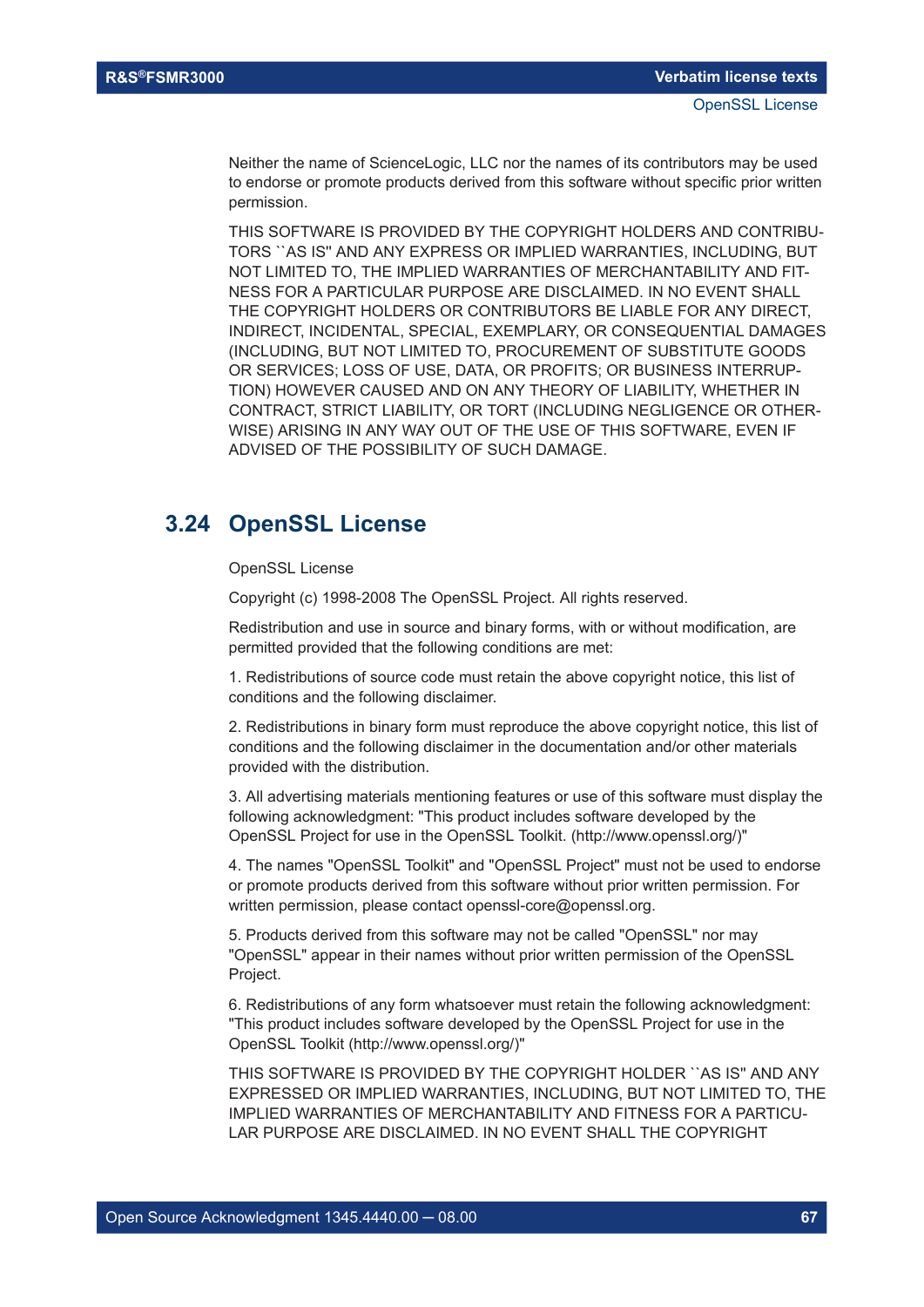HOLDER BE LIABLE FOR ANY DIRECT, INDIRECT, INCIDENTAL, SPECIAL, EXEM-PLARY, OR CONSEQUENTIAL DAMAGES (INCLUDING, BUT NOT LIMITED TO, PROCUREMENT OF SUBSTITUTE GOODS OR SERVICES; LOSS OF USE, DATA, OR PROFITS; OR BUSINESS INTERRUPTION) HOWEVER CAUSED AND ON ANY THEORY OF LIABILITY, WHETHER IN CONTRACT, STRICT LIABILITY, OR TORT (INCLUDING NEGLIGENCE OR OTHERWISE) ARISING IN ANY WAY OUT OF THE USE OF THIS SOFTWARE, EVEN IF ADVISED OF THE POSSIBILITY OF SUCH DAMAGE.

This product includes cryptographic software written by Eric Young (eay@cryptsoft.com). This product includes software written by Tim Hudson (tjh@cryptsoft.com).

Original SSLeay License

Copyright (C) 1995-1998 Eric Young (eay@cryptsoft.com) All rights reserved.

This package is an SSL implementation written by Eric Young (eay@cryptsoft.com). The implementation was written so as to conform with Netscapes SSL.

This library is free for commercial and non-commercial use as long as the following conditions are aheared to. The following conditions apply to all code found in this distribution, be it the RC4, RSA, lhash, DES, etc., code; not just the SSL code. The SSL documentation included with this distribution is covered by the same copyright terms except that the holder is Tim Hudson (tjh@cryptsoft.com).

Copyright remains Eric Young's, and as such any Copyright notices in the code are not to be removed. If this package is used in a product, Eric Young should be given attribution as the author of the parts of the library used. This can be in the form of a textual message at program startup or in documentation (online or textual) provided with the package.

Redistribution and use in source and binary forms, with or without modification, are permitted provided that the following conditions are met:

1. Redistributions of source code must retain the copyright notice, this list of conditions and the following disclaimer.

2. Redistributions in binary form must reproduce the above copyright notice, this list of conditions and the following disclaimer in the documentation and/or other materials provided with the distribution.

3. All advertising materials mentioning features or use of this software must display the following acknowledgement:

"This product includes cryptographic software written by Eric Young (eay@cryptsoft.com)"

The word 'cryptographic' can be left out if the rouines from the library being used are not cryptographic related :-).

4. If you include any Windows specific code (or a derivative thereof) from the apps directory (application code) you must include an acknowledgement: "This product includes software written by Tim Hudson (tjh@cryptsoft.com)"

THIS SOFTWARE IS PROVIDED BY THE COPYRIGHT HOLDER ``AS IS'' AND ANY EXPRESS OR IMPLIED WARRANTIES, INCLUDING, BUT NOT LIMITED TO, THE IMPLIED WARRANTIES OF MERCHANTABILITY AND FITNESS FOR A PARTICU-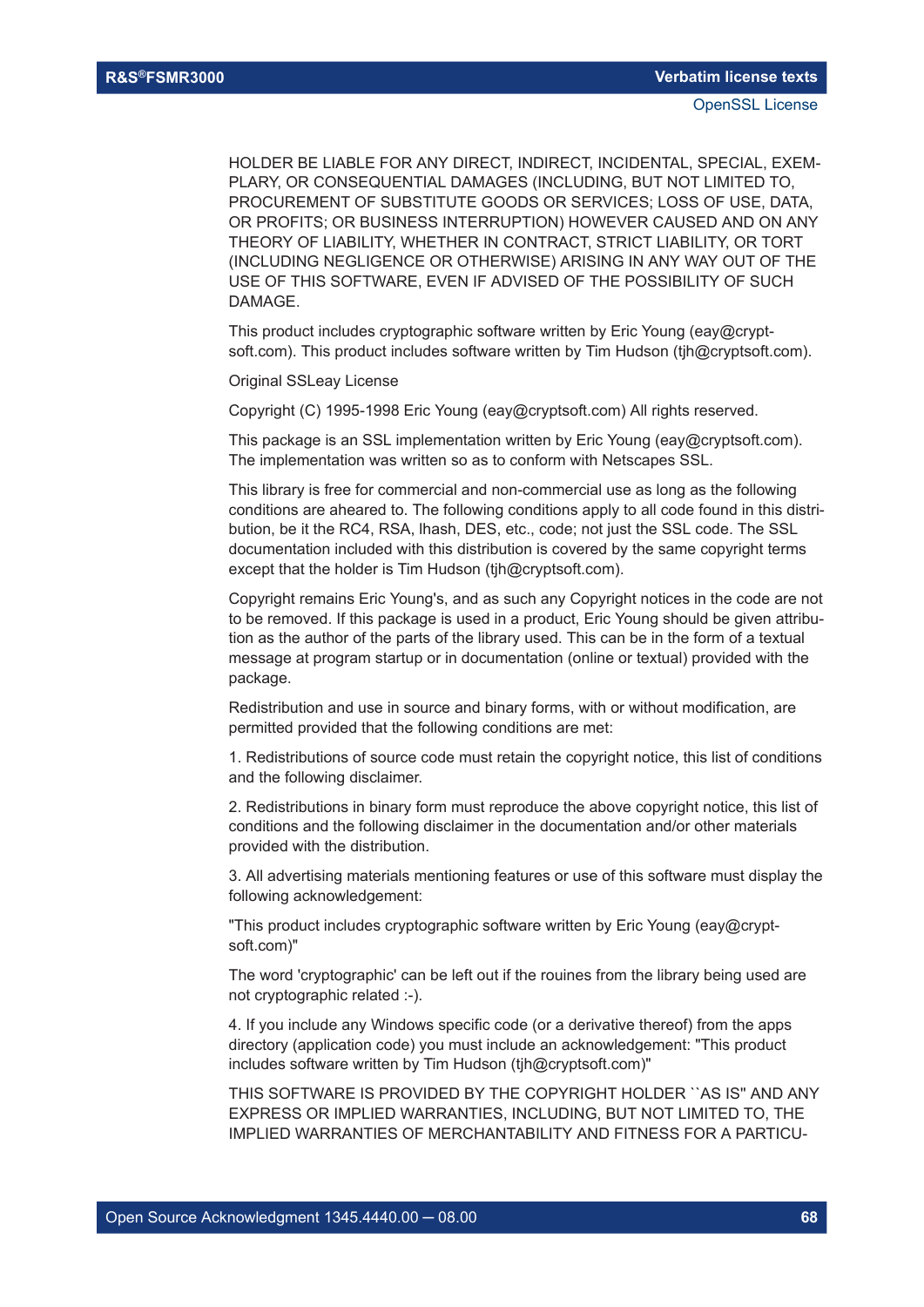LAR PURPOSE ARE DISCLAIMED. IN NO EVENT SHALL THE AUTHOR OR CON-TRIBUTORS BE LIABLE FOR ANY DIRECT, INDIRECT, INCIDENTAL, SPECIAL, EXEMPLARY, OR CONSEQUENTIAL DAMAGES (INCLUDING, BUT NOT LIMITED TO, PROCUREMENT OF SUBSTITUTE GOODS OR SERVICES; LOSS OF USE, DATA, OR PROFITS; OR BUSINESS INTERRUPTION) HOWEVER CAUSED AND ON ANY THEORY OF LIABILITY, WHETHER IN CONTRACT, STRICT LIABILITY, OR TORT (INCLUDING NEGLIGENCE OR OTHERWISE) ARISING IN ANY WAY OUT OF THE USE OF THIS SOFTWARE, EVEN IF ADVISED OF THE POSSIBILITY OF SUCH DAMAGE.

The licence and distribution terms for any publically available version or derivative of this code cannot be changed. i.e. this code cannot simply be copied and put under another distribution licence [including the GNU Public Licence.]

# **3.25 PHP License v3.01**

Redistribution and use in source and binary forms, with or without modification, is permitted provided that the following conditions are met:

1. Redistributions of source code must retain the above copyright notice, this list of conditions and the following disclaimer.

2. Redistributions in binary form must reproduce the above copyright notice, this list of conditions and the following disclaimer in the documentation and/or other materials provided with the distribution.

3. The name "PHP" must not be used to endorse or promote products derived from this software without prior written permission. For written permission, please contact group@php.net.

4. Products derived from this software may not be called "PHP", nor may "PHP" appear in their name, without prior written permission from group@php.net. You may indicate that your software works in conjunction with PHP by saying "Foo for PHP" instead of calling it "PHP Foo" or "phpfoo"

5. The PHP Group may publish revised and/or new versions of the license from time to time. Each version will be given a distinguishing version number. Once covered code has been published under a particular version of the license, you may always continue to use it under the terms of that version. You may also choose to use such covered code under the terms of any subsequent version of the license published by the PHP Group. No one other than the PHP Group has the right to modify the terms applicable to covered code created under this License.

6. Redistributions of any form whatsoever must retain the following acknowledgment: "This product includes PHP software, freely available from http://www.php.net/software/".

THIS SOFTWARE IS PROVIDED BY COPYRIGHT HOLDER ``AS IS'' AND ANY EXPRESSED OR IMPLIED WARRANTIES, INCLUDING, BUT NOT LIMITED TO, THE IMPLIED WARRANTIES OF MERCHANTABILITY AND FITNESS FOR A PARTICU-LAR PURPOSE ARE DISCLAIMED. IN NO EVENT SHALL THE COPYRIGHT HOLDER BE LIABLE FOR ANY DIRECT, INDIRECT, INCIDENTAL, SPECIAL, EXEM-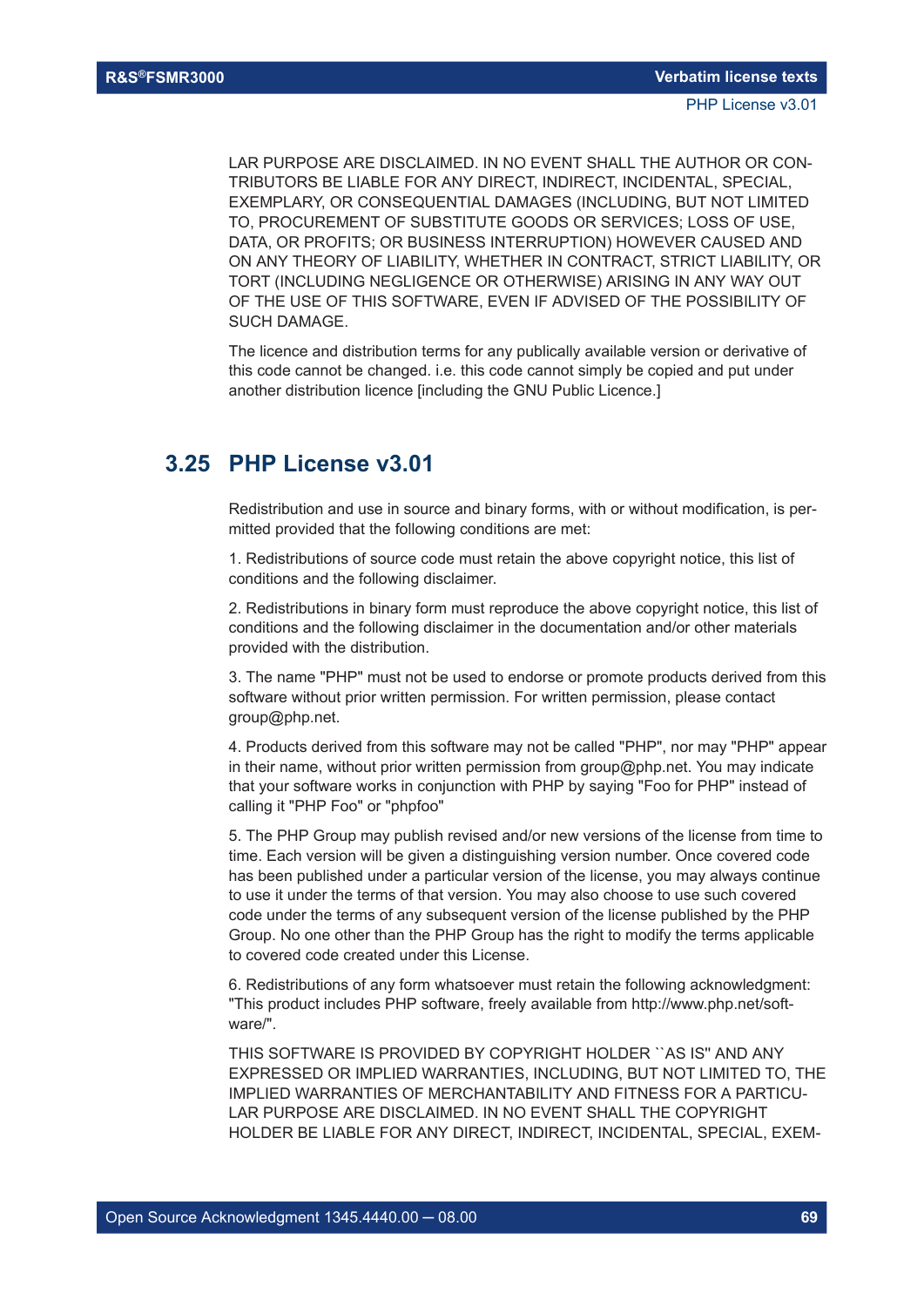PLARY, OR CONSEQUENTIAL DAMAGES (INCLUDING, BUT NOT LIMITED TO, PROCUREMENT OF SUBSTITUTE GOODS OR SERVICES; LOSS OF USE, DATA, OR PROFITS; OR BUSINESS INTERRUPTION) HOWEVER CAUSED AND ON ANY THEORY OF LIABILITY, WHETHER IN CONTRACT, STRICT LIABILITY, OR TORT (INCLUDING NEGLIGENCE OR OTHERWISE) ARISING IN ANY WAY OUT OF THE USE OF THIS SOFTWARE, EVEN IF ADVISED OF THE POSSIBILITY OF SUCH **DAMAGE** 

This software consists of voluntary contributions made by many individuals on behalf of the PHP Group.

The PHP Group can be contacted via Email at group@php.net.

For more information on the PHP Group and the PHP project, please see http:// www.php.net.

PHP includes the Zend Engine, freely available at http://www.zend.com.

# **3.26 SQLITE Copyright Notice**

### SQLite Copyright

All of the code and documentation in SQLite has been dedicated to the public domain by the authors. All code authors, and representatives of the companies they work for, have signed affidavits dedicating their contributions to the public domain and originals of those signed affidavits are stored in a firesafe at the main offices of Hwaci. Anyone is free to copy, modify, publish, use, compile, sell, or distribute the original SQLite code, either in source code form or as a compiled binary, for any purpose, commercial or non-commercial, and by any means.

The previous paragraph applies to the deliverable code and documentation in SQLite those parts of the SQLite library that you actually bundle and ship with a larger application. Some scripts used as part of the build process (for example the "configure" scripts generated by autoconf) might fall under other open-source licenses. Nothing from these build scripts ever reaches the final deliverable SQLite library, however, and so the licenses associated with those scripts should not be a factor in assessing your rights to copy and use the SQLite library.

All of the deliverable code in SQLite has been written from scratch. No code has been taken from other projects or from the open internet. Every line of code can be traced back to its original author, and all of those authors have public domain dedications on file. So the SQLite code base is clean and is uncontaminated with licensed code from other projects.

Obtaining An License To Use SQLite

Even though SQLite is in the public domain and does not require a license, some users want to obtain a license anyway. Some reasons for obtaining a license include:

- Your company desires warranty of title and indemnity against claims of copyright infringement.

- You are using SQLite in a jurisdiction that does not recognize the public domain.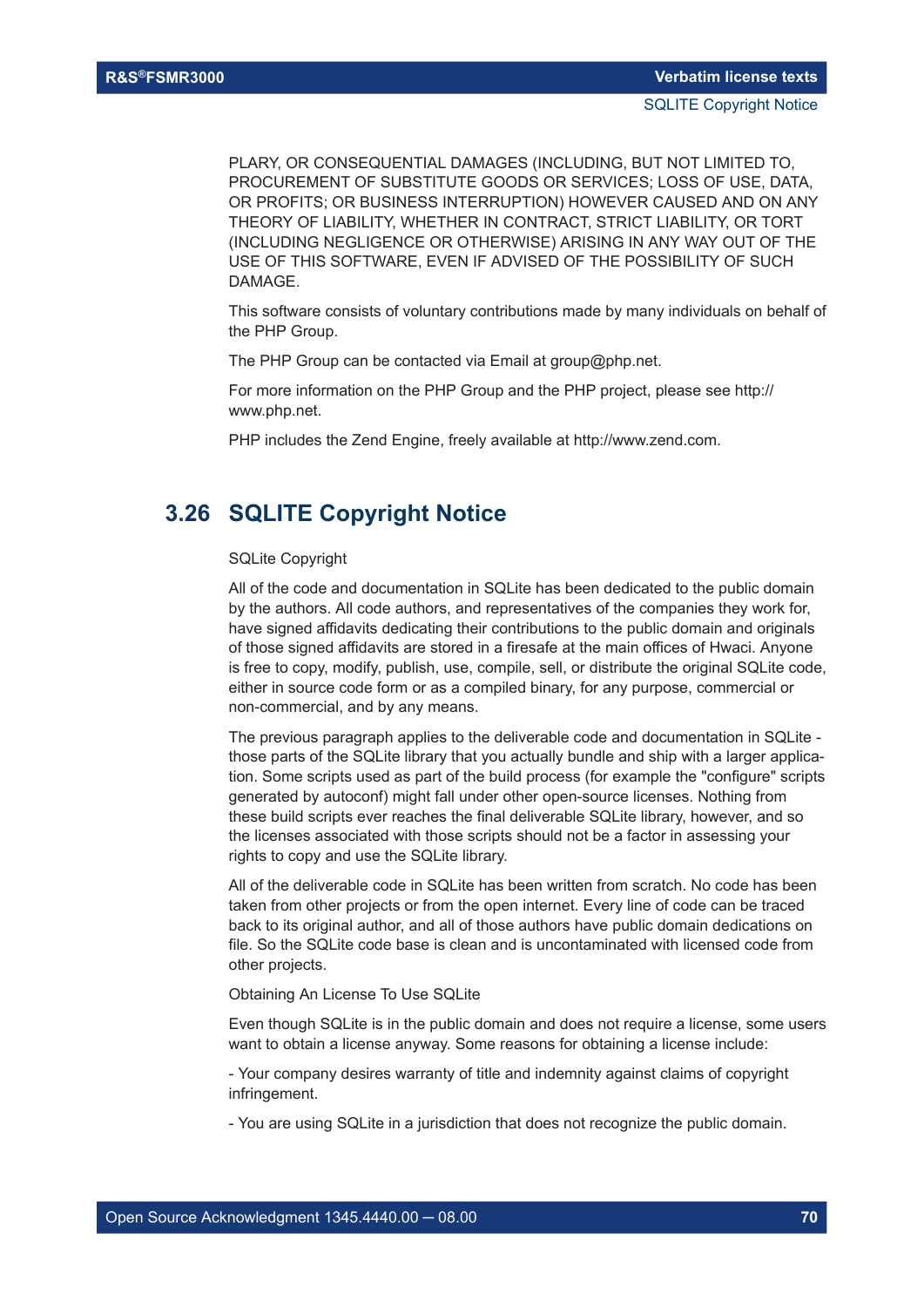- You are using SQLite in a jurisdiction that does not recognize the right of an author to dedicate their work to the public domain.

- You want to hold a tangible legal document as evidence that you have the legal right to use and distribute SQLite.

- Your legal department tells you that you have to purchase a license.

If you feel like you really need to purchase a license for SQLite, Hwaci, the company that employs the architect and principal developers of SQLite, will sell you one. All proceeds from the sale of SQLite licenses are used to fund further improvements to SQLite.

Contributed Code

In order to keep SQLite completely free and unencumbered by copyright, all new contributors to the SQLite code base are asked to dedicate their contributions to the public domain. If you want to send a patch or enhancement for possible inclusion in the SQLite source tree, please accompany the patch with the following statement:

The author or authors of this code dedicate any and all copyright interest in this code to the public domain. We make this dedication for the benefit of the public at large and to the detriment of our heirs and successors. We intend this dedication to be an overt act of relinquishment in perpetuity of all present and future rights to this code under copyright law.

We are not able to accept patches or changes to SQLite that are not accompanied by a statement such as the above. In addition, if you make changes or enhancements as an employee, then a simple statement such as the above is insufficient. You must also send by surface mail a copyright release signed by a company officer. A signed original of the copyright release should be mailed to:

Hwaci

6200 Maple Cove Lane

Charlotte, NC 28269

USA

# **3.27 Sun RPC License**

Sun RPC is a product of Sun Microsystems, Inc. and is provided for unrestricted use provided that this legend is included on all tape media and as a part of the software program in whole or part. Users may copy or modify Sun RPC without charge, but are not authorized to license or distribute it to anyone else except as part of a product or program developed by the user.

SUN RPC IS PROVIDED AS IS WITH NO WARRANTIES OF ANY KIND INCLUDING THE WARRANTIES OF DESIGN, MERCHANTIBILITY AND FITNESS FOR A PAR-TICULAR PURPOSE, OR ARISING FROM A COURSE OF DEALING, USAGE OR TRADE PRACTICE.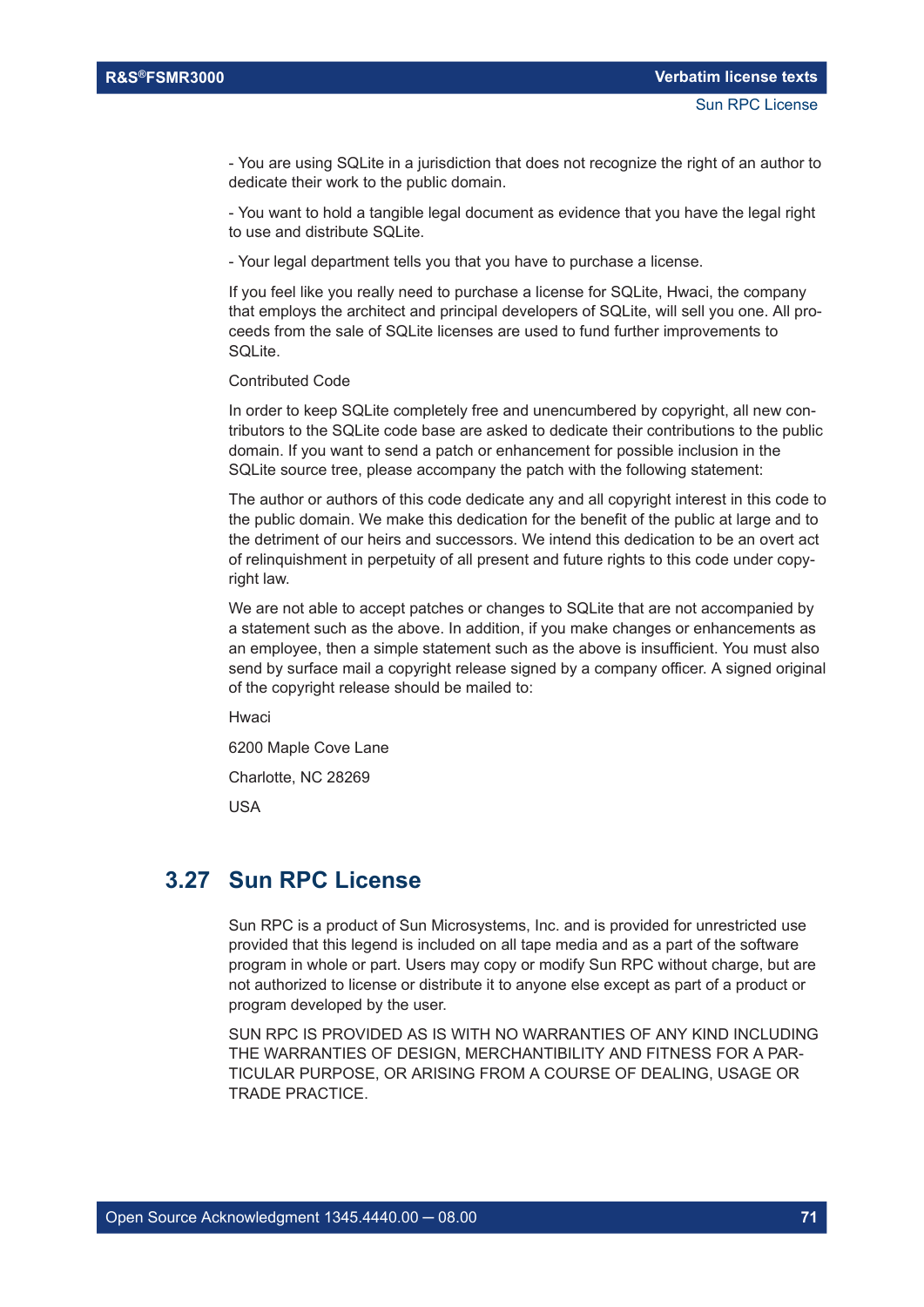Sun RPC is provided with no support and without any obligation on the part of Sun Microsystems, Inc. to assist in its use, correction, modification or enhancement.

THE COPYRIGHT HOLDER SHALL HAVE NO LIABILITY WITH RESPECT TO THE INFRINGEMENT OF COPYRIGHTS, TRADE SECRETS OR ANY PATENTS BY SUN RPC OR ANY PART THEREOF.

In no event will Sun Microsystems, Inc. be liable for any lost revenue or profits or other special, indirect and consequential damages, even if Sun has been advised of the possibility of such damages.

Sun Microsystems, Inc.

2550 Garcia Avenue

Mountain View, California 94043

# **3.28 zlib License**

This software is provided 'as-is', without any express or implied warranty. In no event will the authors be held liable for any damages arising from the use of this software.

Permission is granted to anyone to use this software for any purpose, including commercial applications, and to alter it and redistribute it freely, subject to the following restrictions:

1. The origin of this software must not be misrepresented; you must not claim that you wrote the original software. If you use this software in a product, an acknowledgment in the product documentation would be appreciated but is not required.

2. Altered source versions must be plainly marked as such, and must not be misrepresented as being the original software.

3. This notice may not be removed or altered from any source distribution.

# **3.29 zlib License**

This software is provided 'as-is', without any express or implied warranty. In no event will the authors be held liable for any damages arising from the use of this software.

Permission is granted to anyone to use this software for any purpose, including commercial applications, and to alter it and redistribute it freely, subject to the following restrictions:

1. The origin of this software must not be misrepresented; you must not claim that you wrote the original software. If you use this software in a product, an acknowledgment in the product documentation would be appreciated but is not required.

2. Altered source versions must be plainly marked as such, and must not be misrepresented as being the original software.

3. This notice may not be removed or altered from any source distribution.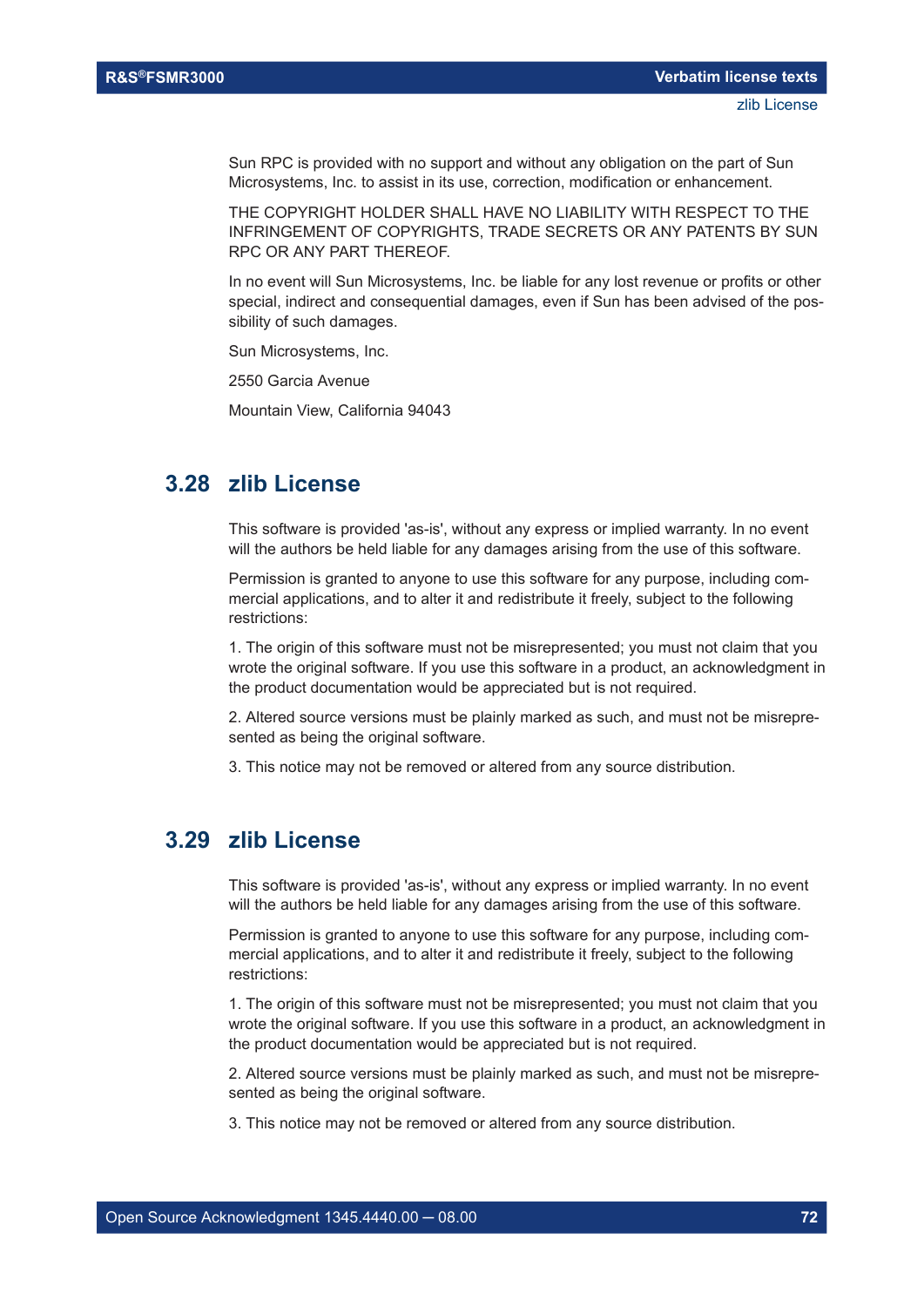## **3.30 unRAR restriction**

The decompression engine for RAR archives was developed using source

code of unRAR program.

All copyrights to original unRAR code are owned by Alexander Roshal.

The license for original unRAR code has the following restriction:

The unRAR sources cannot be used to re-create the RAR compression algorithm, which is proprietary. Distribution of modified unRAR sources in separate form or as a part of other software is permitted, provided that it is clearly stated in the documentation and source comments that the code may not be used to develop a RAR (WinRAR) compatible archiver.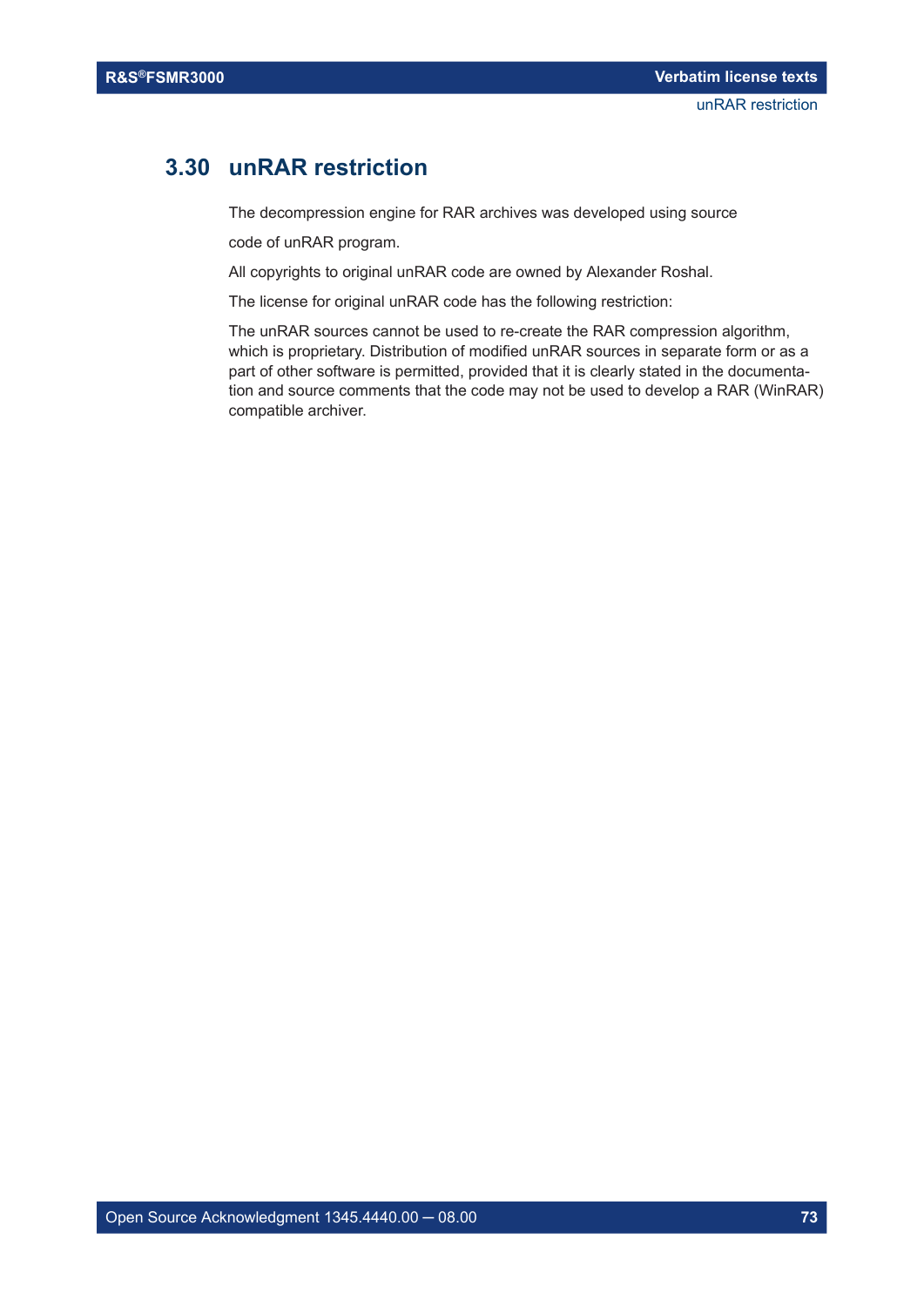## 4 Copyrights

The following table lists copyright notices for open source software packages (or parts of such software packages).

| Package                              | <b>Version</b> | Copyright                                                                       |
|--------------------------------------|----------------|---------------------------------------------------------------------------------|
| 7-Zip                                | 18.05          | Copyright <sup>©</sup> 1999-2018, Igor Pavlov.                                  |
| angular/anima-<br>tions              | 8.2.14         | Copyright (c) 2010-2019 Google LLC. http://angular.io/license                   |
| angular/cdk                          | 8.2.3          | Copyright (c) 2019 Google LLC.                                                  |
| angular/common                       | 8.2.14         | Copyright (c) 2010-2019 Google LLC. http://angular.io/license                   |
| angular/compiler                     | 8.2.14         | Copyright (c) 2010-2019 Google LLC. http://angular.io/license                   |
| angular/core                         | 8.2.14         | Copyright (c) 2010-2019 Google LLC. http://angular.io/license                   |
| angular/elements                     | 8.2.14         | Copyright (c) 2010-2019 Google LLC. http://angular.io/license                   |
| angular/forms                        | 8.2.14         | Copyright (c) 2010-2019 Google LLC. http://angular.io/license                   |
| angular/platform-<br>browser         | 8.2.14         | Copyright (c) 2010-2019 Google LLC. http://angular.io/license                   |
| angular/platform-<br>browser-dynamic | 8.2.14         | Copyright (c) 2010-2019 Google LLC. http://angular.io/license                   |
| angular/router                       | 8.2.14         | Copyright (c) 2010-2019 Google LLC. http://angular.io/license                   |
| Boost C++ Libra-<br>ries             | 1.67           | Copyright <sup>©</sup> 1998 - 2017 the boost contributors. All rights reserved. |
| <b>BOOST Library</b>                 | 1.63.0         | Copyright <sup>©</sup> The Boost community.                                     |
| <b>CHMLib</b>                        | 0.38           | Copyright © Jed Wing <jedwin@ugcs.caltech.edu>.</jedwin@ugcs.caltech.edu>       |
| <b>CHMLib</b>                        | 0.40           | Jed Wing <jedwin@ugcs.caltech.edu></jedwin@ugcs.caltech.edu>                    |
| Chromium                             | 100.0.4852.0   | Copyright 2015 The Chromium Authors. All rights reserved                        |
| commander                            | 2.20.3         | Copyright (c) 2011 TJ Holowaychuk <tj@vision-media.ca></tj@vision-media.ca>     |
| cpprestsdk                           | 2.10.10        | Copyright (c) 2017 Bincrafters                                                  |
| <b>CRCpp</b>                         | 0.2.0.6        | Copyright <sup>©</sup> 2016, Daniel Bahr.                                       |
| <b>Cyrus SASL</b>                    | 2.1.27         | Copyright (c) 1998-2003 Carnegie Mellon University. All rights<br>reserved.     |
| d3-array                             | 2.12.1         | Copyright 2010-2020 Mike Bostock                                                |
| d3-color                             | 2.0.0          | Copyright 2010-2016 Mike Bostock                                                |
| d3-delaunay                          | 5.3.0          | Copyright 2018 Observable, Inc.                                                 |
| d3-dispatch                          | 2.0.0          | Copyright 2010-2016 Mike Bostock                                                |
| d3-dsv                               | 2.0.0          | Copyright 2013-2016 Mike Bostock                                                |
| d3-force                             | 2.1.1          | Copyright 2010-2016 Mike Bostock                                                |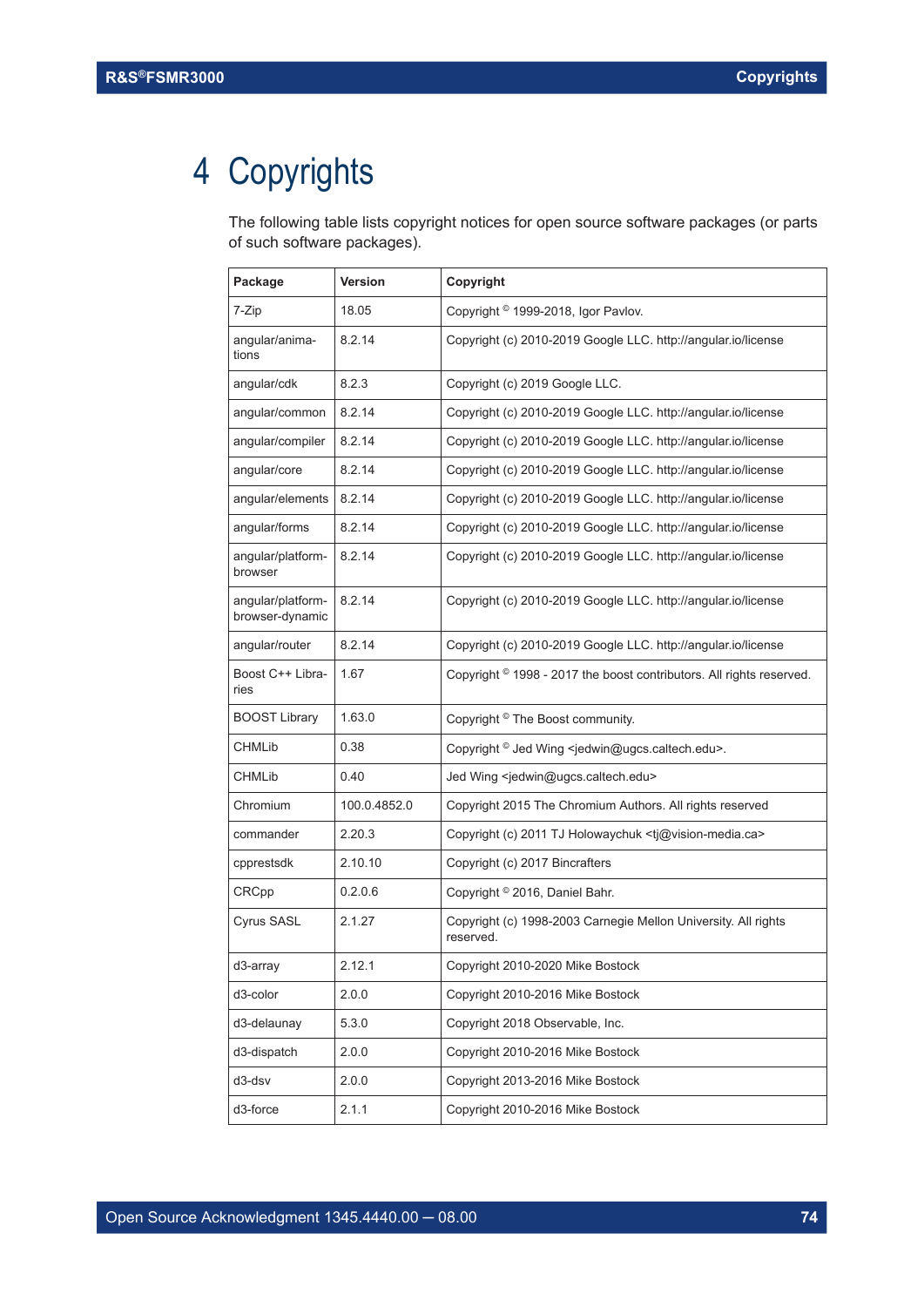| Package                                            | <b>Version</b> | Copyright                                                                                                                                                                       |
|----------------------------------------------------|----------------|---------------------------------------------------------------------------------------------------------------------------------------------------------------------------------|
| d3-format                                          | 2.0.0          | Copyright 2010-2015 Mike Bostock                                                                                                                                                |
| d3-geo                                             | 2.0.2          | Copyright (c) 2008-2012, Charles Karney                                                                                                                                         |
| d3-geo-projec-<br>tion                             | 3.0.0          | Copyright (c) 2015 Ricky Reusser                                                                                                                                                |
| d3-hierarchy                                       | 2.0.0          | Copyright 2010-2016 Mike Bostock                                                                                                                                                |
| d3-interpolate                                     | 2.0.1          | Copyright 2010-2016 Mike Bostock                                                                                                                                                |
| d3-path                                            | 2.0.0          | Copyright 2015-2016 Mike Bostock                                                                                                                                                |
| d3-quadtree                                        | 2.0.0          | Copyright 2010-2016 Mike Bostock                                                                                                                                                |
| d3-scale                                           | 3.3.0          | Copyright 2010-2015 Mike Bostock                                                                                                                                                |
| d3-shape                                           | 2.1.0          | Copyright 2010-2015 Mike Bostock                                                                                                                                                |
| d3-time                                            | 2.1.1          | Copyright 2010-2016 Mike Bostock                                                                                                                                                |
| d3-time-format                                     | 3.0.0          | Copyright 2010-2017 Mike Bostock                                                                                                                                                |
| d3-timer                                           | 2.0.0          | Copyright 2010-2016 Mike Bostock                                                                                                                                                |
| delaunator                                         | 4.0.1          | Copyright (c) 2017, Mapbox                                                                                                                                                      |
| DNSSD.DLL                                          | 320.5          | Copyright (c) 2003-2004, Apple Computer, Inc. All rights reserved.                                                                                                              |
| document-regis-<br>ter-element                     | 1.14.10        | Copyright (c) 2014-2018, Andrea Giammarchi, @WebReflection                                                                                                                      |
| <b>DOJO</b>                                        | 1.8.1          | Copyright (c) 2005-2007, The Dojo Foundation                                                                                                                                    |
| fmt - Formatting<br>library for C++                | 5.3.0          | Copyright (c) 2012 - present, Victor Zverovich;<br>Copyright (c) 2018 - present, Victor Zverovich and fmt contributors;<br>Copyright (c) 2018 - present, Remotion (Igor Schulz) |
| FreeType                                           | 2.4.10         | Copyright 1996-2002, 2006 by David Turner, Robert Wilhelm, and<br>Werner Lemberg                                                                                                |
| function-bind                                      | 1.1.1          | Copyright (c) 2013 Raynos.                                                                                                                                                      |
| Google Glog log-<br>ging library for C<br>$^{++}$  | 0.3.4          | Copyright <sup>©</sup> 1999, Google Inc.                                                                                                                                        |
| has                                                | 1.0.3          | Copyright (c) 2013 Thiago de Arruda                                                                                                                                             |
| iconv-lite                                         | 0.4.24         | Copyright (c) 2011 Alexander Shtuchkin                                                                                                                                          |
| Intel Decimal<br><b>Floating Point</b><br>Math Lib | 8.0.1          | Copyright <sup>©</sup> 2011, Intel Corp.                                                                                                                                        |
| internmap                                          | 1.0.1          | Copyright 2021 Mike Bostock                                                                                                                                                     |
| is-core-module                                     | 2.5.0          | Copyright (c) 2014 Dave Justice                                                                                                                                                 |
| jQuery Java-<br>script Library                     | 1.8.3          | Copyright <sup>©</sup> 2010, 2012, John Resig.                                                                                                                                  |
| libarchive                                         | 3.1.2          | Copyright (c) 2003-2009 Tim Kientzle                                                                                                                                            |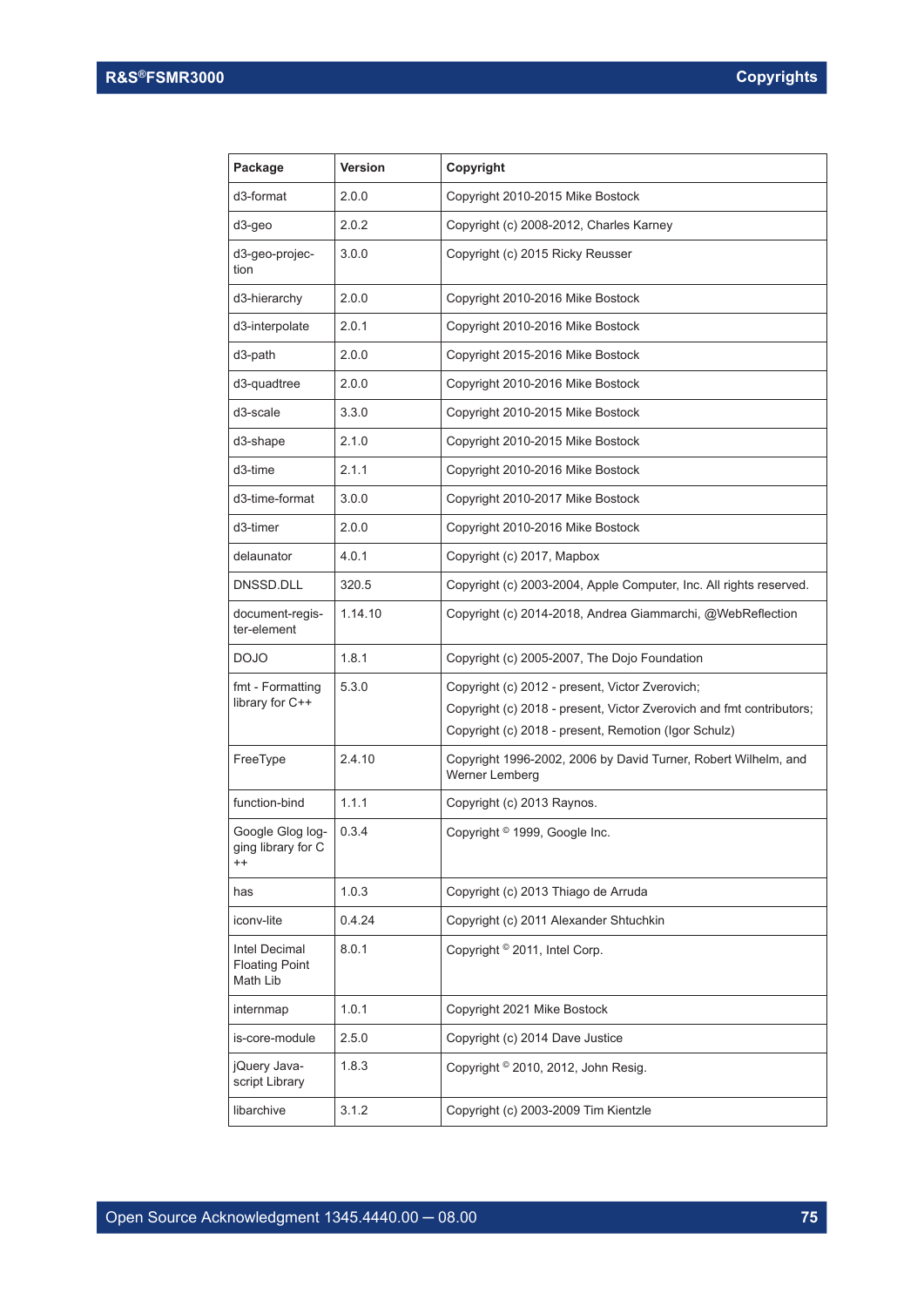| Package                       | Version            | Copyright                                                                                                                                                                                                           |
|-------------------------------|--------------------|---------------------------------------------------------------------------------------------------------------------------------------------------------------------------------------------------------------------|
| libarchive                    | 3.4.0              | Copyright (C) 2003-2018 Tim Kientzle                                                                                                                                                                                |
| libevent                      | 2.1.8              | Copyright (C) 2007-2012 Niels Provos and Nick Mathewson                                                                                                                                                             |
| libhdf <sub>5</sub>           | 1.10.0-patch1      | Copyright 2006-2016 by The HDF Group.                                                                                                                                                                               |
| libpng                        | 1.5.13             | Copyright (c) 2004, 2006-2012 Glenn Randers-Pehrson                                                                                                                                                                 |
| matio                         | 1.5.8              | Copyright (c) 2011-2016, Christopher C. Hulbert                                                                                                                                                                     |
| mDNS Res-<br>ponder           | 320.5              | Copyright (c) 2002-2003 Apple Computer, Inc. All rights reserved.                                                                                                                                                   |
| Memory-Mapped<br>File C++     | 2017-01-31         | Copyright (c) 2014, Carlo Milanesi                                                                                                                                                                                  |
| Net-SNMP                      | 5.7.2              | Copyright 1996, 1998-2000 The Regents of the University of Califor-<br>nia                                                                                                                                          |
| nginx                         | 1.20.2             | Copyright (C) 2002-2021 Igor Sysoev                                                                                                                                                                                 |
|                               |                    | Copyright (C) 2011-2021 Nginx, Inc.                                                                                                                                                                                 |
| ngx-translate/<br>core        | 11.0.1             | Copyright (c) 2018 Olivier Combe                                                                                                                                                                                    |
| ngx-translate/<br>http-loader | 4.0.0              | Copyright (c) 2018 Olivier Combe                                                                                                                                                                                    |
| node-fetch                    | 2.6.1              | Copyright (c) 2016 David Frank                                                                                                                                                                                      |
| noVNC                         | 0.4                | Copyright (C) 2011 Joel Martin <github@martintribe.org>;Copyright<br/>(c) 2011 by Erik Moller; Copyright (c) 2014 Denis Radin; Copyright:<br/>Hiroshi Ichikawa; Copyright 2012 Google Inc.</github@martintribe.org> |
| OncRpc                        | 1.14               | Copyright (C) 1984, Sun Microsystems, Inc.                                                                                                                                                                          |
| OpenSSL                       | 1.1.1c             | Copyright (c) 1998-2019 The OpenSSL Project. All rights reserved.                                                                                                                                                   |
| OpenSSL                       | 1.1.1 <sub>b</sub> | Copyright (c) 1998-2016 The OpenSSL Project                                                                                                                                                                         |
| parse5                        | 5.1.1              | Copyright (c) 2013-2019 Ivan Nikulin (ifaaan@gmail.com, https://<br>github.com/inikulin)                                                                                                                            |
| path-parse                    | 1.0.7              | Copyright (c) 2015 Javier Blanco                                                                                                                                                                                    |
| PCRE library                  | 8.45               | Copyright (C) 1997-2021, University of Cambridge.                                                                                                                                                                   |
|                               |                    | Copyright (C) 2010-2021 Zoltan Herczeg.                                                                                                                                                                             |
|                               |                    | Copyright (C) 2007-2012, Google Inc.                                                                                                                                                                                |
| PeakFinder                    | 1.7                | Copyright <sup>©</sup> 2013, Nathanael C. Yoder.                                                                                                                                                                    |
| <b>PHP</b>                    | 7.2.11             | Copyright (c) 1999 - 2012 The PHP Group. All rights reserved.                                                                                                                                                       |
| POCO C++ libra-<br>ries       | 1.6.1              | Copyright <sup>©</sup> 2004-2015, Applied Informatics Software Engineering<br>GmbH and other contributors.                                                                                                          |
| primeicons                    | 1.0.0-beta.10      | Copyright (c) 2018 PrimeTek                                                                                                                                                                                         |
| primeng                       | 8.1.1              | Copyright (c) 2016-2019 PrimeTek                                                                                                                                                                                    |
| PugiXml                       | 1.8                | Copyright (C) 2006-2017, by Arseny Kapoulkine                                                                                                                                                                       |
| QtWinMigrate/<br>QWinWidget   | 2017-07-12         | Copyright <sup>©</sup> 2013, Digia Plc and/or its subsidiary(-ies).                                                                                                                                                 |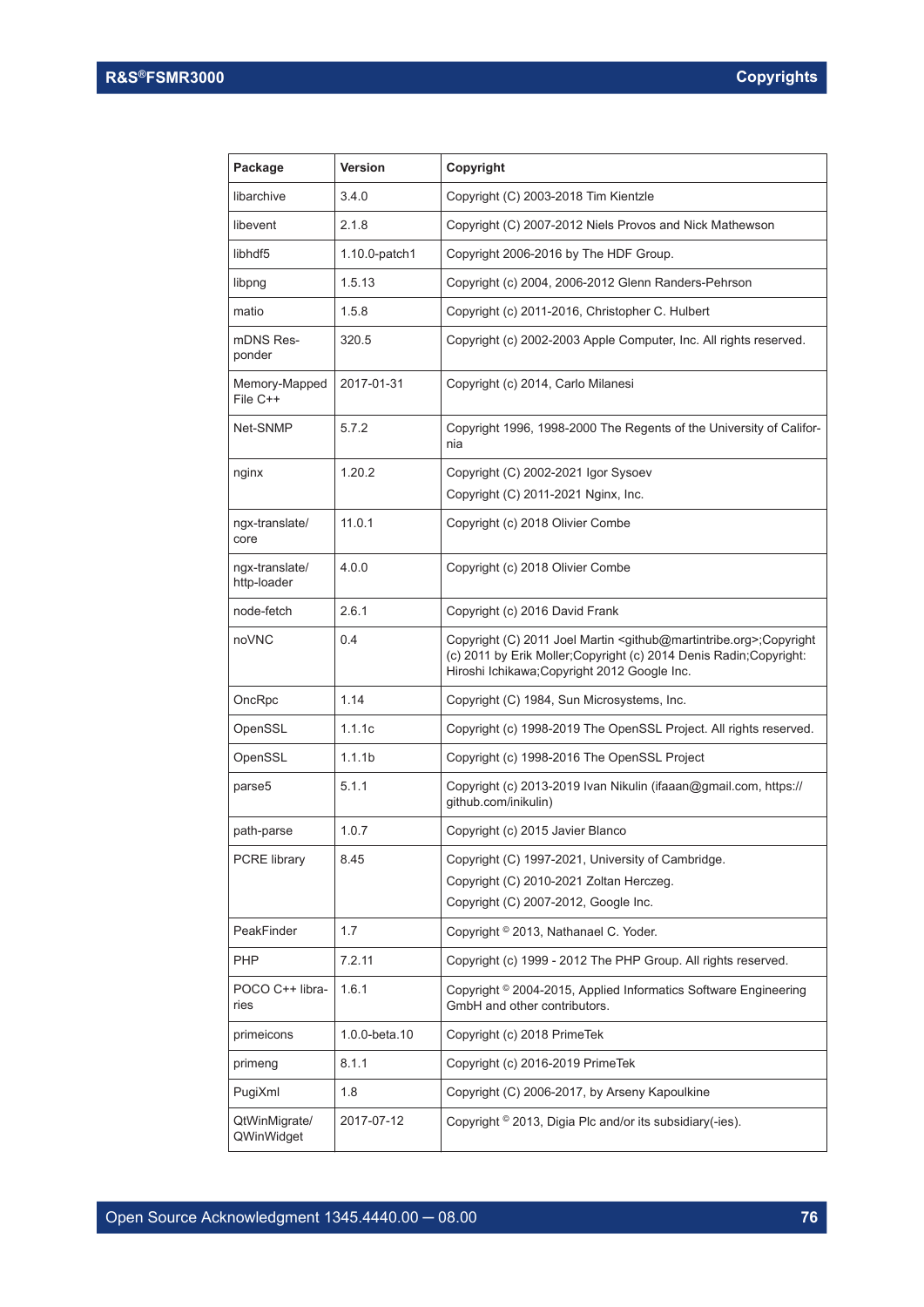| Package                               | Version    | Copyright                                                                                |
|---------------------------------------|------------|------------------------------------------------------------------------------------------|
| RapidXML                              | 1.13       | Copyright (c) 2006, 2007 Marcin Kalicinski                                               |
| ResizableLib                          | 1.1        | Copyright (C) 2000-2001 by Paolo Messina                                                 |
| resolve                               | 1.20.0     | Copyright (c) 2012 James Halliday                                                        |
| rw                                    | 1.3.3      | Copyright (c) 2014-2016, Michael Bostock                                                 |
| rxjs                                  | 6.4.0      | Copyright (c) 2015-2018 Google, Inc., Netflix, Inc., Microsoft Corp.<br>and contributors |
| safer-buffer                          | 2.1.2      | Copyright (c) 2018 Nikita Skovoroda <chalkerx@gmail.com></chalkerx@gmail.com>            |
| smartmontools                         | 7.2        | Copyright (C) 2019 Bruce Allen, Christian Franke, Guido Guenther                         |
| spdlog - Fast C+<br>+ logging library | 1.3.1      | Copyright(c) 2015-2018 Gabi Melman                                                       |
| SQLite                                | 3.9.2      | Hipp, Wyrick & Company, Inc.                                                             |
| <b>StackWalker</b>                    | 2009-11-01 | Copyright © 2005-2009, Jochen Kalmbach.                                                  |
| <b>TightVNC</b>                       | 2.7.10     | Copyright (C) 2009,2010,2011,2012 GlavSoft LLC.                                          |
| topojson-client                       | 3.1.0      | Copyright 2012-2019 Michael Bostock                                                      |
| tslib                                 | 1.14.1     | Copyright (c) Microsoft Corporation.                                                     |
| vega                                  | 5.20.2     | Copyright (c) 2015-2018, University of Washington Interactive Data<br>Lab                |
| vega-canvas                           | 1.2.6      | Copyright (c) 2015-2018, University of Washington Interactive Data<br>Lab                |
| vega-crossfilter                      | 4.0.5      | Copyright (c) 2015-2018, University of Washington Interactive Data<br>Lab                |
| vega-dataflow                         | 5.7.4      | Copyright (c) 2015-2018, University of Washington Interactive Data<br>Lab                |
| vega-encode                           | 4.8.3      | Copyright (c) 2015-2018, University of Washington Interactive Data<br>Lab                |
| vega-event-<br>selector               | 2.0.6      | Copyright (c) 2015-2018, University of Washington Interactive Data<br>Lab                |
| vega-expression                       | 4.0.1      | Copyright (c) 2015-2018, University of Washington Interactive Data<br>Lab                |
| vega-force                            | 4.0.7      | Copyright (c) 2015-2018, University of Washington Interactive Data<br>Lab                |
| vega-format                           | 1.0.4      | Copyright (c) 2015-2018, University of Washington Interactive Data<br>Lab                |
| vega-functions                        | 5.12.0     | Copyright (c) 2015-2018, University of Washington Interactive Data<br>Lab                |
| vega-geo                              | 4.3.8      | Copyright (c) 2015-2018, University of Washington Interactive Data<br>Lab                |
| vega-hierarchy                        | 4.0.9      | Copyright (c) 2015-2018, University of Washington Interactive Data<br>Lab                |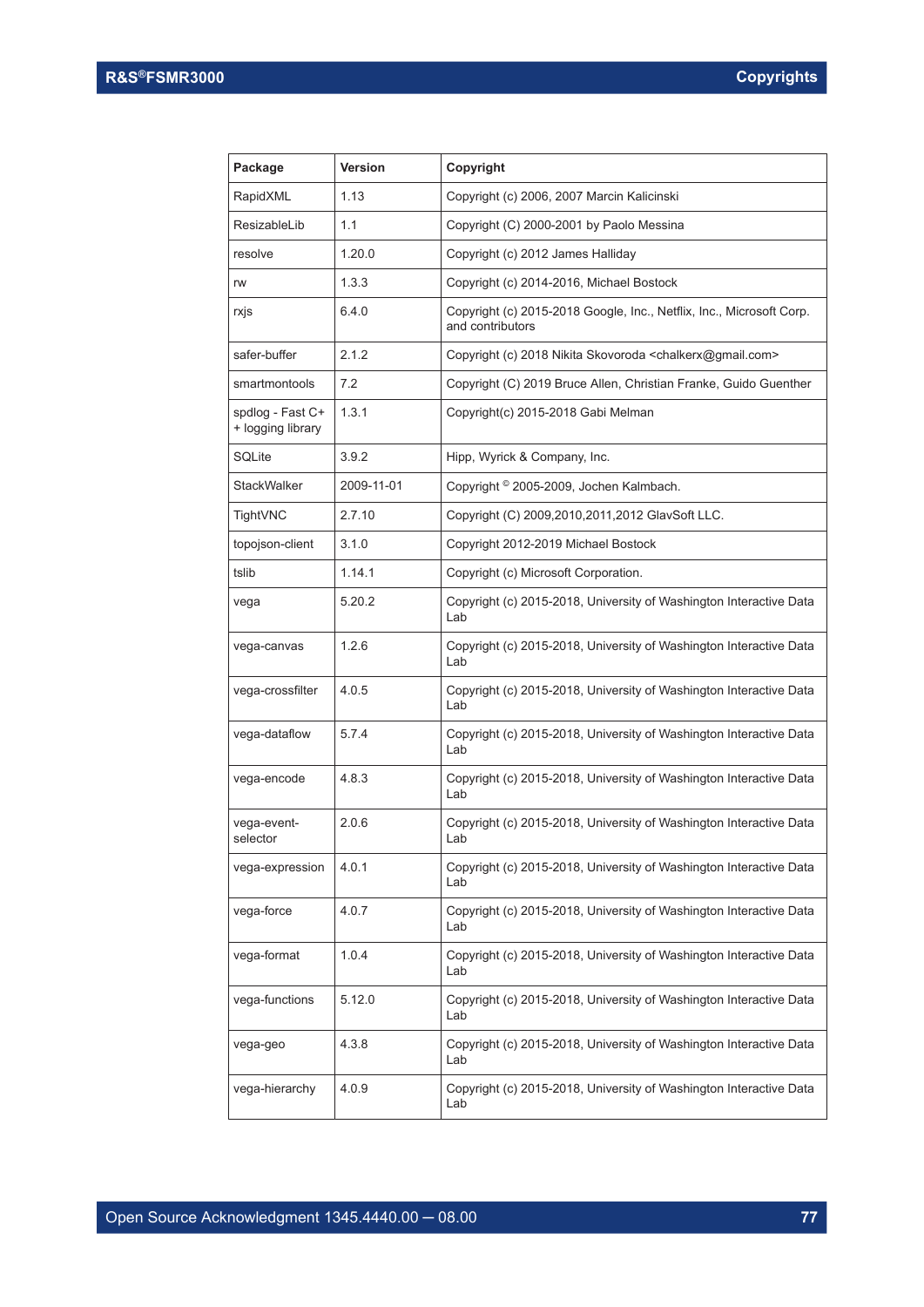| Package                   | Version | Copyright                                                                 |
|---------------------------|---------|---------------------------------------------------------------------------|
| vega-label                | 1.0.0   | Copyright (c) 2015-2018, University of Washington Interactive Data<br>Lab |
| vega-loader               | 4.4.0   | Copyright (c) 2015-2018, University of Washington Interactive Data<br>Lab |
| vega-parser               | 6.1.3   | Copyright (c) 2015-2018, University of Washington Interactive Data<br>Lab |
| vega-projection           | 1.4.5   | Copyright (c) 2015-2018, University of Washington Interactive Data<br>Lab |
| vega-regression           | 1.0.9   | Copyright (c) 2015-2018, University of Washington Interactive Data<br>Lab |
| vega-runtime              | 6.1.3   | Copyright (c) 2015-2018, University of Washington Interactive Data<br>Lab |
| vega-scale                | 7.1.1   | Copyright (c) 2015-2018, University of Washington Interactive Data<br>Lab |
| vega-scene-<br>graph      | 4.9.4   | Copyright (c) 2015-2018, University of Washington Interactive Data<br>Lab |
| vega-selections           | 5.3.0   | Copyright (c) 2015-2018, University of Washington Interactive Data<br>Lab |
| vega-statistics           | 1.7.9   | Copyright (c) 2015-2018, University of Washington Interactive Data<br>Lab |
| vega-time                 | 2.0.4   | Copyright (c) 2015-2018, University of Washington Interactive Data<br>Lab |
| vega-transforms           | 4.9.4   | Copyright (c) 2015-2018, University of Washington Interactive Data<br>Lab |
| vega-typings              | 0.21.0  | Copyright (c) 2015-2018, University of Washington Interactive Data<br>Lab |
| vega-util                 | 1.16.1  | Copyright (c) 2015-2018, University of Washington Interactive Data<br>Lab |
| vega-view                 | 5.10.1  | Copyright (c) 2015-2018, University of Washington Interactive Data<br>Lab |
| vega-view-trans-<br>forms | 4.5.8   | Copyright (c) 2015-2018, University of Washington Interactive Data<br>Lab |
| vega-voronoi              | 4.1.5   | Copyright (c) 2015-2018, University of Washington Interactive Data<br>Lab |
| vega-wordcloud            | 4.1.3   | Copyright (c) 2015-2018, University of Washington Interactive Data<br>Lab |
| XZIP and XUN-<br>ZIP      | 1.3     | Copyright (c) 1990-2007 Info-ZIP. All rights reserved.                    |
| zlib                      | 1.2.11  | Copyright (c) 1995-2013 Jean-loup Gailly and Mark Adler                   |
| ZLib                      | 1.2.11  | Copyright (C) 1995-2017 Jean-loup Gailly and Mark Adler                   |
| zone.js                   | 0.9.1   | Copyright (c) 2016-2018 Google, Inc.                                      |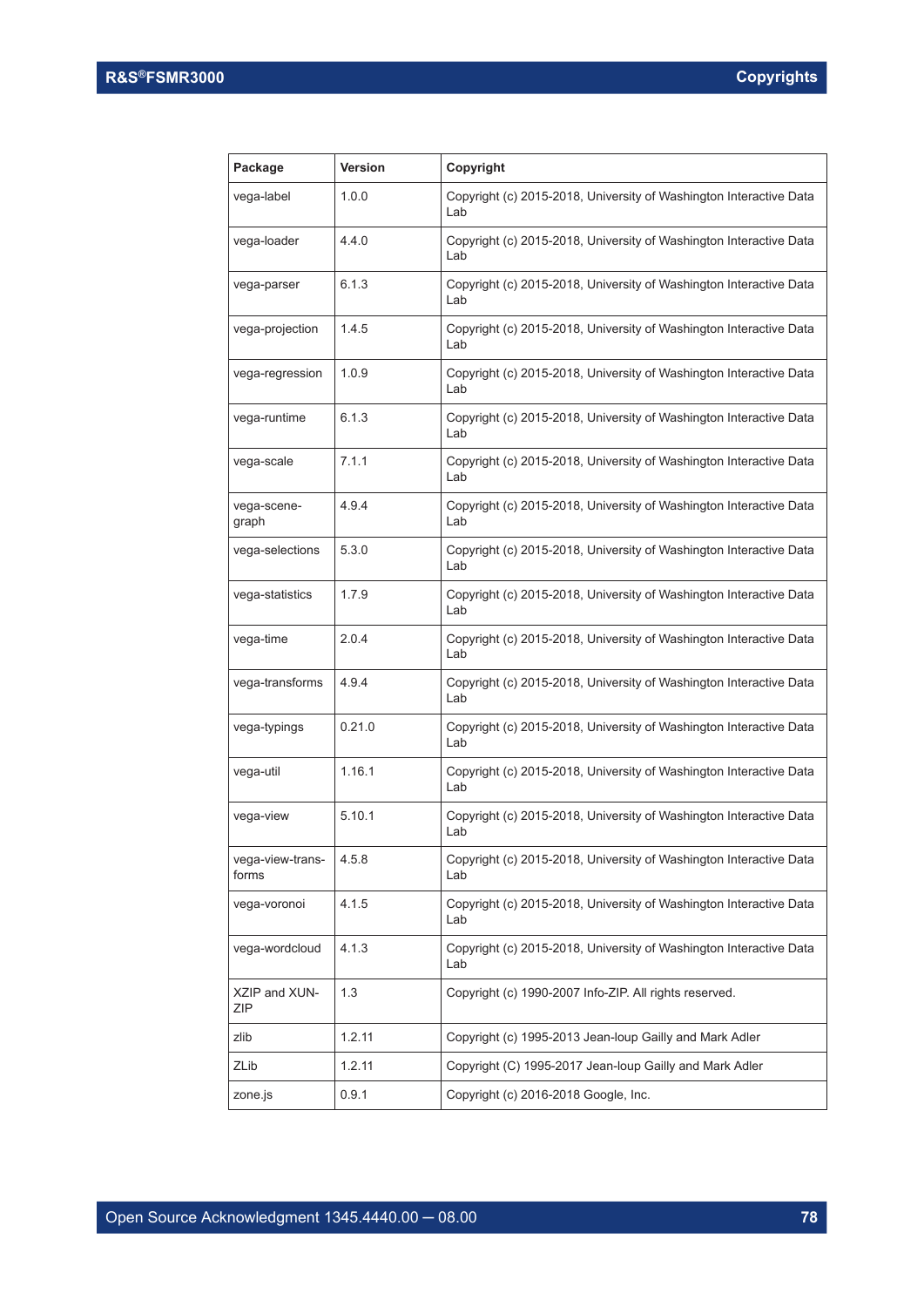## Annex A Intel(R) Math Kernel Library – 2020.1.216

Intel Simplified Software License (Version April 2018)

Copyright (c) 2018 Intel Corporation.

Use and Redistribution. You may use and redistribute the software (the Software), without modification, provided the following conditions are  $m \ominus t$ .

\* Redistributions must reproduce the above copyright notice and the following terms of use in the Software and in the documentation and/or other materials provided with the distribution.

\* Neither the name of Intel nor the names of its suppliers may be used to endorse or promote products derived from this Software without specific prior written permission.

\* No reverse engineering, decompilation, or disassembly of this Software is permitted.

Limited patent license. Intel grants you a world-wide, royalty-free, non-exclusive license under patents it now or hereafter owns or controls to

make, have made, use, import, offer to sell and sell (Utilize) this Software,

but solely to the extent that any such patent is necessary to Utilize the Software alone. The patent license shall not apply to any combinations which include this software. No hardware per se is licensed hereunder.

Third party and other Intel programs. Third Party Programs are the files listed in the third-party-programs.txt text file that is included with the Software and may include Intel programs under separate license terms. Third Party Programs, even if included with the distribution of the Materials, are governed by separate license terms and those license terms solely govern your use of those programs.

DISCLAIMER. THIS SOFTWARE IS PROVIDED "AS IS" AND ANY EXPRESS OR IMPLIED WARRANTIES, INCLUDING, BUT NOT LIMITED TO, THE IMPLIED WARRANTIES OF MERCHANTABILITY, FITNESS FOR A PARTICULAR PURPOSE, AND NON-INFRINGEMENT ARE DISCLAIMED. THIS SOFTWARE IS NOT INTENDED FOR USE IN SYSTEMS OR APPLICATIONS WHERE FAILURE OF THE SOFTWARE MAY CAUSE PERSONAL INJURY OR DEATH AND YOU AGREE THAT YOU ARE FULLY RESPONSIBLE FOR ANY CLAIMS, COSTS, DAMAGES, EXPENSES, AND ATTORNEYS FEES ARISING OUT OF ANY SUCH USE, EVEN IF ANY CLAIM ALLEGES THAT INTEL WAS NEGLIGENT REGARDING THE DESIGN OR MANUFACTURE OF THE MATERIALS.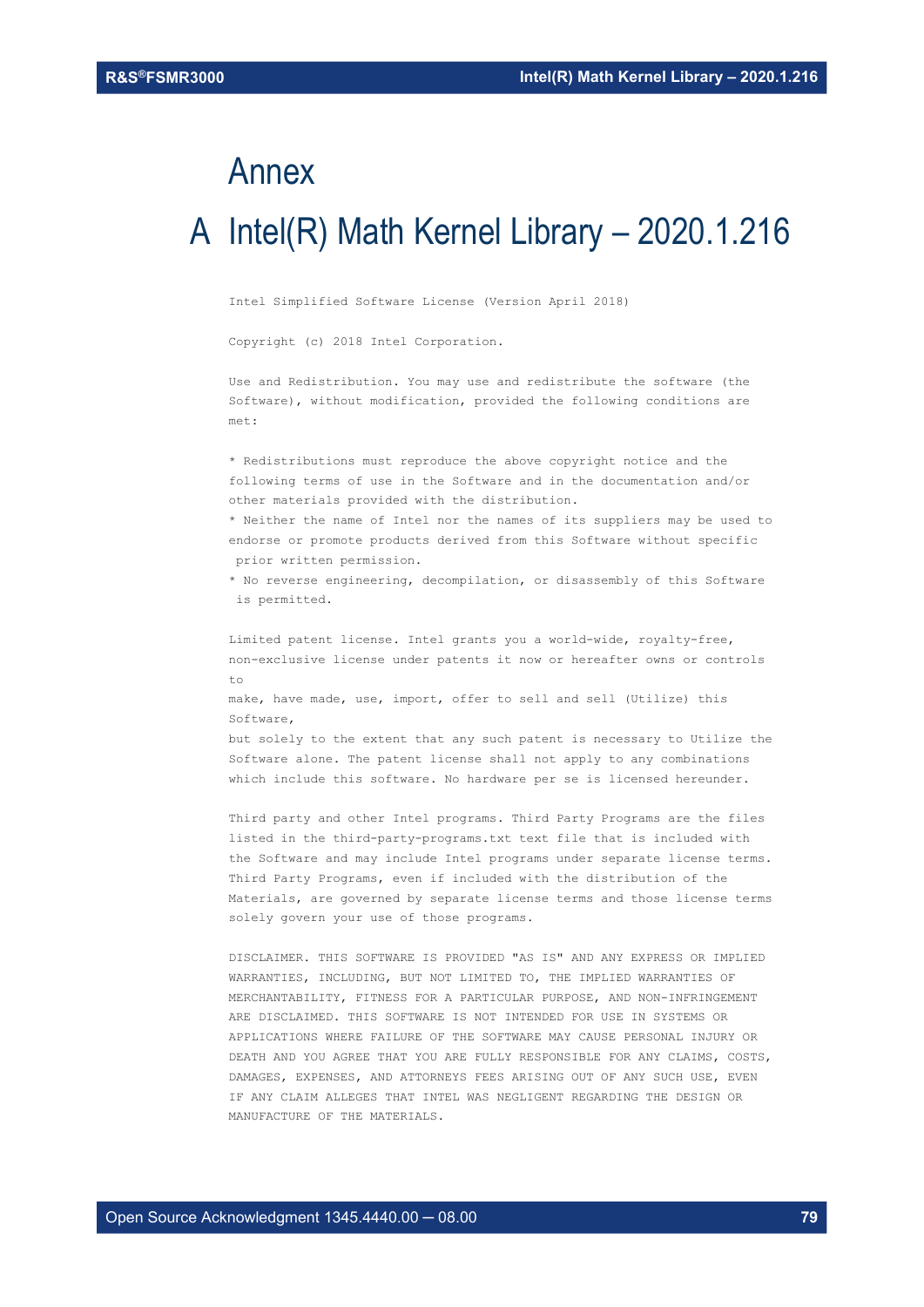LIMITATION OF LIABILITY. IN NO EVENT WILL INTEL BE LIABLE FOR ANY DIRECT, INDIRECT, INCIDENTAL, SPECIAL, EXEMPLARY, OR CONSEQUENTIAL DAMAGES (INCLUDING, BUT NOT LIMITED TO, PROCUREMENT OF SUBSTITUTE GOODS OR SERVICES; LOSS OF USE, DATA, OR PROFITS; OR BUSINESS INTERRUPTION) HOWEVER CAUSED AND ON ANY THEORY OF LIABILITY, WHETHER IN CONTRACT, STRICT LIABILITY, OR TORT (INCLUDING NEGLIGENCE OR OTHERWISE) ARISING IN ANY WAY OUT OF THE USE OF THIS SOFTWARE, EVEN IF ADVISED OF THE POSSIBILITY OF SUCH DAMAGE. YOU AGREE TO INDEMNIFY AND HOLD INTEL HARMLESS AGAINST ANY CLAIMS AND EXPENSES RESULTING FROM YOUR USE OR UNAUTHORIZED USE OF THE SOFTWARE.

No support. Intel may make changes to the Software, at any time without notice, and is not obligated to support, update or provide training for the Software.

Termination. Intel may terminate your right to use the Software in the event of your breach of this Agreement and you fail to cure the breach within a reasonable period of time.

Feedback. Should you provide Intel with comments, modifications, corrections, enhancements or other input (Feedback) related to the Software Intel will be free to use, disclose, reproduce, license or otherwise distribute or exploit the Feedback in its sole discretion without any obligations or restrictions of any kind, including without limitation, intellectual property rights or licensing obligations.

Compliance with laws. You agree to comply with all relevant laws and regulations governing your use, transfer, import or export (or prohibition thereof) of the Software.

Governing law. All disputes will be governed by the laws of the United States of America and the State of Delaware without reference to conflict of law principles and subject to the exclusive jurisdiction of the state or federal courts sitting in the State of Delaware, and each party agrees that it submits to the personal jurisdiction and venue of those courts and waives any objections. The United Nations Convention on Contracts for the International Sale of Goods (1980) is specifically excluded and will not apply to the Software.

\*Other names and brands may be claimed as the property of others.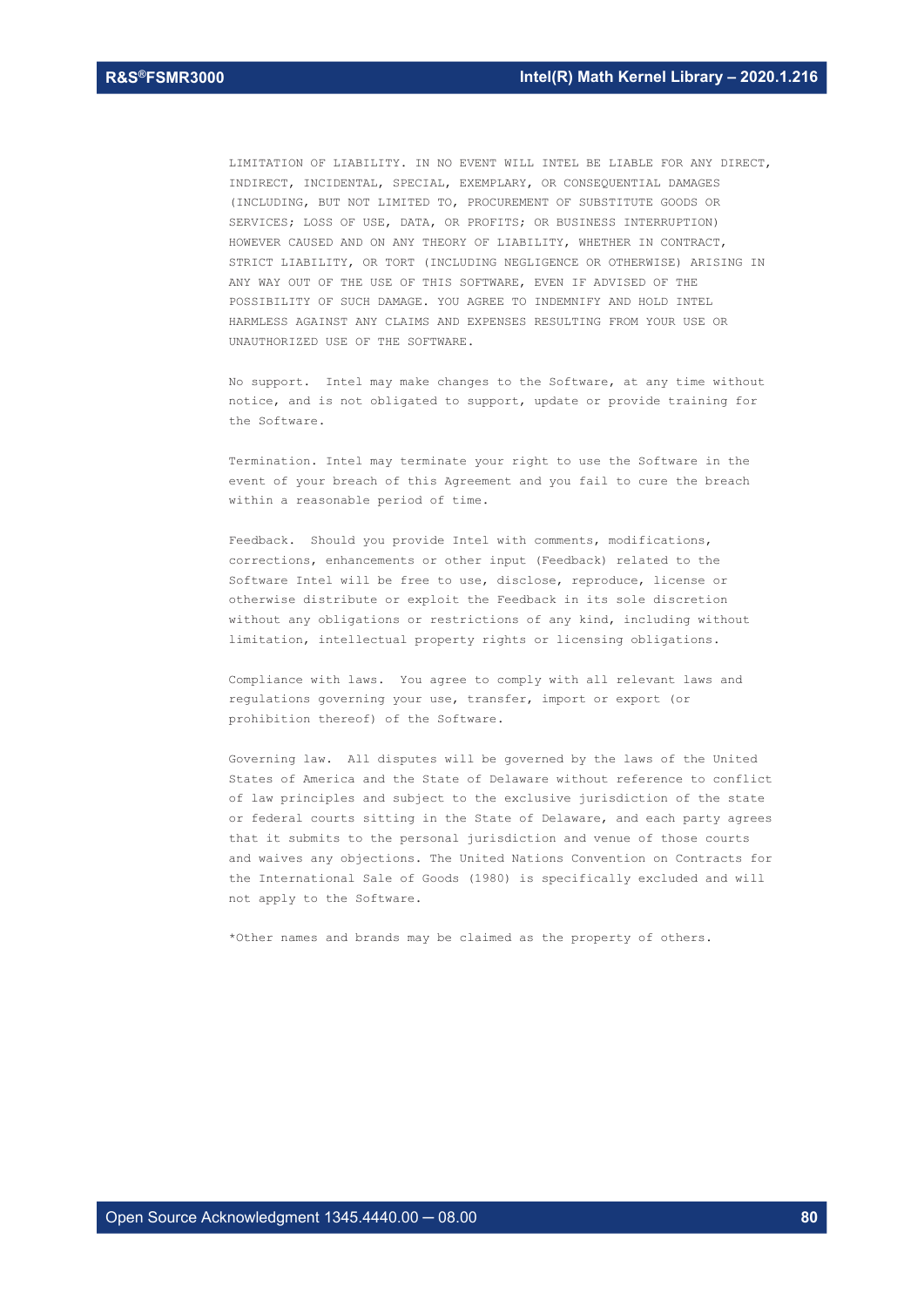## B Intel(R) Integrated Performance Primitives – 2020.1.216

Intel Simplified Software License (Version April 2018)

Copyright (c) 2018 Intel Corporation.

Use and Redistribution. You may use and redistribute the software (the Software), without modification, provided the following conditions are met:

\* Redistributions must reproduce the above copyright notice and the following terms of use in the Software and in the documentation and/or other materials provided with the distribution.

\* Neither the name of Intel nor the names of its suppliers may be used to endorse or promote products derived from this Software without specific prior written permission.

\* No reverse engineering, decompilation, or disassembly of this Software is permitted.

Limited patent license. Intel grants you a world-wide, royalty-free, non-exclusive license under patents it now or hereafter owns or controls  $t \circ$ 

make, have made, use, import, offer to sell and sell (Utilize) this Software,

but solely to the extent that any such patent is necessary to Utilize the Software alone. The patent license shall not apply to any combinations which include this software. No hardware per se is licensed hereunder.

Third party and other Intel programs. Third Party Programs are the files listed in the third-party-programs.txt text file that is included with the Software and may include Intel programs under separate license terms. Third Party Programs, even if included with the distribution of the Materials, are governed by separate license terms and those license terms solely govern your use of those programs.

DISCLAIMER. THIS SOFTWARE IS PROVIDED "AS IS" AND ANY EXPRESS OR IMPLIED WARRANTIES, INCLUDING, BUT NOT LIMITED TO, THE IMPLIED WARRANTIES OF MERCHANTABILITY, FITNESS FOR A PARTICULAR PURPOSE, AND NON-INFRINGEMENT ARE DISCLAIMED. THIS SOFTWARE IS NOT INTENDED FOR USE IN SYSTEMS OR APPLICATIONS WHERE FAILURE OF THE SOFTWARE MAY CAUSE PERSONAL INJURY OR DEATH AND YOU AGREE THAT YOU ARE FULLY RESPONSIBLE FOR ANY CLAIMS, COSTS, DAMAGES, EXPENSES, AND ATTORNEYS FEES ARISING OUT OF ANY SUCH USE, EVEN IF ANY CLAIM ALLEGES THAT INTEL WAS NEGLIGENT REGARDING THE DESIGN OR MANUFACTURE OF THE MATERIALS.

LIMITATION OF LIABILITY. IN NO EVENT WILL INTEL BE LIABLE FOR ANY DIRECT,